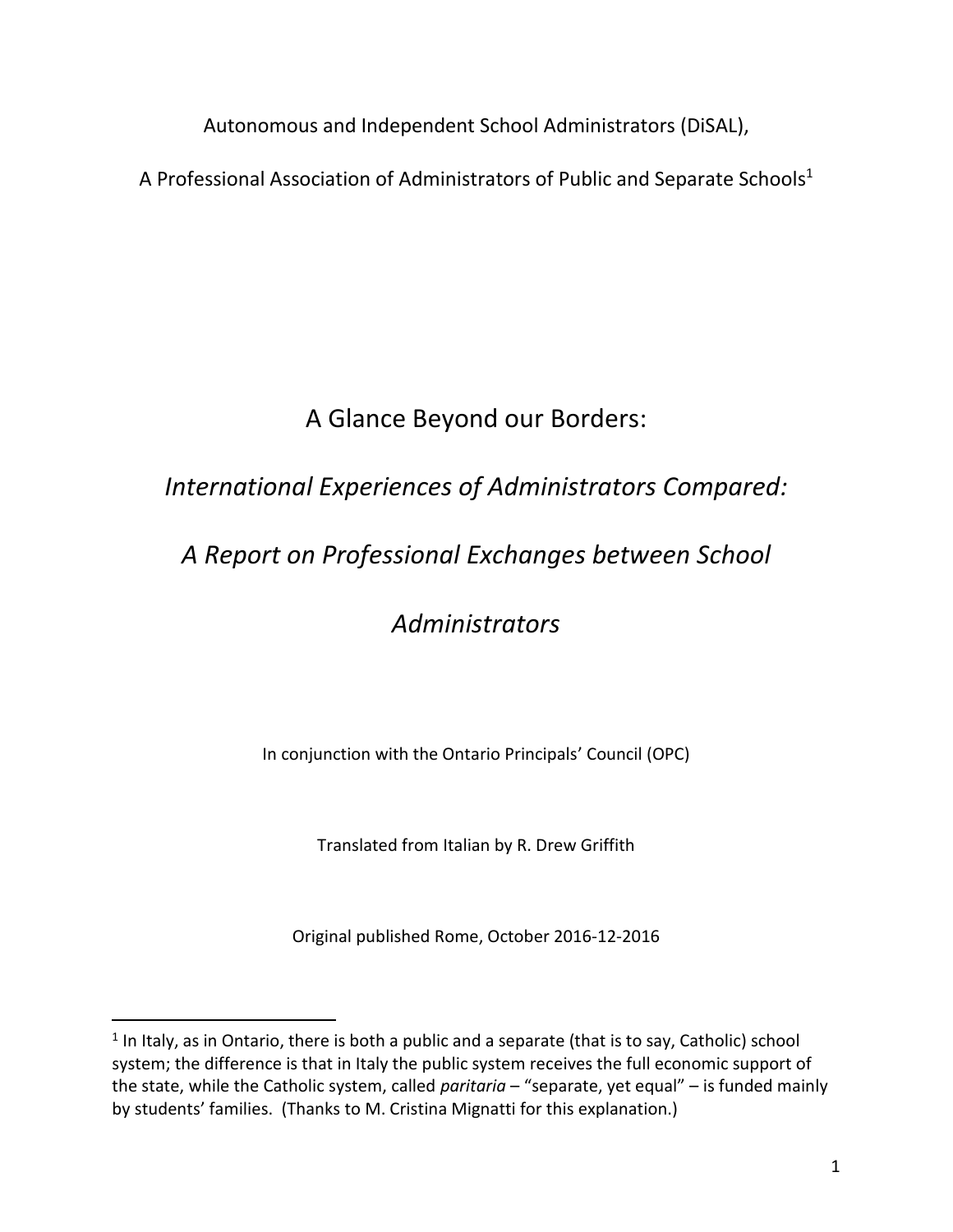## **Table of Contents**

#### **INTRODUCTION**

Crossing Borders: Professional Exchange for Training School Administrators

Ezio Delfino 4

### **CHAPTER ONE**

Training and Innovation: Models and Tools for Improving Professional Performance: The

## Ontario Experience

Joanne Robinson 7

### **CHAPTER TWO**

School Administration in Italy and in Ontario: A Comparison of Models

M. Cristina Mignatti 2002 16

## **CHAPTER THREE**

The Role of the School Administrator in Evaluating Teachers: From Job Shadowing to the Good

School Act: Elements of Reflection

Franco Lorusso 40

## **CHAPTER FOUR**

Evaluating the School Administrator to Improve Schools

Giovanna Battaglia 67 ann an t-ann an t-ann an t-ann an t-ann an t-ann an t-ann an t-ann an t-ann an t-ann an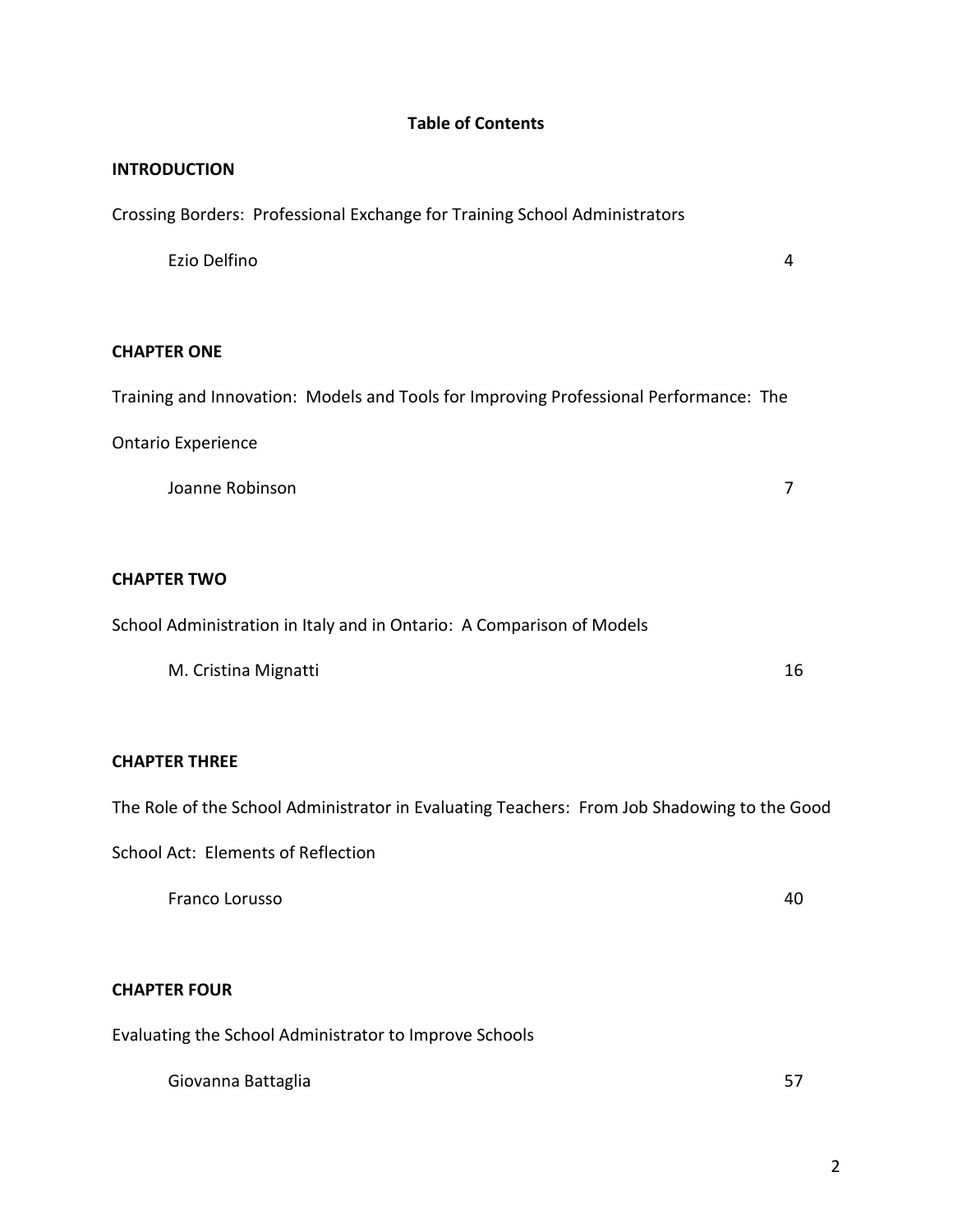## **CHAPTER FIVE**

The Process of Improving the School Institution

| Rosalia Caterina Natalizi Baldi                                                    | 64 |
|------------------------------------------------------------------------------------|----|
| <b>CHAPTER SIX</b>                                                                 |    |
| <b>Administrating Adult Education</b>                                              |    |
| Aldina Arizza                                                                      | 74 |
| <b>CHAPTER SEVEN</b>                                                               |    |
| Schools in "Connection": Professional Networks, Based on Territory and on Projects |    |
| Maria Grazia Fornaroli                                                             | 82 |
| <b>CHAPTER EIGHT</b>                                                               |    |
| <b>International Experiences of Active Citizenship</b>                             |    |
| Maria Paola Iaquinta                                                               | 91 |
| <b>CHAPTER NINE</b>                                                                |    |
| Transnational Exchange to Improve Management in Education                          |    |
| Angelo Paletta                                                                     | 94 |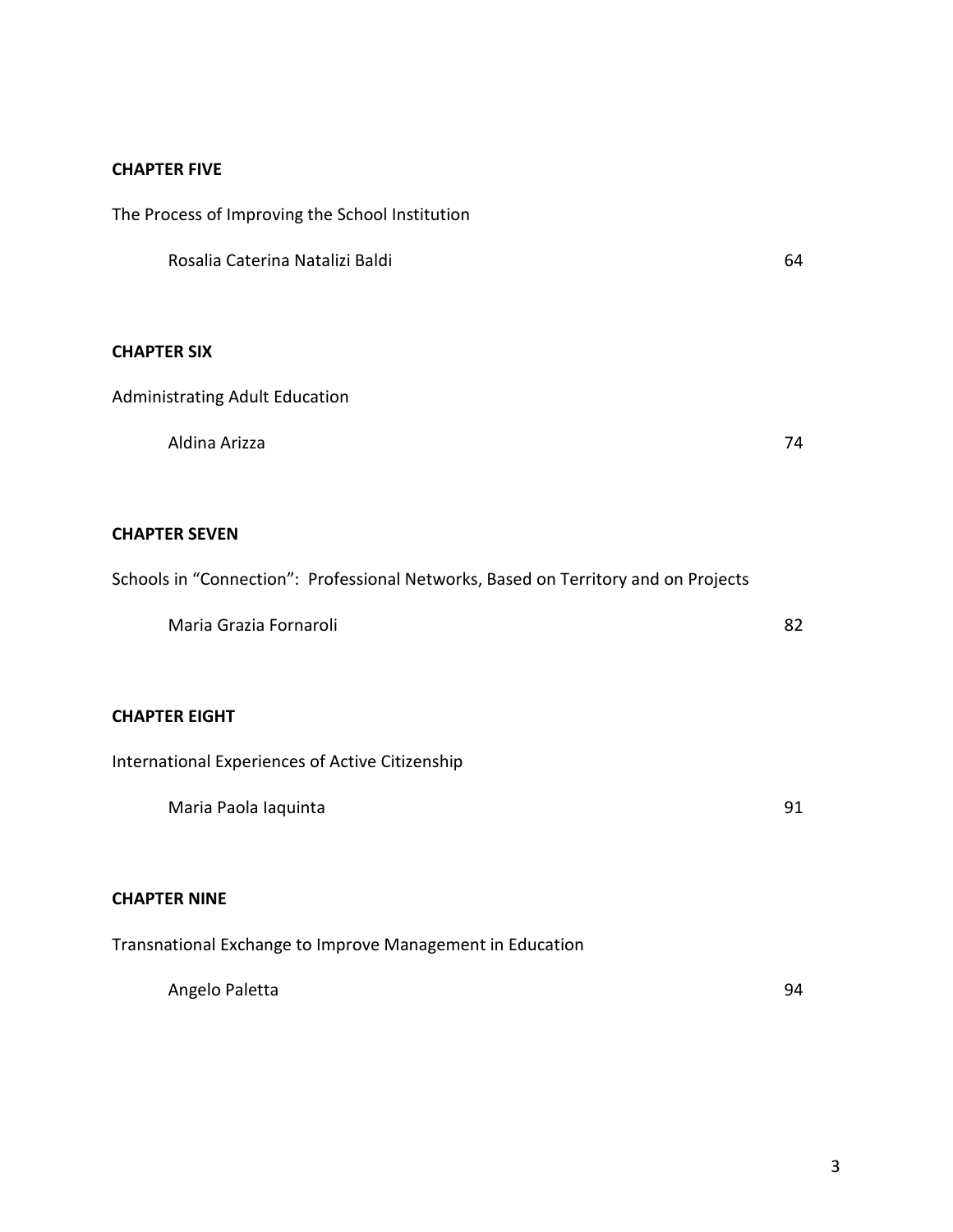#### **INTRODUCTION**

#### **Crossing Borders: Professional Exchange for Training School Administrators**

Prof. Ezio Delfino,

President of DiSAL, Italy

People don't take trips; trips take people.

John Steinbeck

The present report is the result of a series of meetings, friendships and hospitality given and received between school administrators on two continents: a story of collaboration between Autonomous and Independent School Administrators (DiSAL), the Italian association of administrators of public and separate schools, and the Ontario Principal's Council (OPC), a Canadian organization that offers support and professional development to some 6,000 principals in that province. Shared objectives and the surprising discovery of similarities in the idea of schools as learning communities led the governing bodies of both organizations to find opportunities for mutual dialogue, and to undertake professional exchanges of school administrators as a form of job shadowing: brief visits at partner-schools in Italy and in Ontario to learn new skills, make new acquaintances and share best practices in both professional and cultural spheres. As the present report amply demonstrates, the outcome has been our discovery that one can learn educational models and systems meaningfully only by entering oneself into a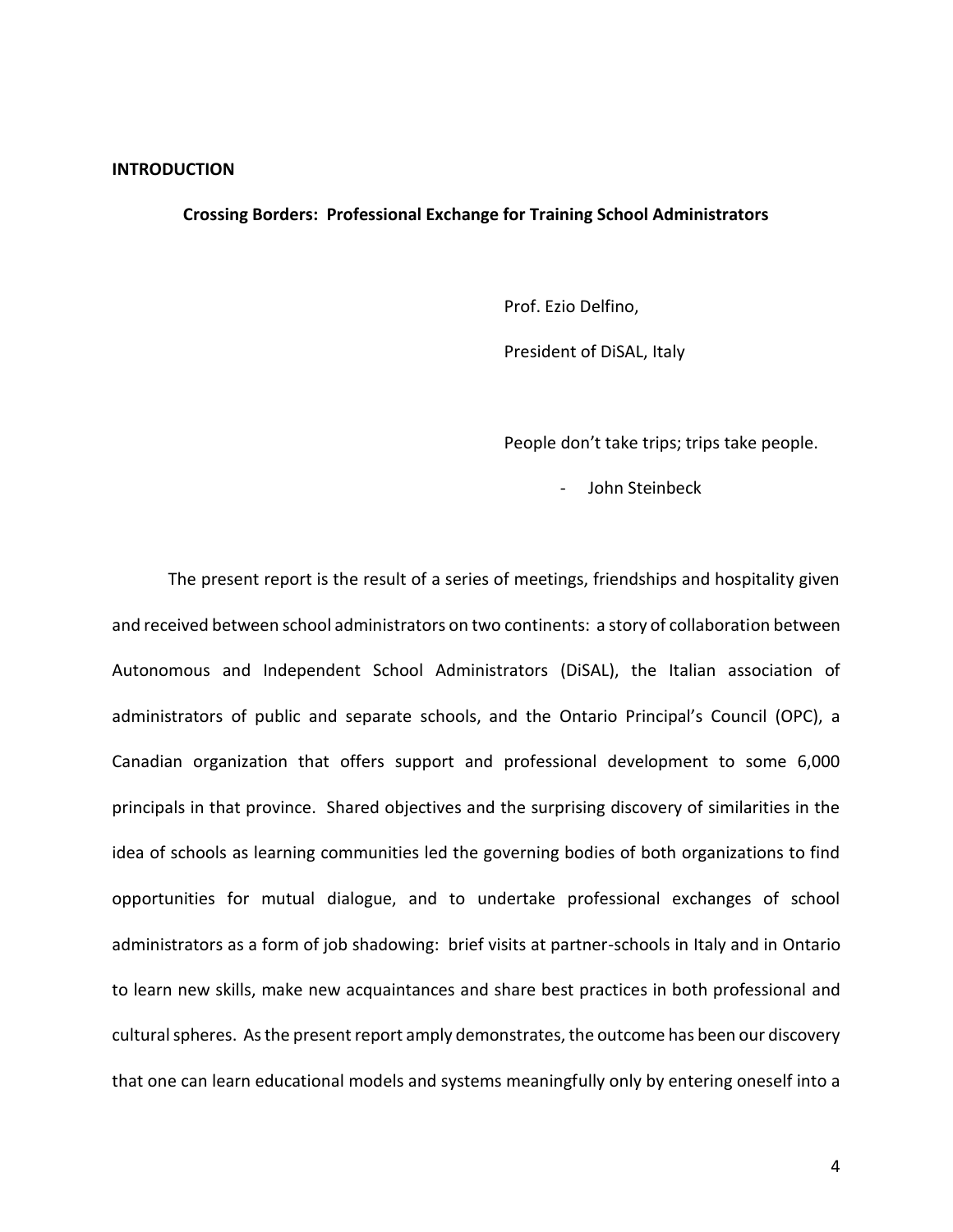similar school, wandering its hallways while classes are in session, seeing classrooms and labs, and taking part in activities, watching as one's colleague works to administrate his or her own school. The "Report on Professional Exchanges between School Administrators" aims precisely to set forth and make useful to a wider public the rich experience born of the visits of the respective schools and school-systems on the part of some twenty Italian and Canadian school administrators undertaken by the two associations in the 2015-16 academic year. The initiative had the aim of improving the professional abilities of the principals involved, while laying the groundwork for an international collaboration between the two associations.

 This document was written as a group by some of the school administrators of DiSAL who took part in the exchange, and by exponents of the two associations. The articles composed by the Italian administrators show which professional aspects were illuminated by the exchange, and which new practices each one adopted upon returning to his or her own school. CHAPTER ONE, written by Joanne Robinson, Director of Professional Learning, Education Leadership Canada and CHAPTER TWO by Cristina Mignatti, School Administrator and Education Advisor to the Italian Consulate in Toronto focus on characteristics of the school systems and the way of administrating schools in Ontario, pointing out similarities and differences with the Italian system. CHAPTER NINE, contributed by Prof. Angelo Paletta, economist, scholar of educational management models, and expert in the theoretical basis of Canadian teacher-training that guides OPC, gives an expert's validation of professional exchanges and the best practices involved.

Our hope is that by documenting the experience outlined in this report, we might inspire and motivate other school administrators to participate in future professional exchanges, which the two associations intend to propose, and that this type of professional development becomes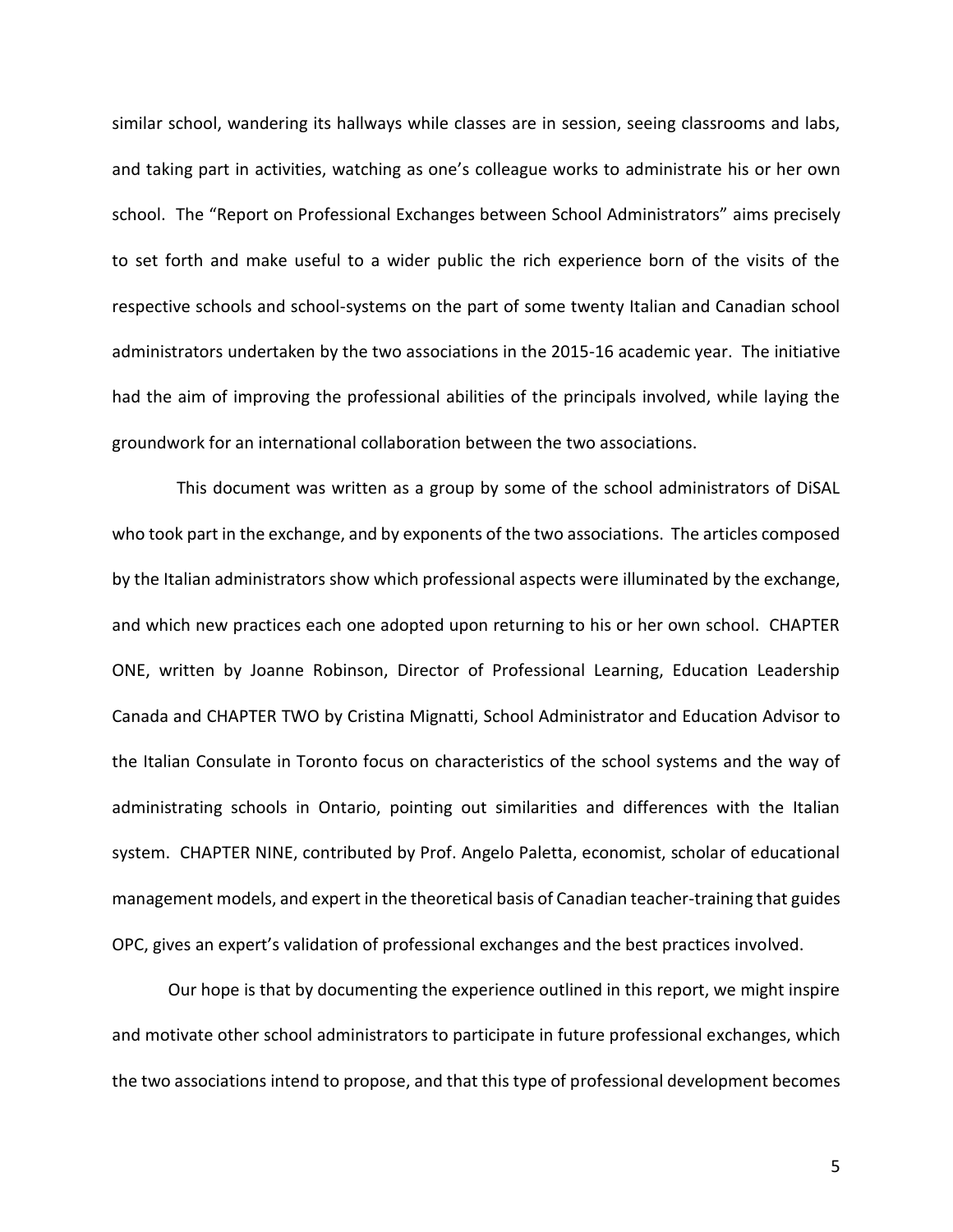recognized and maintained by the authorities governing Italian schools as an innovative activity in the area of professional development for school administrators.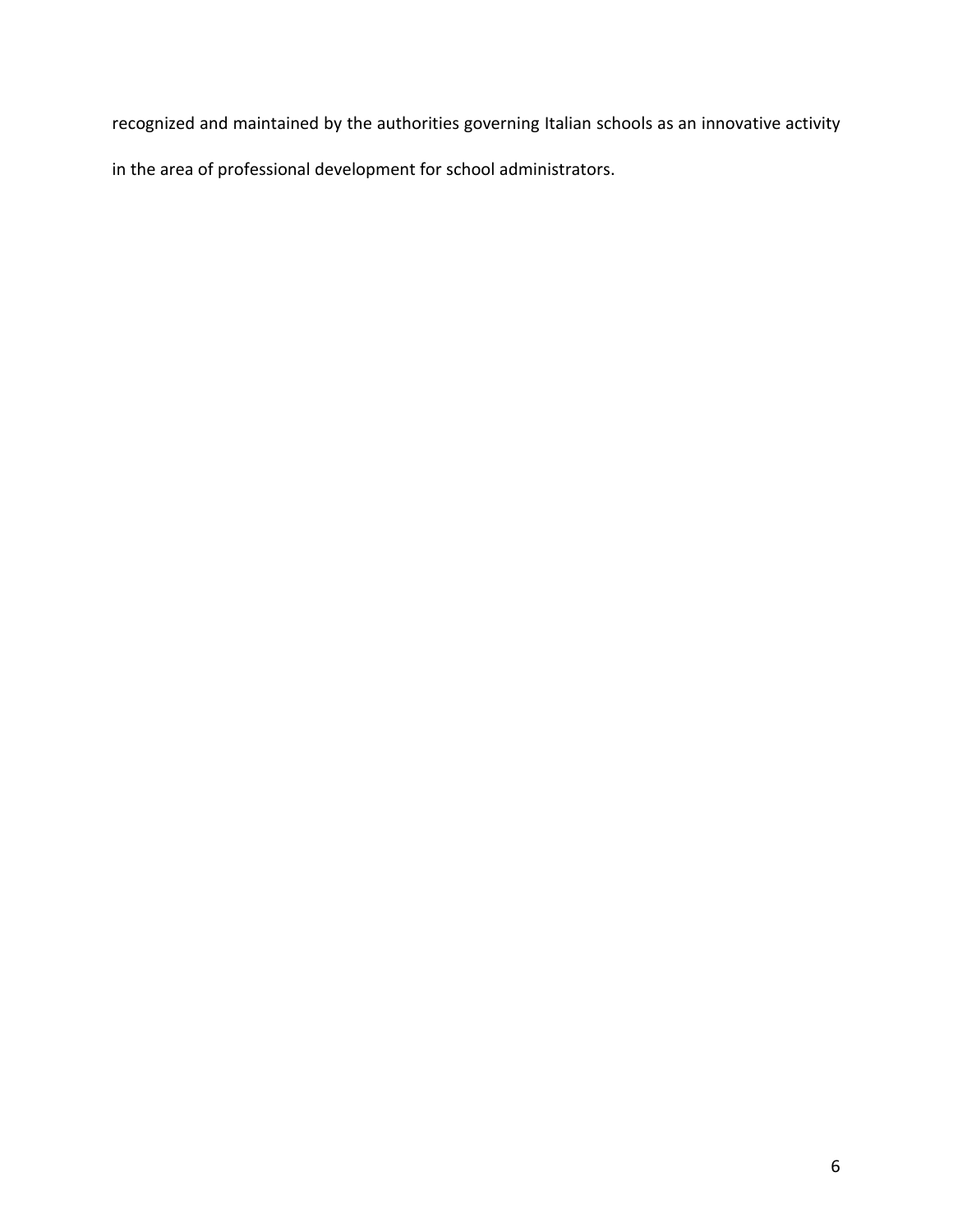#### **CHAPTER ONE**

**Training and Innovation: Models and Tools for Improving Professional Performance:** 

**the Ontario Experience**

Joanne Robinson

Director of Professional Learning, Education

Leadership Canada, CEO, International

School Leadership Ontario (Canada)

#### **1. Teacher Performance Appraisal**

Ontario's teacher performance appraisal (TPA) system for new and experienced

teachers is designed to:

• promote teacher development;

• provide meaningful appraisals of teachers' performance that encourage professional learning and growth;

- identify opportunities for additional support where required; and
- provide a measure of accountability to the public.

The TPA system helps strengthen schools as learning communities where teachers have the chance to engage in professional exchanges and collaborative inquiries that foster continuous growth and development. Professional dialogue and collaboration are essential to the creation and maintenance of a healthy school culture. An appraisal system in which both teachers and principals are actively engaged provides a framework for assessing teachers'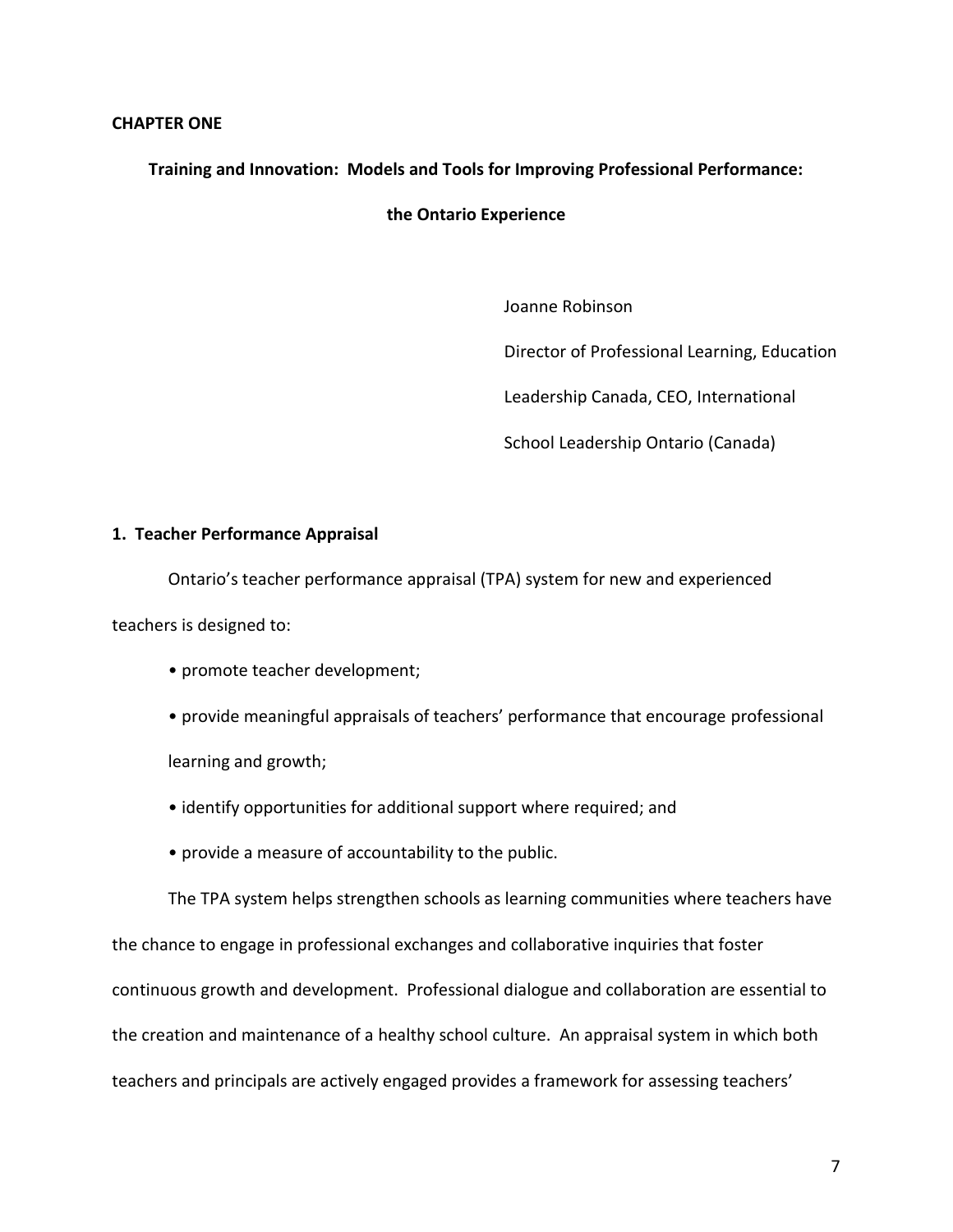practices in a way that meets their professional learning needs. The TPA system engages principals and teachers in professional dialogue that deepens their understanding of what it means to be a teacher, as reflected in the Ontario College of Teachers' Standards of Practice for the Teaching Profession.<sup>2</sup>

A principal must:

• schedule performance appraisals for every teacher assigned to the school and notify each teacher when an appraisal is being scheduled (see section 6, "Scheduling Requirements");

• meet with the teacher to prepare for the classroom observation component and to discuss the competencies that will be the focus of this observation (see section 10.2.2, "The Pre-observation Meeting");

• conduct a classroom observation to appraise the teacher's performance in relation to the applicable competencies (see section 10.2.3, "The Classroom Observation");

• meet with the teacher to review the results of the classroom observation (see section

10.2.4, "The Post-observation Meeting");

 $\overline{a}$ 

• prepare and sign a summative report on the performance appraisal, using the ministry-approved form (see section 10.2.5, "The Summative Report" and the forms in Appendices A and B; 4 Roles and Responsibilities 12 Teacher Performance Appraisal – Technical Requirements Manual);

<sup>2</sup> [http://www.oct.ca/public/professional-standards/standards-ofpractice.](http://www.oct.ca/public/professional-standards/standards-ofpractice)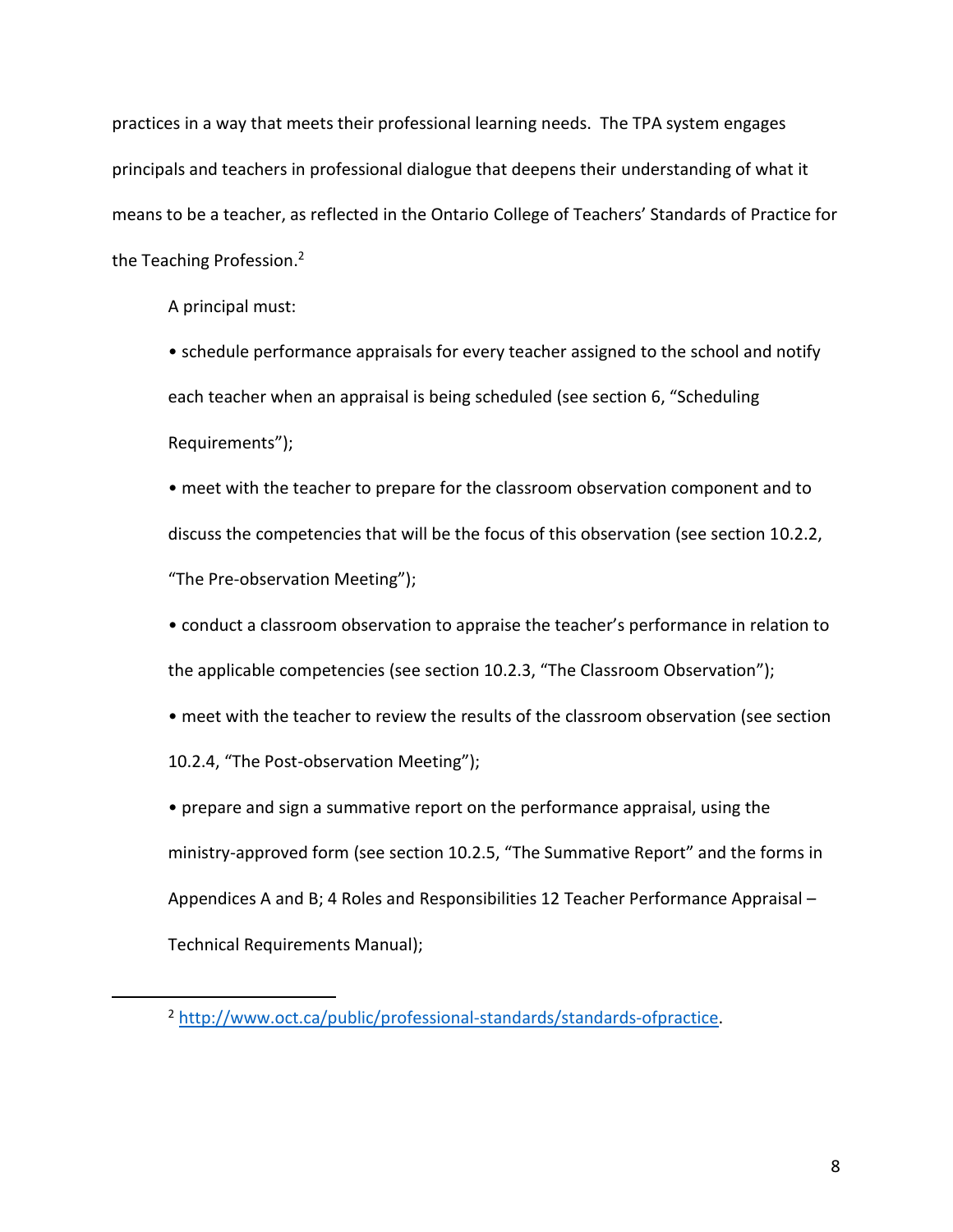• give the teacher a signed copy of the summative report within twenty school days of the classroom observation;

• upon a teacher's request, meet with the teacher to discuss the performance appraisal once the teacher has received a copy of the summative report;

• provide the board with a signed copy of the summative report; and

• in instances where the performance appraisal results in an Unsatisfactory rating, follow the applicable procedures set out in section 12, "Procedures Following a Performance Rating".

Highlights:

This is a growth model of appraisal and teachers are expected continuously to work on their professional practice and the principal is expected to support ongoing professional learning.

Compensation (pay) is not based on the results of the performance appraisal. If a teacher receives an Unsatisfactory report, the expectation is that the teacher, supported by the principal, will work on improvement. Unsatisfactory rarely leads to dismissal, but it is possible.

#### **2. Principal Performance Appraisal**

Principals and vice-principals are required to participate in an appraisal once every five years. The appraisal process consists of a minimum of three meetings throughout the appraisal year, followed by a summative report that includes a performance rating, as outlined in the document below. In the event of an Unsatisfactory rating, the appraisal process as outlined is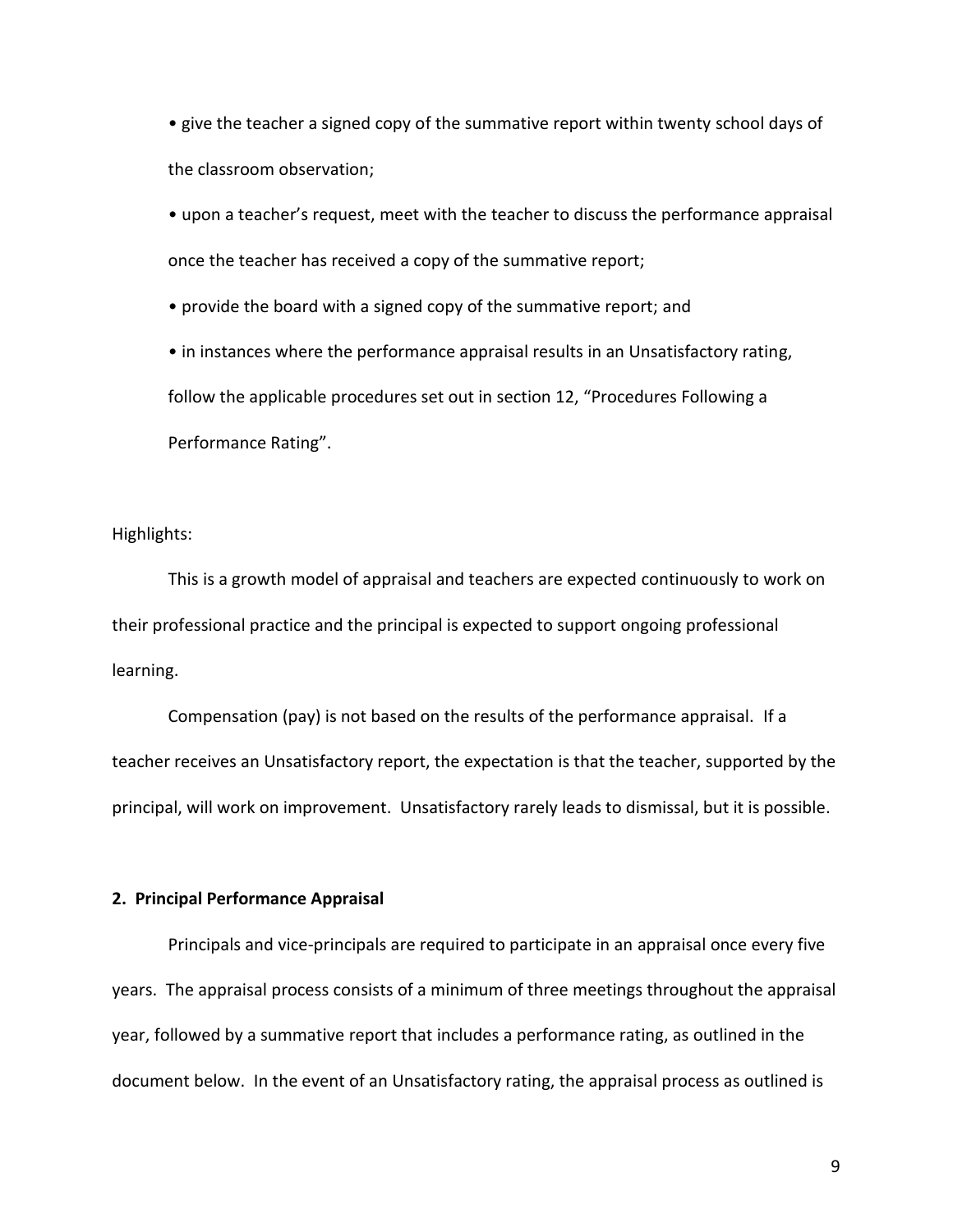repeated, including the three required meetings.<sup>3</sup>

During the performance appraisal process, the principal/vice-principal develops one or more professional goals that support the improvement of student achievement and well-being, while taking into account the board improvement plan for student achievement, the school improvement plan, and provincial educational priorities. Goals may also be based on the school community and local context as well as the personal development goals of the principal/viceprincipal being appraised. Principal/vice-principal performance appraisal, as set out in Ontario Regulation 234 of 2010, was implemented across the province in 2010. It is focused on supporting principals and vice-principals in setting and attaining the following goals to:

• strengthen their leadership practice by focusing on student achievement and wellbeing; and

• focus on leadership growth and ensure professional accountability grounded in a commitment to school and district improvement.

The principal/vice-principal performance appraisal fosters leadership development by providing opportunities for principals and vice-principals to:

• engage with their supervisors in frequent and meaningful dialogue about their performance;

- consider what support they need in order to achieve their performance goals; and
- identify ways in which they can enhance their professional growth.

In Ontario, supervisory officials are responsible for appraisal of principals, and principals

 $\overline{a}$ 

<sup>3</sup> [http://www.edu.gov.on.ca/eng/policyfunding/leadership/PPA\\_Manual.pdf.](http://www.edu.gov.on.ca/eng/policyfunding/leadership/PPA_Manual.pdf)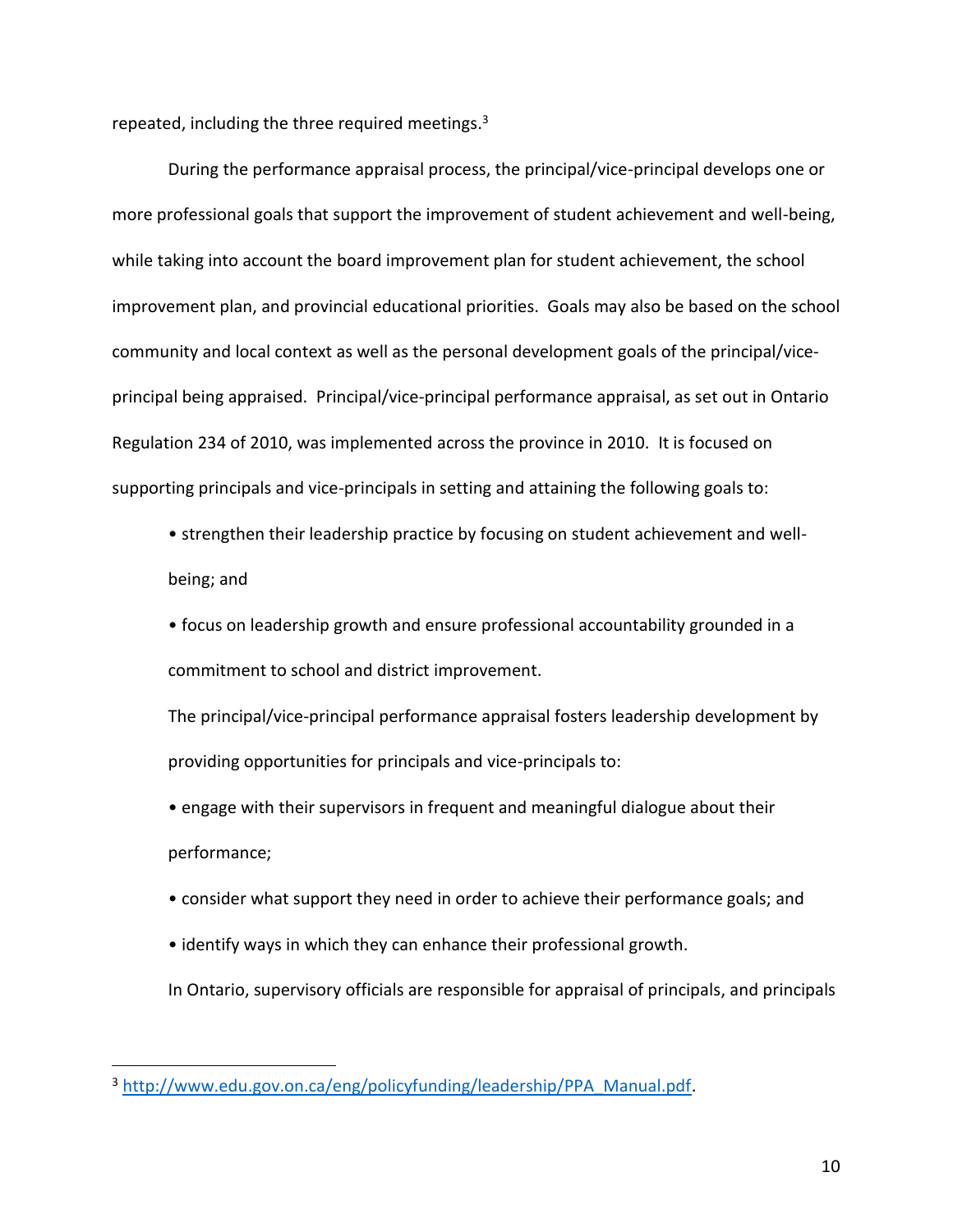are responsible for appraisal of vice-principals. The qualities of leadership that are appraised are based on the domains and practices of the Ontario Leadership Framework (OLF) and the Personal Leadership Resources from the OLF.<sup>4</sup>

### **3. School Improvement**

 $\overline{a}$ 

The School Effectiveness Framework (K-12) is a self-assessment tool for schools. It serves to:

- •help educators identify areas of strength, areas requiring improvement and next steps;
- act as a catalyst for shared instructional leadership through collaborative conversations focused on high levels of student learning and achievement;
- promote inquiry focused on student learning, achievement and well-being that informs goals and effective teaching and learning practices/strategies;
- support educators in determining explicit, intentional and precise improvement planning decisions which inform monitoring and feedback for continuous improvement and future planning in relation to enhanced student learning, achievement and wellbeing;
- maintain communication with stakeholders to foster increased public confidence about school effectiveness; and

<sup>4</sup> [https://educationleadership-ontario.ca/en/resource/ontario-leadership-framework-olf.](https://educationleadership-ontario.ca/en/resource/ontario-leadership-framework-olf)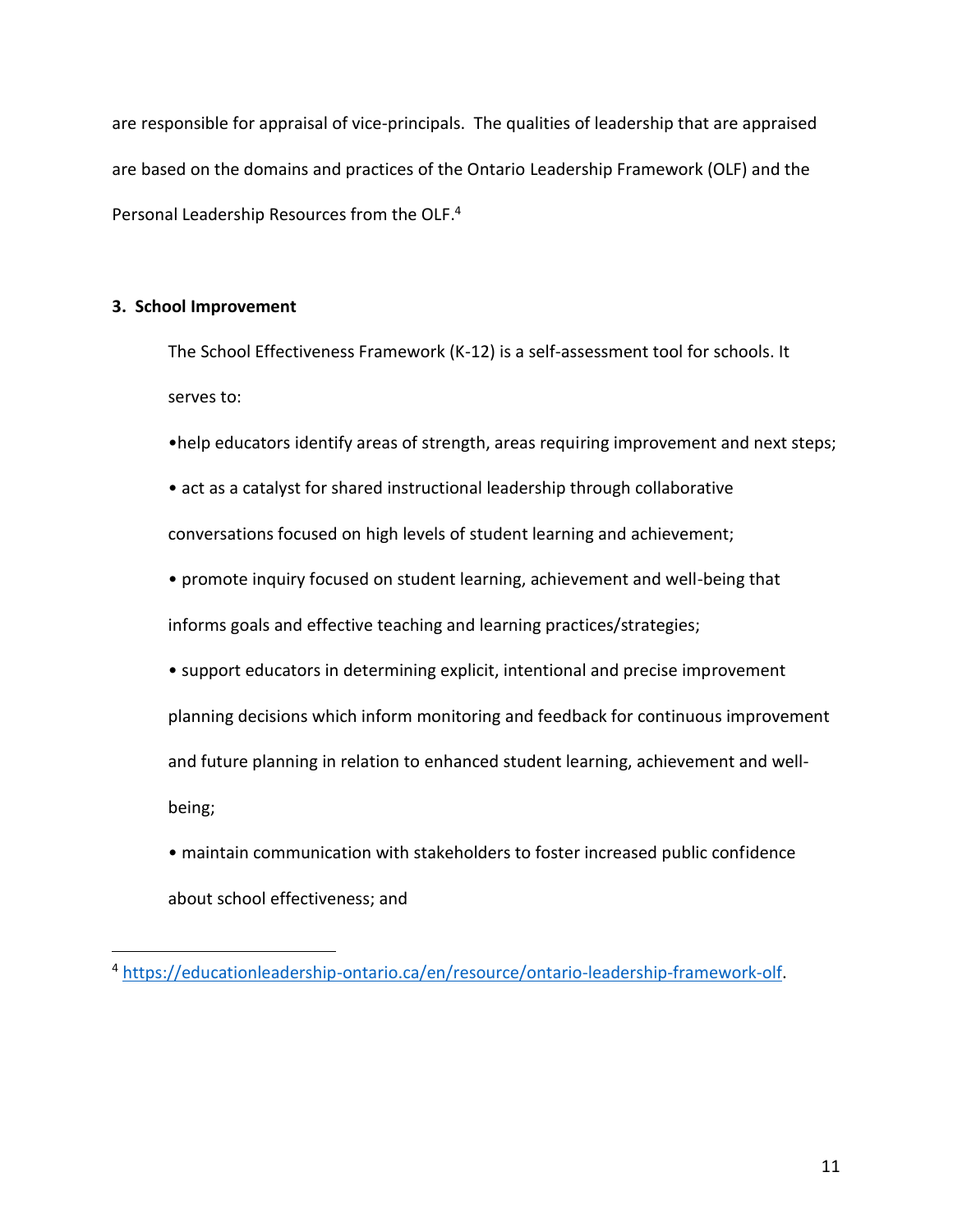• build coherence in and across schools and districts.

There are six components to the tool that guide the school improvement planning process. Each component has a specific set of indicators that are used in the self-assessment of the school:

- assessment for, as and of learning;
- school and classroom leadership;
- student engagement;
- curriculum, teaching and learning;
- pathways, planning and programming; and
- home, school and community partnerships.<sup>5</sup>

## **4. Networks for Leading Student Achievement**

Ontario is a jurisdiction where educators are offered the opportunity to work in learning teams and share expertise as they focus on continuous improvement for students' learning. There is clear evidence provided in the following excerpt from a study by Leithwood and Ndifor Azah (2016) that demonstrates that leaders working in networks is a strategy for district wide reform. 6

 $\overline{a}$ 

<sup>5</sup> [http://edu.gov.on.ca/eng/literacynumeracy/SEF2013.pdf.](http://edu.gov.on.ca/eng/literacynumeracy/SEF2013.pdf)

<sup>6</sup> permanent link to this document: [http://dx.doi.org/10.1108/JEA-08-2015-0068.](http://dx.doi.org/10.1108/JEA-08-2015-0068)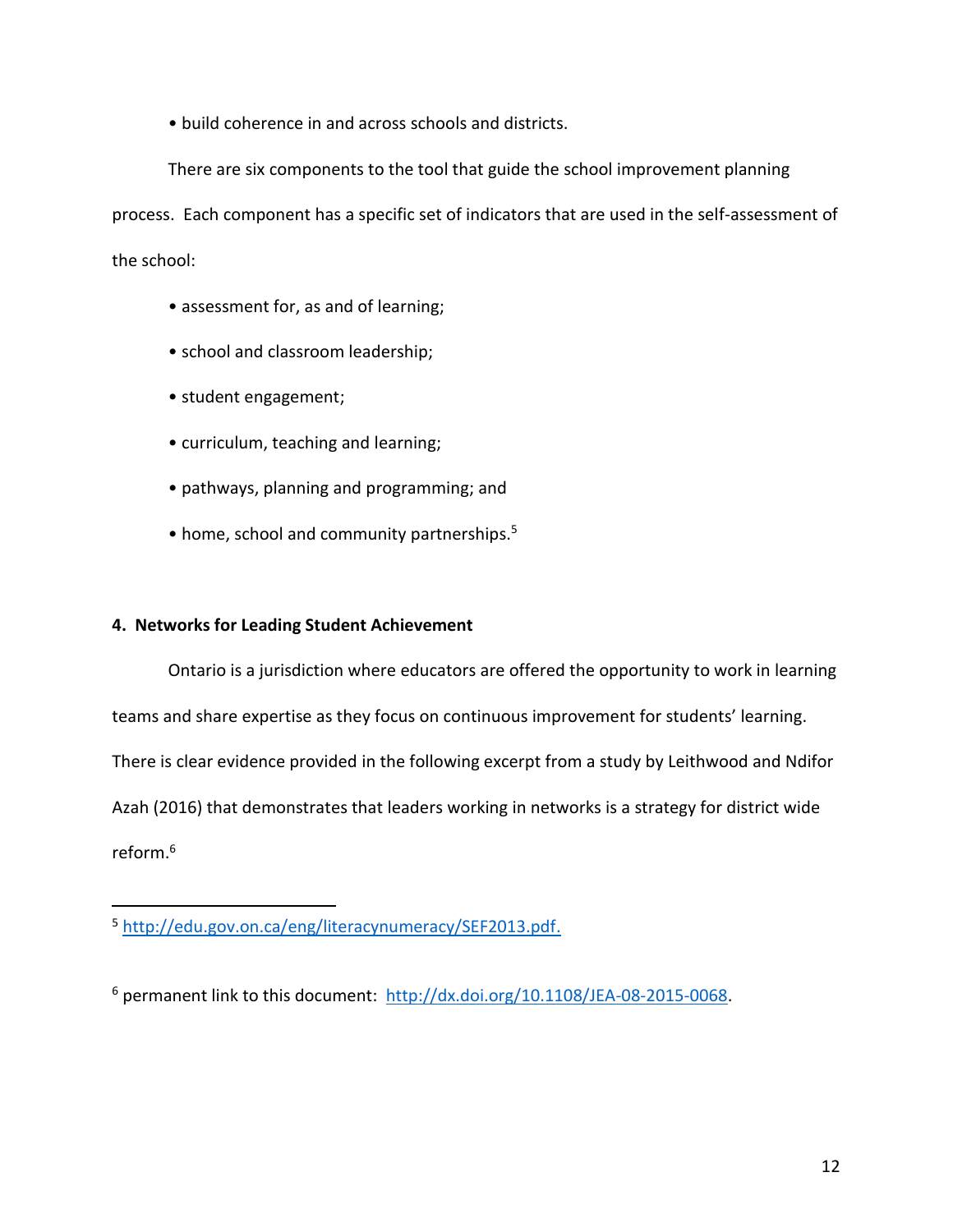*This study was undertaken as part of the annual evaluation and research work associated with Ontario's Leading Student Achievement (LSA): Networks for Learning project. In its tenth year at the time of writing this paper, the LSA project is funded by the Ontario government and led by the province's three principal associations. Its goal is to nurture the development of school leadership in the province as a means of improving student achievement and well-being.*

*The project offers its members, now about 1,700 in number, a series of face-toface and web-based professional development opportunities, along with significant guidance about the most productive focus for their school-based improvement initiatives. Project facilitators also work directly with school and district teams on the implementation of key project priorities. At the time of this writing, for example, LSA was supporting many project members who were working with their staffs to implement significant instructional reforms associated with one very well-developed approach to teaching for deep understanding called knowledge building (Scardamalia and Bereiter 2006).*

*"Principal Learning Teams" have been strongly advocated as a source of professional learning by the project for the past eight years and most members now belong to at least one such network typically based in their own districts. Among the four-fold classification of networks (peer leadership networks, organizational leadership networks, field-policy leadership networks and collective leadership networks) proposed by Hoppe and Reinelt (2010), principal learning teams are most like peer leadership* 

 $\overline{a}$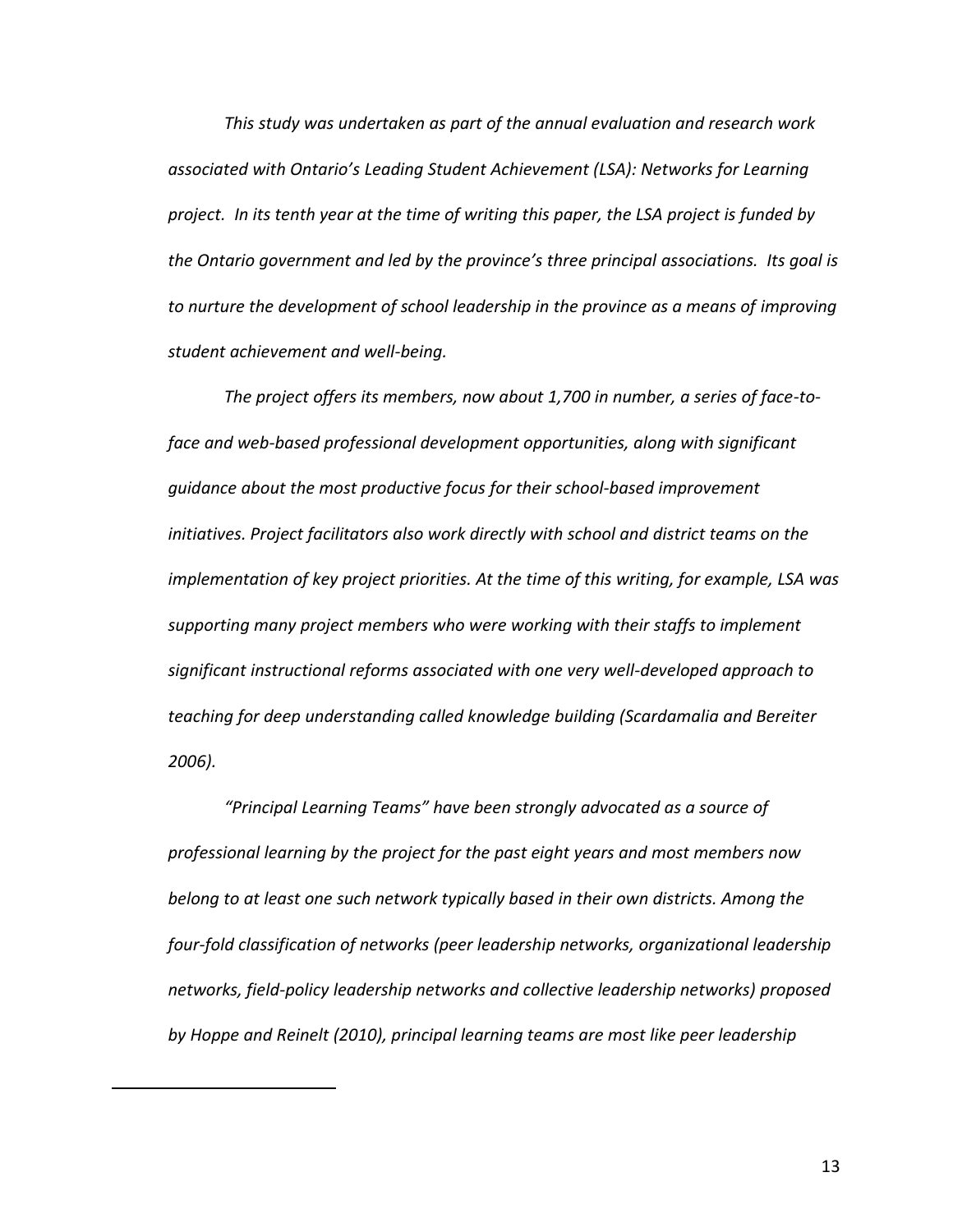*networks but include, as well, participation by senior district leaders. Annual project evaluations conducted over the life of the LSA project indicate that participation in these networks is consistently rated by members as among the most useful sources of their own professional growth. A desire by the project steering team to offer practical, evidence-based guidance to members about how to further improve the productivity of their networks was the primary motivation giving rise to this study.*

*This study addressed two questions. The primary question concerned the characteristics of effective leadership networks while the second question asked about the relative contribution to members' learning of their network engagement. Guided by a model of network effectiveness, data for the study were responses to a 53 items survey by 450 principals, all of whom belonged to a network of their peers in their own districts and, in some cases, outside their districts as well. The primary motivation for the study included a desire on the part of those guiding a large provincial leadership development project to provide practical guidelines to project members about designing and leading effective networks. Results of the study also add to the limited body of evidence (Provan and Milward 2001) about the relationship between network characteristics and network outcomes.*

The characteristics of effective networks included in the framework tested by the study were initially identified through an extensive review of prior evidence and results of the study largely confirm the contribution of many of these characteristics to the further development of individual members' professional capacities – both cognitive and affective. For this reason, we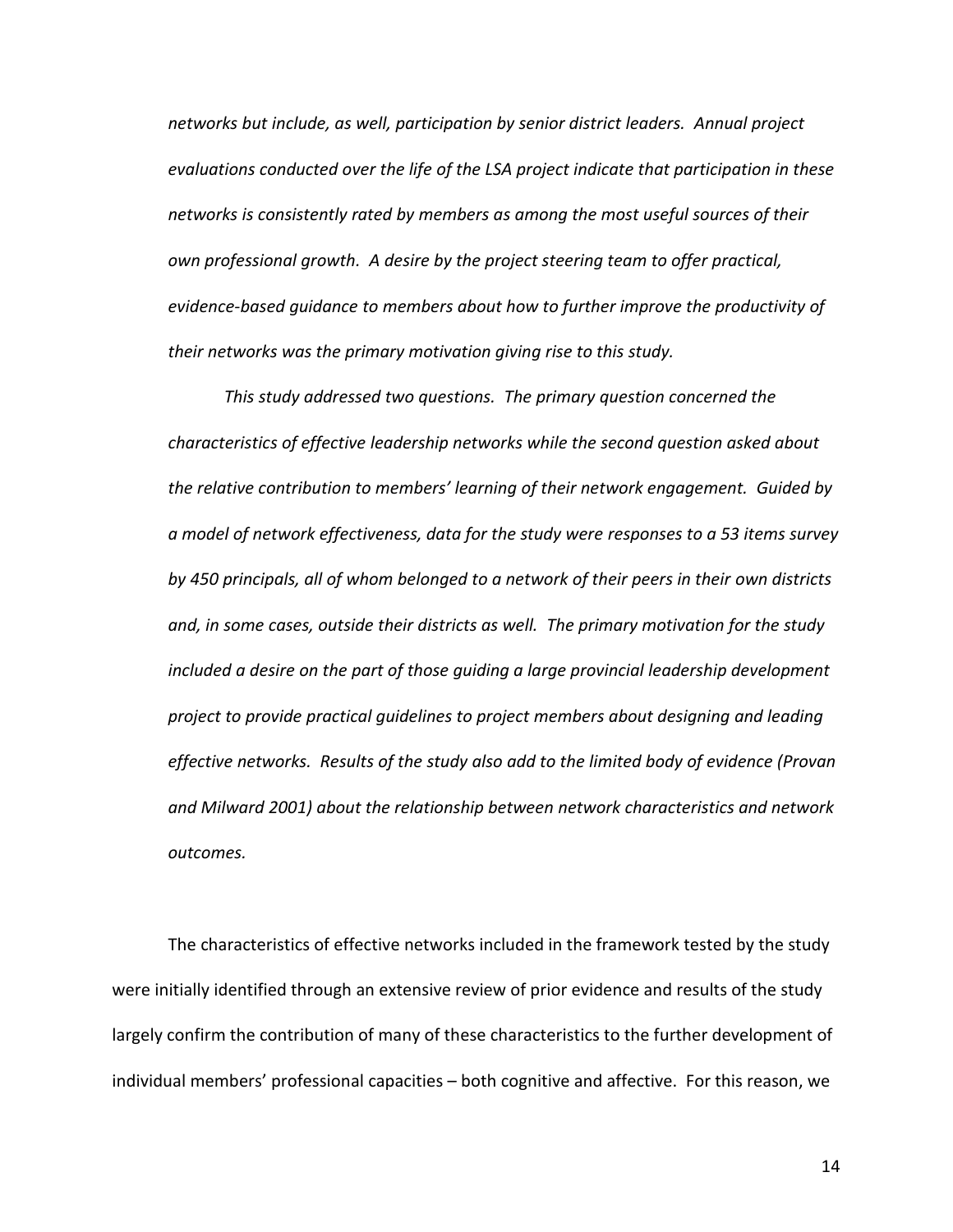believe the study offers at least provisional guidance of the sort giving rise to the research in the first place. Furthermore, these results suggest that, in the opinion of respondents, participation in their leadership networks is a powerful source of their professional learning, a source exceeded in value only by their own individual reading. Encouraging school leaders to participate in leadership networks seems justified as a key strategy for school leadership development and the consequences of that participation are likely to increase to the extent that the practical implications of the results for future practice outlined in the paper are followed.

In Ontario, the principals' associations have facilitated the organization of their members into principal learning teams for over a decade. The power of networks has become clear and the strategy has become the operational norm of the organization. Global and international networks are also part of the modus operandi of the association that are operationalized through our Leading Educators Across the Planet (LEAP) program and Global Principal Partnerships (GPP) programs.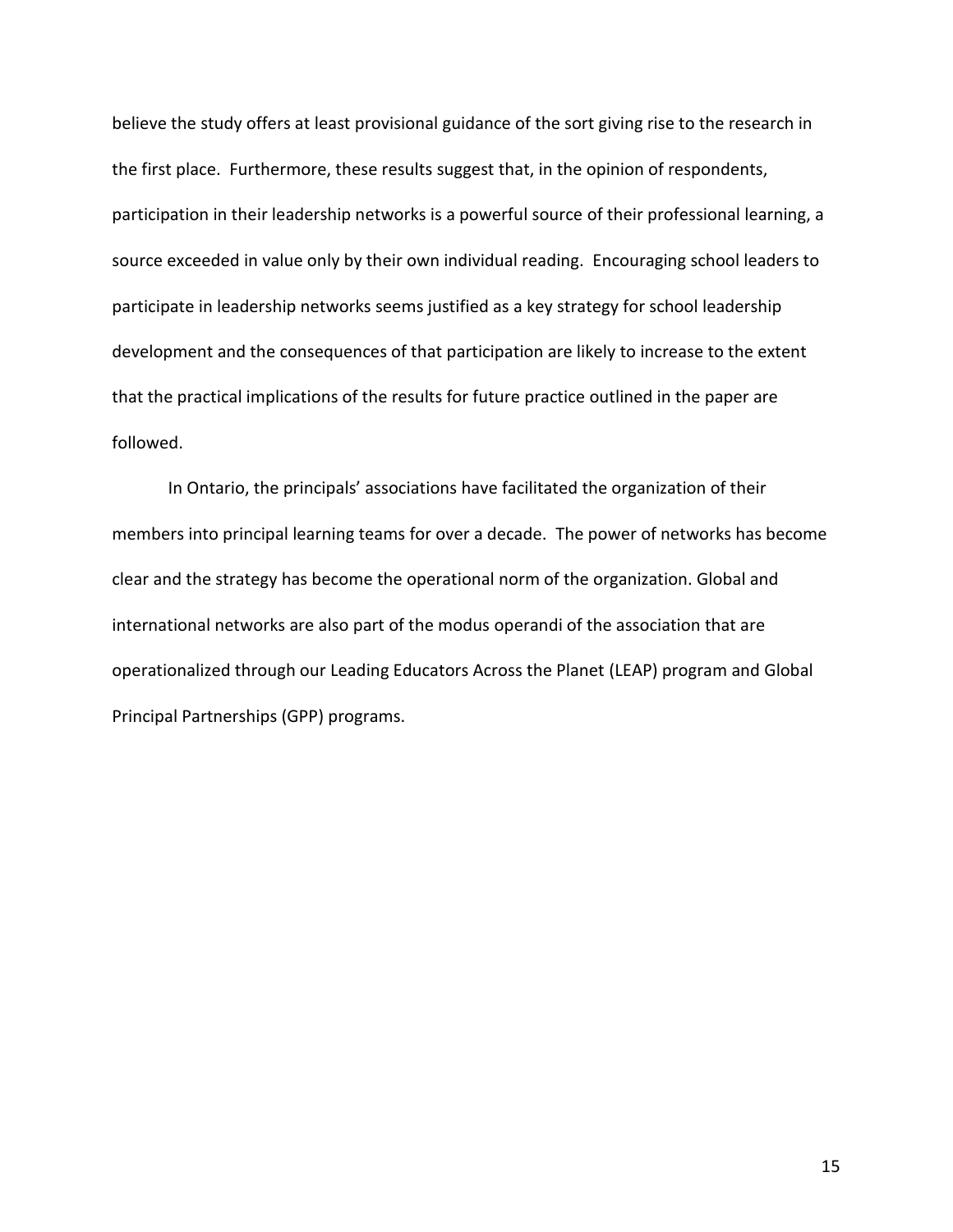#### **School Administration in Italy and in Ontario: A Comparison of Models**

M. Cristina Mignatti,

School Administrator and Education Advisor

for the Italian Consulate, Toronto, Canada

#### **1. The State of the Art in Ontario**

To discuss the Canadian education system is a complex matter, because one must of necessity consider the different laws of each province and territory. Canada is in fact a confederation of ten provinces and three territories, and the constitution gives an exclusive mandate to each province and territory to pass laws concerning education from elementary school to the post-secondary level. Therefore, school-legislation, policy, funding levels and even the curriculum itself are decided at the provincial level, even if the thirteen educational systems share obvious similarities. The public school system is free of charge up to the secondary level at eighteen years of age, a right guaranteed to citizens and permanent residents of Canada.

Each province has one or two ministries that govern education, each headed by a minister elected in the usual way, who must be by law a member of the provincial legislature. The vice-ministers, however, are civil servants, without political office, and are responsible for the operations of these ministries. The ministries therefore oversee the educational,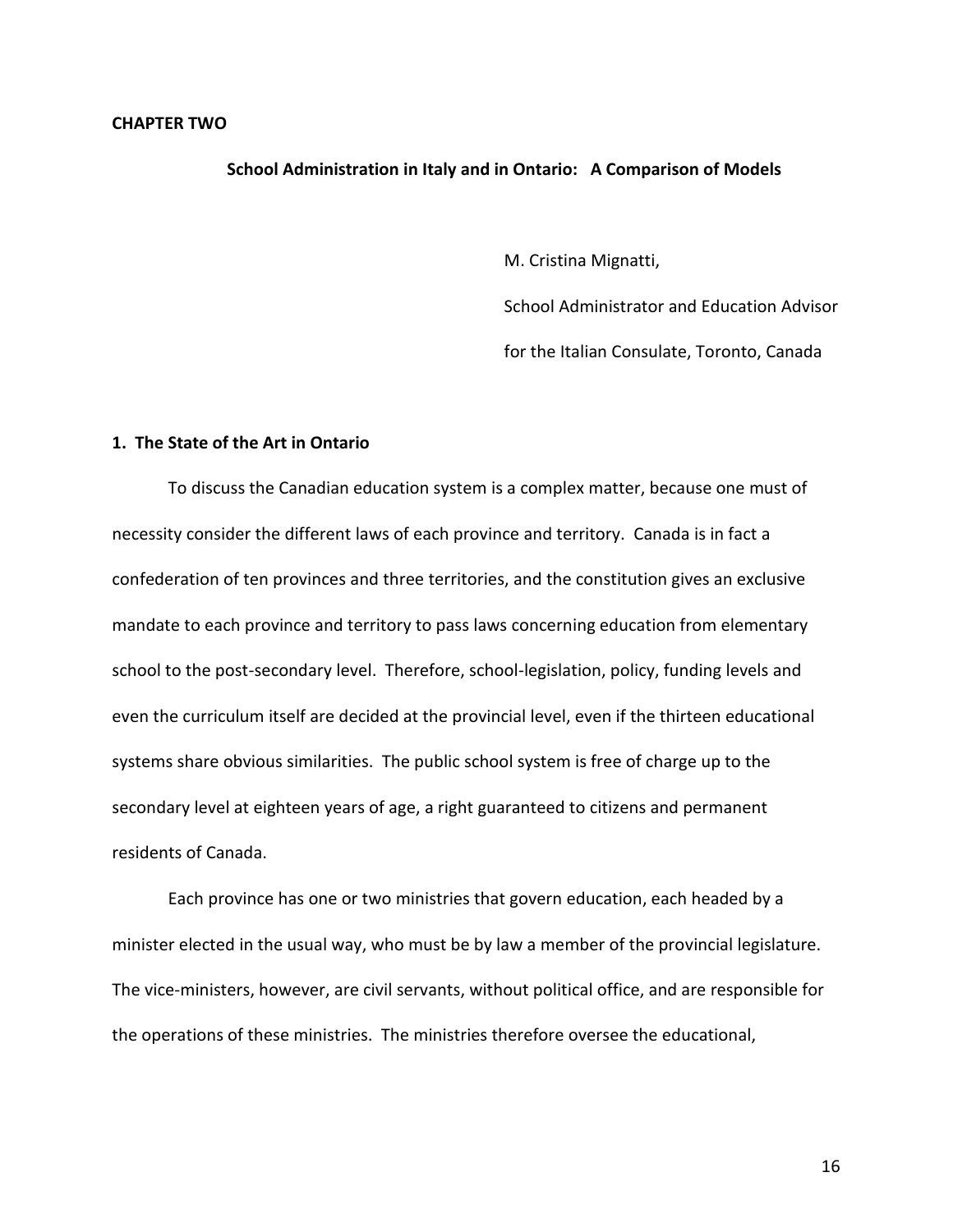administrative and financial policies, and in this way constitute the frame of reference for their respective systems.

The area involved in our exchange was Ontario, Canada's second largest province, with forty percent of the whole population of Canada at nearly twelve million inhabitants, who live in large cities or on the shores of the Great Lakes. Greater Toronto by itself includes six million people. It is also the province with the highest rate of immigration; 77% of its population speaks English, while 43% of new arrivals speak neither English nor French, the country's second official language, which however is spoken by only 5% of the population [of Ontario]. School-age children – i.e. those between five and fourteen years old – make up 13% of the population.

The two Ministries of Education and of Colleges and Universities are tasked with hiring and training on the job instructional staff, regardless of who administers the public education system. This last is a blend of public and Catholic, divided into districts and governed by school "boards".

The Education Act, overseen by the Ministry, establishes the level of learning to be attained at each level of schooling, given each school's environmental and security limitations, to develop and maintain the curriculum at the provincial level, which is very structured and ambitious, and also to maintain didactic excellence, giving to each board the grounds for creating and implementing different programs. In addition, the Ministry establishes programs and requirements for earning diplomas and certificates, governs schools and boards, setting also performance-standards for school administrators, teachers and district employees. Ontario has set itself three major objectives: to attain high levels in student-testing, to narrow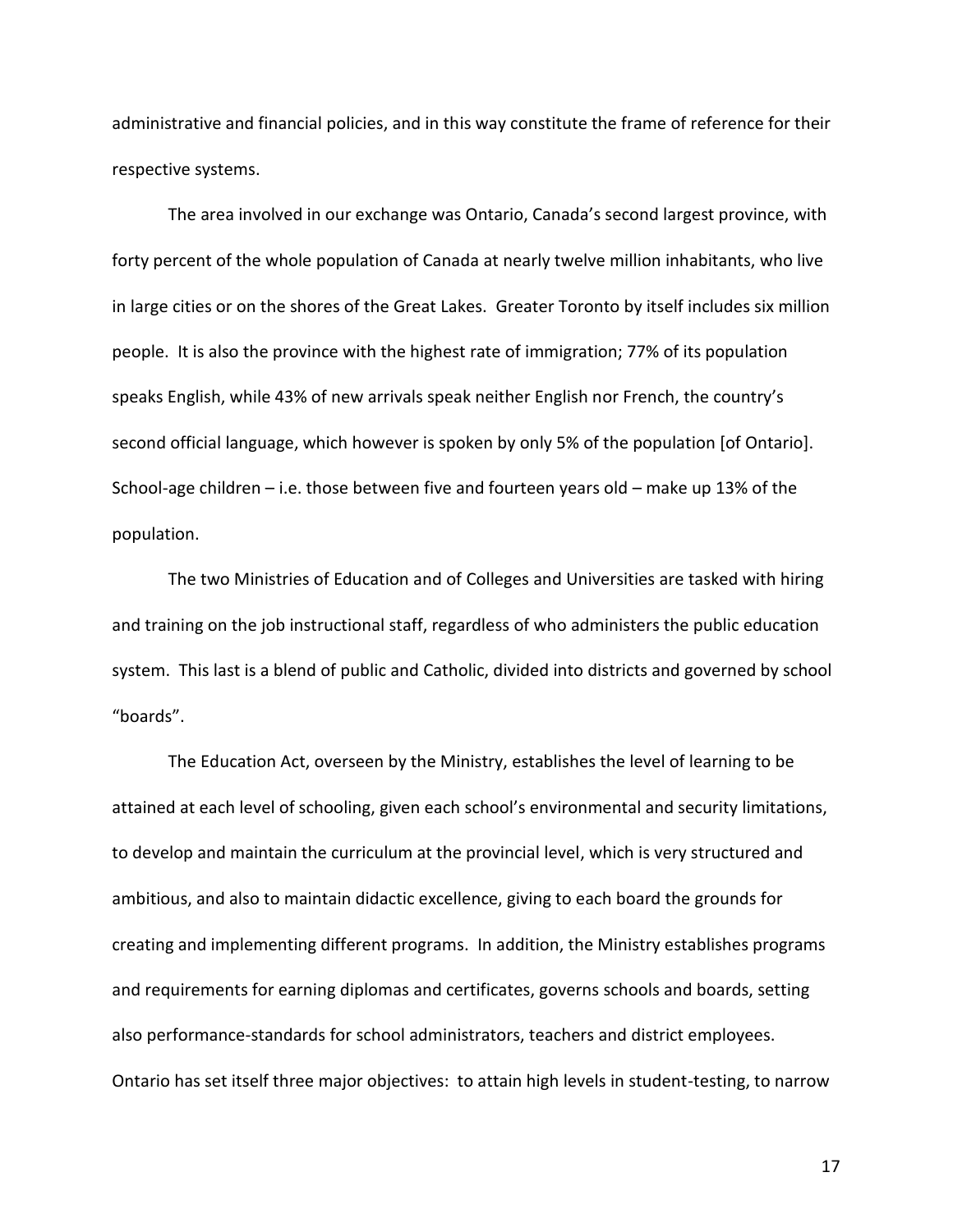the gap between these scores, and, as a result, to enhance the prestige and trustworthiness of public education.

These goals include that by the end of grade six (in Ontario this is still in elementary school, though it corresponds to the first grade of Italian middle school [*scuola media*]) 75% of students will have met the targets for Math and English language. The nine key strategies include: bringing about all the conditions for real equality that respects each individual student in the course of his or her training to obtain these results; offering financial aid to boards and staff, with the participation of local communities; aiming to reach an equally strong position in international rankings, including the OCSE-PISA test, coordinated at the federal level. In these tests Canada typically scores well, after Shanghai, Korea, Finland and Hong Kong. There are also interprovincial or federal tests in which Ontario scores well for Science and Math. At the provincial level is the "Education Quality Accountability Office" (EQAO), which oversees outcomes in Ontario. Student results are not only given to students' families, but also published, and each board is required to put in place an ongoing plan constantly to improve the achievement of learning goals. The provincial tests take place each year for eight-year olds (grade three), eleven (six) and fourteen (nine), and test their mastery of Math, Writing and Reading. At fifteen-years old (grade ten) a literacy test is a prerequisite for the graduation diploma.

As mentioned above, the Education Act draws boundaries between the districts within which boards oversee the schools. There are 72 boards, 31 of which are English public (that is to say secular), 29 English Catholic, four French public and eight French Catholic. Each board involves trustees, who are regularly elected at the district level. These are local citizens from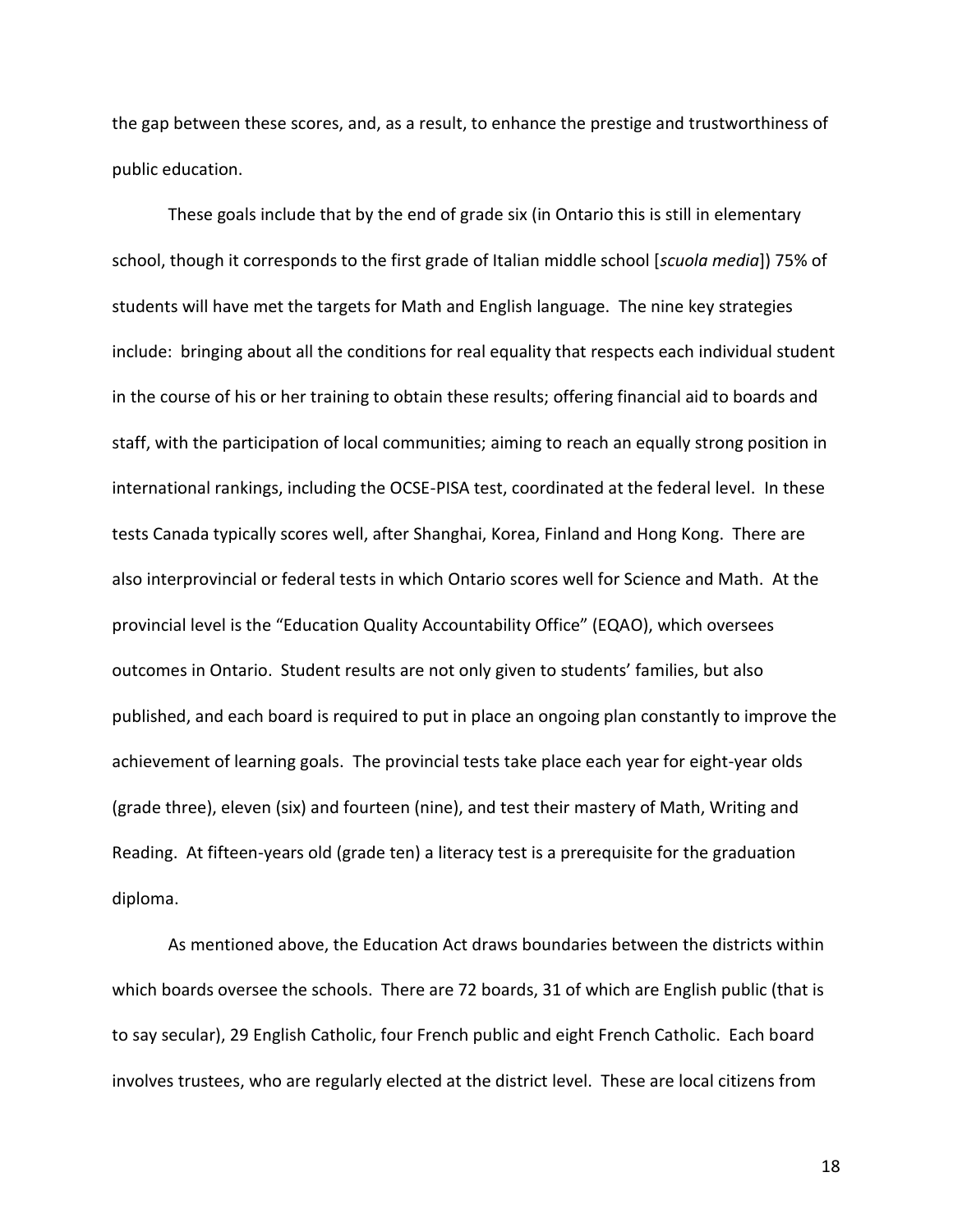different socioeconomic strata and professions, not necessarily parents of students in the district. They have a full mandate to decide board policies.

There are also inspectors called "Superintendents", who in conjunction with the principals, teachers and administrative staff, are hired by the board. Instructional and support staff are registered and protected by a province-wide union, which negotiates contracts with the districts.

#### **Grade-Level Schema**

#### **Kindergarten** (4-5 years old)

Consists of Junior Kindergarten and Senior Kindergarten

Public schools for very young and young children (English, French and Catholic)

Childcare before and after school must be arranged privately

#### **Elementary** (6-14 years old); grades 1-8

Public elementary schools (English, French and Catholic)

Also private elementary schools

#### **Secondary** (14-18 years old); grades 9-12

Public secondary schools (English, French and Catholic)

Grades 9 and 10: students can choose between academic and applied courses, between province-wide courses and those that operate at a local level

Grades 11 and 12: these offer academic courses in preparation for university, courses that prepare either for university or college, courses geared only toward college and courses that lead directly into the workforce.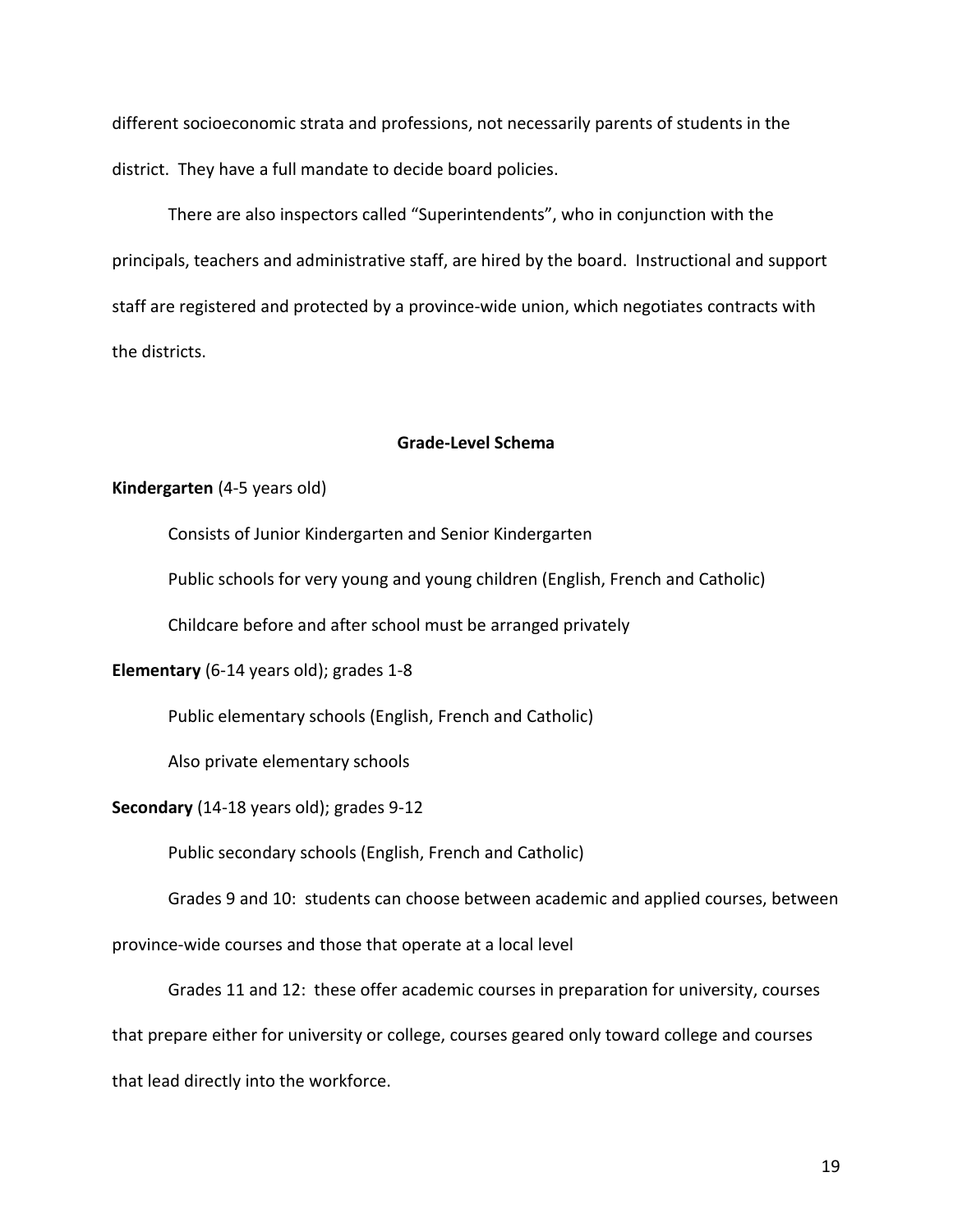#### Private secondary schools

There are also special schools (e.g. for the blind) run directly at the provincial level. High school therefore lasts compulsorily for four years from 14 to 18, and for the most part students customize their own programs, choosing electives as well.

However, students must complete 30 credits in total to receive an "Ontario Secondary School Diploma" (OSSD), 18 of these being compulsory credits, including those in English, Math, Science, Canadian history, Canadian geography, Art, French as a second language, Health and Phys. Ed., Civics and Career Studies. Still among compulsory credits are Co-operative Education, Guidance, Business Studies, Technological Education or a third language. Optional subjects with 12 credits in total are chosen to highlight students' various aptitudes, and are offered in schools according to provincial mandate. Students do not undergo a province-wide final exam to matriculate and receive their final marks, but must obtain a certificate of literacy, and hence must pass a written test called "Ontario Secondary Literacy Test" (OSSLT), or, if they fail this, they must take and pass a related course called "Ontario Secondary Literacy Course" (OSSLC). Important moreover is the Ministry's decision to review the curriculum every seven years to keep up with the changing times, as regards the relevance, coherence and appropriateness to the students' level of development at their respective ages. In this way boards and schools have more time to make the curriculum their own, to experiment with it and to implement it in schools. In Ontario there are also 900 independent, that is private schools, which receive no government funding and account for 5% of the student population. If they issue a recognized final diploma, they are inspected directly by the Ministry. These include Montessori schools,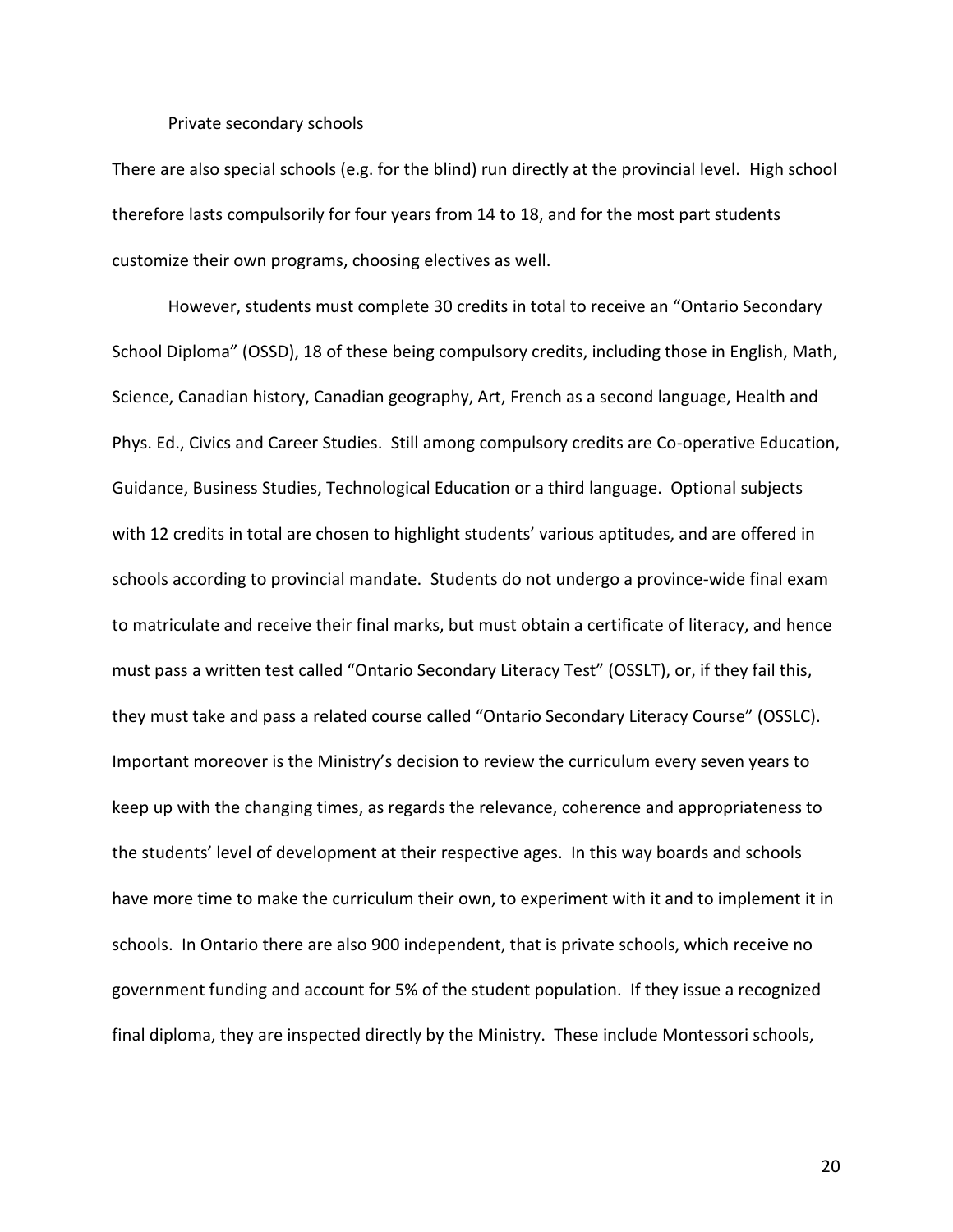which are considered and treated as private educational enterprises. In Ontario there are 4,020 primary and 911 secondary schools.

To become a teacher one must have an undergraduate degree as well as attending two additional years of teachers' college (OISE) or other accredited university faculties. Basically, any student with an undergraduate degree can apply for this degree, based more on broad subjects such as pedagogy and psychology, taken concurrently with an apprentice internship specific to one's own area (called a "practicum"), which takes place over at least forty days in designated schools, with the support of an associate teacher. Once this degree is finished, if the newly minted teacher is considered adequate, he or she is allowed to join, having first paid the dues to it, the "Ontario College of Teachers" (OCT), a professional regulatory body that allows one to begin one's own teaching-career in public schools, at the discretion of the principal him- or herself. One is qualified for elementary school up to grade six, or from grades four to ten, or from grades seven to twelve. OCT is an independent body charged with regulating the teaching profession, ruling on professional standards and conduct of teachers, giving teachers their teaching certificate, accrediting refresher courses (whether ones it offers itself or those given by other institutions), watching over and investigating matters of adherence to professional codes of conduct, and publicizing the availability of teaching jobs.

To become an administrator of a public school one requires an undergraduate degree, five years of teaching and qualifications in three of the four levels of school (primary, junior, intermediate, senior), and either two specialist qualifications similar to Italian improvement courses [*corsi di perfezionamento*], or instead an MA or MEd. In either case one must complete the qualifying course, "Principal Qualification Program" (PQP). This course, whose costs are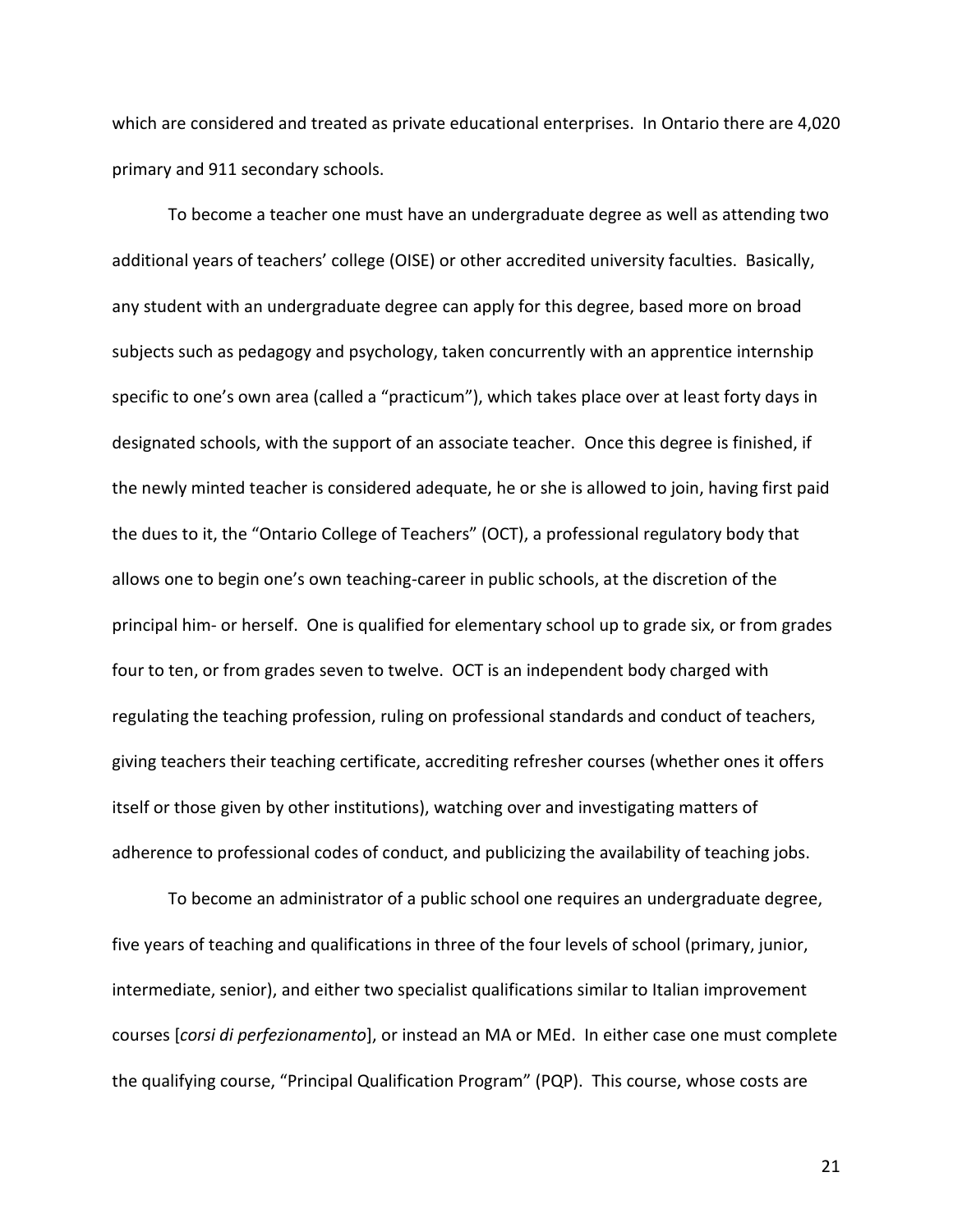borne completely by the candidate, involves in-class hours and internships in schools accompanied by a mentor administrator for a total of around 600 hours, and a written paper discussing these experiences. In this case too there are accredited professional organizations and associations tasked with the initial instruction of future administrators so they have more than just on-the-job training. "Ontario Principals' Council" (OPC), institutional partner of DiSAL, is one of these professional associations. It numbers about 5,000 members, not just principals, but also vice-principals and lower level administrators (department heads, etc.), and bases its professional development on the principles of educational leadership. The initial training of a new principal has as its general scope an approach that is not bureaucratic and administrative, but rather education-based. The main objective is one's success in training one's students. The school administrator, here defined as principal, but above all as educational leader, is someone capable of creating the conditions to facilitate student's learning processes thanks to constant work alongside his or her teachers, using the methodology referred to as "instructional practice". As Michael Fullan, one of the world's foremost experts in educational leadership, and professor emeritus at OISE, affirms, principals must be "right drivers in action", that is, persons able to guide their schools in concrete projects, and hence in action. They must have a propensity to instil professional competence in others by their attention to results, by collaborating in the pedagogical and educational sphere as well as by their systematic approach, which entails a policy of coordination at all levels. According to the Education Act, a principal's responsibilities include the quality of teaching in the school, the organization and conduct of the school, the professional development of the instructors, the behaviour of the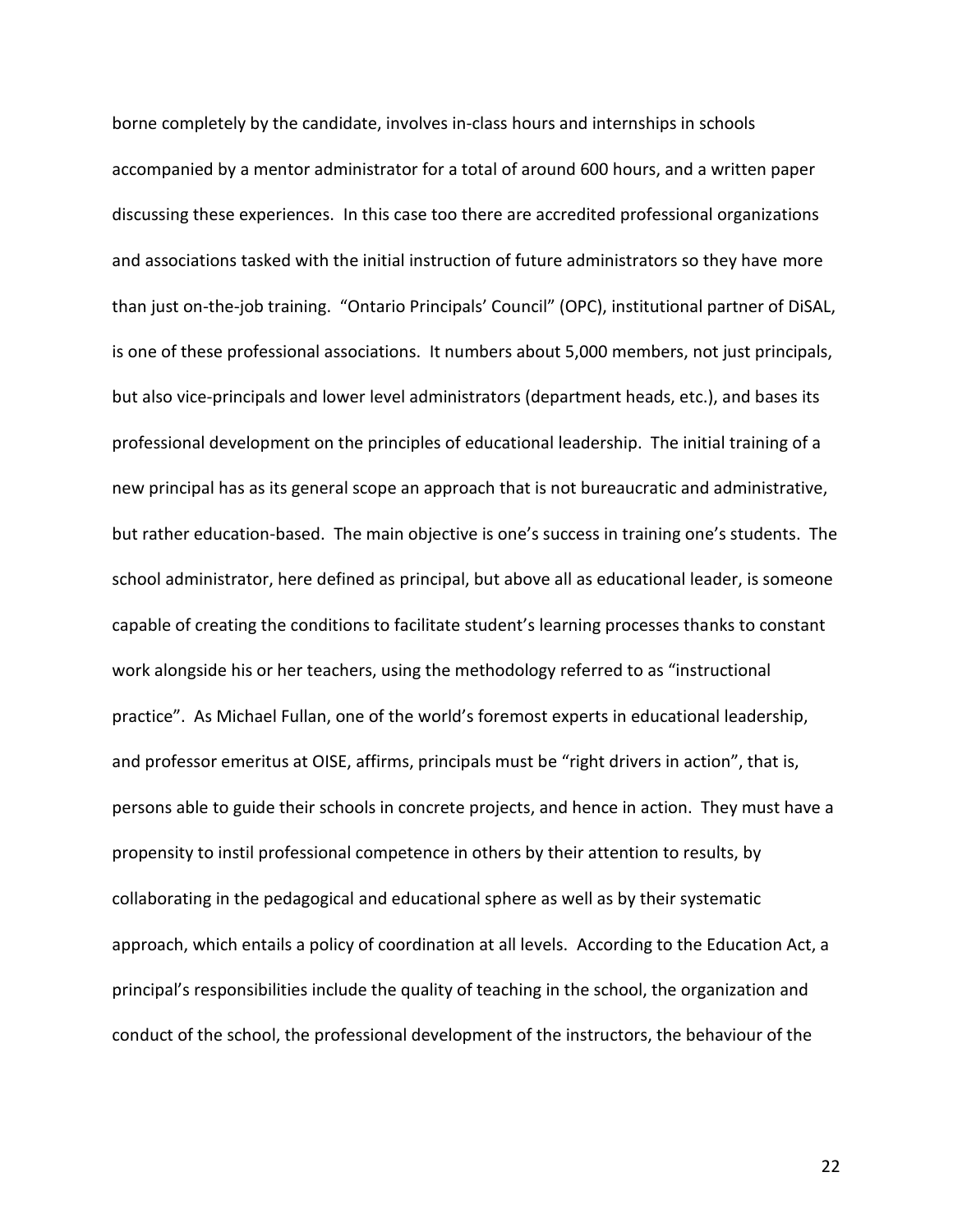students, the oversight, administration and containment of the budget assigned to the school, and the hiring of teachers.

It is the role of the Ministry to bring forward a policy for the curriculum, but the responsibility to apply and implement it rests with the schools and boards. Under the administration of their district, teachers develop lesson-units, and various methodological approaches starting from the training needs of their students, using the most advanced multimedia technologies. Specifically, there are acquaintanceships and abilities that could be considered the learning standard for each level and class, and more detailed skill-sets for each subject-matter.<sup>7</sup> Students achieve different marks, divided according to levels: level one (50-59%), level two (60-69%), level three (70-79%, the level designated as normative by the province) and level four (80-100%).

As concerns student evaluations, there are two report cards established at the provincial level: one for elementary schools and one for secondary, available and downloadable online. There is no report card for Kindergarten.<sup>8</sup> Teachers use report cards also to track outcomes on achievement charts to track student progress. On these there are comments on every discipline, but also on general considerations on areas of strength and weakness and what steps to take to improve. On the report card is space for comments by the student and parents. One can view these report cards on the ministry website.<sup>9</sup>

 $\overline{a}$ 

<sup>7</sup> On this point, see [http://www.Edu.gov.on.ca/eng/curriculum.](http://www.edu.gov.on.ca/eng/curriculum)

 $8$  There actually is a report for Kindergarten students (translator's note).

<sup>9</sup> [http://www.edu.gov.on.ca/eng/policyfunding/growsuccess.pdf.](http://www.edu.gov.on.ca/eng/policyfunding/growsuccess.pdf)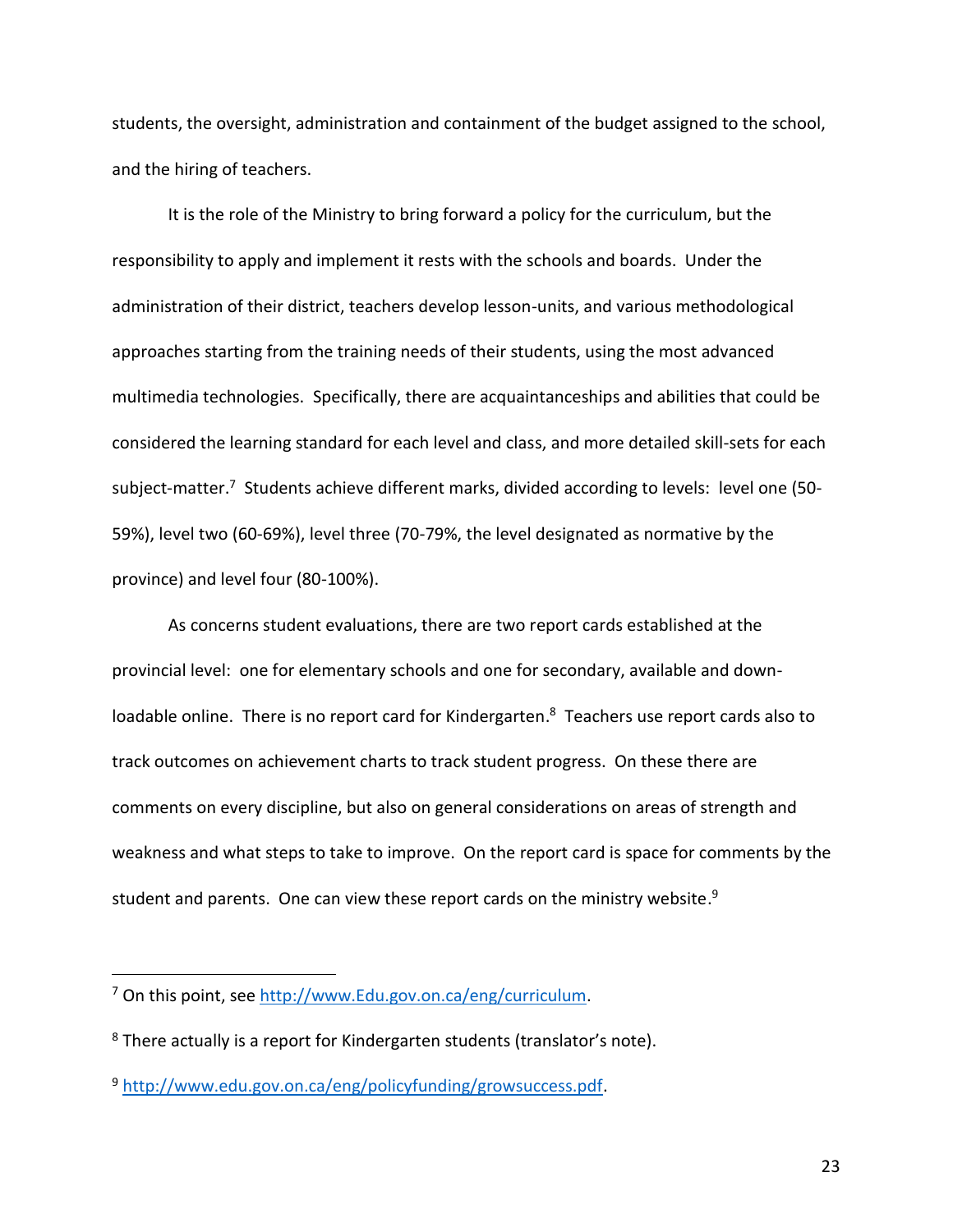I will offer just a few words about students with special needs. Provincial law forbids all form of discrimination, which is why, except in very serious cases, such students are integrated into the regular classroom, and follow personalized plans of work. 79% are fully integrated.

In budgetary terms, the Ministry provides funding to the boards on the basis of the number of students. Each board has latitude in how it uses the economic resources allocated to it, distributing them to individual schools, given a detailed accounting of their investments, that must agree with the amount allowed for by the Education Act. Certain funds are earmarked for special programs, particularly those for special-needs children.

The Ministry of Education receives a third of its funding from the Ministry of Finance, which turns over to it a percentage of the educational property tax, which means that a third of all property taxes go directly to fund education. The remaining two thirds come from funds designated by the provincial government.

#### **2. Educational Leadership and the System for Evaluating Principals and Instructors in Ontario**

As has been previously noted, the whole educational establishment is founded on the principles of leadership, understood as a prerequisite and horizon of understanding. Effective leadership is defined by OPC as one of the foundations necessary systematically to support and advance improvement. It is a cornerstone that constitutes an indispensable point of reference for the educational enterprise and for all who work in schools, who to that degree are able to respond to the needs that surface on a daily basis, and therefore to put the focus on students'

 $\overline{a}$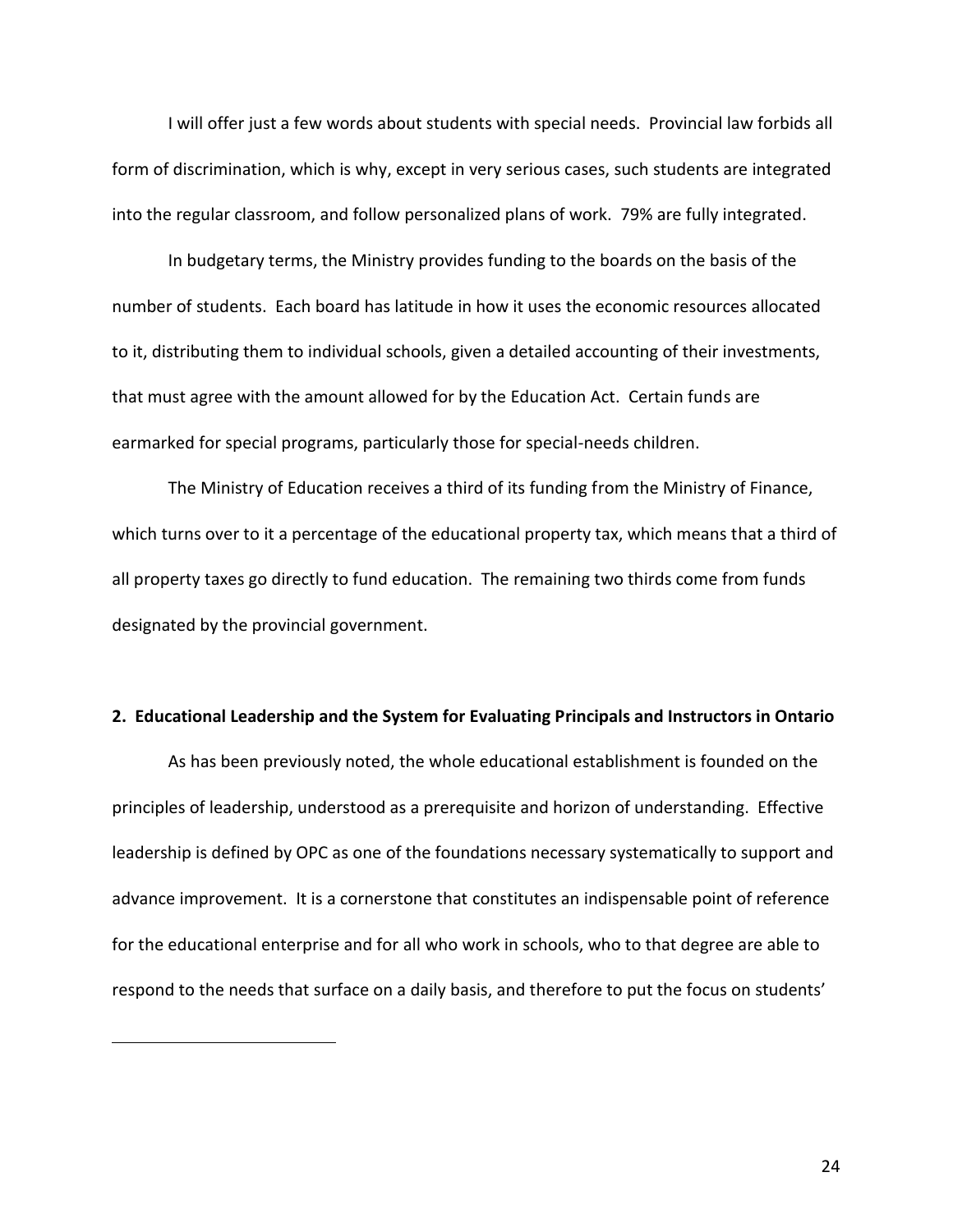real training needs, achieving concrete improvements as a result. Historically, this transition from a bureaucracy-driven management of schools to one that focusses more on quality, began in the '90s when Ontario's Ministry of Education passed a law removing principals from simple collective bargaining, abolishing their unions and forcing them to reorganize in more professional associations that are better able to define their role. In fact, management recognized the need to find trustworthy allies, and not merely an organization that fought for their rights, much less a group of bureaucrats that only carried out rules and regulations handed down from on high. On the contrary, it was necessary to create a group of professional educators with whom to discuss the quality of the education-system, its curricula and learningimprovement strategies.

OPC has taken up this challenge, and, thanks to the support of university-level research produced in those years, has developed a unique expertise in this area, recognized the world over thanks to the creation of a program entitled, "International School Leadership", which has been exported around the world.

Michael Fullan, Andy Hargreaves and Ken Leithwood, names well known at the international level, inspired and continue to support this great cultural and training operation, which has brought about a change of approach in operating and managing schools, and in responding to the ever more pressing challenges to education posed in the global village.

The principles of leadership, which arose in business circles, have been adopted by the world of schools, where the sole objective remains success in training and educating young people in terms of the social context appropriate to them. It has been scientifically proven that there is a close relationship between effective leadership and the improvement of student's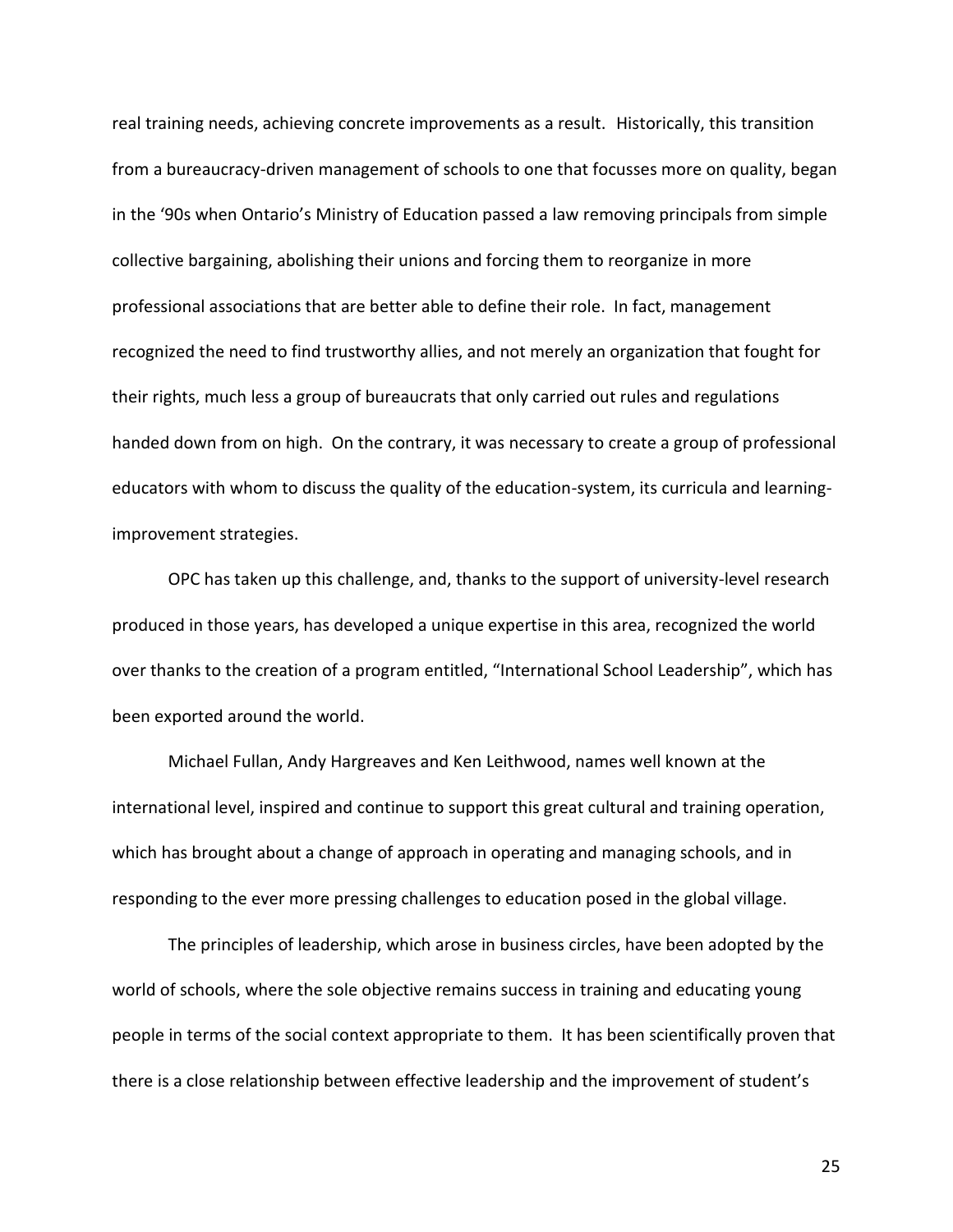results and sense of well-being at school. The "Ontario Leadership Framework" (OLF), developed by OPC, affirms that leadership helps educators identify and bring to reality their visions by encouraging the creation of an organizational system fit for the task. In fact, leadership succeeds when it contributes significantly to advancing the organization, and is ethical in so far as it supports and helps the organization, which is to say, it neither dictates nor manipulates.

In short, this new approach to managing schools involves three fundamental cultural aspects:

• creating a complete ability for administration, capable of accomplishing the five essential tasks of leadership: being able to define objectives, prioritizing the use of resources, promoting a culture of collaborative learning, knowing how to make use of available data, and undertaking extensive professional dialogues to keep in sight improvements and innovation;

• creating a strong sense of responsibility at the school-level or of mutual responsibility at the level of local networks in which the principal advocates for education and shares this burden with his or her instructors and with his or her own colleagues at the district level;

• recognizing and consequently valuing leaders, not just as necessary add-ons, but as integral parts of schools, ready to respond in terms of their own mandate to achieve constant improvement.

This is the context of OPC's task as an institution: to train new administrative cadres or principals already in service through itinerant tutoring, refresher courses, personal consultation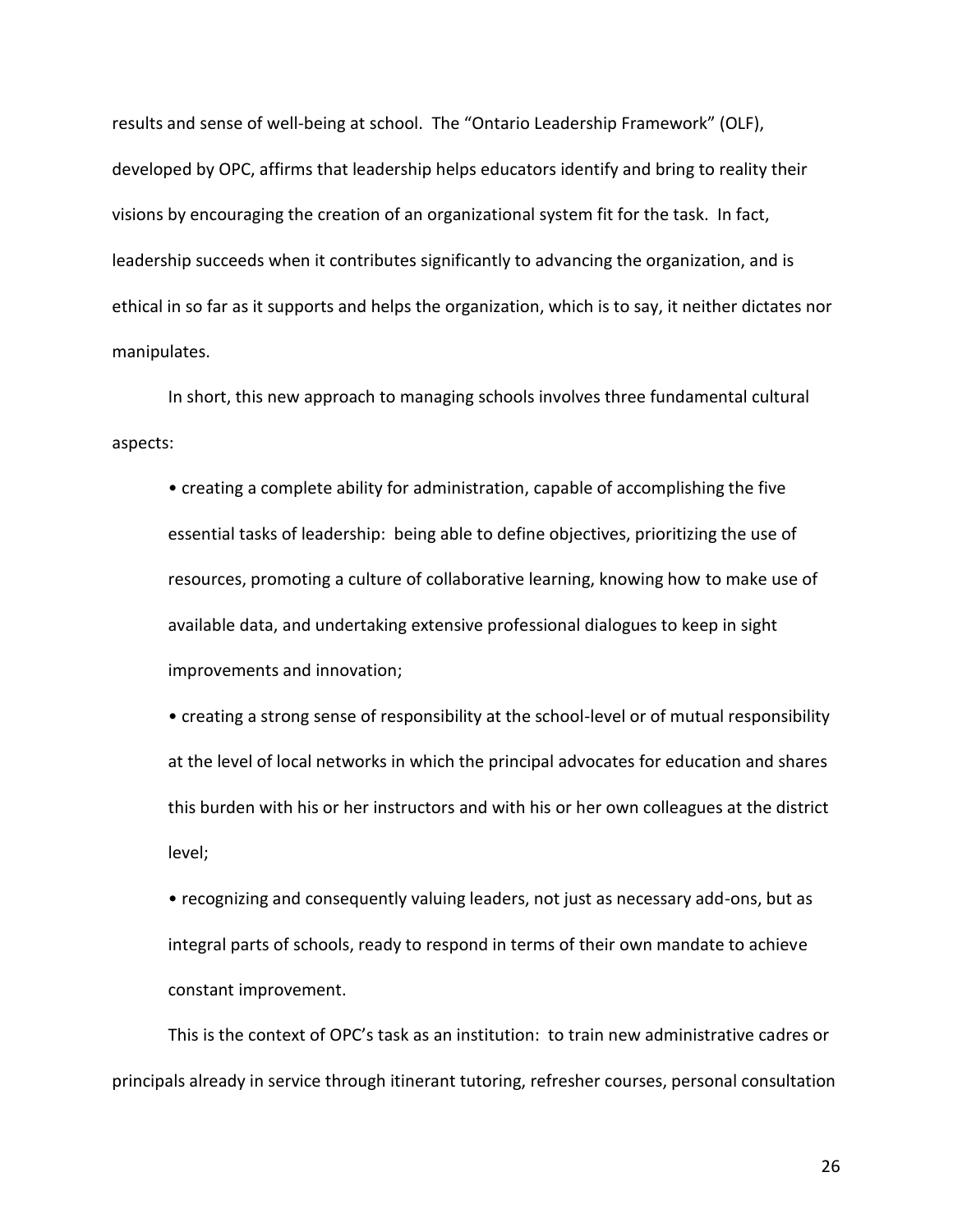and mentoring activities, as mandated by the Ministry of Education, as is the case for other similar accredited associations in Canada. Thus there exists a strong network of professional support, side by side with technical assistance of a more managerial, bureaucratic and legal sort offered by the boards. School principals can count on a management that responds directly to users, answering every question (for example concerning security issues or physical school buildings), which lie outside the direct competence or an individual principal, who however is obviously required to draw attention to problems.

As concerns principals' performance-appraisals, and in parallel those of instructors, it must be emphasized straight away that it is not a question of "assessment", also called "evaluation", i.e. a process designed to check up on them, but is defined in the term "principal's performance appraisal" (PPA) as "appraisal", a word whose root lies in "praise", meaning, eulogy, appreciation or esteem. It is seen not as a taxonomic evaluation, but rather as proof of the professional development of the administrator by his or her superintendent-cum-mentor. The focus is on professional growth in leadership, and is a result of an accountability in this area that has its terms of reference in how it shows the direction in which the leader wishes to take the school, his or her ability to build professional relationships within and outside the immediate environment, capacity to grow the people and organization of the specific school, ability to offer leadership for instructors to improve themselves, and finally, acknowledgement of such improvement transparently by his or her own actions, based on observations and not only on quantitative data.

 The PPA presupposes and facilitates constant dialogue between a principal and the superintendent required to evaluate him or her. The superintendent takes into account the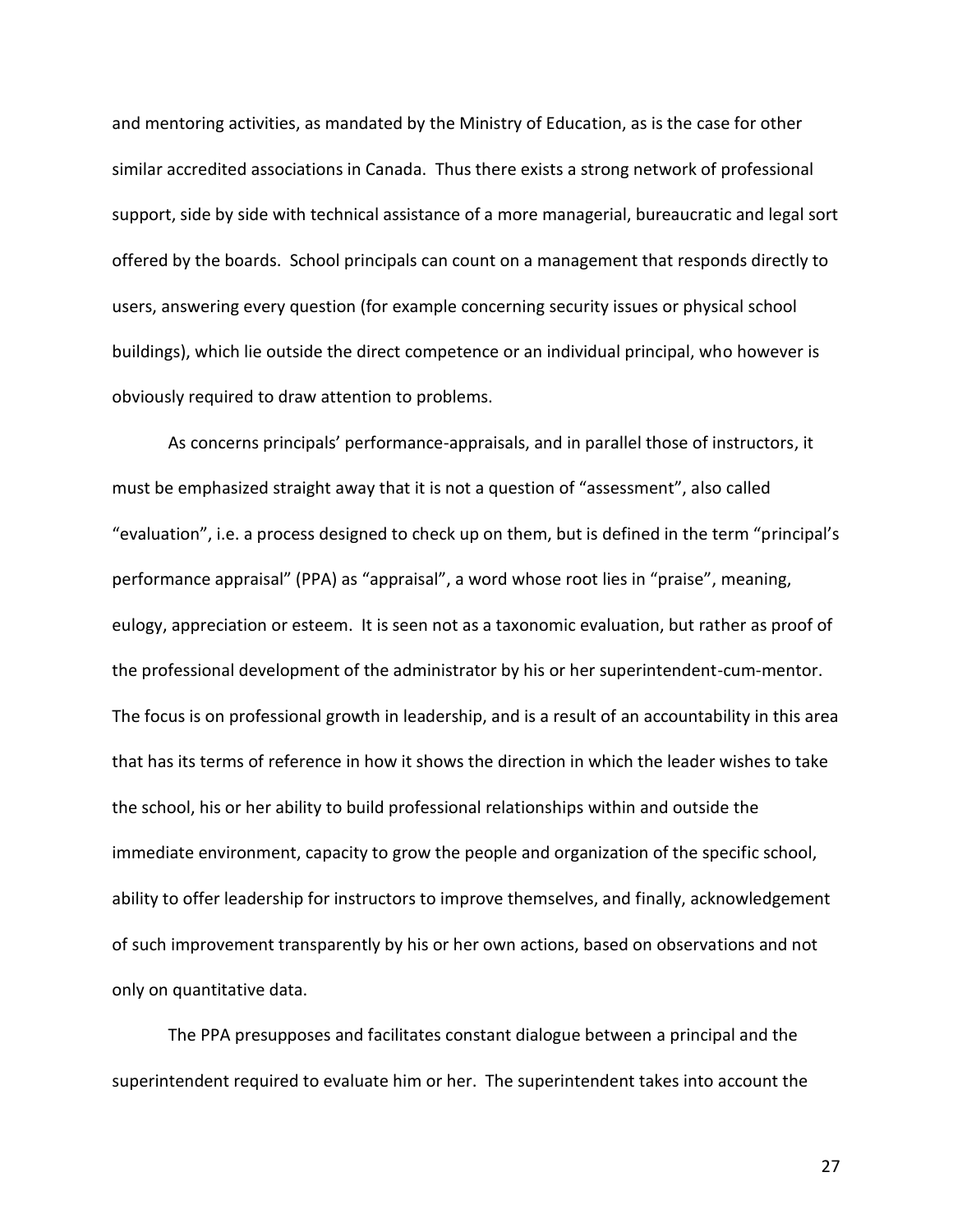professional comportment of the principal and of any request for support, to find concrete pathways for improvement to promote his or her own professional development as a school leader.

The watchword is trust in a constant process of comparing and supporting, which does not come down only to periodic inspection tours.

The PPA was test-driven in the 2007-08 academic year in twelve boards, then revised by a committee made up of school-principals, superintendents and directors of professional associations, who offered suggestions and advice for improving, developing and implementing this appraisal-process.

Nevertheless, if it is true that the school principal is an agent of change, because he or she motivates the personnel and guides the organization even under difficult conditions, proposes models of learning and creates the conditions for bringing them about, promoting changes in the system (Fullan, "Three Keys to Maximizing Impact," OPC meeting, Spring/Summer 2014), it is equally important that he or she must be able to count on having a robust corps of instructors to support, value and hence evaluate.

Once again, we are speaking of "teacher performance appraisal" (TPA), which aims first and foremost at improving the quality of teaching and learning.

Each contract teacher is evaluated after every five years of service by his or her principal, who takes into account three fundamental aspects of the instruction-profession: performance, in-class observation and evaluation by students. Specifically, the indicators of performance concern:

• lesson-planning and preparation;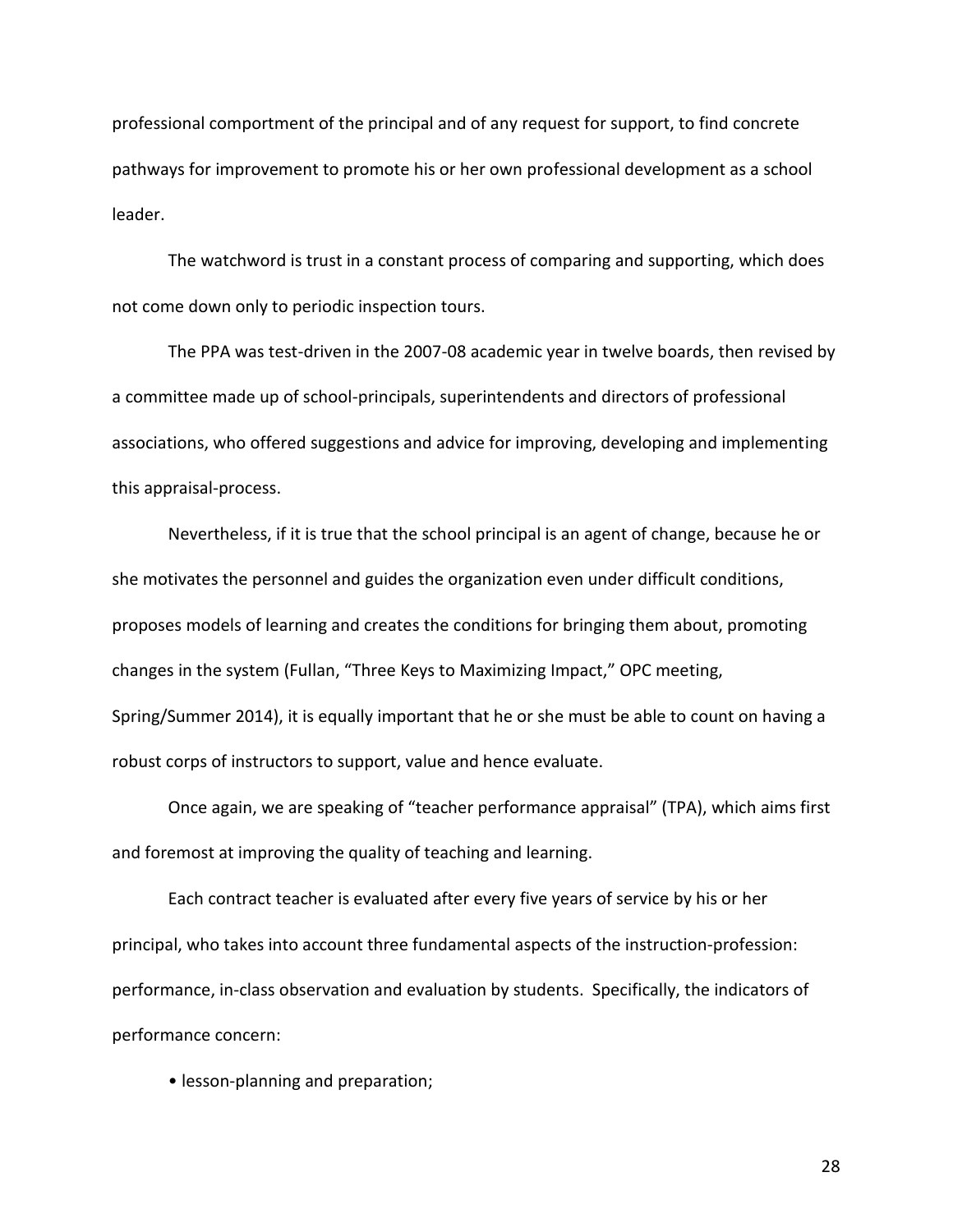- implementation of the lesson-plan;
- conducting the class;
- teacher-pupil relationships and the various needs of the student;
- evaluation of student progress;
- more general contributions to the life of the school community; and
- teaching techniques used.

As concerns in-class observations, the principal decides together with the teacher on the manner of observation, the date and in general how it will take place.

After having paid the visit(s), the principal is required to formulate within twenty business days a training report based on observation, which contains the evaluation of the teacher, the score obtained (Satisfactory or Unsatisfactory), and the rationale for reaching that judgment. The principal must also add at the bottom of the report his or her recommendations and suggestions for improvement, which he or she must then discuss with the teacher.

The final appraisal report is signed by both parties, and then sent to the board, where the superintendent will sign it. Once signed, it is forwarded to the Human Resources Office, to be inserted into the personnel file. In this way, the teacher is constantly monitored over his or her career, which proceeds in stages by negotiated salary increases. There is not, however, any criterion of merit tied to a monetary reward for anyone, even though all are subjected to this course of professional training.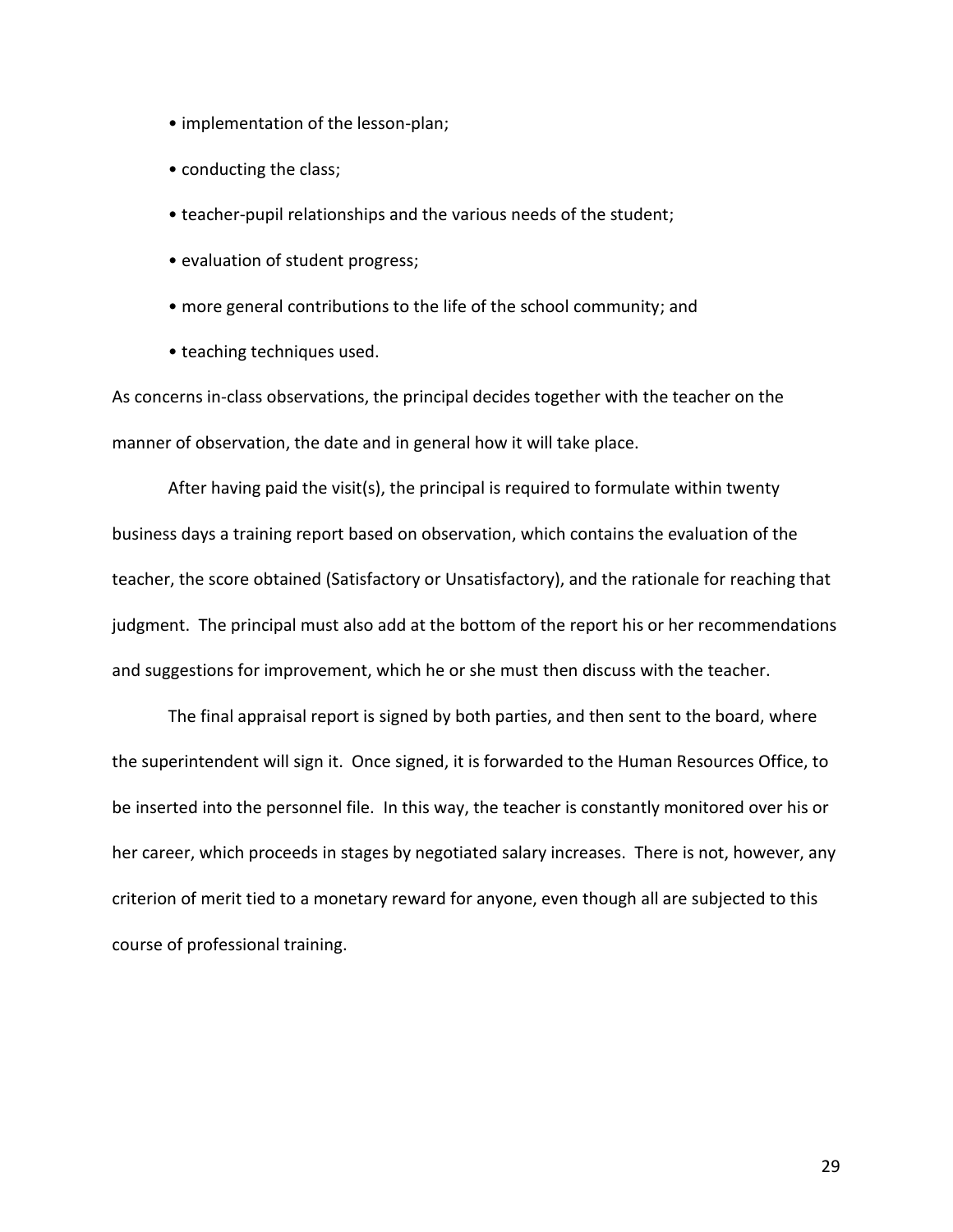#### **4. A Glance at our own House: the Italian Panorama**

When one tries to compare Canada's – and specifically Ontario's – system with that of Italy, there is less point in considering our traditional pedagogical-educational system than its renovation. The latter has barely begun in consequence of the passing of Law 107 "The Good School Act" of 2015, whose application is already revealing points both of strength and of weakness, especially if one begins one's observation, as we have been doing, by considering leadership in education. The Italian context is broader and more problematic than the Canadian, not only for geographic reasons, or from blunt population density, but also for cultural and political reasons that affect the general view of educational matters. Our country has never resolved the structural dichotomies that are necessarily at the bottom of a democratic, multicultural and advanced nation, as rich in history and deeply rooted local traditions as is Italy.

Centralization versus decentralization, public schools versus comprehensive schools, nationally or regionally based recruitment, a system of instruction and professional training alike for all the regions, but with competing subject-matters are only some of the macroaspects that markedly differentiate the two realities, and of which one must take account also when embarking on reform-projects. Centralization of decision-making inevitably burdens the process of bringing about any change. Whereas a managerial structure that delegates in matters of education, as in the Canadian federation, would probably have facilitated its accomplishment, once devolved to local realities as diversified as in the vast territory of Canada.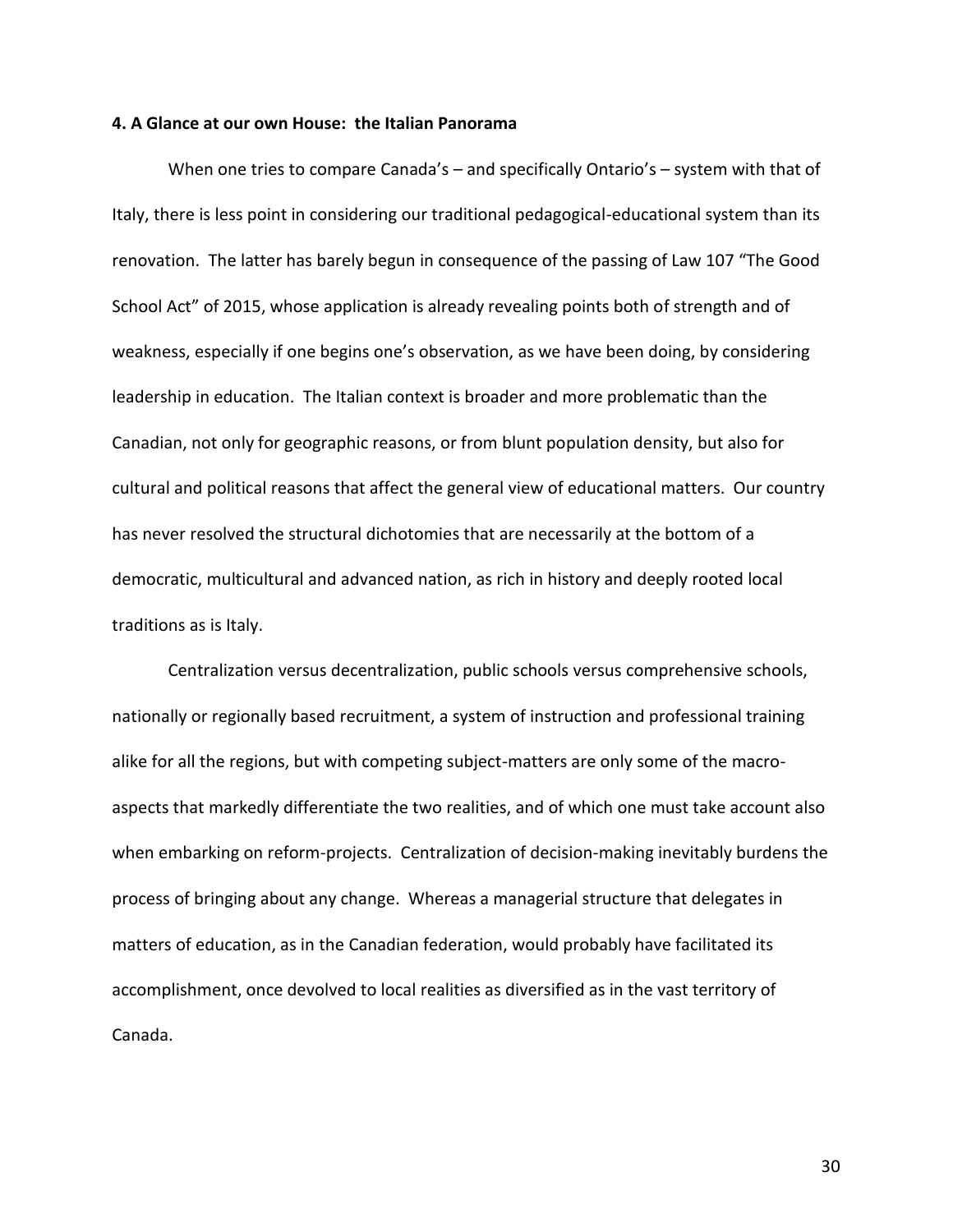From the point of view of operations, our regional school offices (USR) and,

notwithstanding our territorial unity, the provincial school offices (UST) simply represent a managerial decentralization with peripheral returning-offices that pass on at the local level whatever is approved and decided on centrally (one thinks for example of the procedures for recruiting instructors). There is no consultation on the substance of provisions, which continue to be disseminated as state laws in force over the whole national territory, applied with the help of USRs and USTs, except for special statute regions.<sup>10</sup>

Leaving aside instruction and professional training, when managed at the regional level, our system entails thirteen obligatory years in school, and students complete their studies at the age of nineteen, which is a year later than Canadians, who do not have preliminary and supplementary secondary schools [i.e. *ginnasio* followed by *liceo*], but only a single high school, with a resultant one-year shortening or the whole course of training.

The path to becoming a secondary school teacher begins with an MA (*laurea magistrale*) to which is added apprenticeship training (TFA), which leads to outright competition for a position, uniform as to rules and timing over the whole country. In short, over against the five years necessary for a Canadian to finish the process of being ready to be hired by a school, the Italian instructor must count on seven years of preparation, plus succeeding in the competition, a total of eight years on average, assuming that the competition takes place in a timely fashion, and that one is successful on the first attempt. The Good School Act, even with the best

 $\overline{a}$ 

 $10$  There are five such: Trentino Alto Adige, Friuli Venezia Giulia, Valle d'Aosta, Sicily and Sardinia. They were given special status either because of their mixed cultural patrimony in the first three cases, or as being islands as in the last two (thanks to M. Cristina Mignatti for clarification).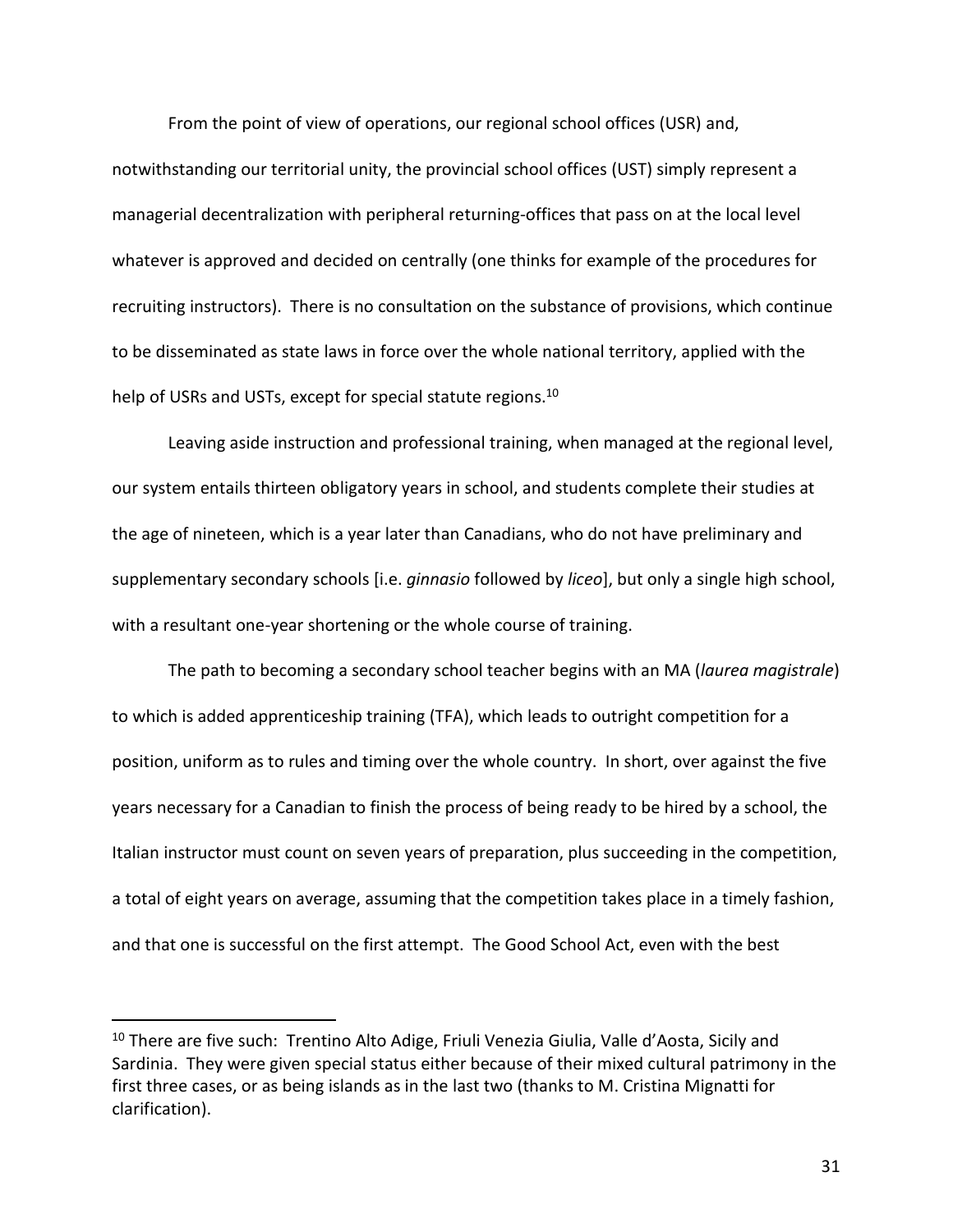intentions, follows this model: TFA, national competition, and entry into service, though it foresees changing this path (paragraph 180 of law 107 of 2015), but insisting on a trial or apprenticeship period of three years with salary, which does not, however, guarantee a fulltime job.

The procedure for creating a contingent of school administrators establishes recruitment through a national competition, entailing primarily certification of one's knowledge of standards, one's managerial and planning skills, followed by a period of training, partly in person, partly on-line, and an apprenticeship, the nature of which is still subject to discussion.

The school administrator, forming part of the administration of the state (as Area Five of the administration), in accordance with Senate Ruling (*DDL*) number 165 of 2001, article 25:

*is responsible for the management of financial and material resources, and the outcomes of service. As to the powers of the collegial bodies governing schools, school administrators have independent administrative powers to co-ordinate and evaluate human resources. In particular, the school administrator organizes the scholastic activity according to criteria of efficacy and efficiency, <sup>11</sup> and deals directly with the union.*

The principal is at once, as it were, first among equals, and having become administrator with power to act independently in school matters, as provided for by Presidential Decree (*DPR*) 275 of 1999, has taken on greater responsibilities, which have lately been put into focus and defined by the Good School Act. His or her powers are enumerated as follows in paragraph 93 of law 107 of 2015:

 $\overline{a}$ 

 $11$  I understand these terms to mean in effect "achieving goals and managing resources" (translator's note).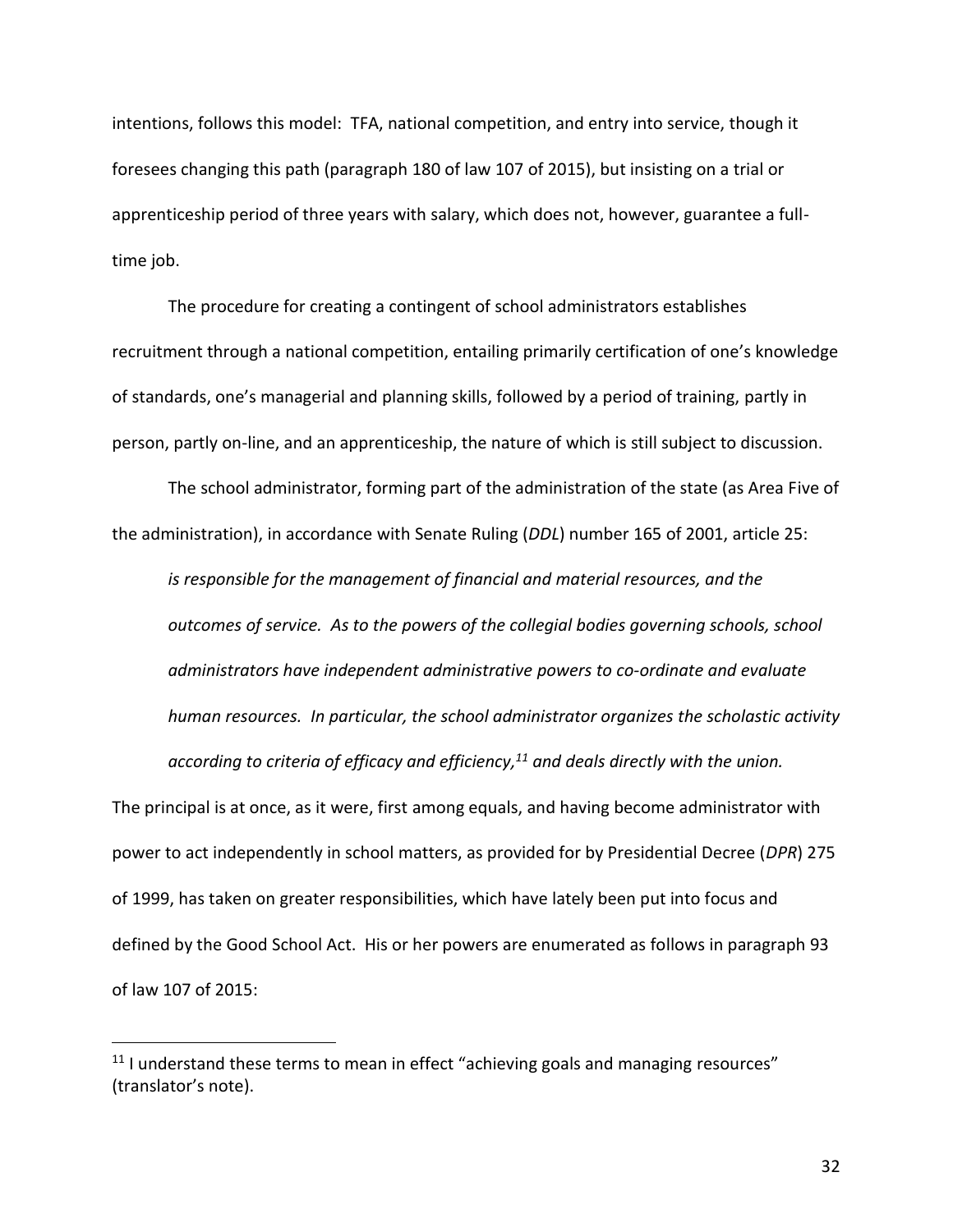• *managerial and organizational competence aiming at achieving results, fairness, transparency, efficacy and efficiency in administrative dealings in relation to the objects laid out in one's three-year posting;*

• *respect for the obligations asked of one, and professional skills offered by the institution's personnel, considered both one-by-one and in their mutual interrelationship;*

• *a grasp of how one's own behaviour affects one's colleagues and the community;*

• *contribution to improving the training and scholastic success of the students, the organizational and instructional processes, in the context of systems for selfevaluation and accountability to the public; and*

• *effective administration of the school, promotion of the participation and collaboration between the various subgroups in the school community, relationships with the local community and with the network of other schools.*

It is noteworthy that a principal intervening to promote the training-success of students is ranked fourth in importance, while for Canadian principals it is foremost, being the sole priority around which all other functions revolve.

Beyond the objectives of a managerial nature, tied to the principles of efficacy and efficiency, the principal has also assumed the responsibility for self-evaluation of the institution by means of the above-mentioned RAV, according to the Presidential Decree of March 28, 2013 number 80, and has taken on direct responsibility for part of the instructional personnel, the so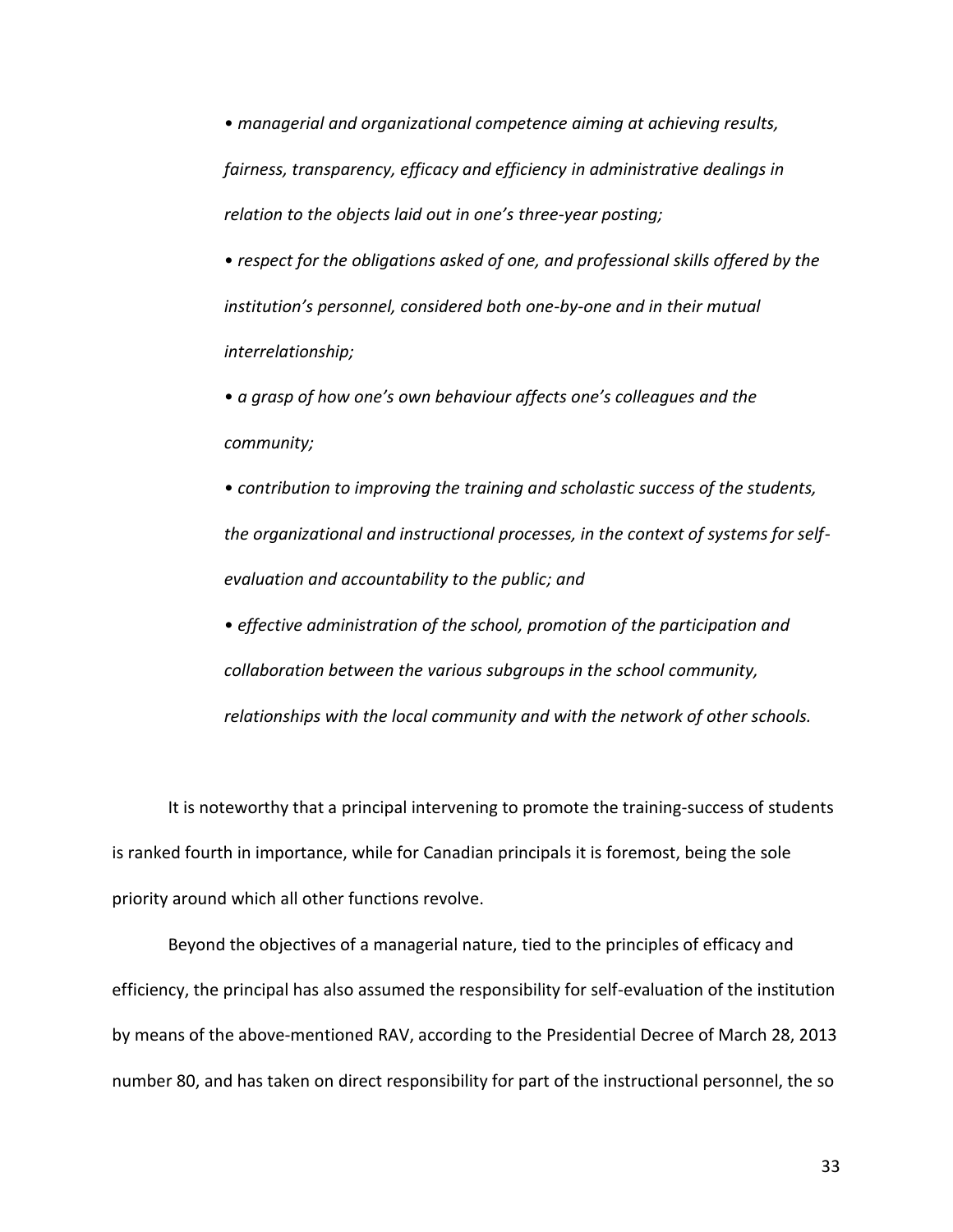called "working cohort" (*organico di potenziamento*) on the basis of the three-year plan of instructional-offerings of the institution, previously prepared by him- or herself. In his or her role as education leader, the Canadian principal gives him- or herself similar objectives in consultation with his or her superintendent cum mentor, and establishes more than a plan for improvement, a proposal for bringing it about, but always measured by the students' results, keeping in mind that these remain strictly under the control of the board.

If to this one adds the aspect of teachers' performance appraisal, tied to monetary rewards, namely the so-called "bonus" (see paragraph 127 of law 107 of 2015), one can truly say that his or her professional profile is becoming burdened with ever more responsibilities and "power", even though the performance appraisals must follow criteria laid out by an appraisal committee, guarantor of the objectivity and transparency of the whole operation. It is undeniable that in his or her role, the school administrator must of necessity bear final responsibility for the administration and management of the school, even though often not given the tools to do so on the ground that he or she holds a purely official post. To put it another way, the school administrator is not culturally prepared and trained to become a real educational leader, because, on the one hand, he or she is burdened with responsibilities (if often only bureaucratic errands), and on the other, one is left to deal with them on one's own, without there being direct involvement or systemic assistance on the part of the administration of the Ministry. The lack of this educational and training aspect has recently disoriented many current administrators, and as a result other stake-holders in the sector to the extent that school administrators have come to be viewed as the schools' new "sheriffs". If the spirit of law 107 of 2015 were rewritten from the point of view of schools as learning communities – the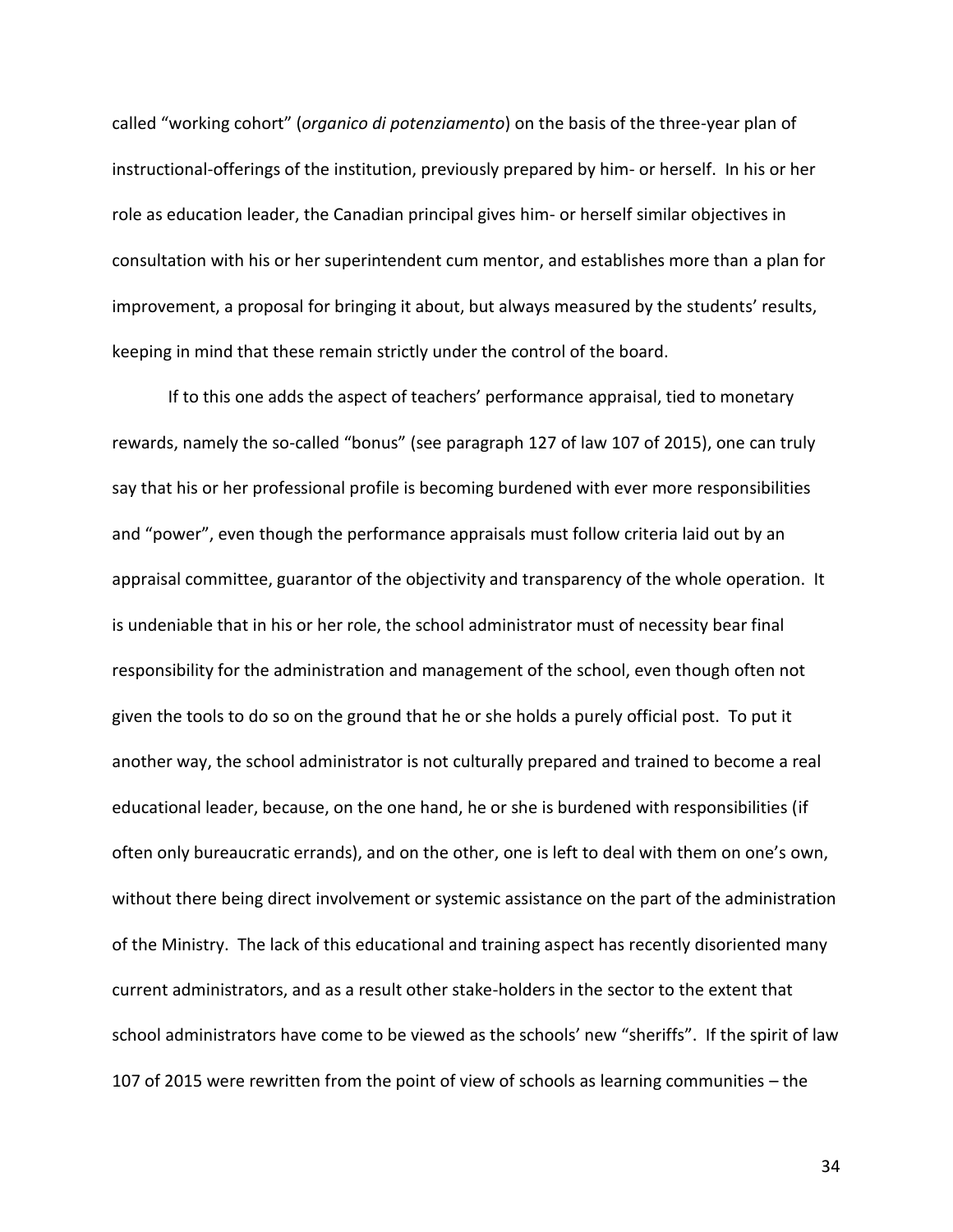idea that holds sway in Canada – it is likewise true that, for example, instructors' performance appraisals would venture to be seen more as professional encouragement rather than an occasion of a dangerous face-offs between the principal and his or her teachers, very far from experiencing the school as a zone of common effort filled with involvement as a team on everyone's part.

On the contrary, educational leadership presupposes at all levels people interiorizing such concepts a responsibility, recognition and encouragement, whose primary objectives are not to blame or criticize, but to orient, salvage, integrate and improve all the processes that facilitate teaching and learning – in short, companionship on the journey, rather than mere evaluation of final outcomes.

As Dewey observed, a hundred years ago in his *Democracy and Education*, there can be no democracy unless there is also education, that is, unless one lives in a mutual exchange of rights and obligations about which all citizens have been educated. School in particular requires that democracy be a context of active social participation in which one teaches and learns solidarity and the political ideals that constitute the unwavering basis of living together in society. That is why today we ask of educational leadership not so much an efficient officialdom, manifesting itself in more reports to write and to plan around the table, as a cultural position, which, to the extent that it is educational, is able to journey with instructors in their daily practice, keeping alive the dialogue that fosters the handing on and development of skills as the primary objective of their teaching.

From this point of view, even the recent directive number 25 on the performance appraisal of school administrators – which, beginning on September 1, 2016, calls for an annual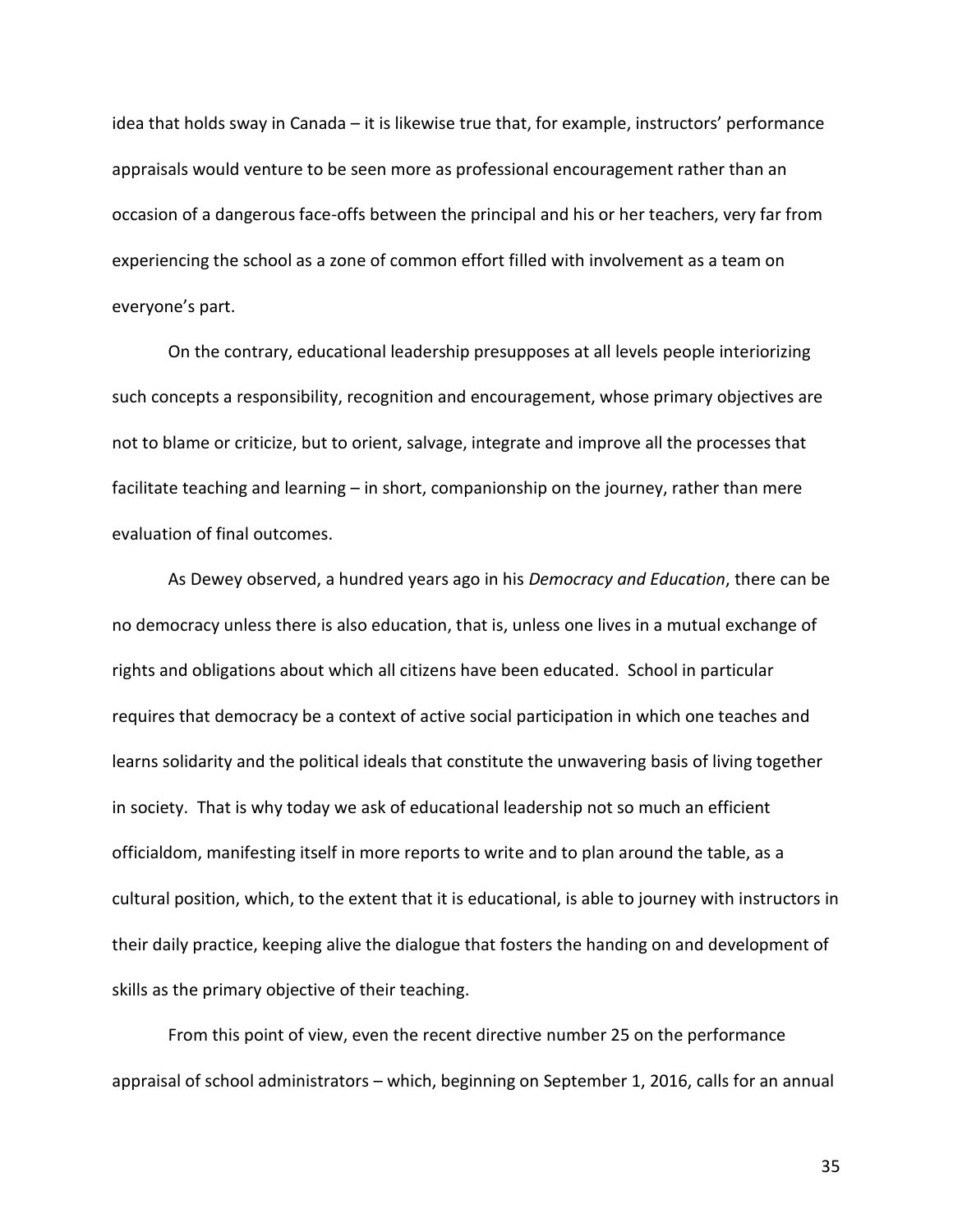performance appraisal of school administrators by an evaluating body composed of one administrator (whether technical, managerial or scholastic), who serves as co-ordinator, and two experts with special experience in matters of organization and appraisal – runs the risk of focussing solely on technical managerial ability, without taking into account all those motivational aspects, which, however, are the basis of successful leadership, and which truly matter. To appraise the performance of administrators 60% on their administrative and managerial ability, 30% on their ability to evaluate human resources and 10% on the view of them held by the personnel of the school, as the Ministry website states, gives grounds for short-sightedness regarding the very reason schools exist: to educate and successfully train young people.

Yet once again the human factor, relationship-dynamics and processes of effective integration make a difference, and must necessarily be at the root of a real appraisal that takes account of all the factors at play, not least of which are the relationships of open and dynamic co-operation with all the actors who make up the school community and frame of reference in its broadest sense.

To conclude, the challenge of the Good School Act reveals itself in an ambitious program of change that can certainly be shared, which runs the risk of remaining just that at the level of first principles and written documents, without effecting transformation in mind-sets, unless it is accompanied by a network of concrete support in actualizing these principles themselves. One can find perfect three-year plans for training programs and equally excellent criteria for appraising principals, which run the risk of not achieving that cultural revolution lived day by day in classrooms and in principals' offices, based on a culture of working together for change.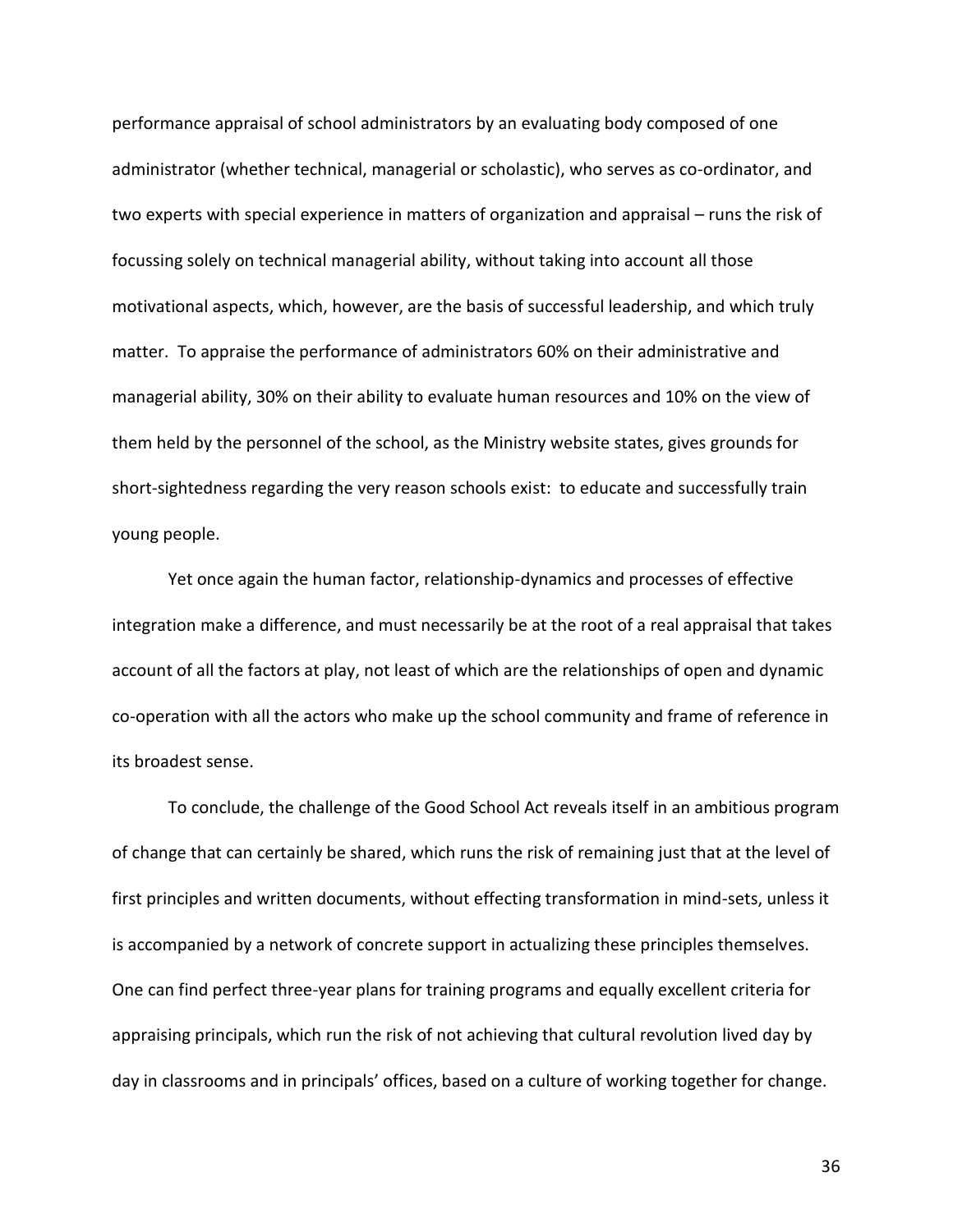The same problem was experienced and resolved in Ontario, when the principals were asked to organize themselves as a professional association, and to work together to rebuild their profile on other principles. It was at that moment that they discovered educational leadership as a functional approach, able to meet day-to-day challenges systematically, but also in detail.

At the last international symposium of the Association of School Administrators from various European and Asian countries, held in Toronto in November 2015, there was underscored the important role associations have to play in this cultural revolution. The working report, cited below, began work in groups, who were called upon to reflect on four topics: 1 The role of school leaders (by which they meant not only school administrators, but also middle management), 2 professional capacity, 3 new pedagogical theories for a deepening of vision, tied also to innovation, and finally 4 the intermediate district leadership, as Michael Fullan calls it, that is the idea of networks of schools, which work and learn together to arrive at solutions to specific problems. The idea of territorial precincts, inferred from the Good School Act fully embraces Fullan's proposal. The interaction of networks is successful, because it brings together and co-ordinates the interests of individual schools and their best practices, which in such a way can be disseminated at the system-level. By promoting the interchange and a culture of experimentation, networks allow for the constant improvement of the system. (See the reference-report treated by the website, "The school Leadership Association: Six Building Blocks to Maximizing Impact – Integration Symposium  $2015$ <sup>12</sup>

 $\overline{a}$ 

<sup>12</sup> [http://www.internationalschoolleadership.com.](http://www.internationalschoolleadership.com/)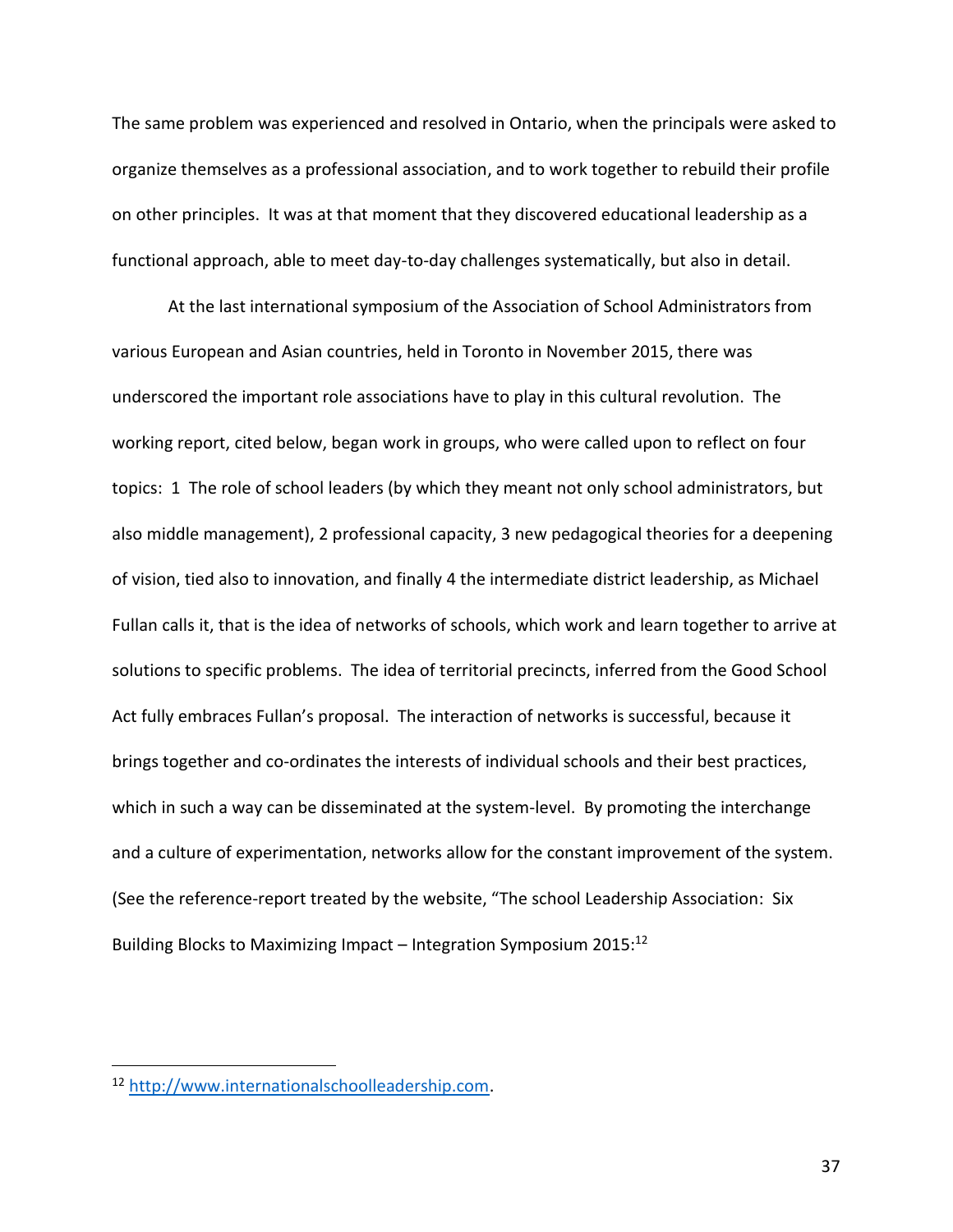

Yet again Steve Mumby, chief executive of the Centre for British Teachers' Education

Trust, was affirming at the same symposium for success, a reform requires four elements:

- effective leadership at all levels;
- performance data-driven reform;
- building coalitions for change; and
- making teaching a career of choice for talented young people.

If therefore the Good School Act has undeniably set in motion a true virtuous process of necessary reform – among other things very complex and ambitious from various points of view – it will be equally urgent to embark on a change of course as concerns the training of new school administrators, and consequently of instructors, following the lines suggested by international experiences, which speak of inseparable ties between educational leadership and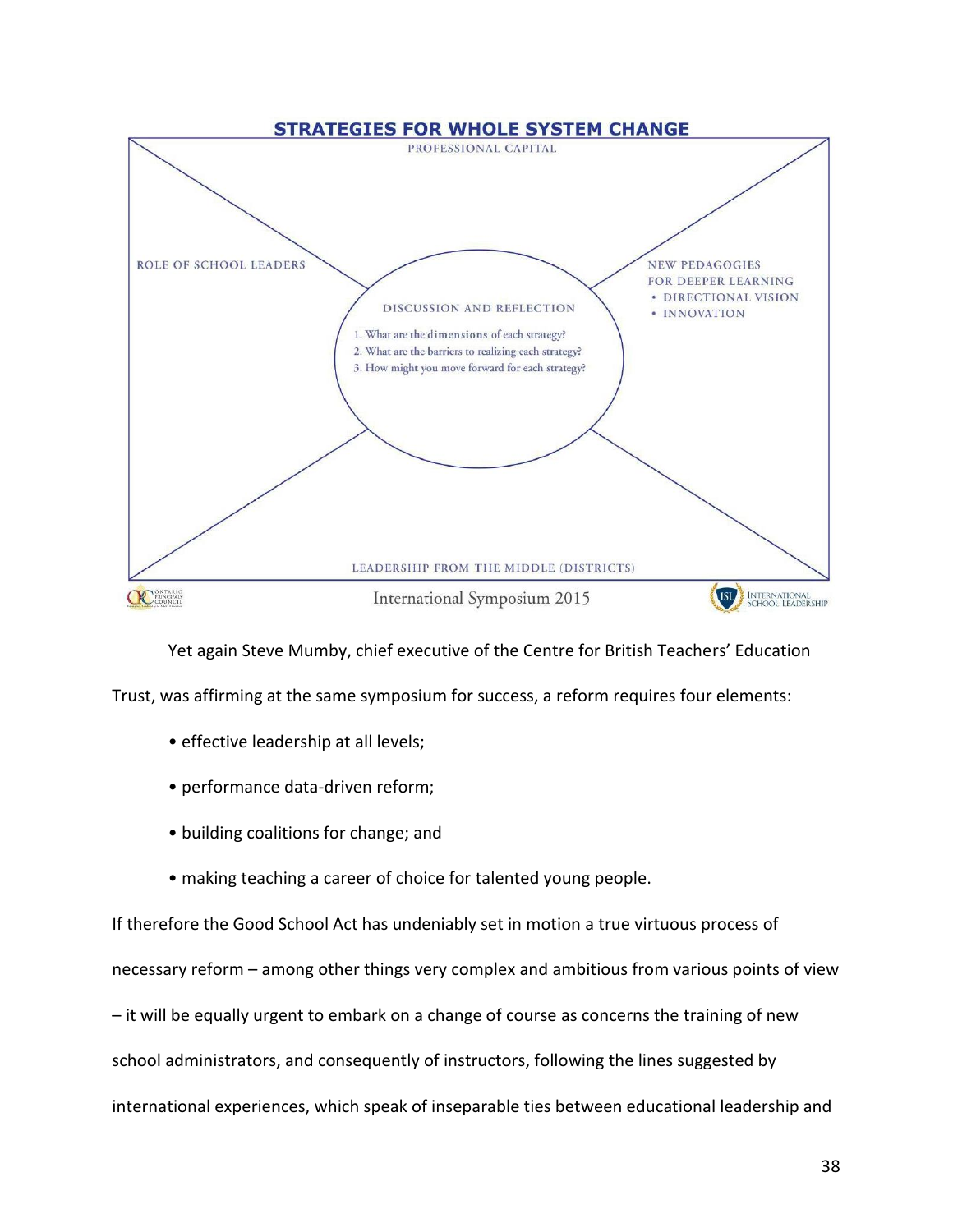the success of training systems. The collaboration begun one year ago between DiSAL and OPC seeks to move in this direction, to contribute support to the Good School Act and to facilitate its application in schools, procuring the concrete tools to bring this about.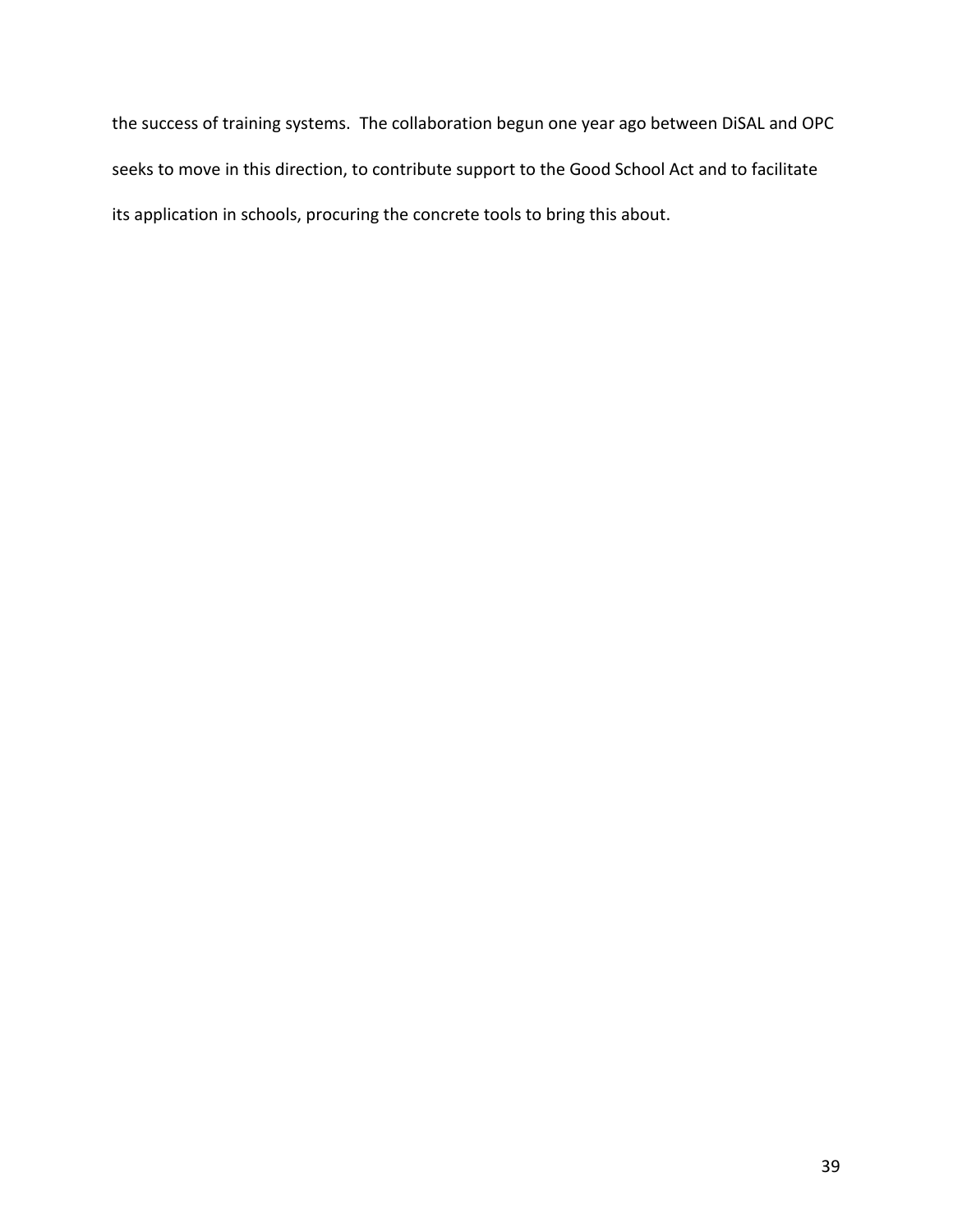#### **CHAPTER THREE**

The Role of the School Administrator in Evaluating Teachers: From Job Shadowing to the Good School Act: Elements of Reflection

Franco Lorusso

School Administrator,

"Massari-Galilei" Comprehensive Institute,

Bari (Bari)

## **1. Introduction**

To have lived in December 2015 the adventure – albeit limited – of a week of job shadowing in Canada constituted a profitable occasion for reflection on various themes launched by law 107 of 2015 and in particular on the role of the school administrator as "learning leader" and on his or her performance-appraisal of instructors. When I returned to Italy, obviously my reflections on what I had observed were integrated with depth of materials and precious documents, and especially by reading the Canadian manual, "Teacher Performance Appraisal", guidelines to define the requirements for newly minted instructors and those with experience.

The life of a Canadian school administrator, in so far as I was able to observe, seemed to me less beset by bureaucratic encumberments, which, while not wholly lacking, are more directed toward educational dynamics.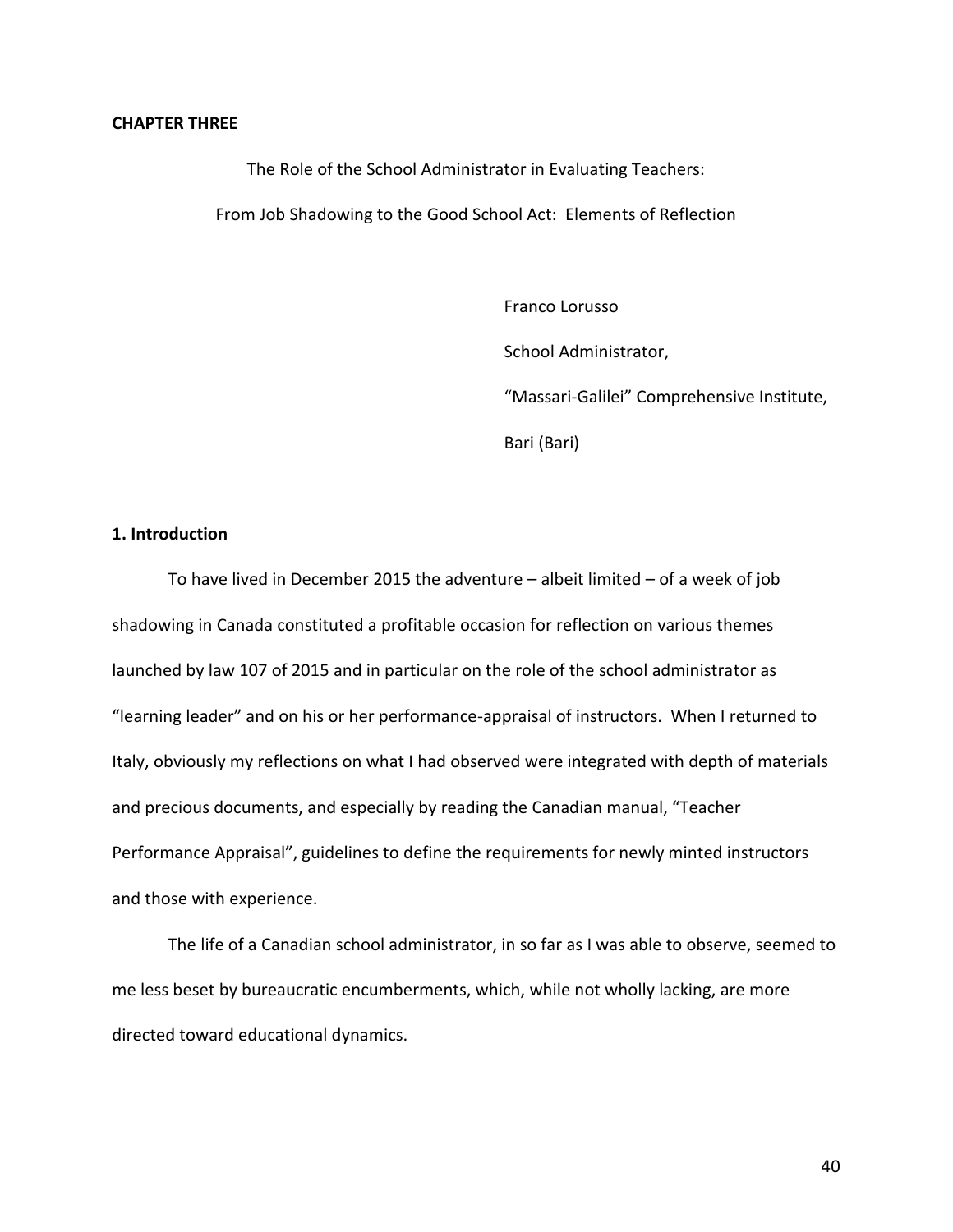Particular attention, supported by the school districts, was given to training related to administrators' leadership. Having been present at a dinner-party, and above all at a district principals' meeting in Algoma, I saw a profile of a school administrator far more practical and less formal [than those with whom I am familiar in Italy]. Monthly meetings in the district, equivalent to our service conferences, are begun by playful moments aimed at breaking the ice, before turning to deal systematically and in a structured and open approach with the help of charts on which are written topics suggested by key words or phrases freely and spontaneously contributed by each person present. Everything is aimed at discussing topics in an efficient way, spontaneously and not imprisoned by ritual formalities. In short, small space afforded room for long discussions and much concreteness, guided by methodological problem-solving. Here too meetings were broken up by planned interruptions to space out the work with periods of social time.

There was constant talk of the theories of Michael Fullan, a scholar of training systems and a consultant to the Ministry on training for leadership. This topic emerged immediately as a central and strongly appealing theme in various formal and informal meetings with various interlocutors and a central axis for developing and renewing the school system.

These positive first impressions immediately reveal key aspects, such as practicality, mutual involvement, the centrality of schools in their communities, problem-solving approaches, flexibility, and attention to learning processes. One small point: I was astonished when  $-$  inconceivably in the Italian context  $-$  at the end of the meal at the district meeting, one of the principals with great aplomb rolled up his sleeves, and spontaneously set to work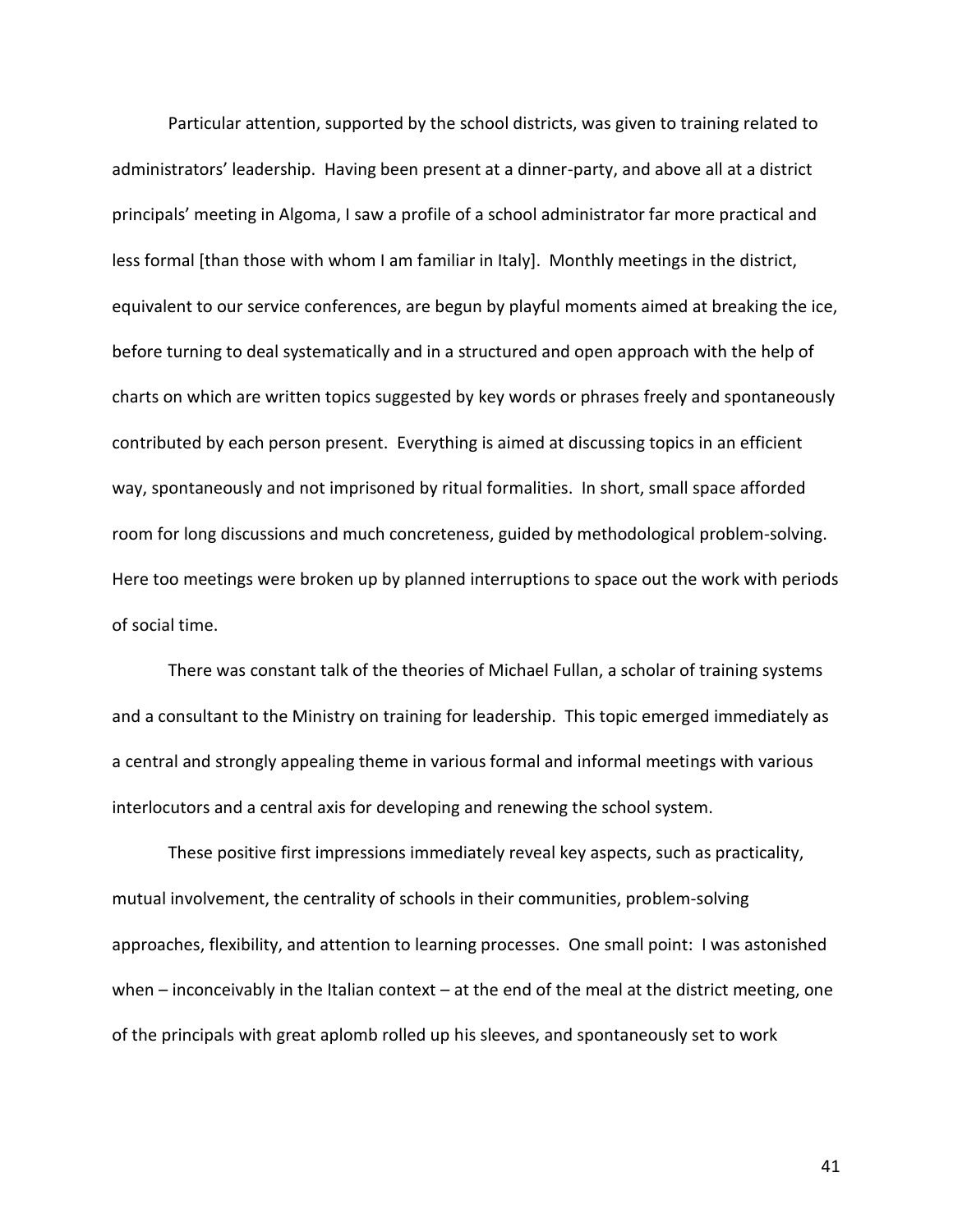washing in a little sink in the dining-room the dishes we had used, drying them and putting them away.

My return to Italy coincided with the time for performance appraisal of instructors, since Italy had instituted for the first time procedures for "appraising the merit of instructors" that would be tied to economic considerations.

It became immediately extremely interesting and stimulating for the required evaluations to take up again how the approach of the Canadian TPA guidebook corresponded fully with my personal view of teachers' performance appraisal, understood as a "tool for developing instructional professionalism", believing that professionalism means always growing in a sensible way, and with a vision of "life-long learning", above all in a sector like education, whether because of its complexity or the way in which teaching and the methodologies concerning it have evolved.

By analyzing the Canadian TPA manual, one can separate out the following five areas of observing and evaluating instructors that have been illuminated, and reconstruct them according to the aspects laid out by paragraph 129 of law 107 on qualities of teaching, didactic and methodological innovation and coordination. By studying the details, the areas demarcated into sixteen skills are:

## *1. Obligation toward students and their learning*

Instructors dedicate themselves with care and a sense of obligation toward their students. They treat students equally and with respect, and are aware of factors that influence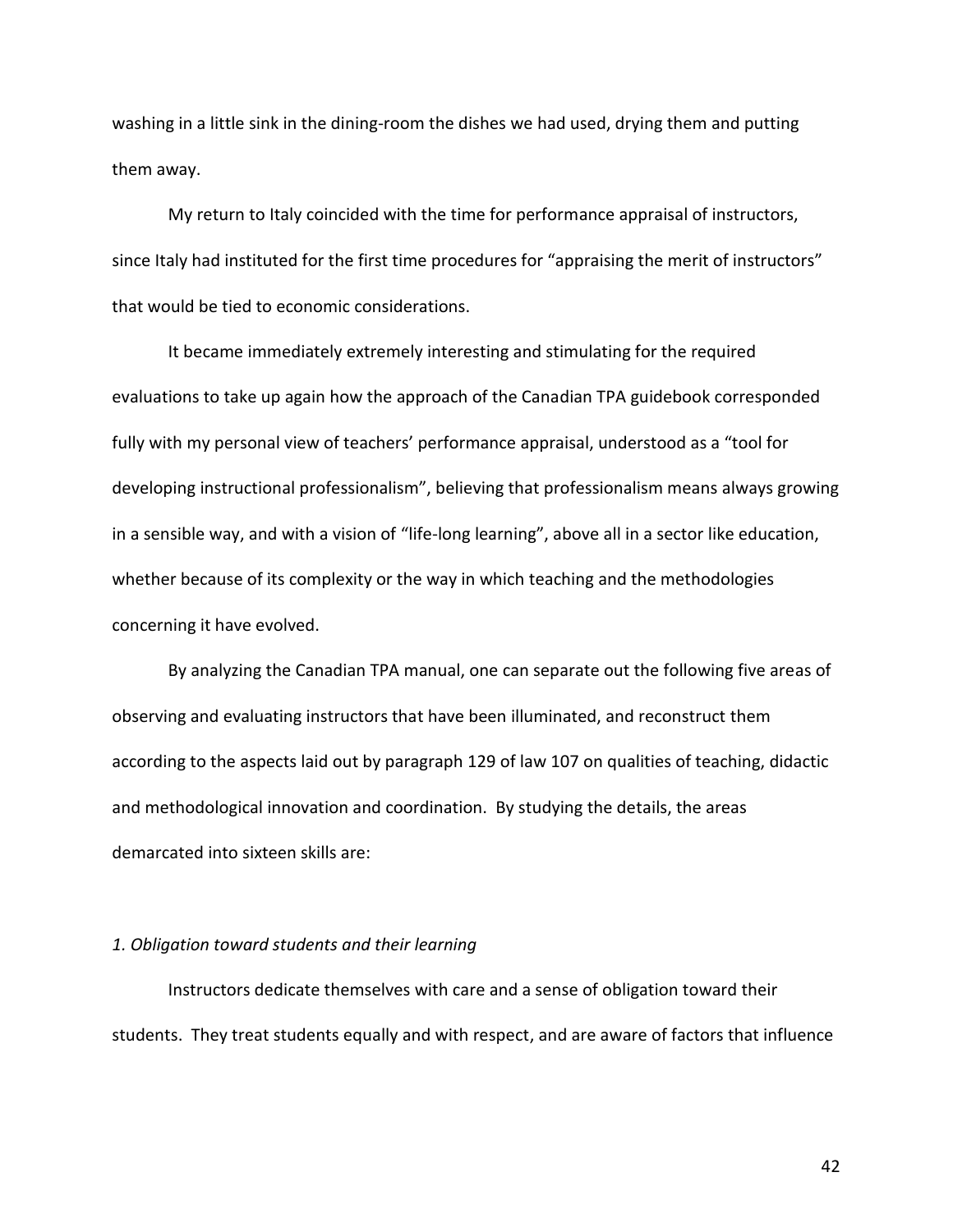individual student's learning. Teachers facilitate the development of students to contribute to training citizens for Canadian society.

## *2. Professional knowledge*

Instructors are obliged to be up to date in their professional knowledge and to recognize its relationship with their practice.

## *3. Teaching practice*

Instructors apply professional knowledge and experience to advance their students' learning, using appropriate pedagogy, evaluation and testing, and bringing to bear the resources and technology of planning to respond to the needs of individual students and learning communities. Instructors perfect their professional practice by means of continual research, dialogue and reflection.

## *4. Leadership and learning communities*

Instructors promote and participate in the creation of collaborative, established and well supported learning communities. They recognize their shared responsibilities and their leadership roles, which strive to facilitate student success. Instructors maintain and support the principles and the ethical norms of these learning communities.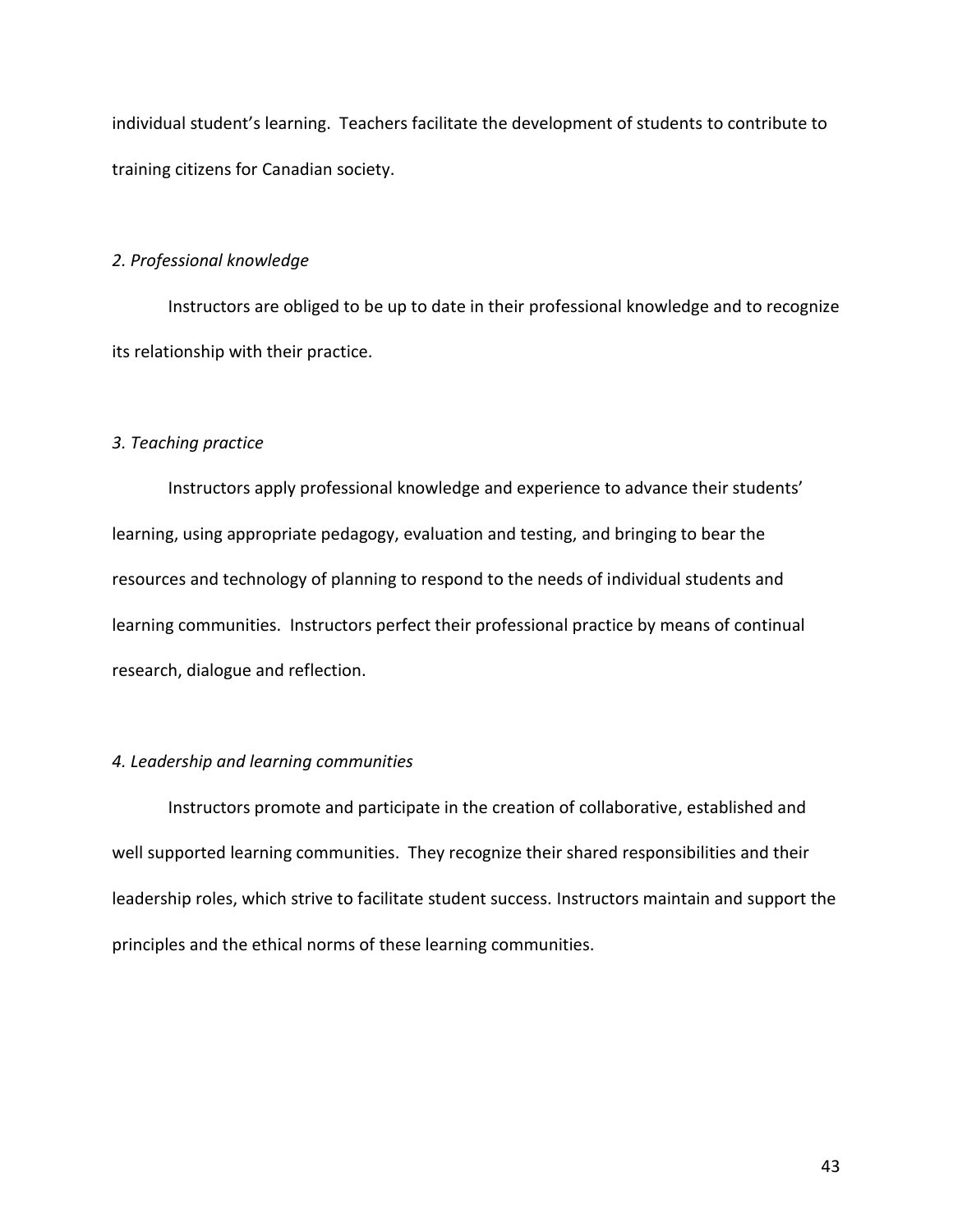#### *5. Ongoing professional training*

Instructors recognize that the obligation of ongoing provisional learning is an integral part of effective practice and learning on the part of students. Professional practice and selfteaching are renewed by experience, research, collaboration and knowledge.

It was particularly interesting to verify how, to belabour the obvious, the first three areas of the TPA relate to teaching, the fourth to school organization and the fifth to the training sphere. This insight has been particularly fruitful in the procedures laid down for performance appraisals of the instructors at the school that I administrate.

I can go into specifics:

• In five areas of the TPA, sixteen skills are mentioned, of which only eight apply to new hires;

• the Canadian principal evaluates newly hired instructors for the first two to three years with periodic in-class appraisals regarding eight skills;

• each skill is broken down into very detailed descriptions and in a form that calls for collecting evidence;

• when an instructor receives a permanent contract, he or she will be evaluated every five years on the basis of a detailed and structured collection of evidence regarding each of the sixteen skills;

• the advantage lies in the fact that the evaluation is not directed all at once at the whole instructional faculty, but in any given year only at new hires and one fifth of instructors on permanent contract; and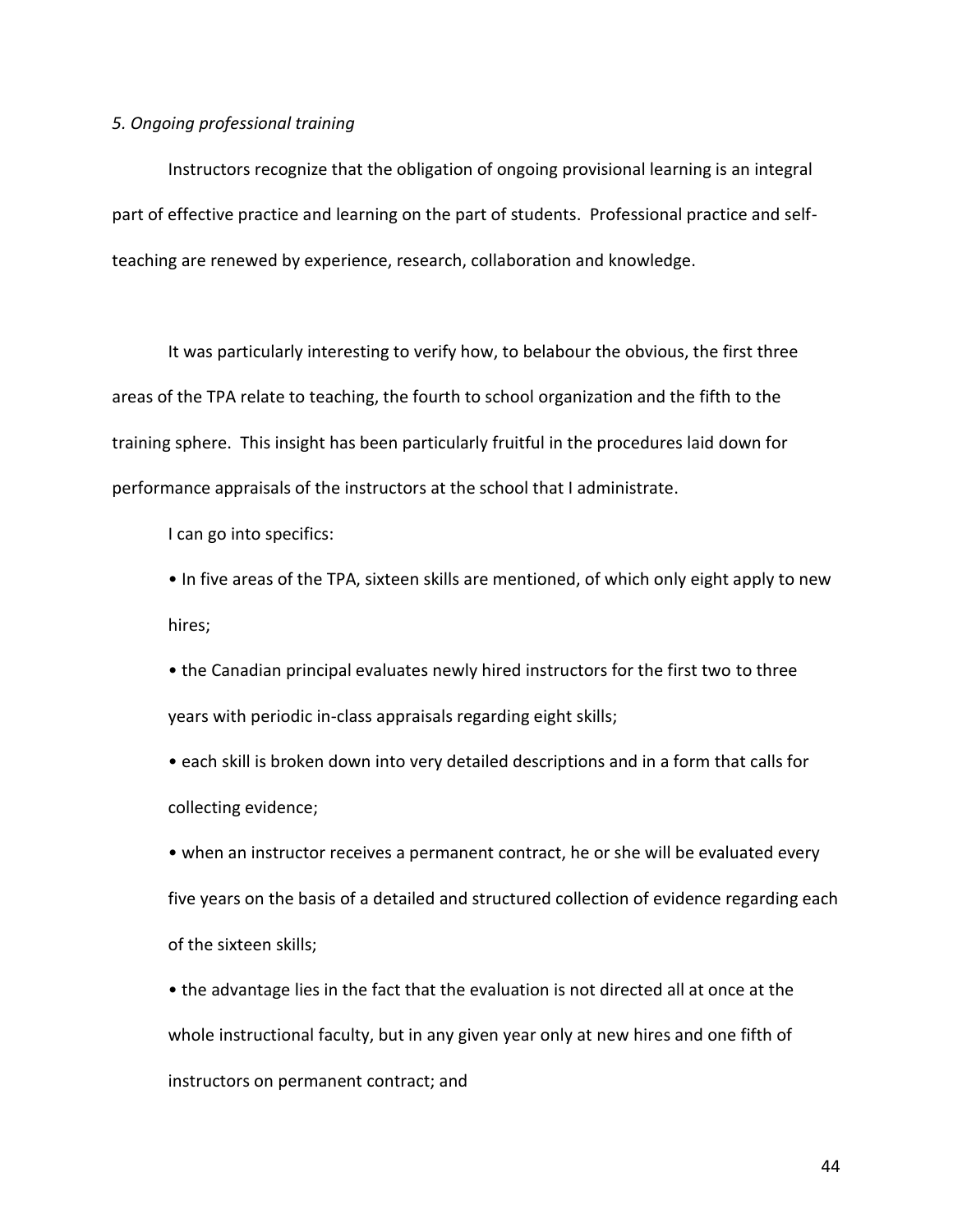• the approach aims at professional development, at actualizing skills that have been less developed and at responding to justified criticisms.

### **2. The Experience of performance assessment of teachers**

In light of the Canadian suggestions about the learning community, of the role of school administrator I played this academic year as "learning leader", the TPA's success at separating various criteria and ways of appraising instructors' performance has become a process in which the school is obliged to reflect upon itself, solidifying its own sense of identity as a community.

A journey that has developed affords the opportunity and the necessity of "entering into play", whether individually in the school community or as a group in its entirety. Performance appraisal of instructors is an opportunity to reflect on the themes of selfevaluation and improvement, gathering the value of important interactions between the formal and informal levels of the lived experience of people and groups within the school.

It is clear that a pathway of this sort is possible only if in a particular school there exists a *shared vision* or at least an orientation toward such a thing, which has laid the foundations of a shared sense that one is part of a thinking and acting whole.

This last is an aspect that cannot be written off, even if it cannot be proven beyond the explicit and formal level of the organization, above all in the implicit and informal level of interpersonal relationships. On these attitudes and feelings depend consequently the quality and value of procedures and practices.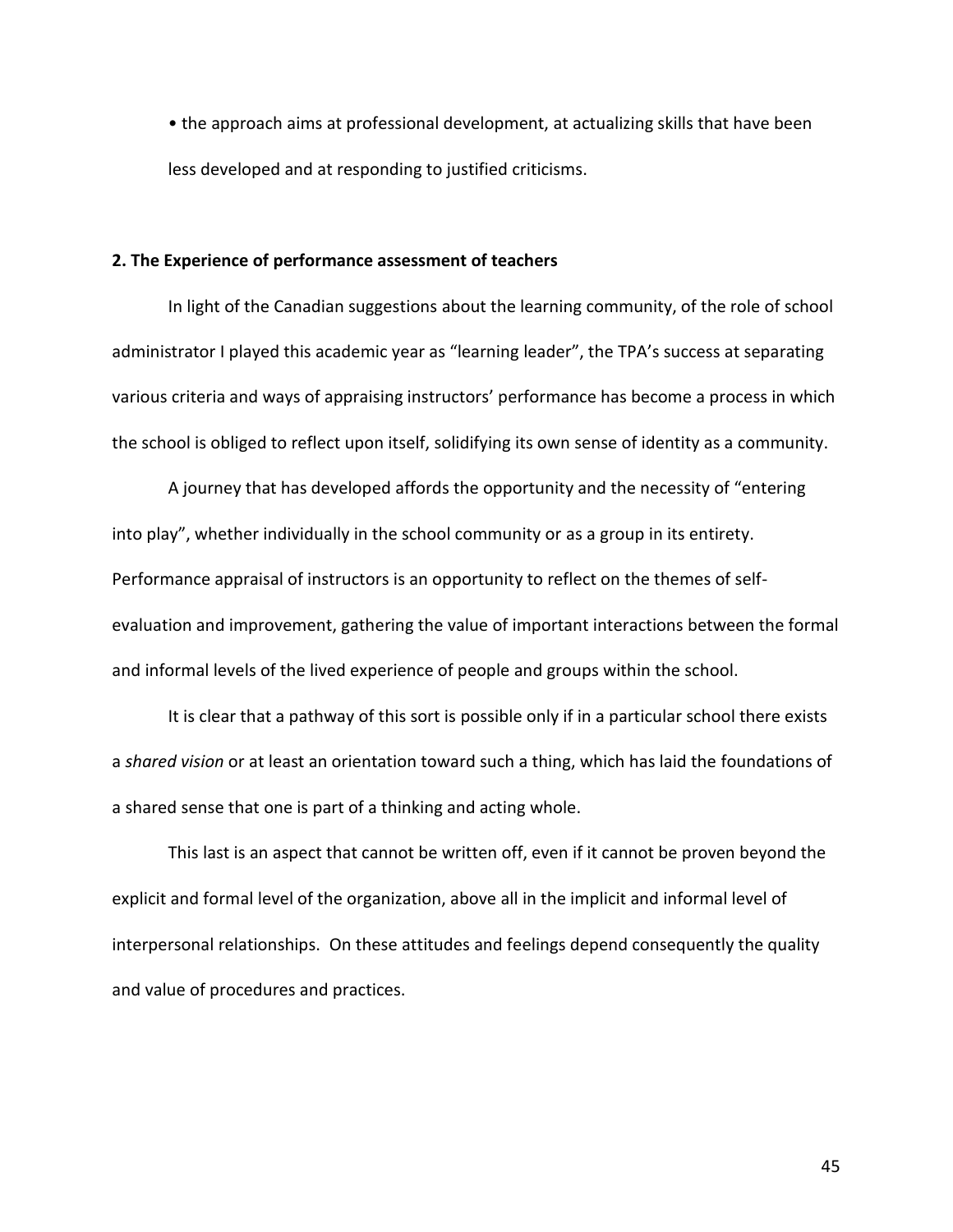I have been able to ascertain that such a project can permit us to overcome the limitation that often afflicts many organizations, namely that of pursuing performance and qualitative levels that only *seem* to be the best, because they are justified either by formal consistencies with regard to procedures and accomplishments, by individual and partial projects or by qualitatively relevant aspects, but that do not capture the real life of the school, the flavour of relationships, and the climate of well-being.

For this reason, the role of the school administrator is important in discerning and valorizing the dimension of informal experiences lived within an organization such as a school: above all when perfection (as evidenced, for example, by a sense of ambient well-being) has not been achieved, if it is crisscrossed by conflicts, apathy, a feeble sense of belonging, and by the lack of positive identity, without which the process of self-evaluative reflections (RAV) cannot be authentic, and process of improvement (PDM) that alone can give real meaning to any type of "recognition of merit".

There is a risk that such procedures, be they approached with however noble intentions, will not achieve useful results unless they are supported by a chorus of diverse actors, and one is prey to the temptation, however, of maintaining the status quo, which blocks improvement, reducing the opportunities for innovation and improvements for which the present situation calls. From this point of view an *integrated approach* is called for, in the process of improvement and the valorizing of professional resources (recognition of merit) experienced as a challenge to everyone in the community and of the community in its entirety, overcoming in this way the unavoidable competition between individuals or frequent rivalry of cliques, which often manifest themselves in schools, making their unsightly mark on the level of informal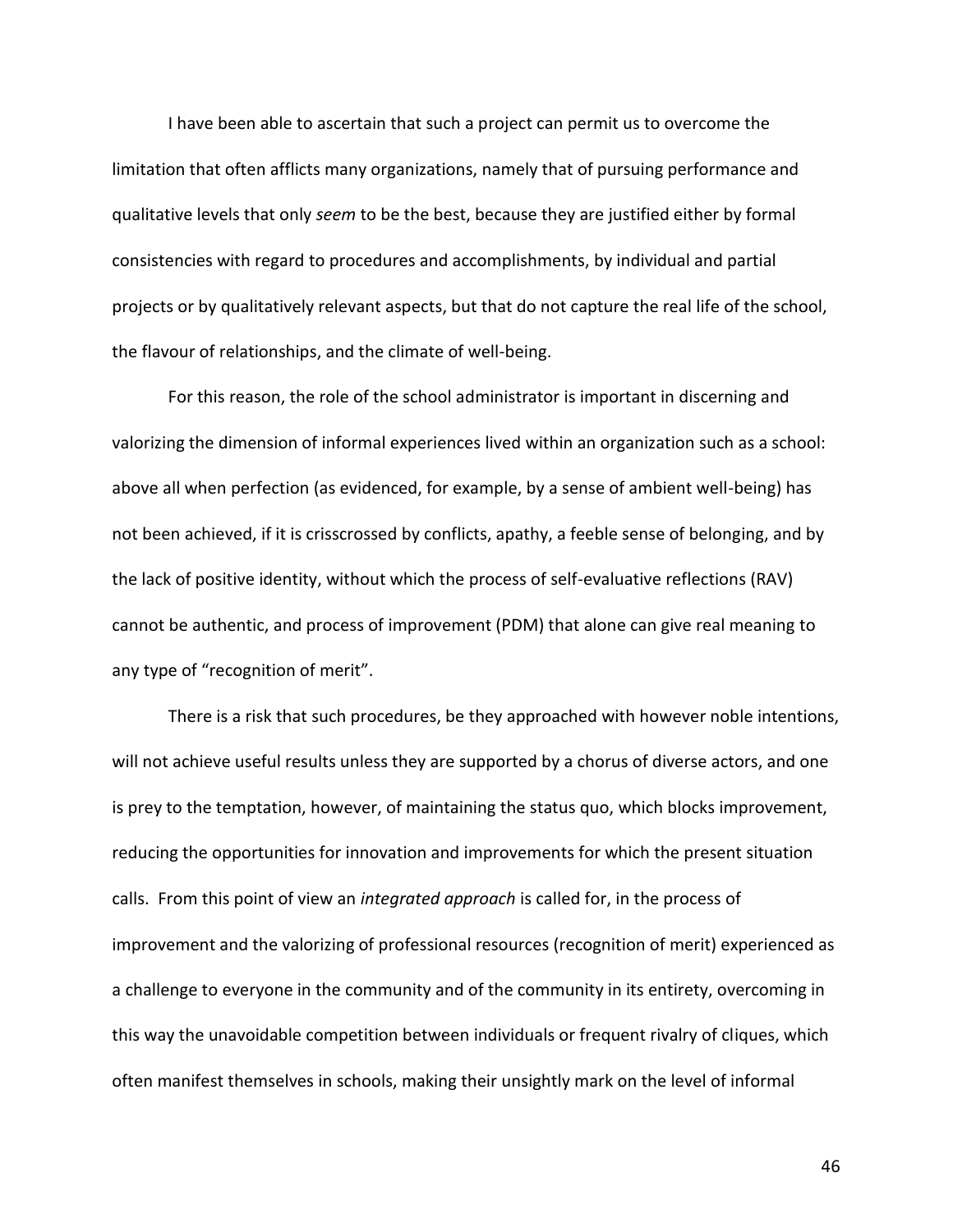relationships, which help to determine the climate of the working environment and our stewardship of education.

An eventually important aspect, which is decisive for the relationship between various stakeholders (administrator/staff, administrator/instructors, instructor/instructor, collaborator/collaborator, instructor/collaborator, instructor/pupil, and so on, all the way to the relationship of the institutional partners) should be on the level of formal dynamics (boards, colleges, project-groups) and on the quality of processes and the outcomes of same.

This dimension, even when appreciated for its extraordinary importance, often risks not being adequately dealt with, either because it makes great demands on the level of personal work or through an over-valuation of serendipity at the formal level of the life of organizations.<sup>13</sup> In this direction the Canadian experience and the observations of Fullan on the "learning community", on the school administrator as "learning leader" and on the importance of tacit and informal levels of relationship constitute an extraordinary and very useful reference point.

## **3. Systematic relational vision of the school as a learning organization**

 $\overline{a}$ 

A valid theoretical basis for change-management, certainly tried out and built on in the Canadian experience, as it is just beginning to be in Italy, is the division between the tradition of organization studies on the one hand and, on the other, a systematic relational vision that often constitutes the cultural point of reference of lawmakers and fully fledged training agencies

 $13$  Translator's note: in other words, an attitude of closing your eyes and hoping for the best.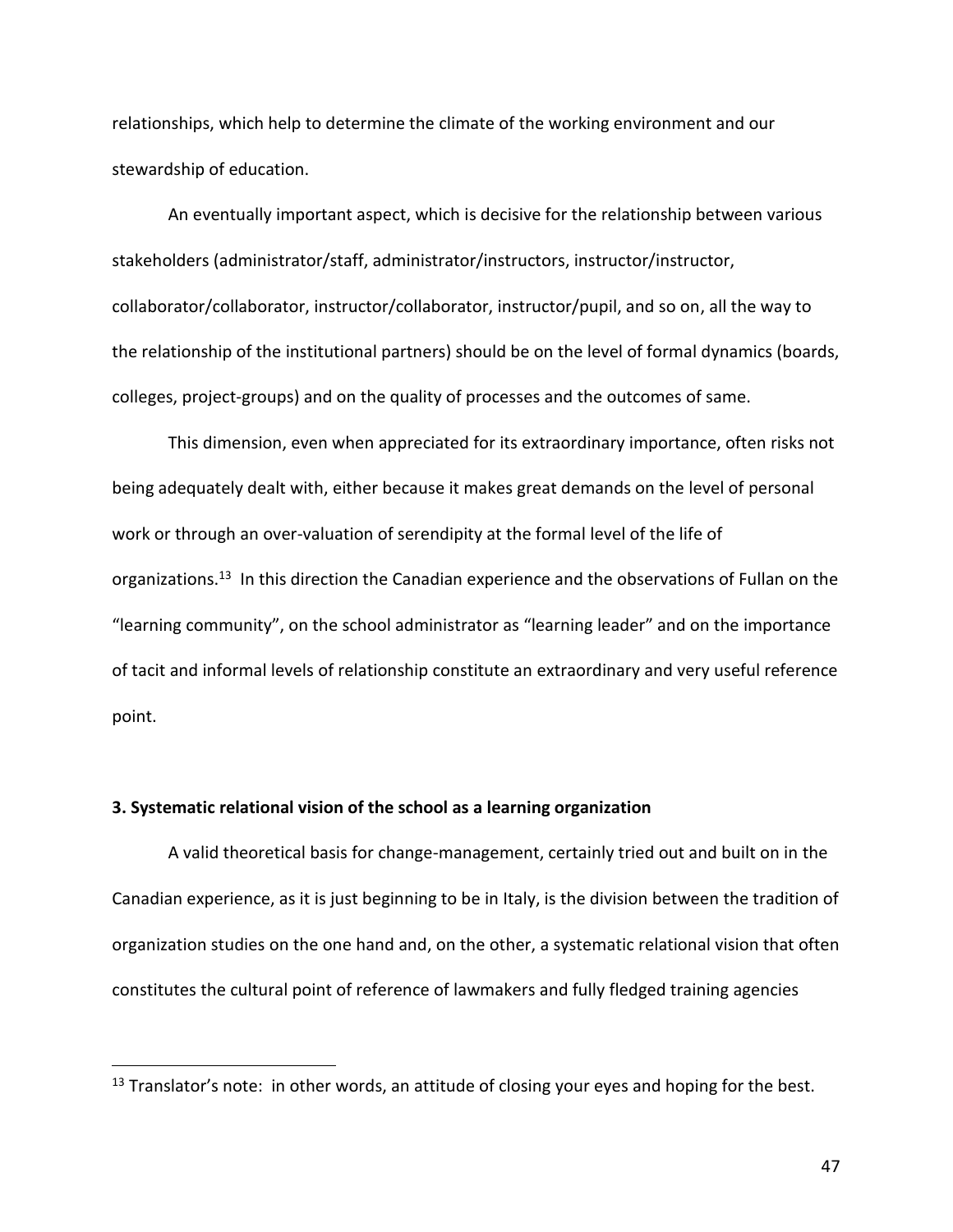(universities, researchers, research bodies and trainers) who support processes of organizational innovation in the school system in Italy.

In these approaches what takes on great value is the vision that appreciates the aspect of schools as a learning communities, that sees them as binding together all stakeholders: pupils, of course, but also school personnel and families.

In this sense, the responsibility for important decision-making roles falls on various configurations of administrative staff, from the narrowest to ones expanded ad hoc to respond to various situations, which must always be aware that processes and changes, to be real, require a sense of balance in which one respects the importance of the implicit and informal interpersonal dynamics. Hence arises the importance of individual biographies, or individual styles of dealing with people and educating, of the high cost involved in self-improvement, which must be supported by a community spirit, by accounting for oneself and going beyond the pigeon-hole of one's title, and by job-performances that, to be truly effective, must be professional and humane. Because in the realm of education above all professionalism is impossible unless it is rich in humanity, so varied are the personal forms that it assumes.

In particular, to understand school as a learning community offers a chance to observe the various stakeholders (instructors, staff and families) as learning subjects, who question themselves about the meaning of their actions, and who, if organized in the right way, gravitate toward effective paths of learning, research and initiatives for improvement.

Such an approach – which, in the context of recent, nay very recent, normative provisions introduced in Italy, seems to be of central importance – implies, unless we are willing to limit ourselves to merely superficial adjustments, a difficult change of attitude on the part of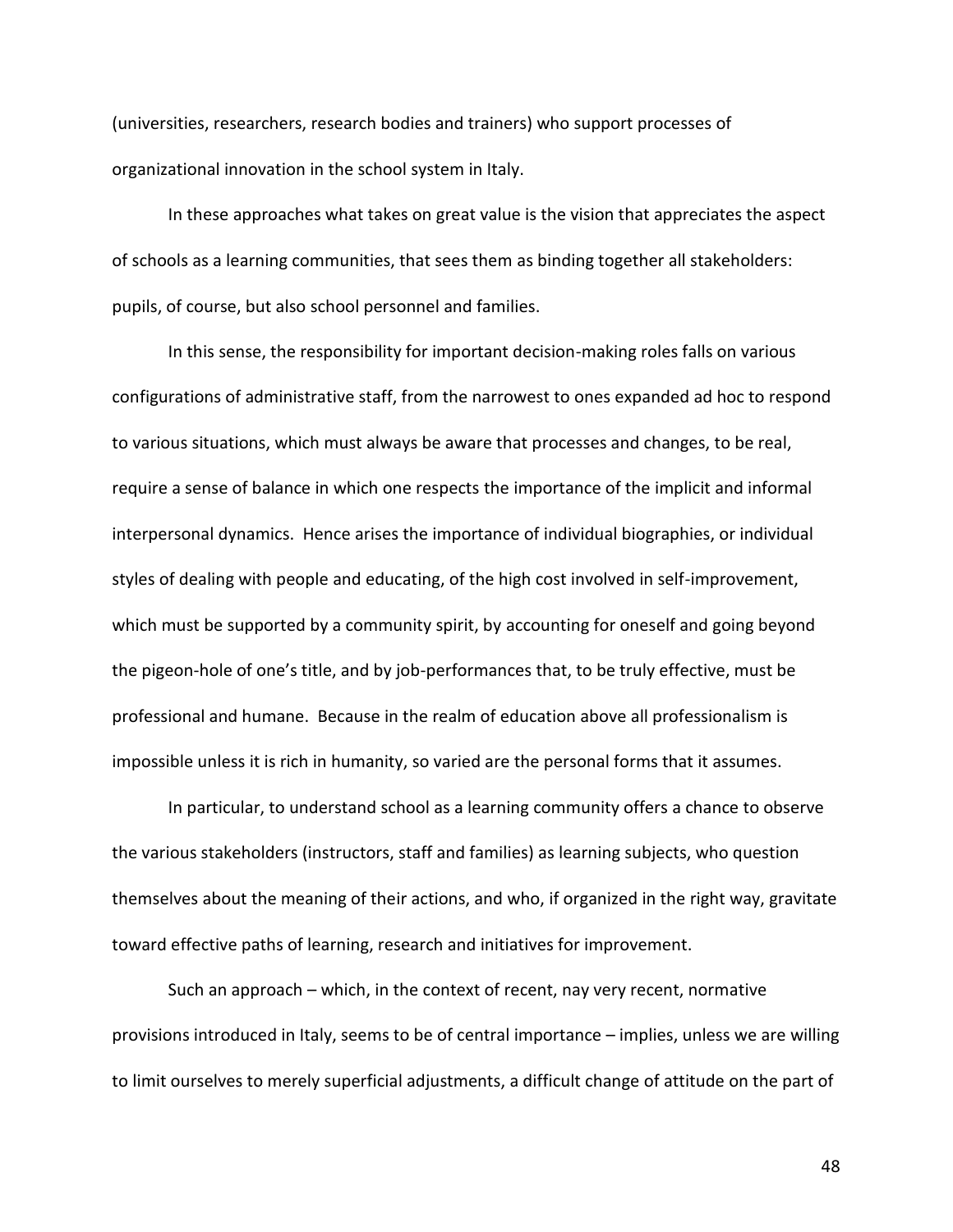various actors, that has extraordinary impact both on the organizational structure and on teaching itself.

In order that change and improvement be authentic, as an organization evolves from one governed by the logic of execution that typifies hierarchical bureaucracies into a more open and flexible one, governed by a logic of autonomous responsibility for decision-making, the attitude and willingness of each stakeholder, from the school administrator on down to the lowest team-member, to reconfigure themselves to reflect on themselves and on their selfcritique, to act dynamically and to play their part in quest of a more evolved balance, aiming for its own well-being in harmony with the dynamics of the context in which it operates.

The challenge lies in the movement from an executive cultural paradigm, focused on fixed and clearly defined duties in a so to speak vertical chain of command with a static and predictable ambience into a more "uncertain" paradigm that values intelligence, creativity and the interplay of the various parts of a given school.

At the centre of our thoughts stand guiding concepts such as flexibility, change and improvement, aiming at setting in motion processes directed toward responsibility and acting on one's own initiative. The vision and management of the school as an "open cultural space", moreover, corresponds well to the long-since affirmed and universally recognized need to conceive of a school in its relation to the territory in which it is situated, to its needs, resources and problems.

In a systematic and relational vision, correct management of a school must constantly make reference either to the sub-systems that make it up (families, different grade-levels, local cultures and traditions, relationships, professions and professionalisms) or to the various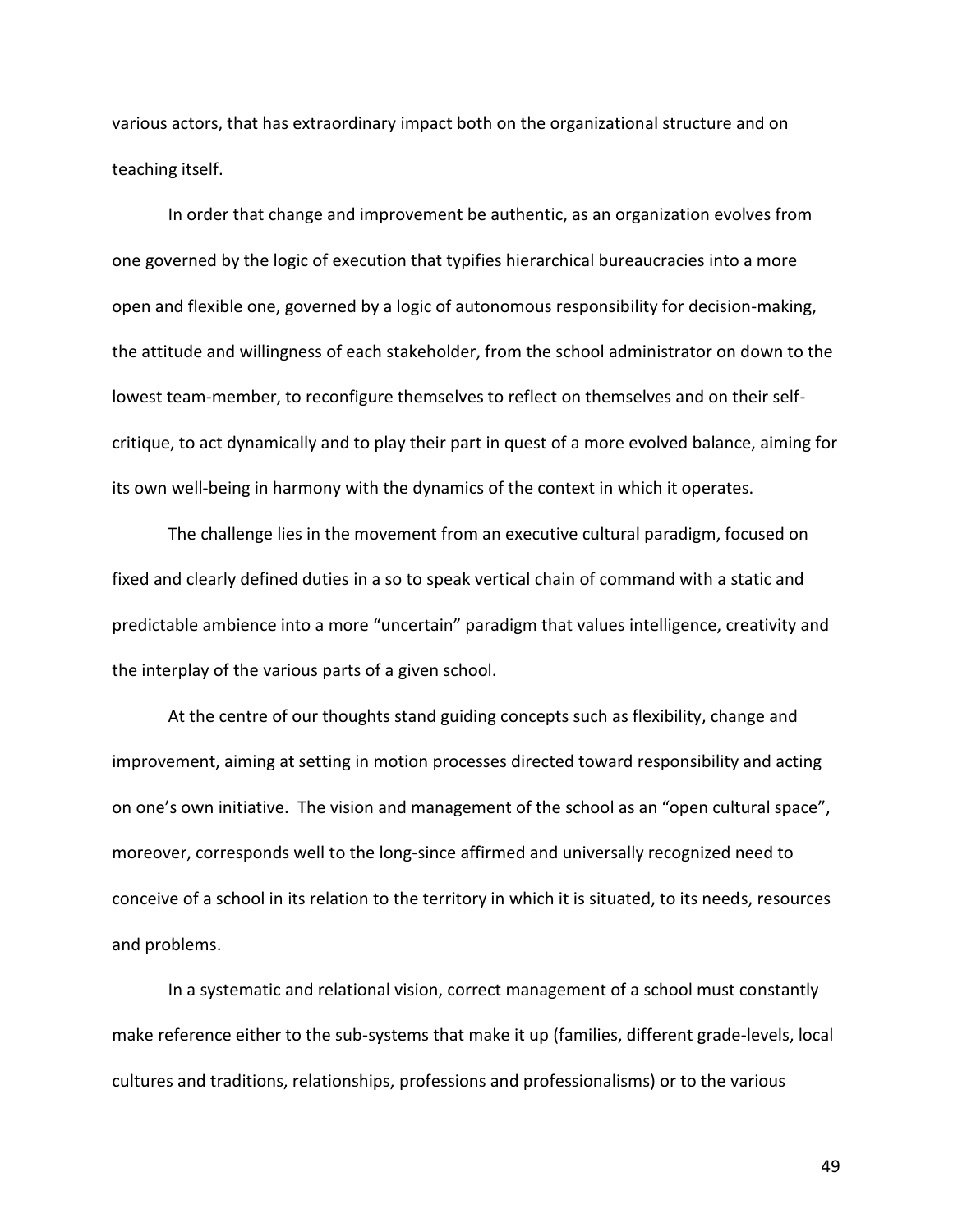persons and institutions with which the school interacts. Pupils and families hold a place of special importance, which as end-users of the service assume, each according to his or her own abilities, the role of protagonist. The school, relying on expert knowledge derived from research, professionals and families, and valuing all the cultural resources that are to hand, does not renounce its role; in a circular dynamic of education in which everyone learns together and self-importance and reaching from the front of the room are fading away, the school proudly affirms itself in a greater role: nurtured by such interactions, it grows and improves.

Such a vision, which puts the accent on the cultural dynamism of the school institution, calls either for types of system open to perceiving and promoting change, or to a diffuse culture, predisposed to improvement and managing problems with a problem-solving approach. This vision places at the centre of organizational and educational processes a diffuse educational and relational leadership, which is put together in an organizational structure (office of the principal, staff, part-time staff, departments, work-groups, student councils, instructor-colleges, institutional councils, working groups comprised both of instructors and parents) in which aspects of co-ordination assume a role of the first importance. For a start, group trainers, activity-coordinators and student councils, skills in both the purely human and the technically instructional aspect will be indispensable to guarantee the integrity of the system, the efficacy of its processes and a vision of constant improvement. A key element has become the ability, "repeatedly to get into the game" to meet the various and continuous challenges posed by reality, allowing to come forth, supporting in each stakeholder and in the system itself:

• the ability to reconfigure itself in the face of constant challenges;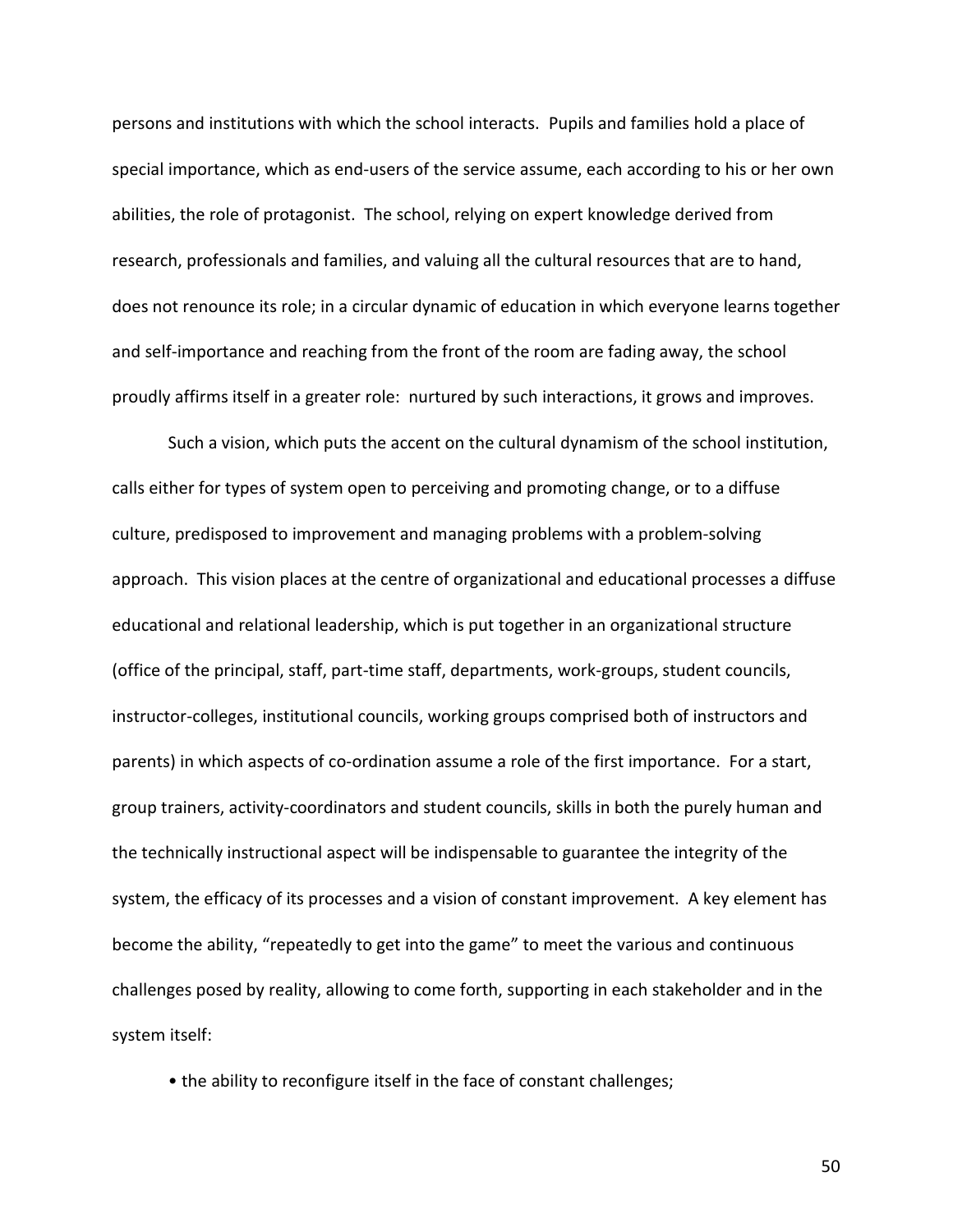• an awareness of its own problems; and

• the mobilization of a process for overcoming these, aiming at striking a more evolved balance and oriented toward greater harmony with the dynamics of the context in which it operates.

## **4. The leap from an executive culture to a discretionary one**

It is becoming ever more clear in so urgent a moment as the present, in which school administrators are called upon to shoulder the responsibility of giving instructors performance appraisals and rewarding them with a bonus, that everyone is called upon "to come out into the open", by acting in ways that have real and serious consequences, and to reveal their own vision of instructional quality and the corresponding implied vision of the quality of the school. There are reemerging with particular clarity the two opposed cultural paradigms between which oscillate one's manner of situating oneself and consequently acting in the various school communities and in particular between which one must choose either a static approach and top-down decision-making, or dynamism and allowing people to act at their own discretion.

In fact, notwithstanding schools' autonomy with all the innovations that have taken place going back to 1977, and the consequent changes in schools obviously did not come about automatically, and this calls for difficult transformations in school culture, which imply in the various stakeholders, especially those in administrative roles, a change of mindset, of the nature of relationships, habits and ways of doing business. In many schools it is still no simple thing to go from a cultural model with a centralized executive with well-defined duties in a vertical chain of command, which refers to a context characterized by the fixity of roles and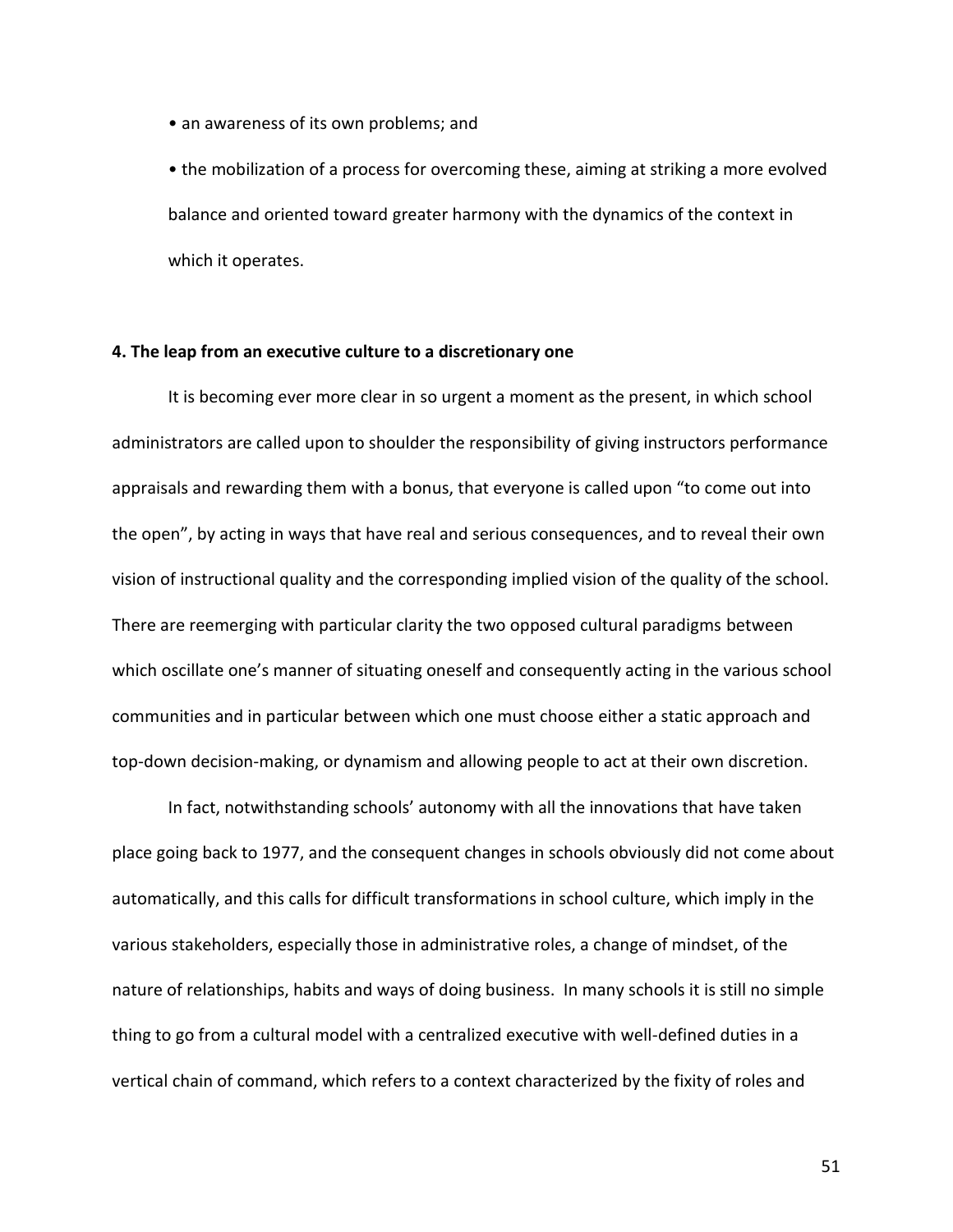duties to an uncertain "turbulent environment model" in which roles and duties, no longer assigned once and for all, are constantly revisited to respond to changing realities and their various challenges.

It is in reference to reality pure and simple that (if one is to understand and govern the system "from within") orientations and processes become central and determining, if guided by flexibility, change and constant improvement, brought about by working minds focused on the responsibilities and creative discretion of one's own role.

### **5. How to advance with a systematic vision**

In the logic hitherto described in light of our encounter with the reality of schooling in Canada, the challenge of the process of reform underway in Italy concerning performanceappraisal of instructors and awarding of merit separated from a course of self-evaluation that, reconstituting one's own identity, and drawing attention to points of strength and weakness within a clear administrative act, break down in a specific context principles and orientations, interrupting the concrete dimension of the school and activating and supporting real processes making reference both to formal and informal levels, which characterize the process of improvement. Consequently, only within a horizon of authentic agreement and synchronization between the act of self-evaluation and the objective of improvement can the awarding of merit have sense and value, as though lived as a way-station on a journey:

• of some people, who, whether because of their personal make-up, sense of calling and spirit of service, have put themselves into the game in the "learning community" in the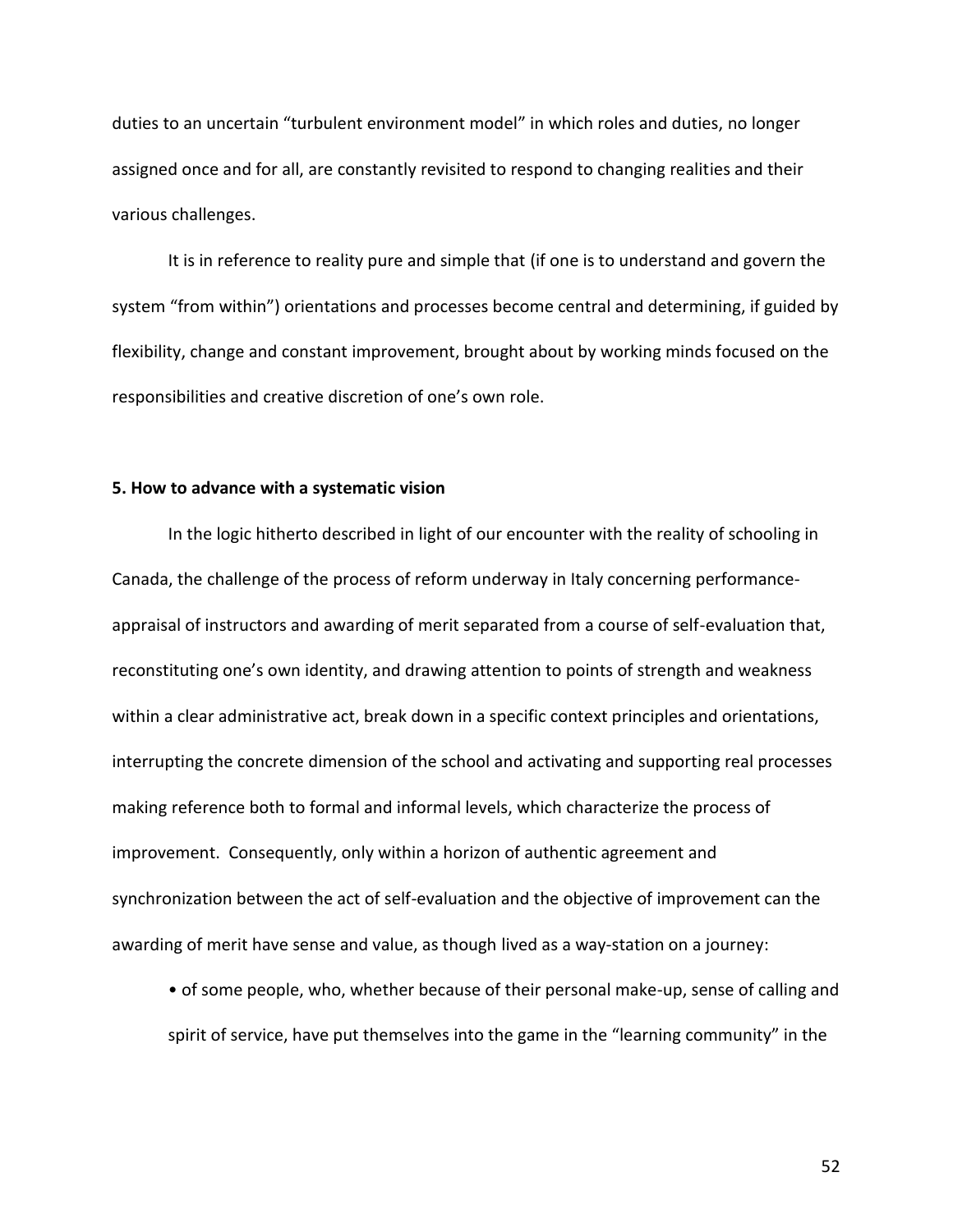areas of teaching, organizing and training, not with personal gain, but rather shared service in view, operative on both formal and informal levels of the organization;

• of the whole learning community whose real process of improvement, through actions and the processes that make them up, must necessarily define themselves as "persons at work".

In this way in a systematic vision recognition of merit becomes a challenge both in and of the community in its totality.

### **6. The administrator between objective authority and exercising discretion**

Yet once again the former opposition between the certainty of executive authority on the one hand and exercising discretion, and the responsibility in uncertain contexts on the other reveals itself at every moment, in which schools are called upon to recognize a certain merit, paying attention to operate on a spectrum whose end points are once more defined by two opposing paradigms:

• on one side, "objective documentability" of performance and persons in whom one sees a certain merit; and

• on the other, the "subjective exercise of discretion" of the school administrator to make certain choices that gather the momentum of an evolution and the improvement to sustain it.

The fear of making mistakes and using one's discretion inappropriately, with consequent risk of exposure to questioning, seems to turn many administrators toward a fine sifting of the evidence of instructors' performance. This is rather complex and, in the absence of adequately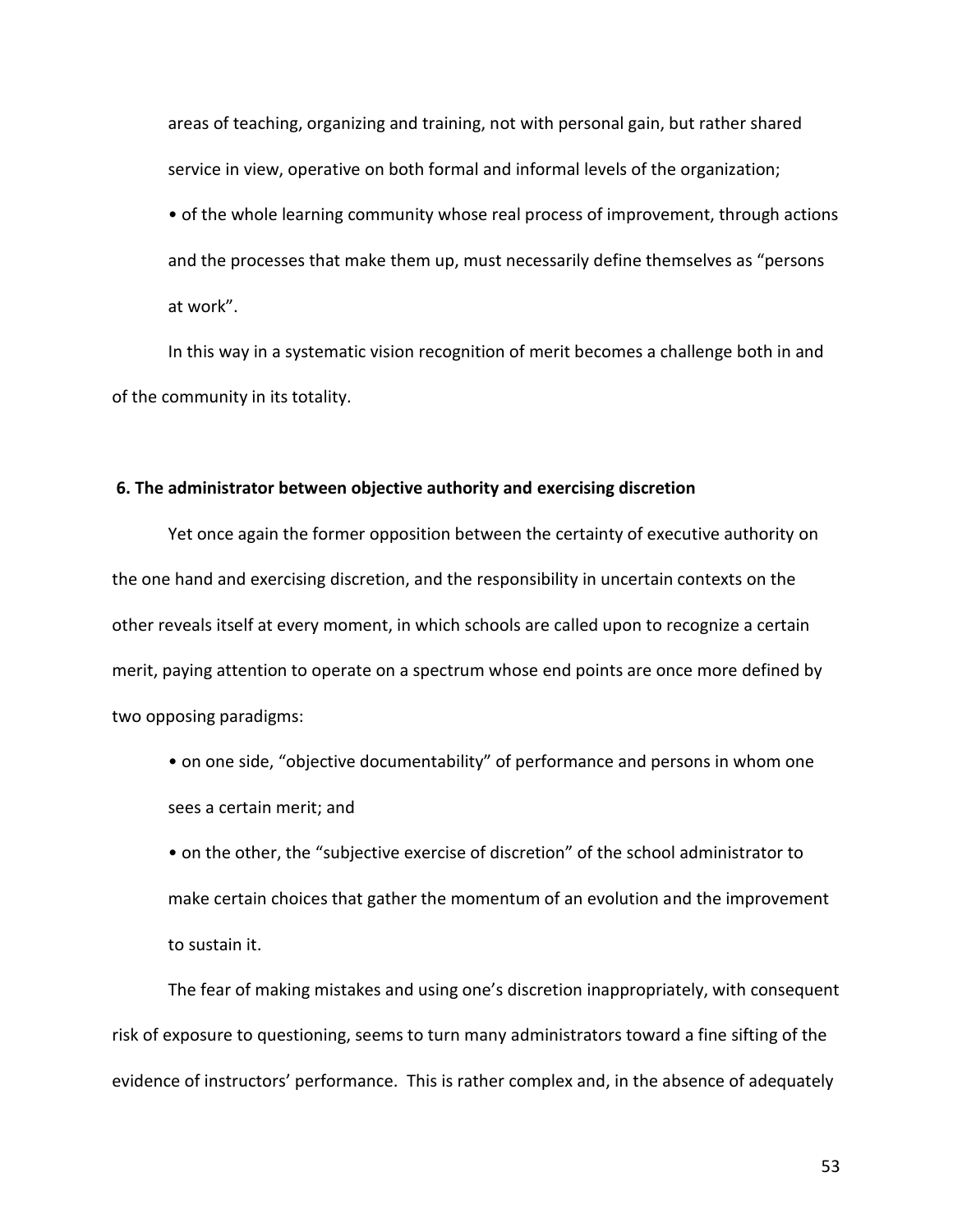studied ad hoc mechanisms (ideally such as those described in the Canadian "teacher performance appraisal"), risks drawing only on formal aspects gathered orally, through documents on file, and in registration, in fact disavowing the role of administrators called upon above all to exercise an administrative role by directing, governing and taking upon themselves the responsibility to assign bonuses.

On the other hand, to take up the challenge of school autonomy, of which law 107 of 2015 may represent an important final support, urges either a dynamism of the institution's stakeholders to bring forth and support more advanced forms of performance to improve the school, or a pioneering attitude of the school administrator who often undertakes to support quality performance, which cannot yet be perfectly documented with the certainty of formal evidence, but is clearly perceived informally at the level of lived experience.

Obviously, one would hope to act in a timely way without further burdening instructors already proven to have above-average accomplishments, with agile systems of revealing and perceiving evidence (using mechanisms of customer satisfaction already in use to some extent in many schools): the accurate analysis of various experiences conducted this year as a pilotproject may reveal solutions for future use that are well balanced in this sense.

## **7. Recognition of merit and "key drivers of system reform"**

To conclude, let us pause to pick up again simple elements gathered by Fullan (2015) to describe actual challenges that, partially perceived by us from the reform process to the selfevaluation report in the course of improvement, profoundly crossing school-systems at the international level and in particularly what we observed in Canada.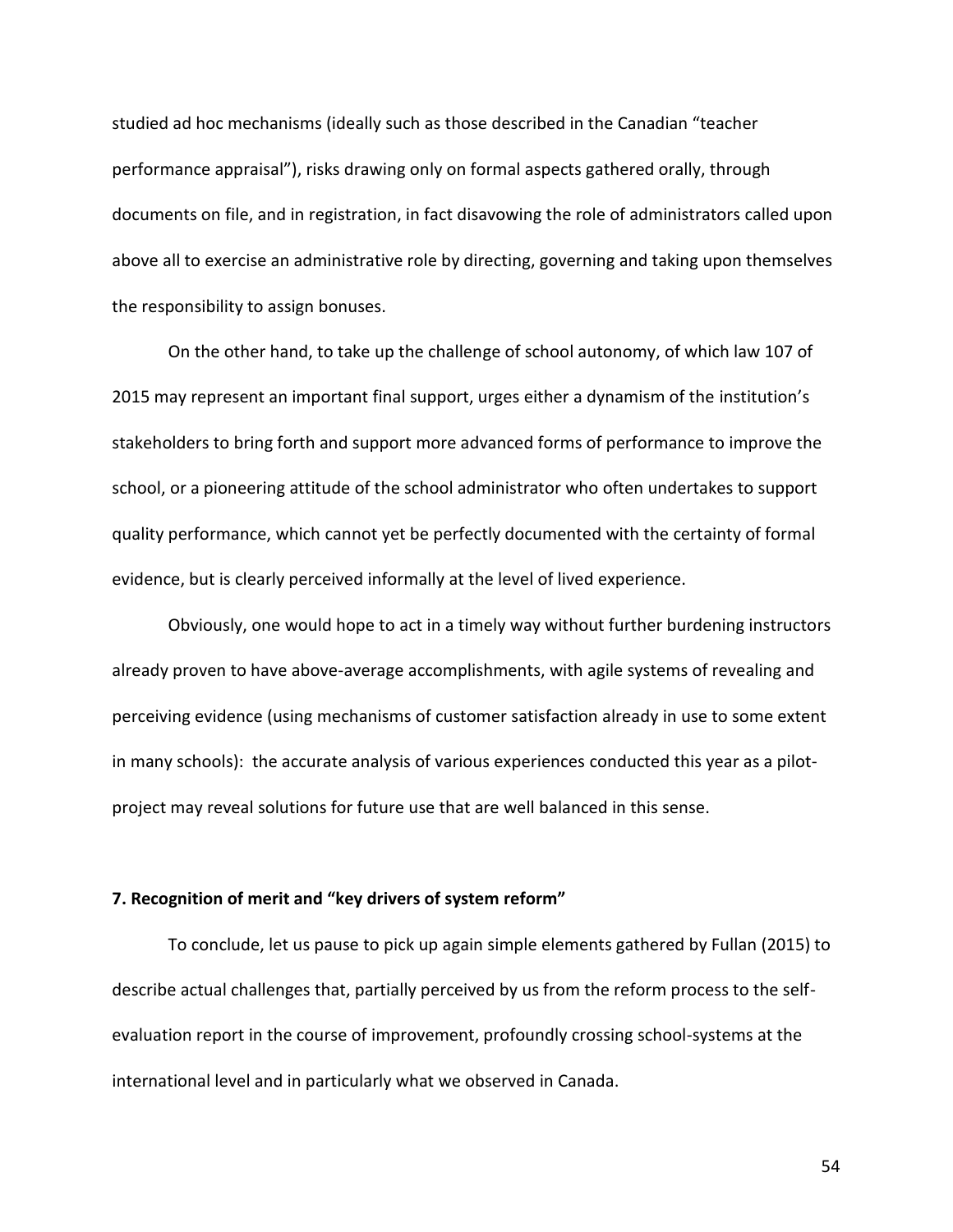Next to the awareness of our national scholastic specificity (on the one hand, rigidity of a centralized and muddled system, bogged down by complex dynamics of institutional negotiations and with very little tradition of training personnel, on the other a very rich and diffused millenia-old culture), one can point with greater certainty to some key functional facts for improving school systems, which in a given measure correspond to starting points for the present reflections. In *Maximizing School and System Leadership* Fullan lingers on the central role of the school administrator defined as:

• learning leader: who orients learning processes and the conditions necessary for everyone to learn in an optimal "learning community";

• system player: capable of managing a network of learning with other schools interacting with the local community and with the public system, not understood as a *deus ex machina*, but as the central organizer and diffuser of best practices that grow from the ground up; and

• agent of change: who mobilizes people, motivating them through formal and informal interactions, and guides the organization through difficult challenges.

A central element of the various roles of the school administrator is that of being able to promote and activate real "collaborative practices and styles of relationship". As a result, it is explicitly noted as a characteristic of the effective leader that he or she can create a learning community, which vales skills and personal acquaintanceships, and promotes authentic organizational innovations, investing in relational dynamics and (on a level profoundly tacit and unexpressed), determines the configuration of awareness and feeling, and becomes extraordinarily influential on the level of balancing entire learning communities.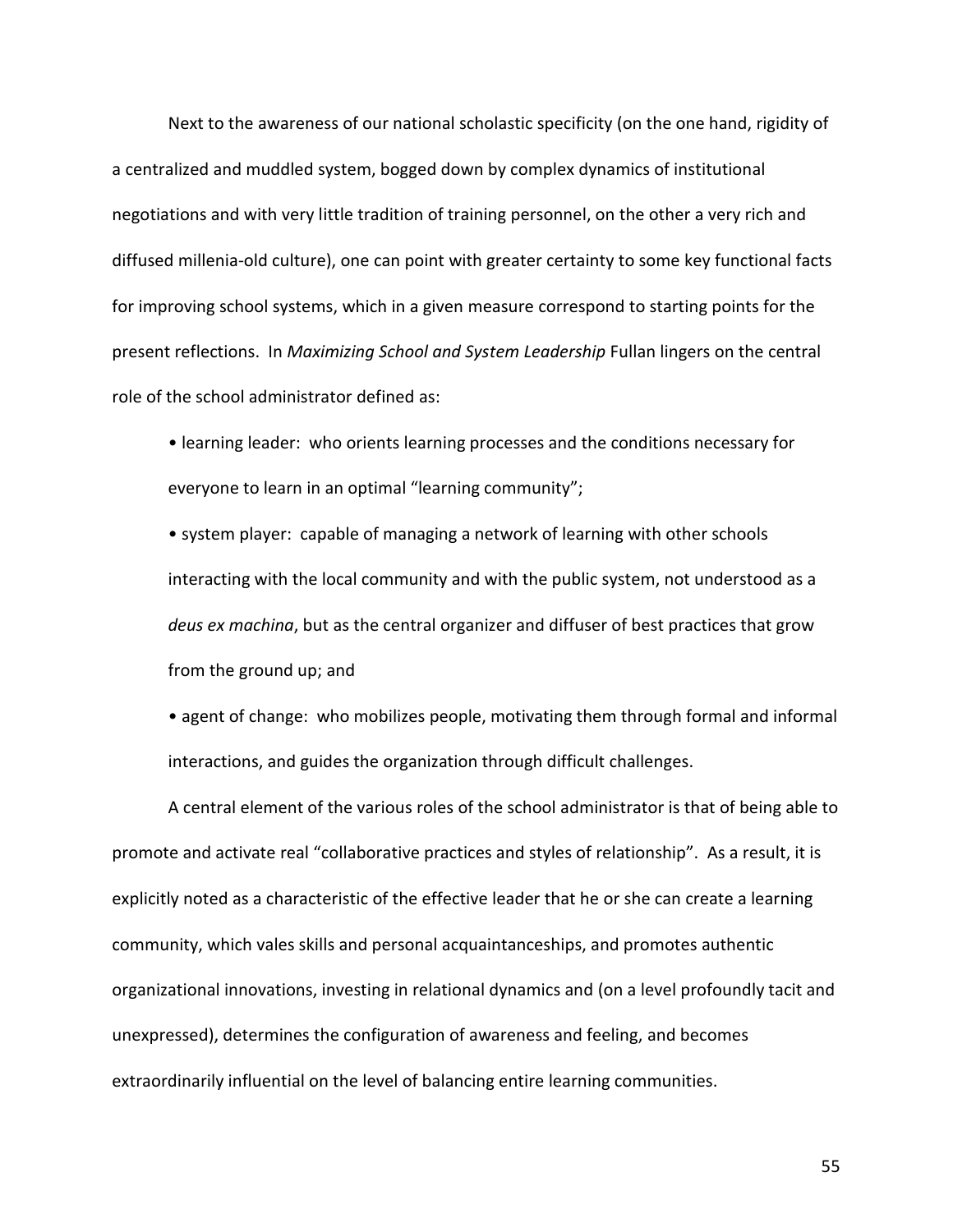At this juncture, when we must evaluate and recognize instructors' merit, one can and

must construct, if one wants boldly to activate and support effective processes of

improvement, a nexus that agrees with the various stakeholders of individual schools,

beginning with administrators and staff colleagues, to enter into play both personally and as a

community as a whole.

## **Attachment:**

| Domain                                             | Competency                                                                                                                                                                                                                                                                                                                                                                                                                                                         |  |  |  |
|----------------------------------------------------|--------------------------------------------------------------------------------------------------------------------------------------------------------------------------------------------------------------------------------------------------------------------------------------------------------------------------------------------------------------------------------------------------------------------------------------------------------------------|--|--|--|
| <b>Commitment to Pupils*</b><br>and Pupil Learning | Teachers demonstrate commitment to the well-being and development of all pupils.<br>$\bullet$<br>Teachers are dedicated in their efforts to teach and support pupil learning and achievement.<br>Teachers treat all pupils equitably and with respect.<br>Teachers provide an environment for learning that encourages pupils to be<br>$\bullet$<br>problem solvers, decision makers, lifelong learners, and contributing members of a changing society.           |  |  |  |
|                                                    | • Teachers know their subject matter, the Ontario curriculum, and education-related legislation.                                                                                                                                                                                                                                                                                                                                                                   |  |  |  |
| <b>Professional Knowledge</b>                      | Teachers know a variety of effective teaching and assessment practices.<br>Teachers know a variety of effective classroom management strategies.<br>Teachers know how pupils learn and the factors that influence pupil                                                                                                                                                                                                                                            |  |  |  |
|                                                    | learning and achievement.                                                                                                                                                                                                                                                                                                                                                                                                                                          |  |  |  |
| <b>Teaching Practice</b>                           | Teachers use their professional knowledge and understanding of pupils, curriculum, legislation,<br>$\bullet$<br>teaching practices, and classroom management strategies to promote the learning and achievement of<br>their pupils.<br>Teachers communicate effectively with pupils, parents, and colleagues.<br>Teachers conduct ongoing assessment of pupils' progress, evaluate their achievement, and report results<br>to pupils and their parents regularly. |  |  |  |
|                                                    | Teachers adapt and refine their teaching practices through continuous learning and reflection, using a<br>variety of sources and resources.                                                                                                                                                                                                                                                                                                                        |  |  |  |
|                                                    | Teachers use appropriate technology in their teaching practices and related professional responsibilities.                                                                                                                                                                                                                                                                                                                                                         |  |  |  |
| <b>Leadership and</b><br>Community                 | Teachers collaborate with other teachers and school colleagues to create and sustain learning<br>$\bullet$<br>communities in their classrooms and in their schools.<br>Teachers work with professionals, parents, and members of the community to enhance pupil learning,<br>$\bullet$<br>pupil achievement, and school programs.                                                                                                                                  |  |  |  |
| <b>Ongoing Professional</b><br><b>Learning</b>     | • Teachers engage in ongoing professional learning and apply it to improve their teaching practices.                                                                                                                                                                                                                                                                                                                                                               |  |  |  |

**Note:** The eight competencies highlighted in light green are those used for appraising the performance of new teachers. Principals must provide a comment for each of these eight competencies as a minimum requirement in the summative report for a new teacher.

∗ In the Education Act, students are referred to as "pupils".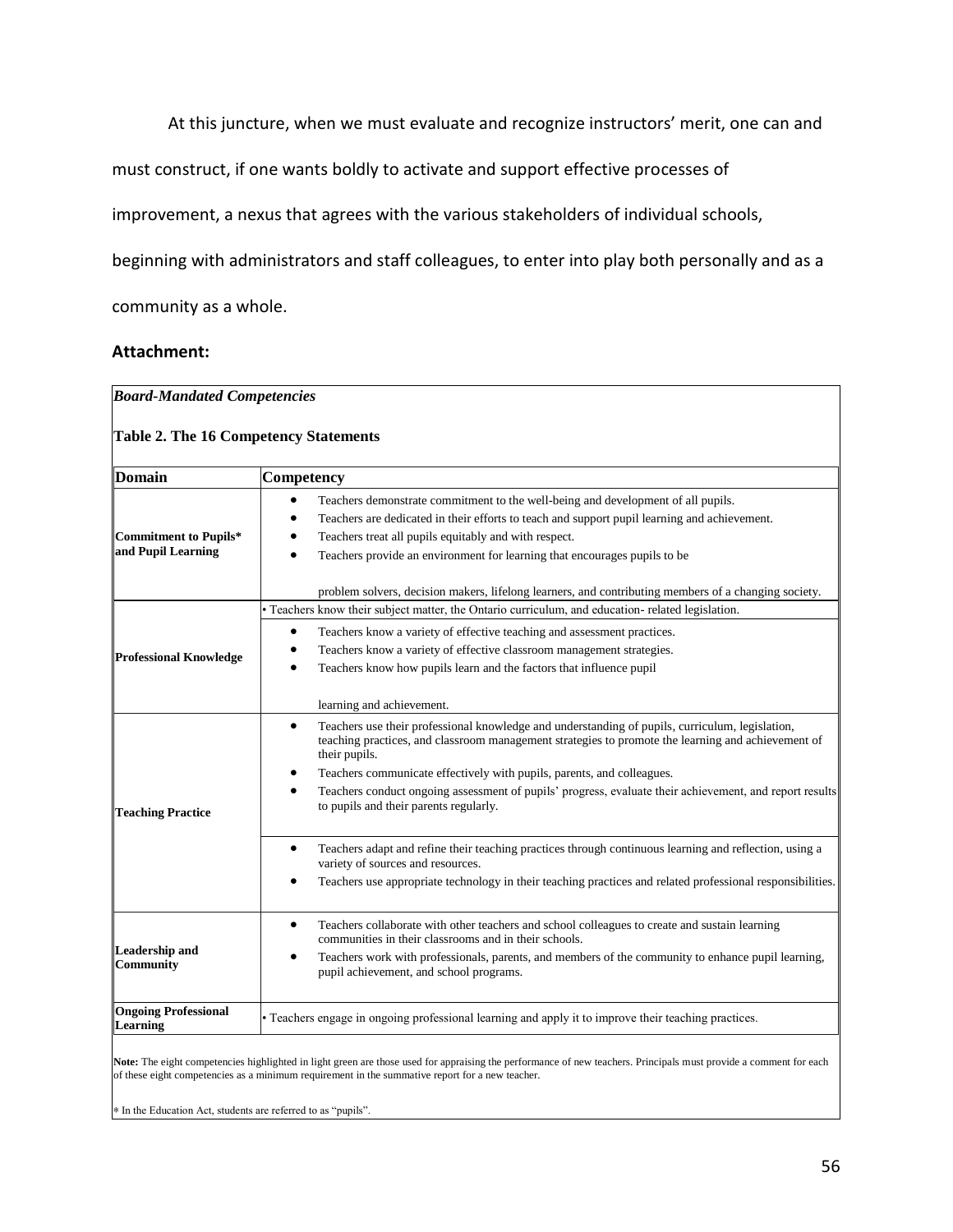**Evaluating the School Administrator to Improve Schools**

Giovanna Battaglia School Administrator "Rita Atria" Comprehensive Institute Palermo (Palermo)

### **1. Introduction**

"The source of strength of our system of public instruction, which is known the world over, derives from great principals, who are educators, managers and administrators in their schools and communities. The principals contribute enormously to the creation of learning environments that allow all students to succeed." So says Akela Popoli, former President and Chief Executive Officer of the Learning Partnership, a Canadian organization that each year awards school administrators, as decided by panels, colleagues and community-members, have distinguished themselves by their entrepreneurial spirit and creativity in finding solutions and opportunities.

In Canada people recognize the direct relationship between the organizational and managerial qualities of the school administrator and the results of students in school.

Already in 2011 the above mentioned evidence was documented by the investigation undertaken by the Agnelli Foundation (2013) on the managerial skills of administrators, the school organization and students' learning. But scientific evidence and common sense in Italy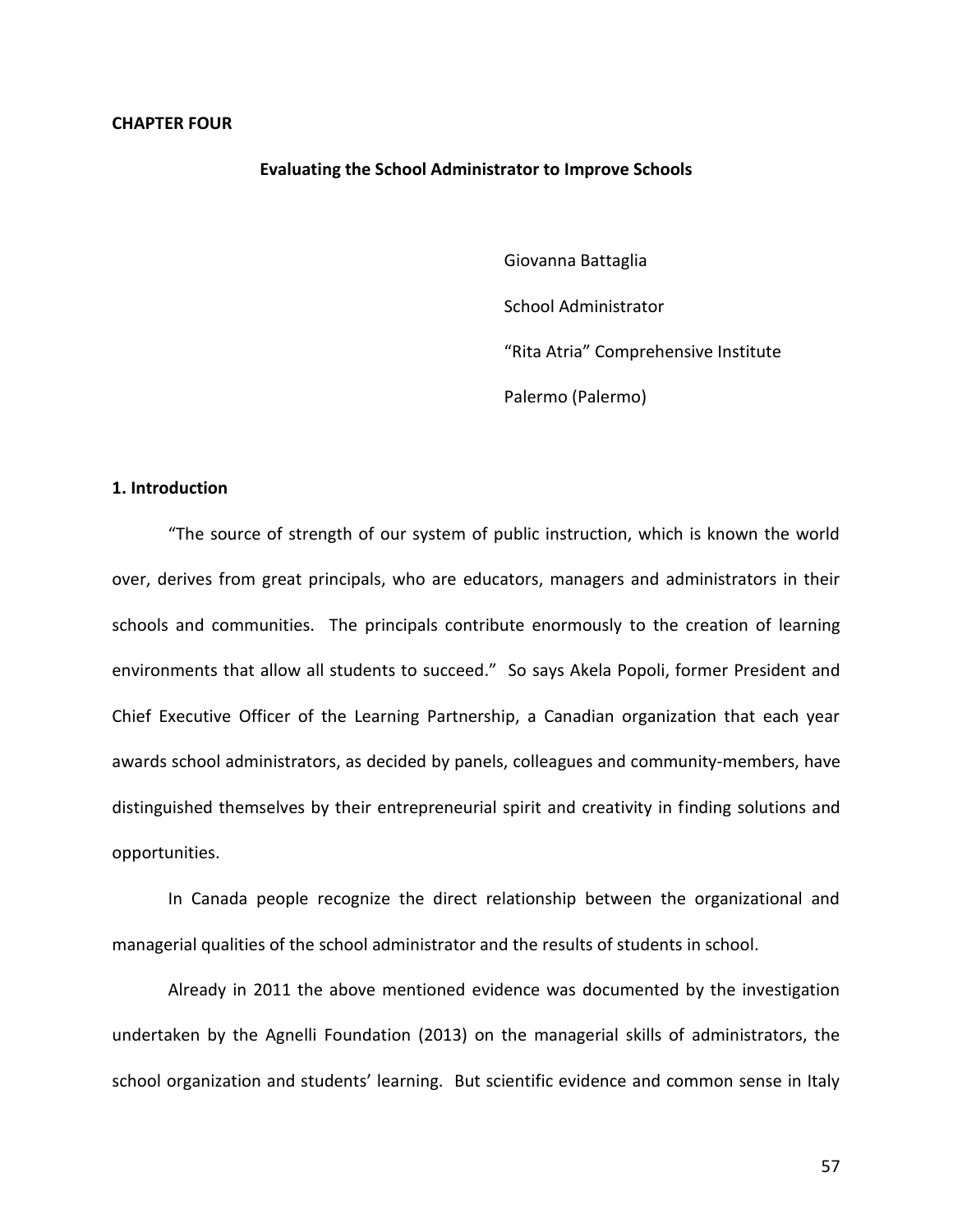have a hard time becoming widely known, and only with great difficulty do they inform the choices made by lawmakers, whether in defining the characteristics sought in recruitment or in assigning school administrators tasks and administrative duties, which multiply and render all but impossible the exercise of an educational leadership that concentrates on the instructional offerings of schools.

The experience or professional exchange allowed us to observe in Canada a school administration absolutely founded on research and directed to achieving a high quality school system.

## **2. How one becomes a school administrator in Canada**

When one seeks the origins of the difference in professional profiles as great as that between the Canadian principal and the Italian school administrator, it becomes clear that across the ocean administrating a school is not viewed as the final stage in an instructor's career, but is its own professional trajectory different from that of teachers'. Also the vice-principal has a specific career and a professional profile different from that of instructors.

To become a public school principal in Ontario it is necessary to have an undergraduate degree, and to have acquired five years of teaching experience, but in addition to these requirements, shared also by Italy, much else is also needed.

First of all one needs certification, or qualification in three of the four levels into which the school-system is divided:

- primary (grades K-3);
- junior (grades 4-6);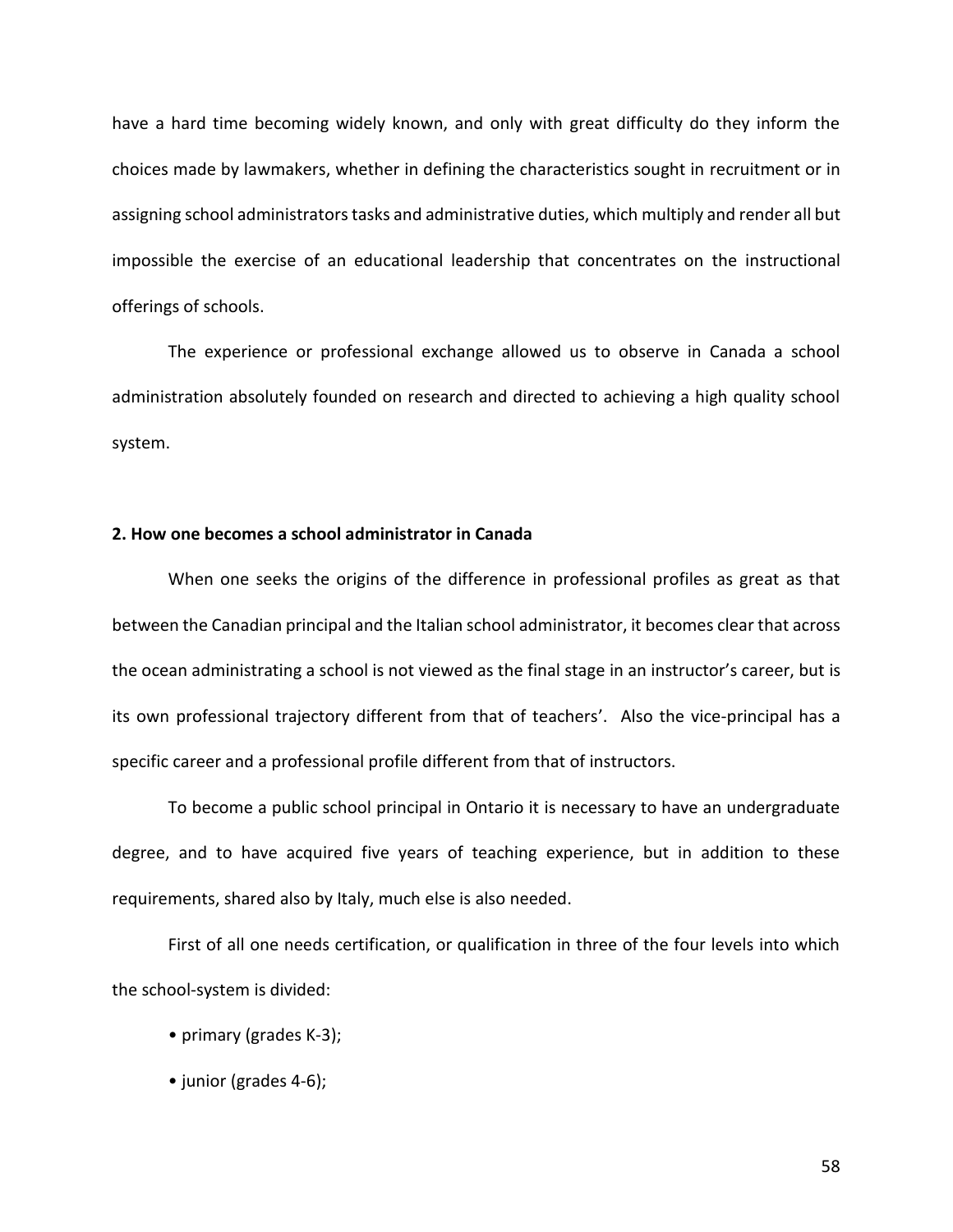- intermediate (grades 7-10); and
- senior (grades 11-12).

One also requires teaching experience in three of these levels.

Finally, one must get two Ministry-regulated specialization diplomas or a Master's degree designed to give educators the knowledge and skills necessary to become effective school administrators.<sup>14</sup>

To synthesize this information, in Ontario school administrators are required to have a specific training and experience relative to the whole school-system. The principal is a schoolexpert and follows a course that aims at acquiring the effective leadership to guide and support teaching and learning.

## **3. How school administrators are evaluated in Canada**

The whole system for evaluating a Canadian principal, in agreement with the idea outlined heretofore, conceives of him or her as a support, underpinning and guide to educational leadership.<sup>15</sup>

Each "experienced" principal is evaluated once every five years. Any administrator is considered to be experienced from their second year of work in the profession.

The process of performance appraisal of school administrators in Peel School Board, a district visited by the Italian administrators, constitutes a strategy of leadership development: it

 $\overline{a}$ 

 $14$  On should note the crucial final step: one must take the PQP course (translator's note).

<sup>&</sup>lt;sup>15</sup> See the website quoted in note 3 above.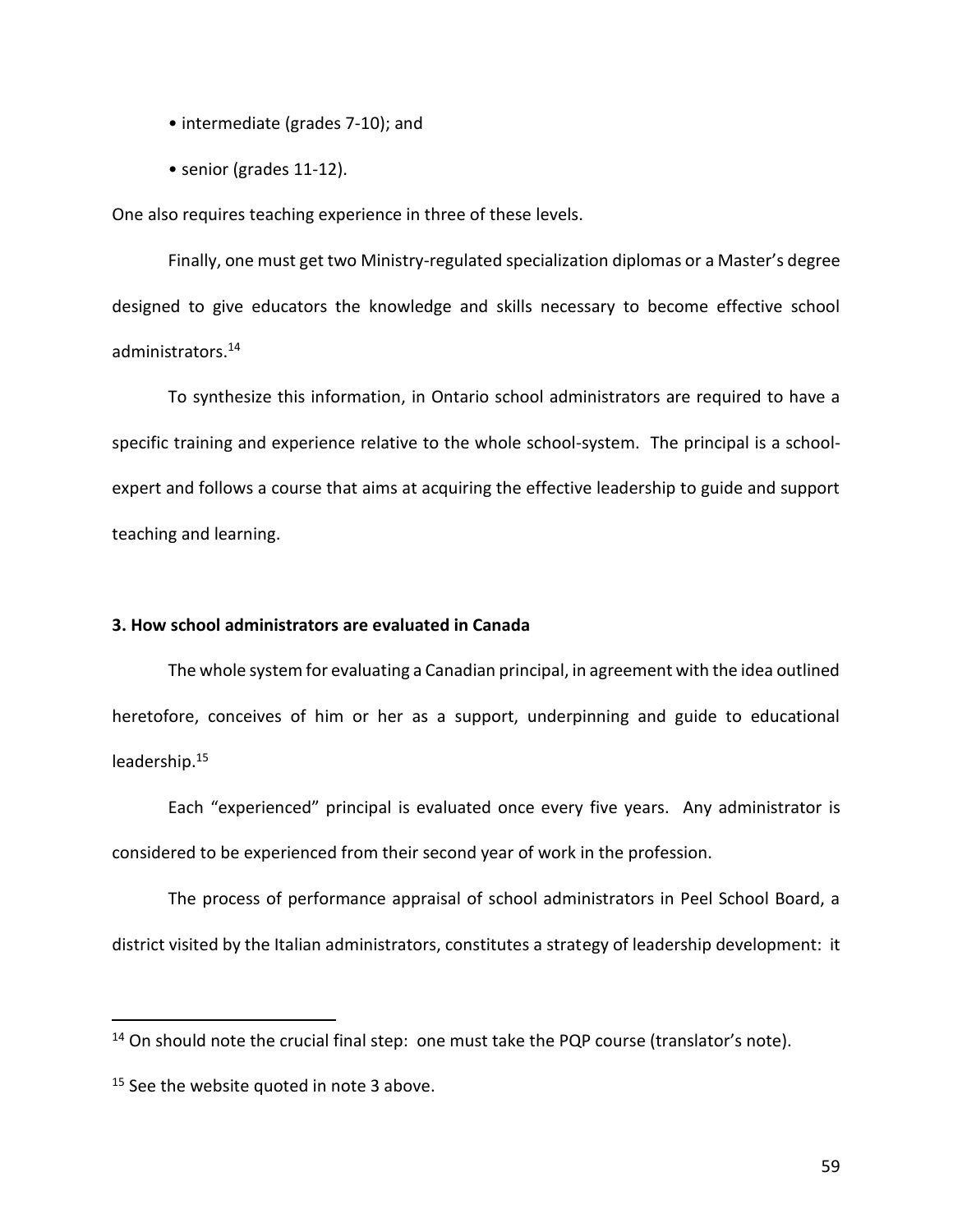is designed to ensure that school administrators are well supported in their professional growth, providing formal and informal opportunities for feedback, dialogue and constant professional learning. In fact, the participation of principal and vice-principal in the process of performance appraisal is a legal requirement in order for the process to be valid.

The evaluation consists of three meetings, conducted by what one might define as the "nucleus of evaluation", with a superintendent of public education, over the course of an academic year. The superintendent of public education, within twenty days of the beginning of the academic year that has been earmarked as a year for a given principal's appraisal, must notify the school administrator that he or she will be evaluated, identify other superintendents who will form part of the appraisal-team, and choose the personnel within the school itself and other stakeholders who will be interviewed.

There are also prepared in advance and made public the texts of the interviews in which are examined three areas:

- learning leadership;
- work climate; and
- teaching and learning.

To evaluate a principal's performance, superintendents consider the following skills which can only with difficulty be translated into Italian:

- setting direction;
- securing accountability;
- developing people;
- developing the organization to support desired practices; and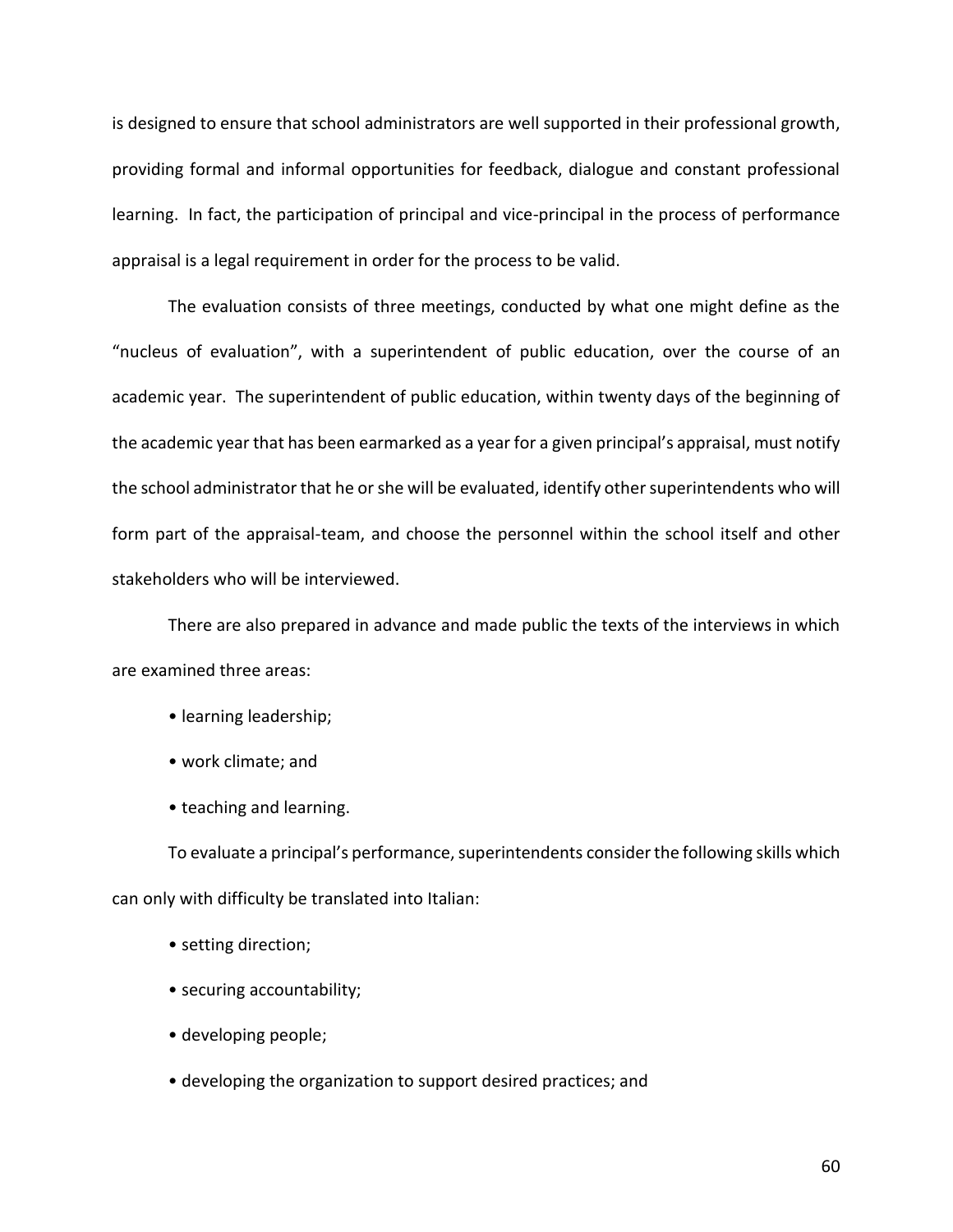• improving the instructional program.

In addition to these one also draws attention to the following personal abilities:

- cognitive;
- social; and
- psychological.

The period of formal appraisal begins with a first meeting between the superintendent and the principal to discuss the Performance Plan, including the objectives for the year under review and a revision and bringing up to date of the annual plan for professional growth.

A second meeting with the principal follows to discuss progress toward the objectives contained in the Performance Plan, indicators of success, obstacles and broader assistance that might be requested.

After the second meeting, the nucleus of evaluation meets with selected personnel to gather information about how workers in the institution, families and other persons related to the school view the principal's leadership.

Finally, a third meeting takes place with the purpose of reviewing and updating the results of actions undertaken by the principal to meet the objectives laid down in the Performance Plan, and to discuss the feedback gathered from the interviews with third parties. If the report is positive, the process is complete, otherwise, if the evaluation is Unsatisfactory, a course of accompanying the administrator is worked out to focus on difficulties and write and carry out a new improvement plan.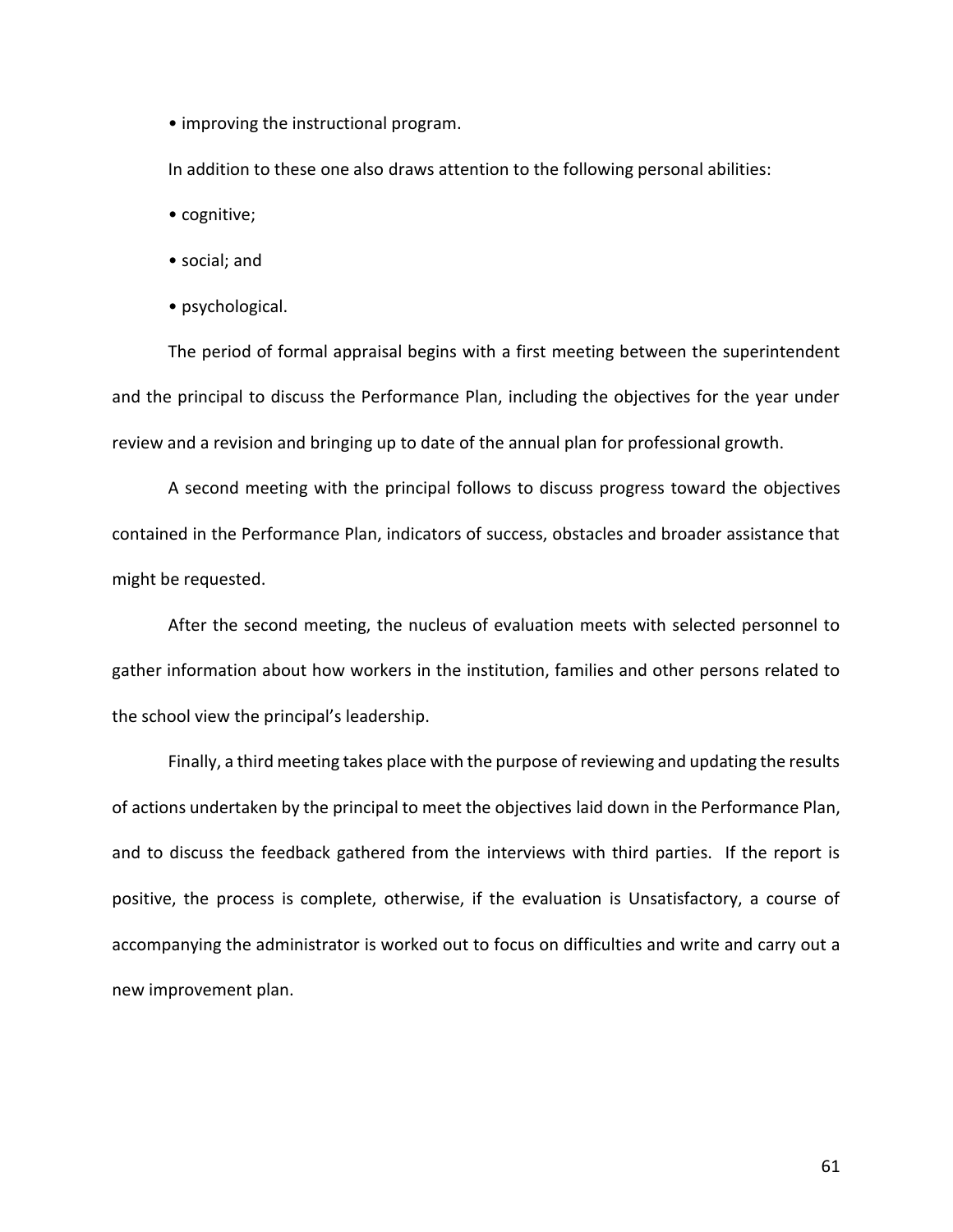### **4. Conclusions**

The experience of professional exchange has revealed the enormous difference around the professional profile of administrators of school institutions in Canada and Italy.

• The first point is the fact that in Ontario school administration is directed toward the training offerings; this entails the fact that the links in the institutional chain and the tasks related – to give only a couple of examples – to maintaining security and preserving the integrity and maintenance of school buildings are very limited and peripheral compared to the educational goal of the schools.

• The evaluation of the administrator does not have the aim of reviewing organizational and managerial acts put in place by the administrator in relation to the objectives to be reached, but is a process aimed at revealing and actualizing skills useful for orienting and directing an educational community. This is clearly different from the system put in place by the recent Italian directive on the evaluation of school administrators in which, aside from a declaration in principle, the whole operation is directed at determining and paying retribution for the outcome.

• Principals get together! One desirable aspect, and a strong point absolutely to be increased in Italy is the ability to form networks of administrators. Canadian principals get together very often in meetings of a regional nature: administrators of neighbouring schools organize monthly social gatherings, preferably in the morning, to share breakfast and discuss topics varied in nature, from relations with the unions to didactic experiments, but also to tell each other their experiences. There are also higher level meetings at the board office, in which representatives of the various regions discuss learning outcomes regarding various questions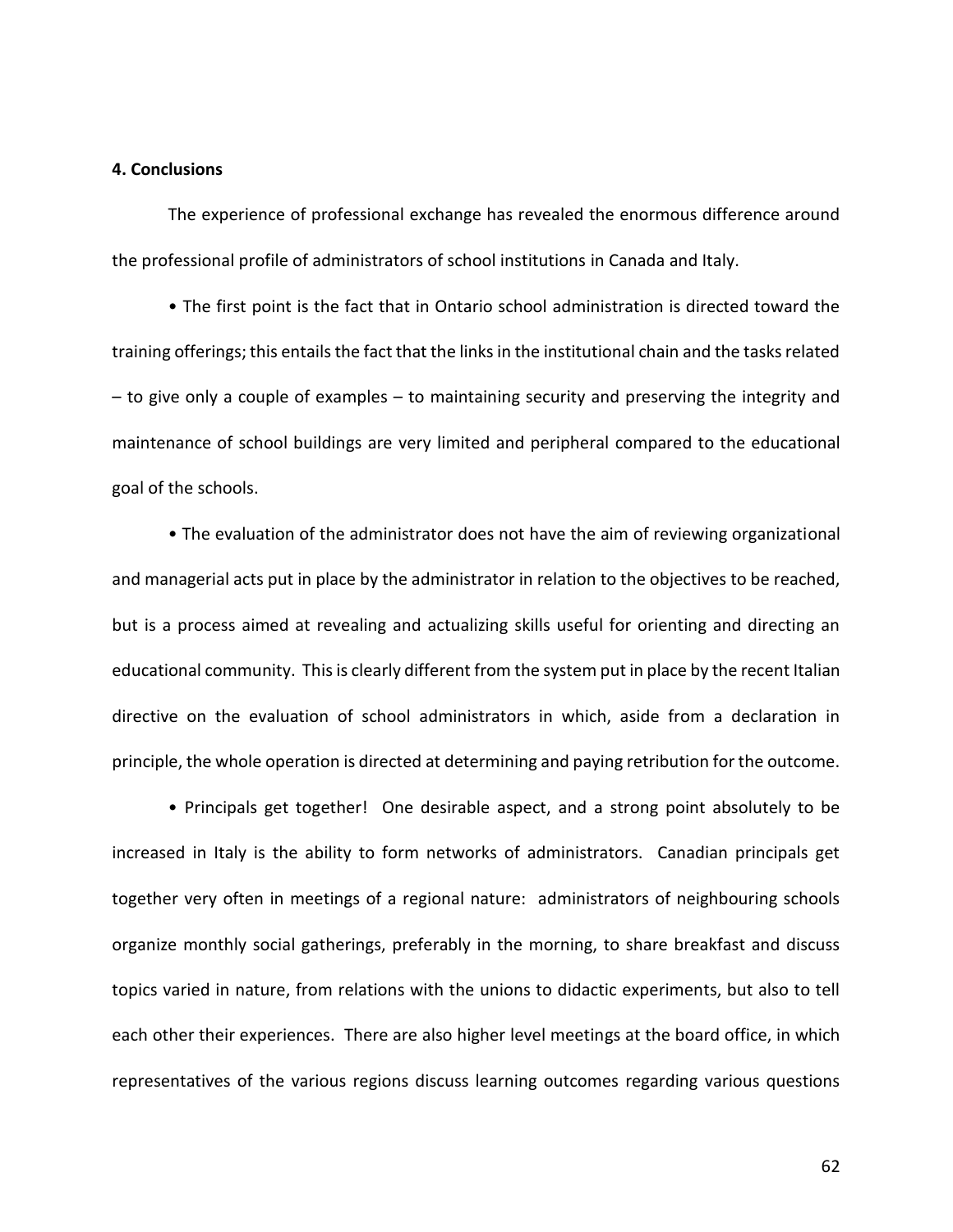analyzed, and formulate proposals to put to the organs of government. Very different in nature is the application in Italy of law 107 concerning territorial networks, which are imposed by the regional school offices.

In effect, if in Italy the school administrator experiences isolation, in Canada professional sharing is a meaningful reality. This helps to unify the school-system, with a cohesion that is not imposed from above, but created by workers in the field, and it lightens the load of a profession that remains always burdened by responsibilities, even though it can be accompanied by the support of one's peers and the respect of one's superiors.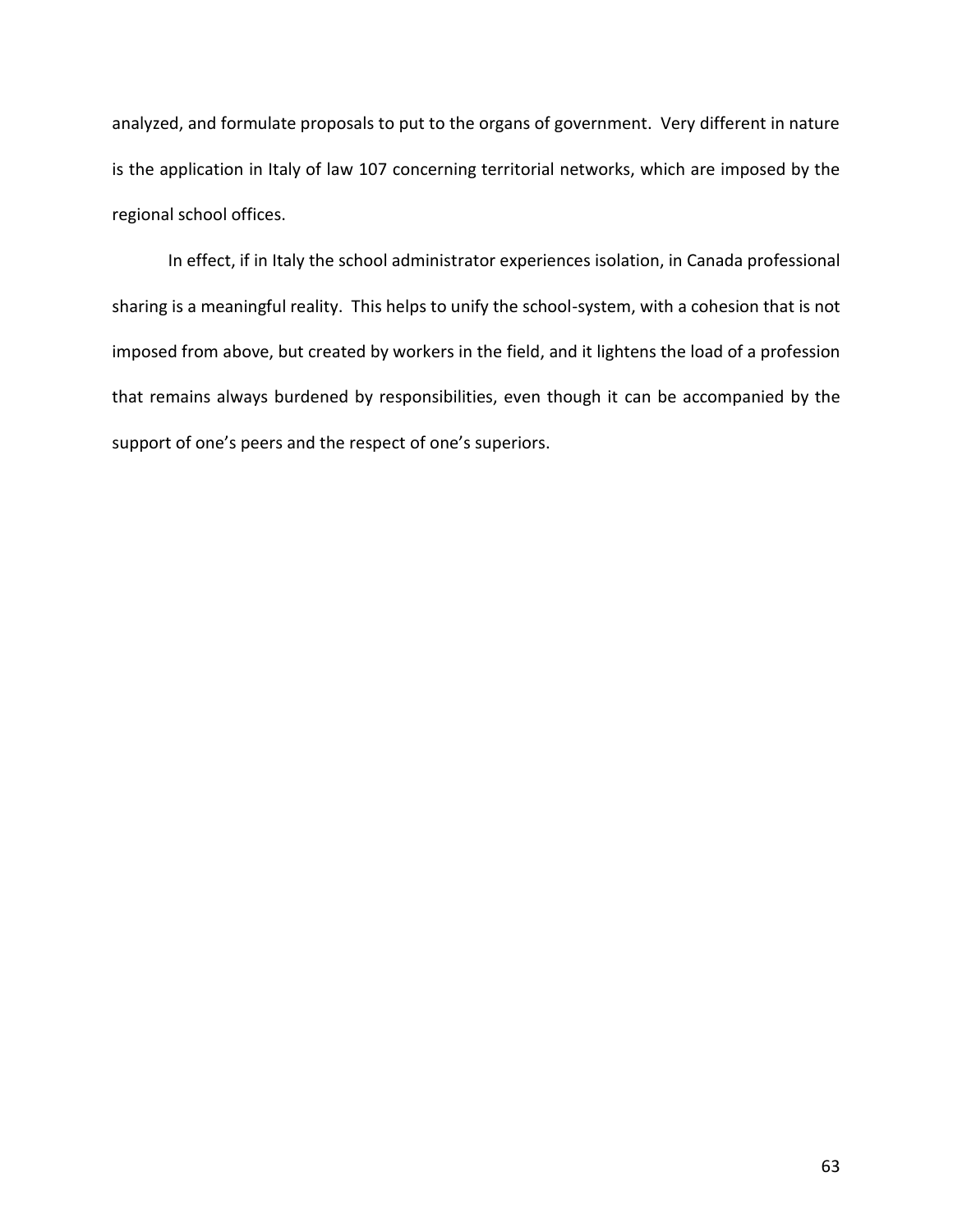#### **CHAPTER FIVE**

#### **The Process of Improving the School Institution**

Rosalia Caterina Natalizi Baldi School Administrator Comprehensive Institute of Villasanta (Lombardy)

From an exquisitely cultural point of view, to occupy oneself with processes of improvement means to ask oneself about the opportunities and challenges of growth that each situation allows for, if sought with a passionate eye and lived with reflexive industry. To move from a tension of being, living and working to formulating a plan and analyzing a process of improvement cannot be separated from the concrete context in which one works.

My experience in Canada and my reading of documents generously provided for me by my colleague, Susana Costa Popovic, school administrator of Allan A. Greenleaf School in Hamilton, allows me to underscore that in Ontario school improvement planning (SIP):

- aims at supporting schools in their constant improvement regarding student learning;
- is considered a tool to guide the reflexive practice of teaching and learning;
- is based on the analysis of data regarding perception, performance and results;

• is broken down into the SMART objectives, namely *specific*, that is no room is allowed for ambiguity; *measurable*, that is without equivocation and verifiable by observation; *achievable*, that is reachable, since an objective that cannot be reached discourages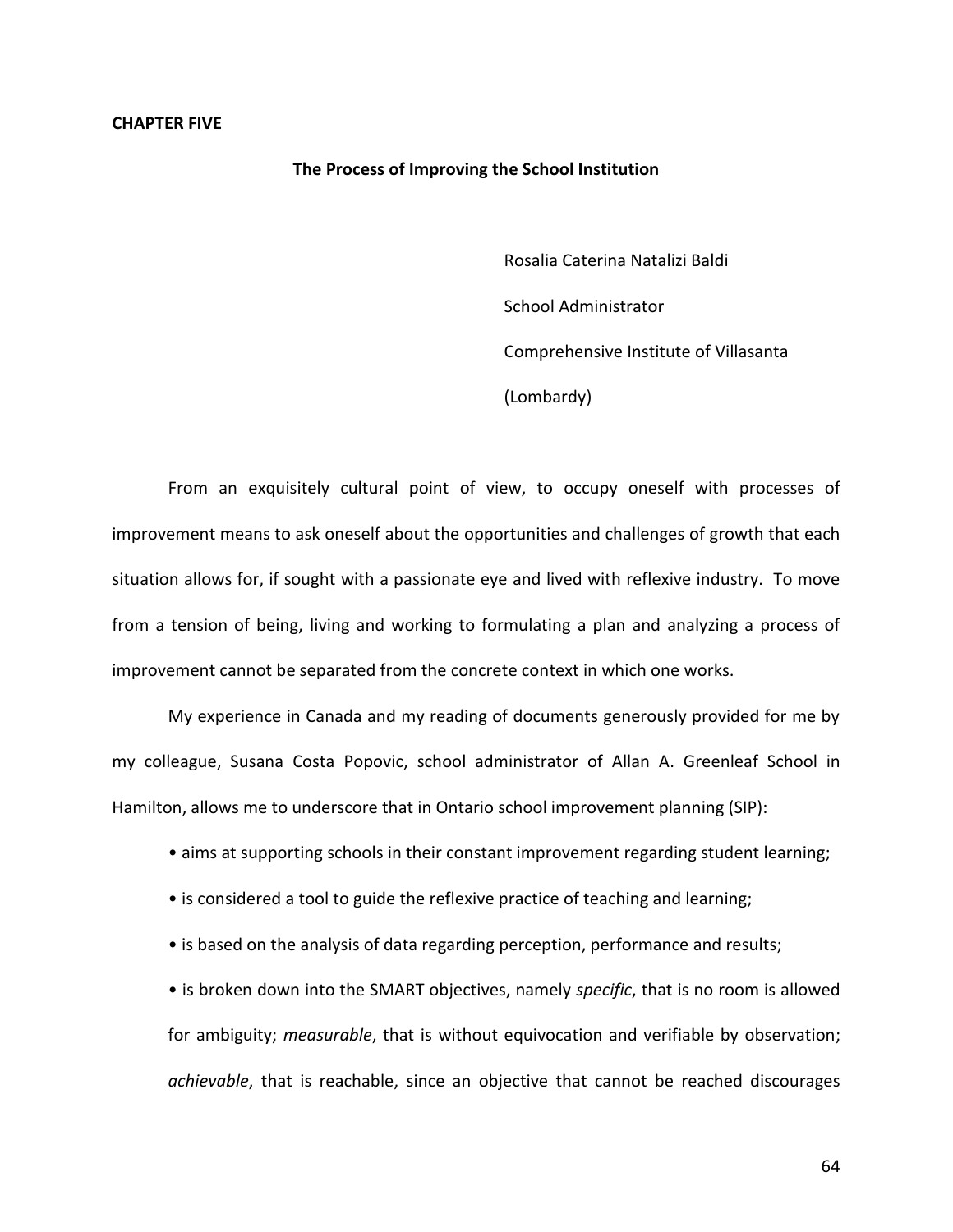action as compared to one that is easily attained; *realistic*, this is relevant from an organizational point of view, in that it coheres with the school's mission; and *time bound*). These objectives must agree with those relating to improvement established by the board (our *ambito territoriale*), which in turn agree with Ministry guidelines.

• Four specific areas are involved: literacy, numeracy, community-culture-caring for oneself, for others and for the environment (CCC); and Pathways.

• It is recorded in real time, not hermetically sealed, but susceptible to revision and annual adjustments according to the improvement of students' learning.

• it involves various stakeholders.

Altogether, there emerges a concentration on the key objective of any scholastic institution: the student, and the constant improvement of his or her learning. We can make this out as the central avenue along which decisions are made, which means reflecting on teaching practice and on winners and losers in learning. The improvement plan of individual school institutions is framed in a broader context: the priorities are shared by the relevant organizations of the educational and instructional sector at both the local and the central level. Among the four areas defined at the central level, objectives are carved out whose achievement is monitored. The whole process is not something self-referential on the part of the school administrator and his or her staff, but involves various interested parties: instructors, parents, and the region, and it begins with the analysis of evidentiary data.

School in Ontario has at its disposal many data, on the basis which to determine individual areas of particular strength and weakness. The analysis of these data is one of the elements that converge in the self-evaluation of any particular school. I learned and saw in the field the original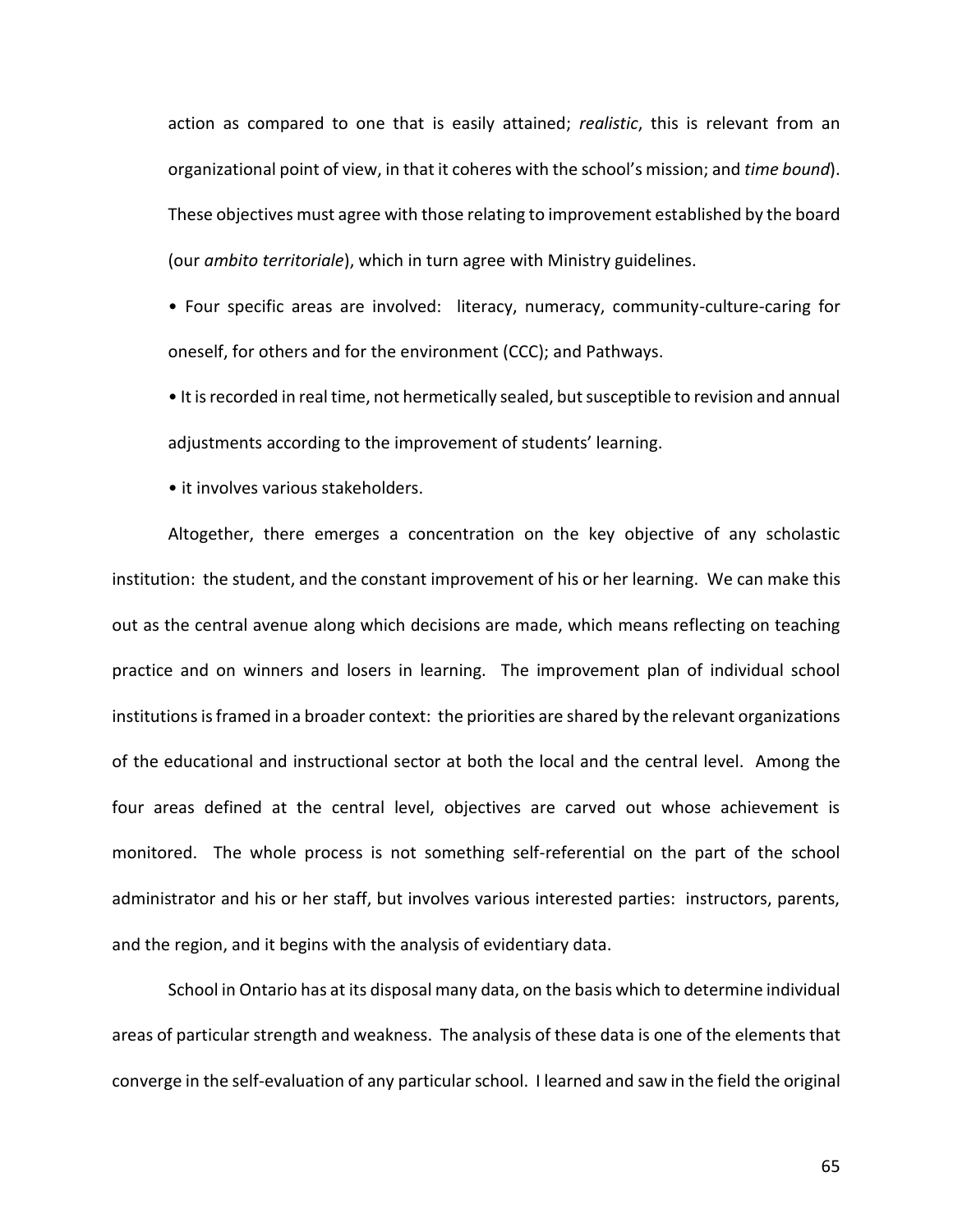sources of these data, which demarcate the limits for a possible work of study and careful examination:

• Education Quality and Accountability Office (EQAO), a government agency created in 1996, prepares tests to measure students' ability in relation to understanding various kinds of text, writing using correct grammar and punctuation, and problem-solving employing specific math skills. The results are used to define provincial standards and to make comparisons between schools, territories and provinces. The tests take place each year at ages 8, 11, 14 and 15. Adaptations are in place for special needs students.

• Diagnostic Assessment of Reading (DAR): evaluation-rubrics available to schools containing reference-parameters to evaluate ease, comprehension, quality and quantity of reading in primary school students.

• Ontario Writing Assessment (OWA): tools and parameters offered to schools to evaluate ability at writing.

Testing using DAR and OWA takes place three times in the academic year, and the outcomes allow one to identify need for improvement on the part of pupils in the class.

In the school I visited and in the staff of the administrator with whom I had occasion to exchange conversations, I was able to see that the conviction is widespread that whatever process of improvement one uses should cause one to devote time to the analysis of results that emerge from teaching and learning activities, from comparing marks from one class with those at a similar level, relating them within a single school or with results that emerge from centrally designed standardized testing and objectives expected at the end of specific years. To reflective analysis are dedicated afternoon hours between instructors, among the instructors of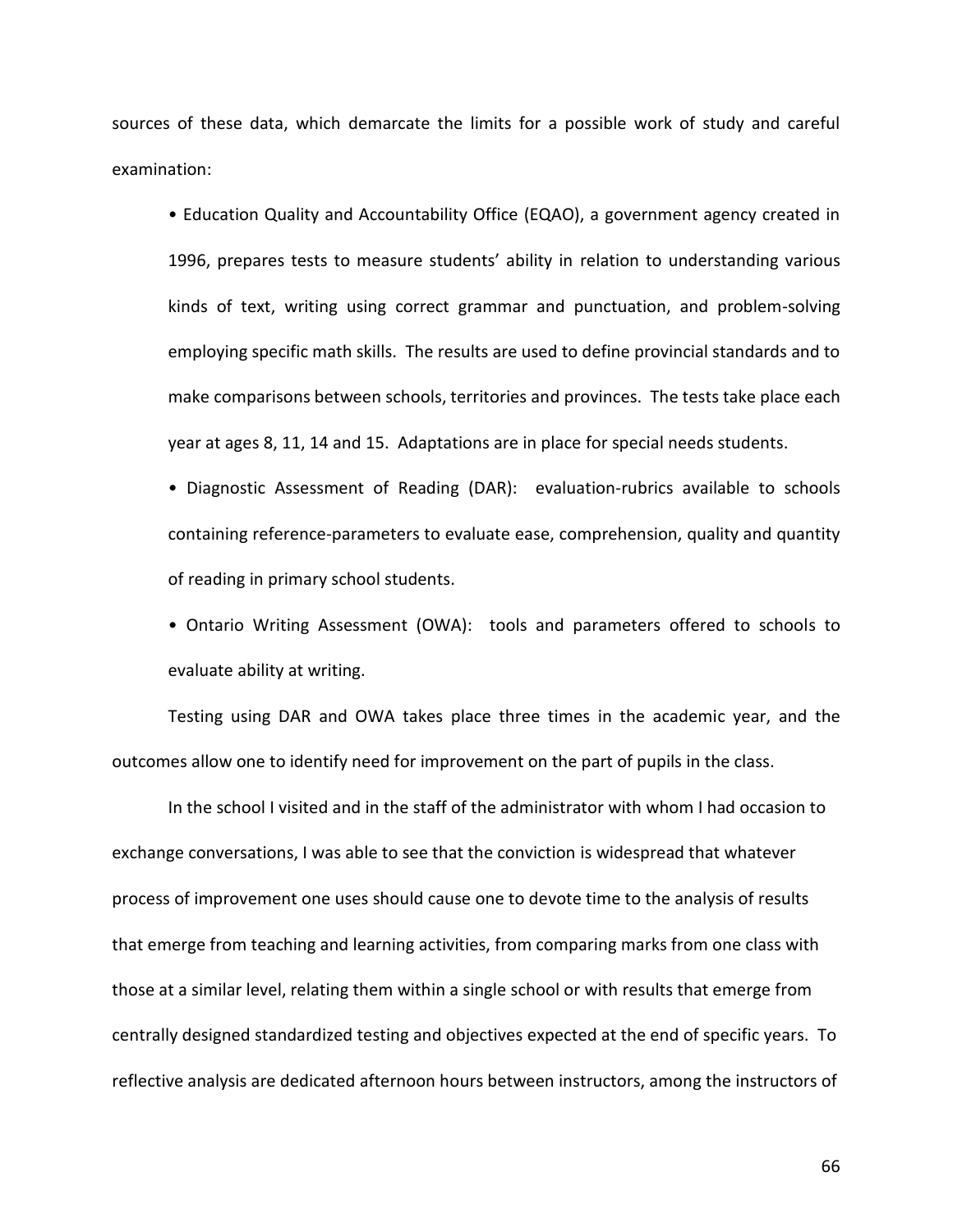individual classes and the administrator, between components of the directional staff, involving if necessary also the inspector of the local board, who periodically visits schools, with the role of consultant for the school administrator. I was able to attend a broad staff meeting whose focus was, "Can new technologies improve pupils' learning? How? What evidence for this has been collected so far?"

Teaching Learning Critical Pathways is a process for effecting the school's Improvement Plan. This is the work that takes place in class to ensure that the school is making progress toward the objectives identified in the SIP. Periodic meetings of teachers among themselves, who share the same grade or the same subject area, and with the school administrator allow them to plan the teaching and learning cycle for the next four to six weeks.

Schools in Ontario, moreover, can make use of a document entitled, "School Effectiveness Framework". This document provides indicators on which basis to evaluate the school's efficiency ranking. In particular, this is the document that guides the school's Improvement Plan: indicators are chosen for a specific area of improvement, strategies to adopt and evidence to monitor it are decided upon in order to keep in view that reaches the determined improvement objectives. Other indicators and signs of a school's efficiency can be found in the "Components of School Effectiveness Framework Document" written by the province of Ontario's Literacy and Numeracy Secretariat.

Obviously, supplementary indicators and evidence designed for individual school institutions can be added to the SIP.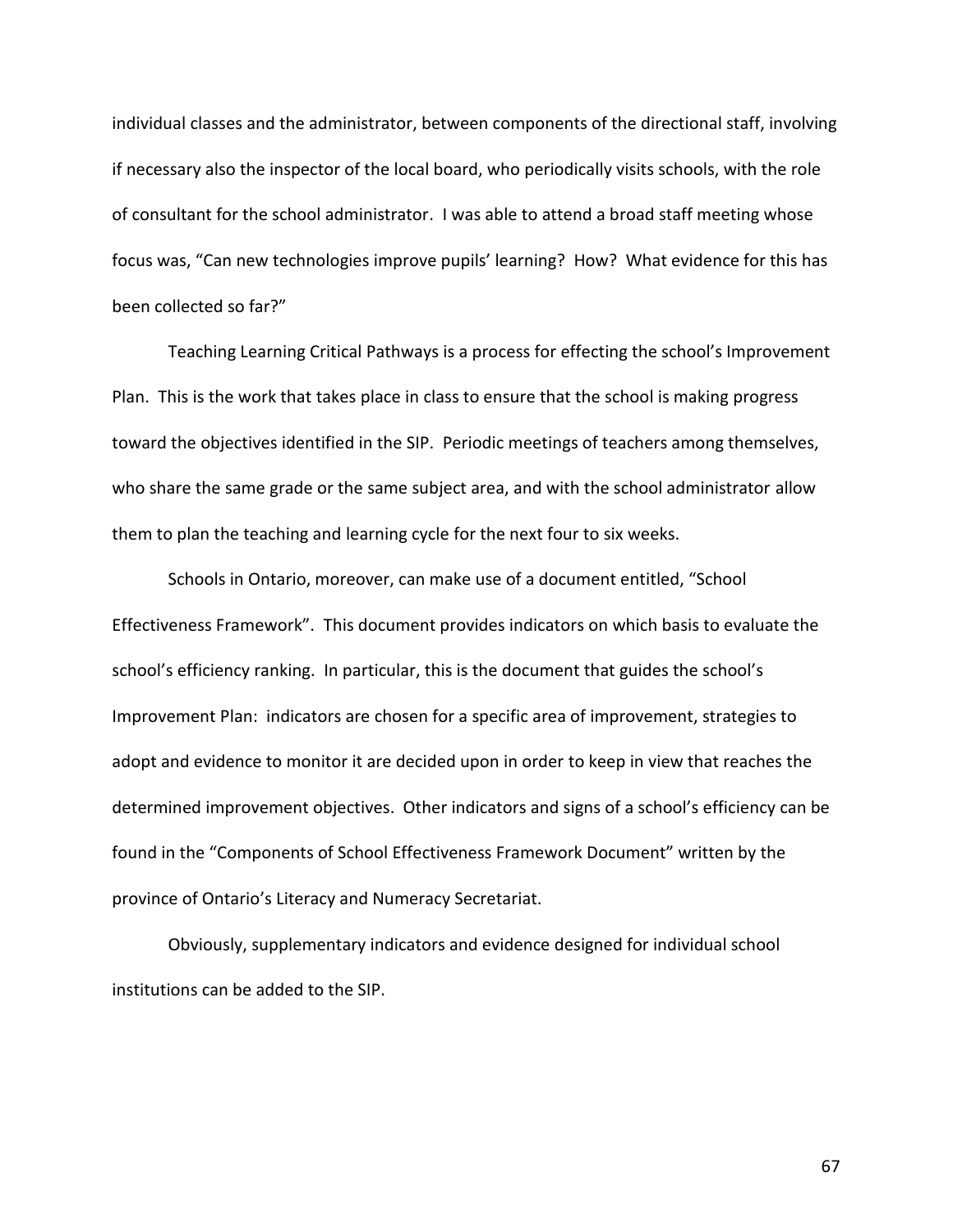In these meetings one breathes a cohesive working atmosphere, favoured by a sharing of leadership that asks for and develops in principals, vice-principals and teachers listening, collaboration and reflection: in a word – learning.

By this point the reader will already have noticed similarities and differences with the Italian school system, which I may briefly summarize. With the premise that there is no norm that sets in motion processes of improvement, but that it is up to individuals and organizations devoted to the purpose to seek means of improvement, already presidential decree 80 of March 28, 2013, "Rules Governing the National System for Evaluation in Matters of Instruction and Training," ratifies a strict correlation between performance-appraisal and improvement, so that the first evaluation (at whatever level it is conducted) must be aligned with the implementation of processes for improving the school institution, which are always possible. This presidential decree, in fact, by instituting the "National Evaluation Service" (*Servizio Nazionale di Valuazione*) defined its objectives as evaluating the goal-achieving and resourcemanagement of the educational system of instruction and training with the aim of improving the quality of training offering and learning for students. The strategic priorities of the National Evaluation Service are, in their turn, decided by Ministerial directives, renewed at least every three years as provided for by legislative decree 286 of November 11, 2004. The same presidential decree clarifies the role of *Invalsi* and *Indire<sup>16</sup>* respectively prefixed to the definition of indicators of goal-achievement and resource-management and of autonomous school

 $\overline{a}$ 

<sup>&</sup>lt;sup>16</sup> "Invalsi is our agency which support students' OCSE PISA tests and the ones we do at the national level to implement students' learning. Indire is the agency which mostly works on curriculum and teachers' professional development. It also facilitates all the European programs to be developed at that level with European partners, like Erasmus plus for the secondary school partnerships and exchanges." (M. Cristina Mignatti).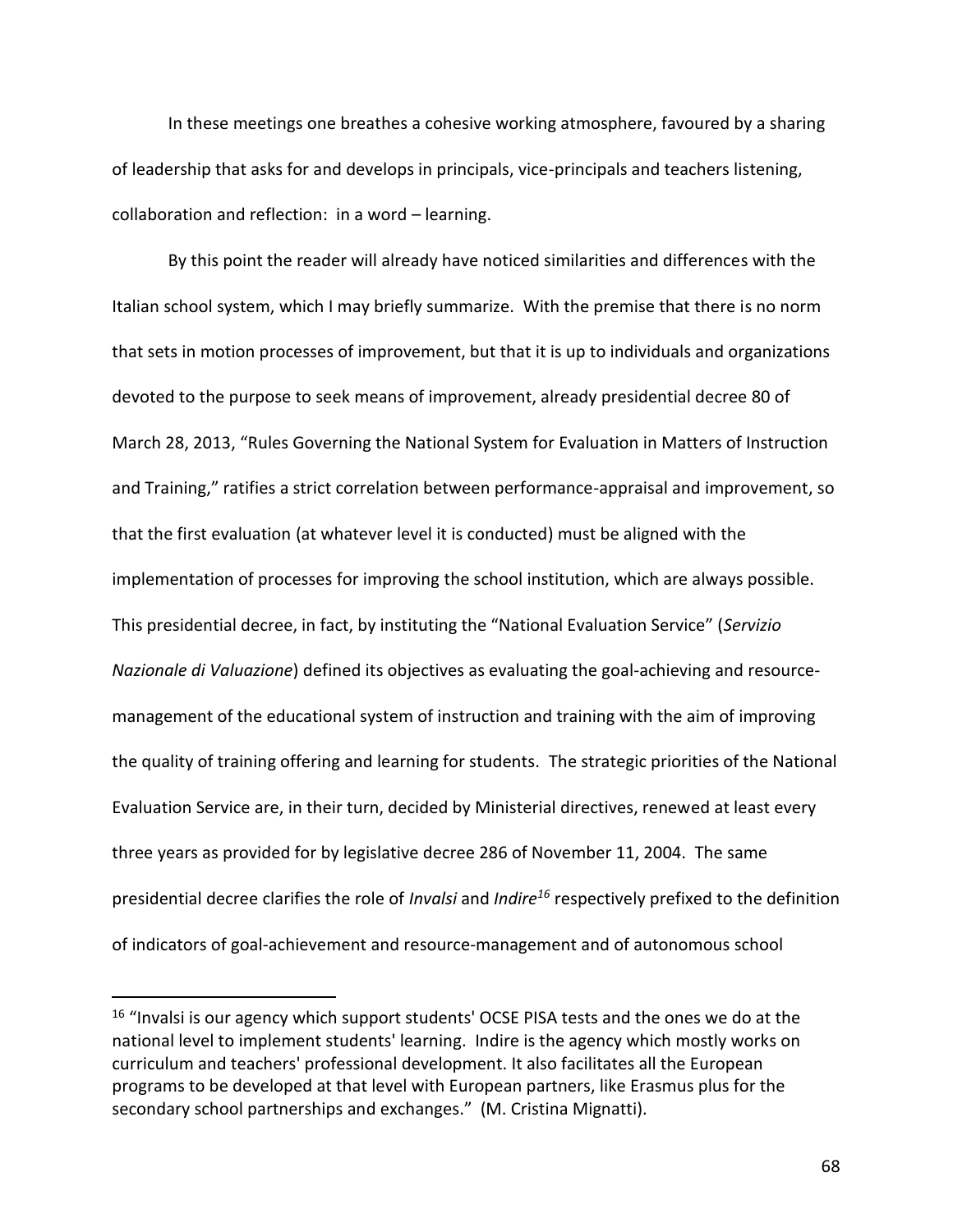institutions and, to support school institutions in defining and actualizing plans for improving the quality of training offerings, judged by how they meet the objectives autonomously elaborated and along with those assigned by the administration.

Directive 11 of September 18, 2014, defining the priorities for the 2014-17 period, finalizes the acts of improvement for students' scholastic success: the student remains at the centre. Self-evaluation of schools, external evaluation, evaluation of the administration, national planning for student learning, participation in international studies, and evaluation of the system are all tools to guide the process of improvement.

As of today, paragraph 14 of article 1 of law 107 of 2015, replacing article 3 of presidential decree 275 of 1999 calls for combining the Three-year Plan of Training Offerings with the Improvement Plan. The Ministry, University and Research Report of September 1, 2015 protocol 7904 dictates that the Improvement Plan start from the priorities laid down in the self-evaluation report, that it be a dynamic rather than a static process, that it involve the broad participation of interested parties, that it leverage organizational capabilities and the strategic choices that each individual scholastic institution independently succeeds in putting in place, that it renews teaching and learning practice, reflecting on data gathered under different headings, especially those used in drawing up the self-evaluation report. In its Report on Performance Appraisal, analyzing four areas tied to outcomes and seven areas related to processes, the school describes its own points of strength and weakness, singles out one or two priorities in one or two areas for improvement, and specifies the relative plans and objectives to reach. In this way are defined the functional process-objectives for reaching objectives: such objectives articulate the contents of the priorities in observable and measurable form, and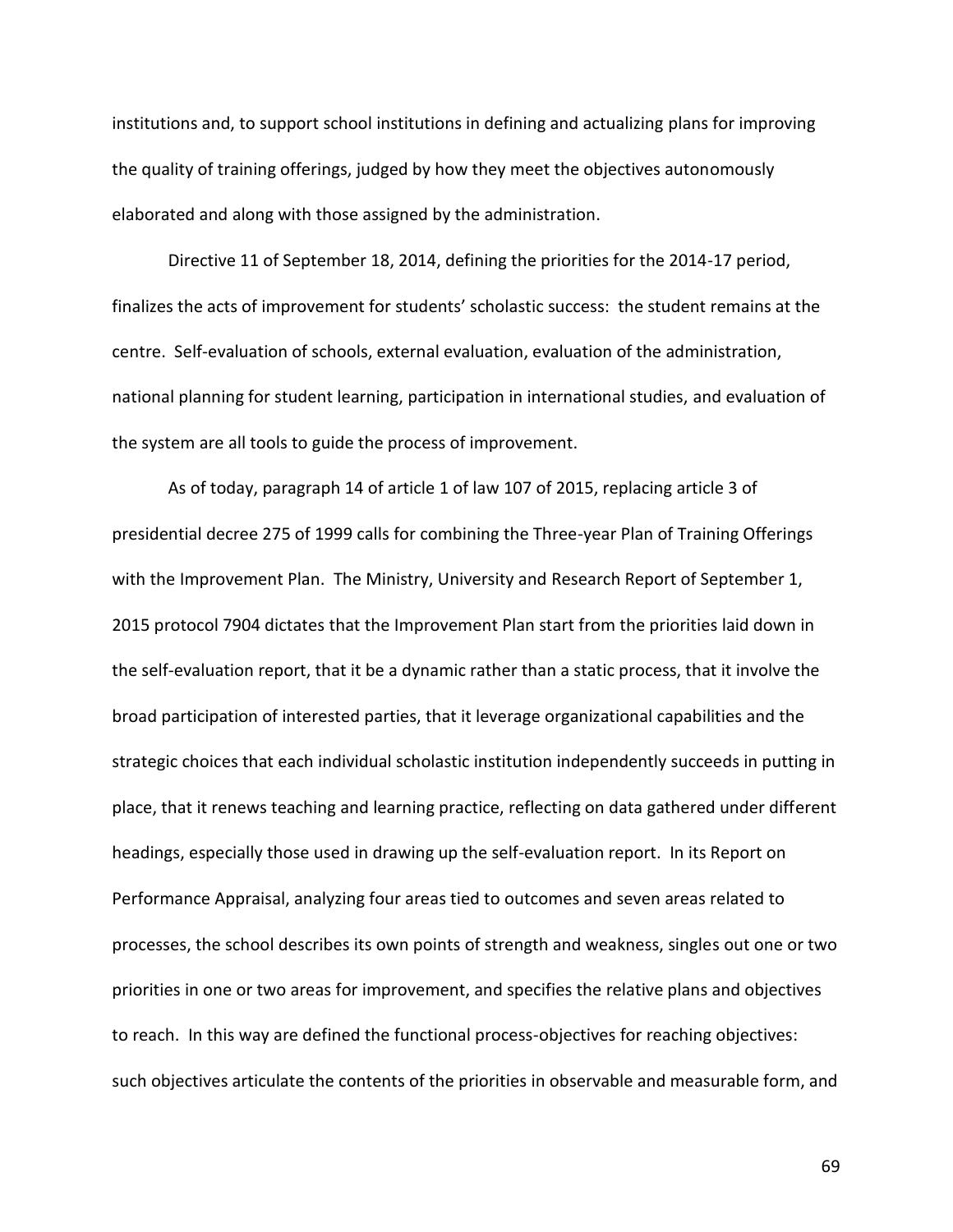represent the targets at which the school is aiming in its improvement-activities. By paying attention to the connections between processes and objectives, one can assign human and financial resources to various aspects of the Improvement Plan. The Ministry, University and Research Report has allocated, with departmental decree 937 of September 9, 2015 specific funds to schools and also to networks of schools to assist processes of reflection and the actualization of improvements. Result: cost savings, but also non-auto-referential reflection.

I attach as appendices:

• a summative table comparing the Canadian and Italian systems as concerns improvement processes;

• a schema for carrying out and evaluating the Improvement Plan of the Comprehensive Institute of Villasanta; and

• one from a Canadian school.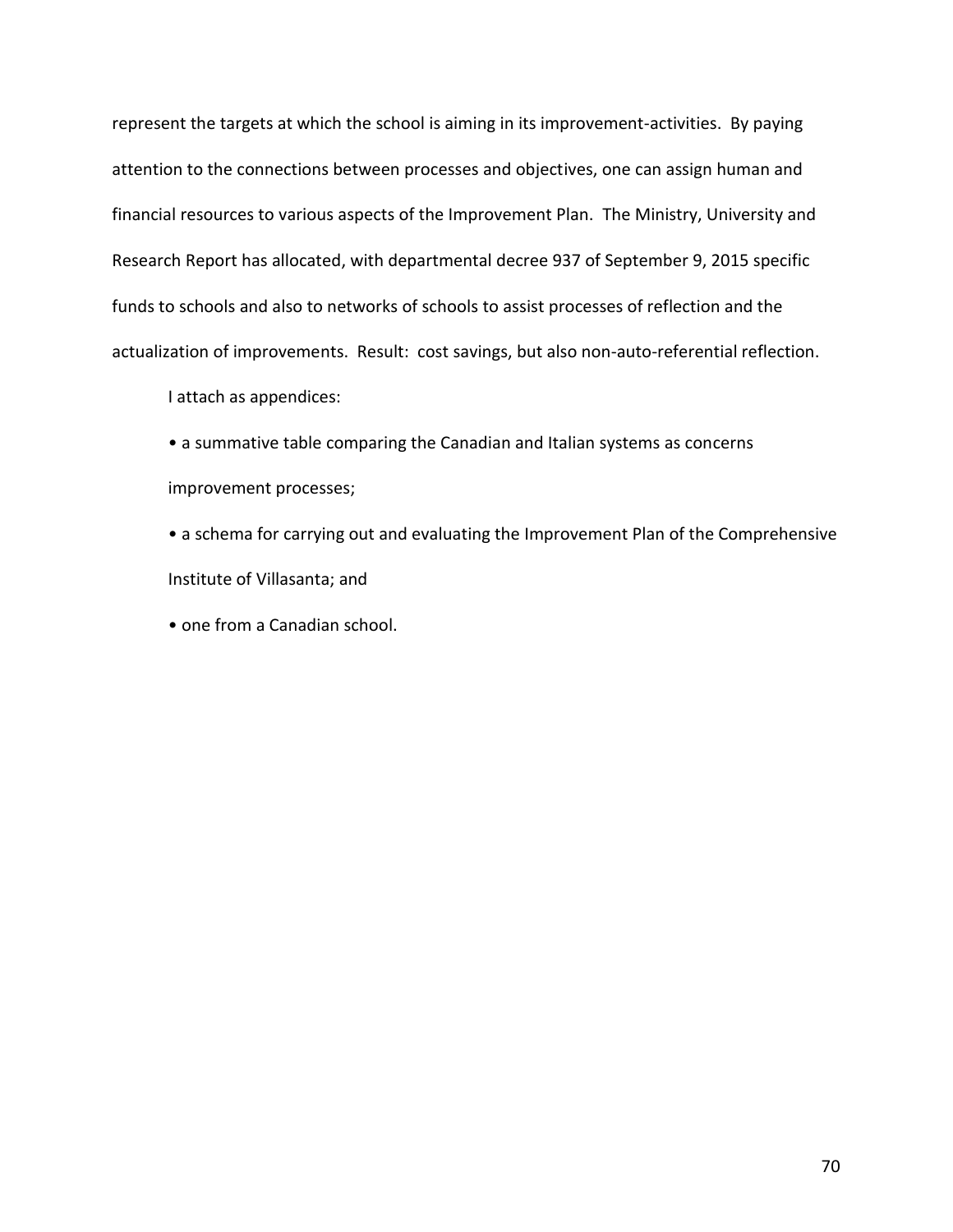# **1. Comparison of School Improvement Processes**

|              | ONTARIO, CANADA                                  |                      | <b>ITALY</b>                           |  |  |
|--------------|--------------------------------------------------|----------------------|----------------------------------------|--|--|
| aimed at     | student and his or her learning                  |                      |                                        |  |  |
| tool for     | reflection on didactic and managerial practices  |                      |                                        |  |  |
|              | starting from standardized tests; district level |                      | standardized tests; national           |  |  |
|              | requirements                                     |                      | requirements                           |  |  |
| divided into | SMART school objectives, agreeing with           |                      |                                        |  |  |
|              | district-level and ministerial                   |                      | <b>Territorial Precinct objectives</b> |  |  |
|              | objectives                                       |                      | Ministerial objectives, national       |  |  |
|              |                                                  |                      | indicators, directives                 |  |  |
|              | in relation to 4 specific areas:                 |                      | 4 areas tied to student outcomes:      |  |  |
|              | • literacy                                       |                      | • scholastic results                   |  |  |
|              | • numeracy                                       |                      | • results in standardized national     |  |  |
|              |                                                  |                      | tests                                  |  |  |
|              | • CCC (community-culture-caring)                 |                      | • key skills and citizenship skills    |  |  |
|              | • Pathways                                       |                      | · long-term results                    |  |  |
|              |                                                  |                      | 7 procedural areas:                    |  |  |
|              |                                                  |                      | • preparation and evaluation of        |  |  |
|              |                                                  |                      | curriculum                             |  |  |
|              |                                                  |                      | • learning environment                 |  |  |
|              |                                                  |                      | · inclusion and differentiation        |  |  |
|              |                                                  |                      | • continuity and orientation           |  |  |
|              |                                                  |                      | • strategic orientation and school     |  |  |
|              |                                                  |                      | organization                           |  |  |
|              |                                                  |                      | · development and performance          |  |  |
|              |                                                  |                      | appraisal of human resources           |  |  |
|              |                                                  |                      | • integration with the territory, and  |  |  |
|              |                                                  |                      | relationships with families            |  |  |
| dynamics     | Three-year plans                                 |                      |                                        |  |  |
|              |                                                  | reviewed annually    |                                        |  |  |
| involving    |                                                  | various stakeholders |                                        |  |  |
|              | overseen by superintendents who control          |                      | superintendents who verify that        |  |  |
|              |                                                  |                      | independent schools have achieved      |  |  |
|              |                                                  |                      | their sought after objectives, guided  |  |  |
|              |                                                  |                      | by school administrators who are       |  |  |
|              |                                                  |                      | responsible for the results            |  |  |
| context      | centralized model of system-                     |                      | decentralized managerial model of      |  |  |
|              | management of instructors and                    |                      | autonomous scholastic units            |  |  |
|              | education                                        |                      |                                        |  |  |
|              | schools of 200-400 pupils, not                   |                      | schools of 1,000-1,300+ pupils,        |  |  |
|              | formed into networks                             |                      | increasingly interconnected            |  |  |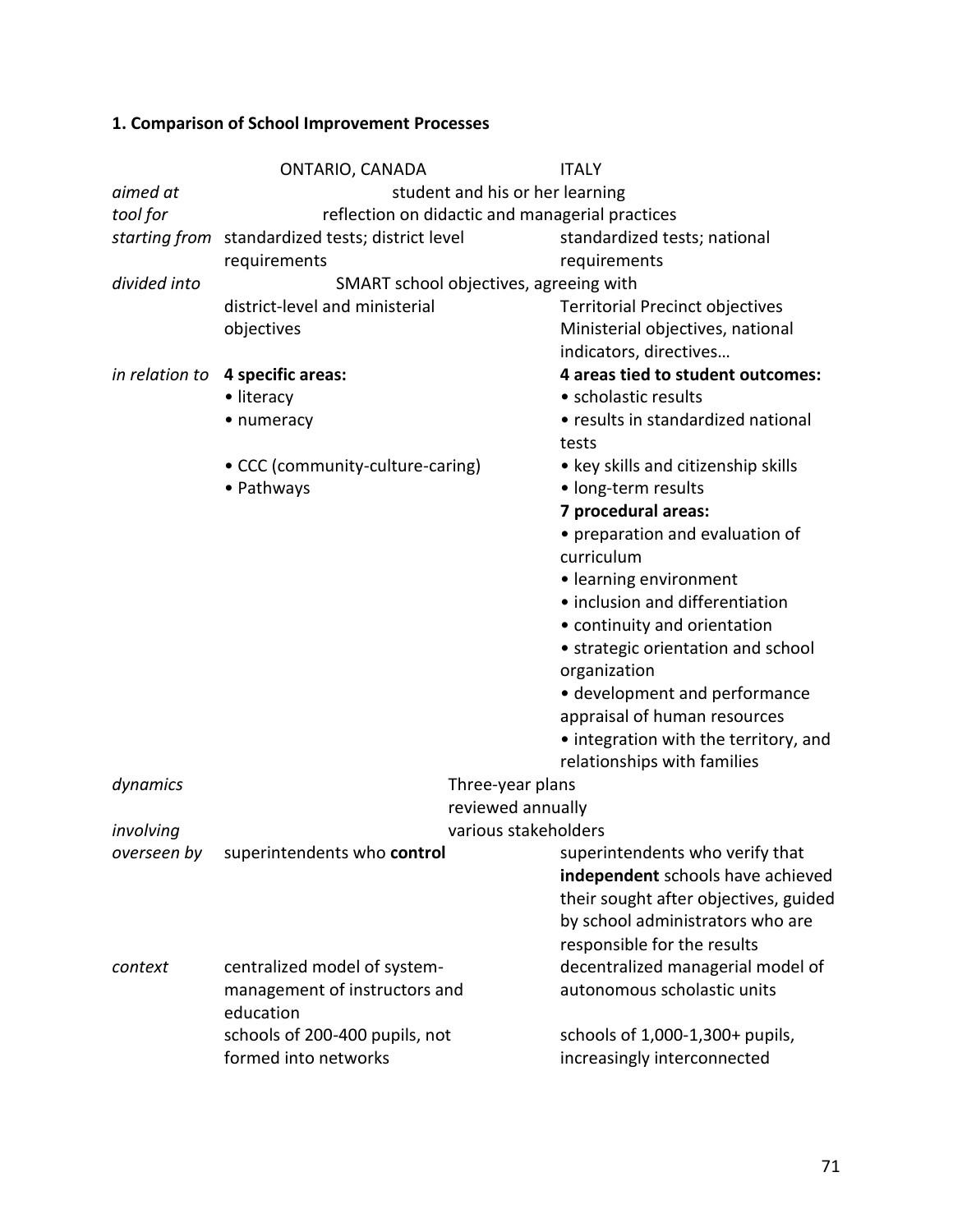## **2. Example of a planning and verification schema from the Improvement Plan of the Comprehensive Institute of Villasanta:**

| Student outcomes                 | Results in national standardized tests to improve outcomes in        |  |  |  |
|----------------------------------|----------------------------------------------------------------------|--|--|--|
| Priorities                       | math in primary school                                               |  |  |  |
| Description of objective         | To reach performance levels in math at least on a par with           |  |  |  |
|                                  | regional and national mean within two years                          |  |  |  |
| Area of process                  |                                                                      |  |  |  |
| • curriculum planning and        |                                                                      |  |  |  |
| evaluation                       |                                                                      |  |  |  |
| • learning environment           |                                                                      |  |  |  |
| · inclusion and differentiation  |                                                                      |  |  |  |
| • continuity and orientation     |                                                                      |  |  |  |
| • strategic orientation and      |                                                                      |  |  |  |
| organization of the school       |                                                                      |  |  |  |
| • development and performance    |                                                                      |  |  |  |
| appraisal of human resources     |                                                                      |  |  |  |
| • integration with the territory |                                                                      |  |  |  |
| and relationships with families  |                                                                      |  |  |  |
|                                  |                                                                      |  |  |  |
| Objects of the process:          | 1 to construct the vertical math curriculum                          |  |  |  |
| Description                      | 2 to codify criteria for evaluation of math, so it is uniform across |  |  |  |
|                                  | Classes and sites (for school with more than one location)           |  |  |  |
|                                  | 3 to prepare common math tests for primary grades three and          |  |  |  |
|                                  | four and secondary grade two                                         |  |  |  |
|                                  | 4 to conduct common tests                                            |  |  |  |
|                                  | 5 to analyze the results of the common tests                         |  |  |  |
| completion-dates                 | 1 December 2015                                                      |  |  |  |
|                                  | 2 February 2016                                                      |  |  |  |
|                                  | 3 April 2016                                                         |  |  |  |
|                                  | 4 May 2016                                                           |  |  |  |
|                                  | 5 July 2016                                                          |  |  |  |
| actions planned                  | 1 gather existing plans; work by groups related by subject-matter;   |  |  |  |
|                                  | joint meetings of parallel classes                                   |  |  |  |
|                                  | 2 drafting evaluation rubrics for parallel and vertical classes      |  |  |  |
|                                  | 3 meetings of groups related by subject-matter and parallel          |  |  |  |
|                                  | classes                                                              |  |  |  |
|                                  | 4 review by teachers not at the same subject or level                |  |  |  |
|                                  | 5 tabulating outcomes for subsequent reflection by the nucleus       |  |  |  |
|                                  | of evaluation                                                        |  |  |  |
| persons responsible              | 1 instrumental function, school administrator                        |  |  |  |
|                                  | 2 instructors, co-ordinators by instrumental function and            |  |  |  |
|                                  | school administrator                                                 |  |  |  |
|                                  | 3 class instructors co-ordinated by instrumental function and        |  |  |  |
|                                  |                                                                      |  |  |  |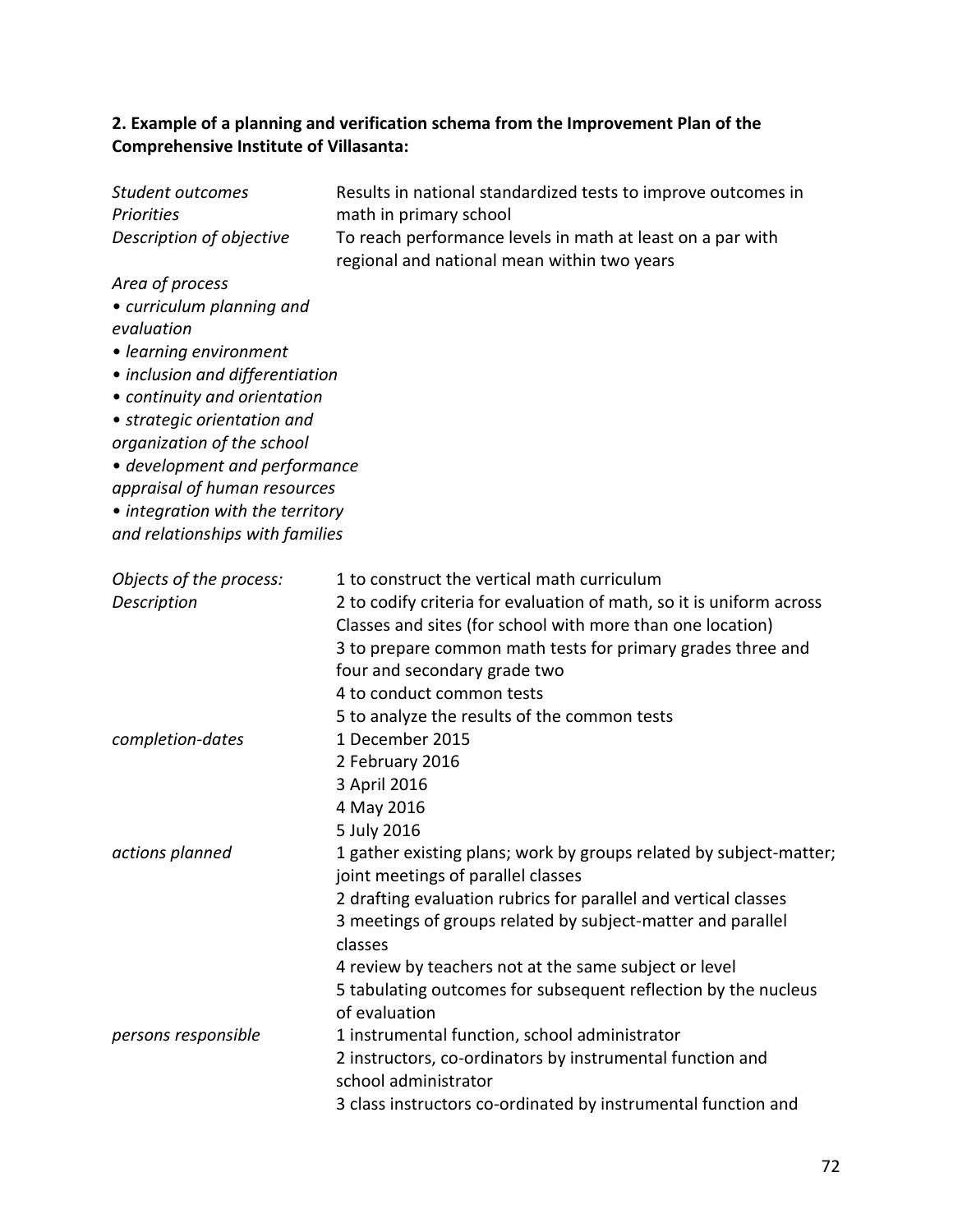|                             | school administrator                                                                                                                             |
|-----------------------------|--------------------------------------------------------------------------------------------------------------------------------------------------|
|                             | 4 school administrator and vice-principal                                                                                                        |
|                             | 5 instrumental function, school administrator                                                                                                    |
| results obtained            | 1 vertical curriculum structured following European skills,                                                                                      |
|                             | skills of the third cycle, objectives for the term, annual objectives                                                                            |
|                             | 2 evaluation rubrics coherent with the objectives laid out for the<br>academic year                                                              |
|                             | 3 common test formats for third and fourth year of primary                                                                                       |
|                             | and second year of secondary                                                                                                                     |
|                             | 4 outcomes of common tests                                                                                                                       |
|                             | 5 comparison between parallel classes and confirmation of                                                                                        |
|                             | objectives at the end of the year in question                                                                                                    |
| adjustments made            | 5 revisit in September                                                                                                                           |
| results actually obtained   | 1-5 as predicted                                                                                                                                 |
| aspects of administrational | definition of the strategic orientation, management, performance                                                                                 |
| professionalism involved    | appraisal and development of human resources management of<br>resources and normative accomplishments, monitoring,<br>evaluating, accountability |

**3. Refer to supplementary document "Improvement Plan.DOC".**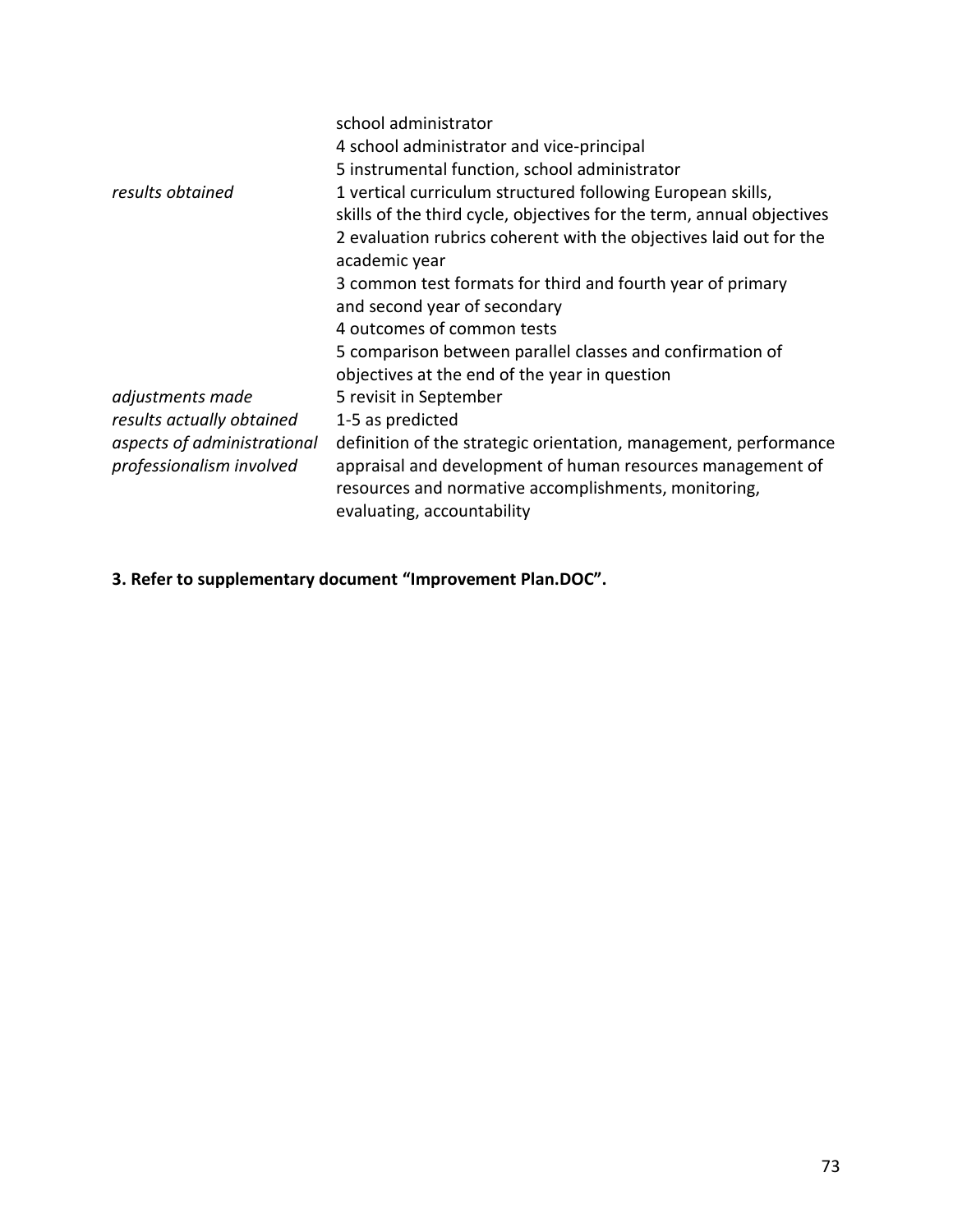## **CHAPTER SIX**

 $\overline{a}$ 

## **Administrating Adult Education**

Aldina Arizza

School Administrator

Como (Como)

#### **1. Professional profile and organizational system observed in external partner school**

My experience of job-shadowing in December 2015 took place in Peel District, an Ontario School District, which has a very well designed school reality dedicated to the training of adults,<sup>17</sup> one which in many ways is rich in affinities and analogies with the project of adult instruction that began in Italy with presidential decree 263 of 2012, taking effect on September 1, 2014.

The school for adults in Mississauga proved even at first glance very interesting. The system for adult education in Canada involves four macro-areas:

- adult credit, that is courses that allow people who dropped out of school to obtain their secondary school diplomas, which equate to our first and second level courses;
- adult English as a second language, literacy training in English, intended mainly for new immigrants, following a precise program of linguistic and cultural integration with

<sup>17</sup> [http://www.peelschools.org/adulteducation/Pages/default.aspx.](http://www.peelschools.org/adulteducation/Pages/default.aspx)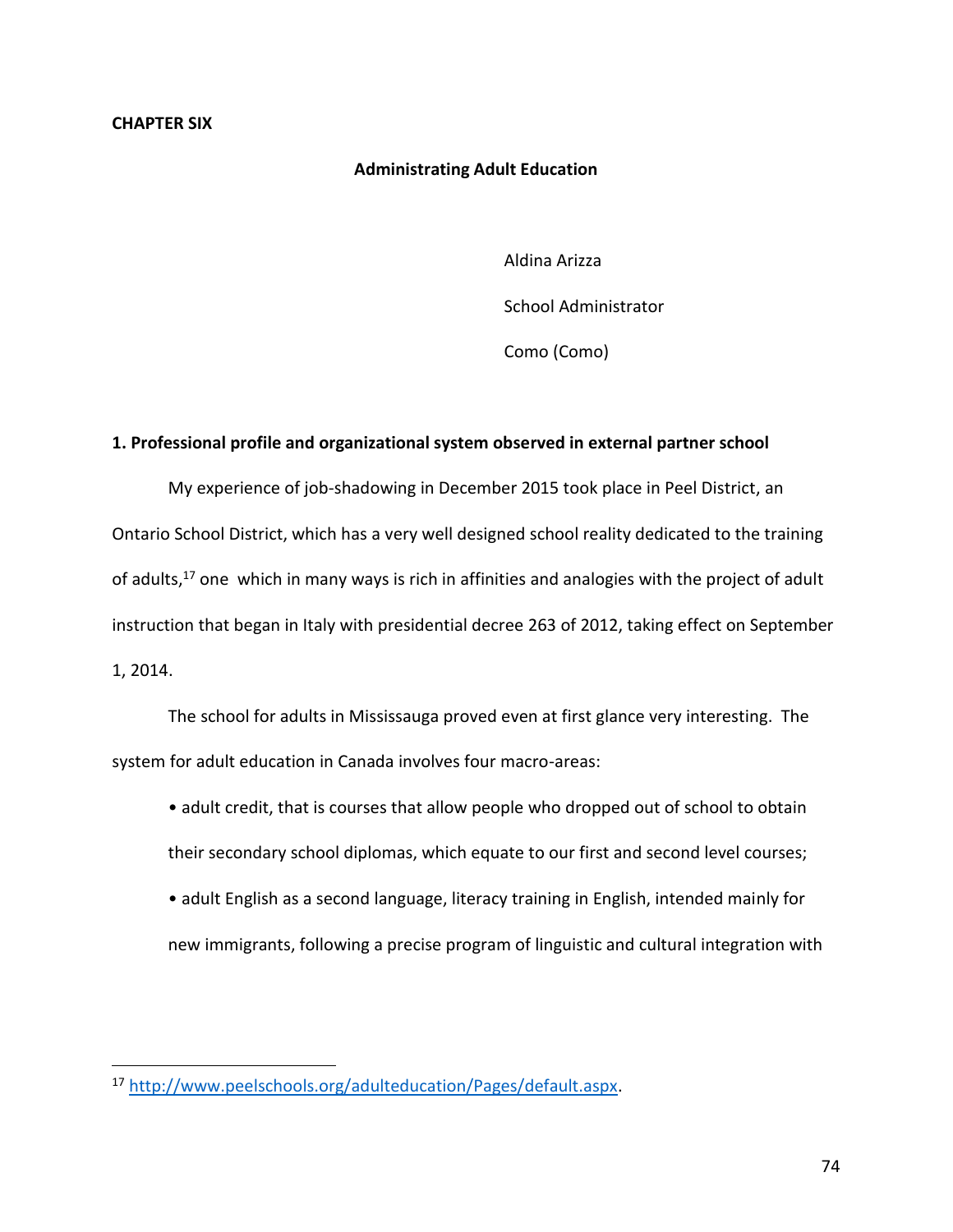pre-established steps for learning language-competencies for both oral and written communication in the language of the host country;

• adult literacy and basic skills, a course to solidify basic linguistic competence and to improve one's command of vocabulary and grammar, particularly with the realistic aim of getting a job; and

• international languages, or programs for foreign language learning.

For each of the programs described above there are dedicated staff, a principal and a team administrative in nature. Basically, each activity offered for adults is one particular person's responsibility, namely the school administrator's, who is responsible for choosing and evaluating instructors, administrating the budget assigned to the school institution, making the most of it not just in the quality of the public service entrusted to him or her, availing him- or herself of the aid of organizational supports such as the vice-principal (a separate role distinct as a career from that of instructor), and the secretarial personnel. The vice-principal plays a role that is in large part organizational, laying out the timetable for courses, and helping with selecting students, based on norms prepared for internal regulation and ratifying plans of study as, for example, in cases where adult credits are to be earned.

The administrator bears above all responsibility for managing and ascertaining that the aims of each scholastic institution are being met. For this reason, he or she also makes choices about the training of instructors. The prominence given to the training of instructional personnel is very great, and economic resources are earmarked for that purpose.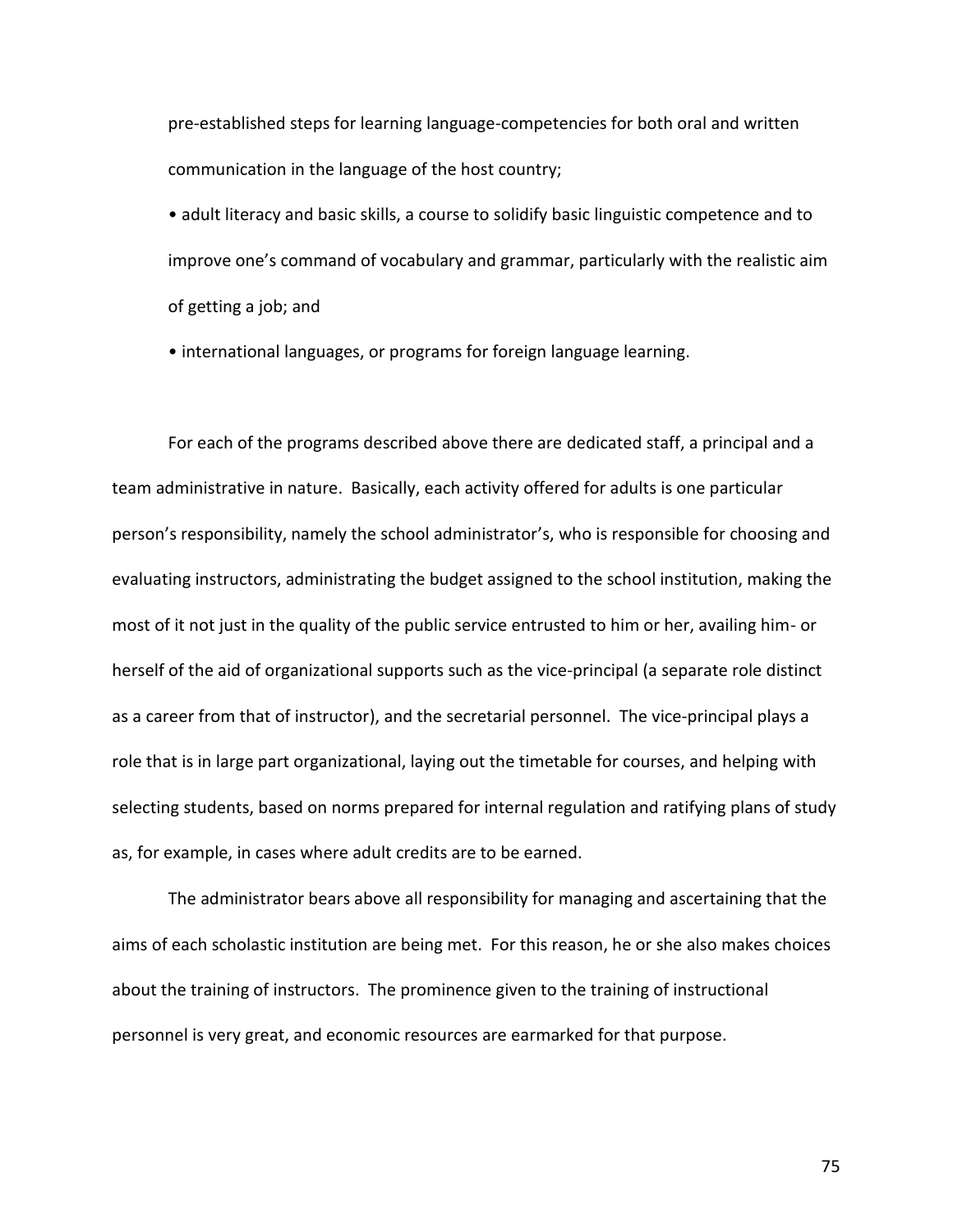Other people are also involved in adult education, such as the counsellor, who has a fundamental role to play in welcoming students, and directing them toward the program of study best adapted to, and most useful for them. Often this role is assigned to retired instructors, who can return to work for limited periods, and so offer the whole wealth of their vast educational and pedagogical experience.

The system organized in this way is also one in which all parties involved in welcoming newcomers are in constant contact, so decisions can be divided as much as possible, and so directed to help the adult who comes to enroll.

In the school for adults, teaching activities unfold over the course of the whole day, from morning to evening; there are special summer courses and also weekend courses. Naturally, each program has its own person in charge, and its own terms of reference.

English language teaching follows didactic methodologies of co-operative learning and working in groups, lessons structured as dialogues and constant feed-back, using Survey Monkey, administered at the end of each unit.

Technologies are at the service of teaching without any exaggeration, and I would dare say, are used naturally, but also with a strong sense of their limitations in teaching that follows the Bring your Own Device (BOD) method, which values the responsible use of personal devices already owned by students. The multicultural nature and the number of adult students I met and got to know fascinated me more than any other aspect.

Finally, the school for adults constitutes also a place to recommend for those borderline students, who suffer because of the "ordinariness" of school, and often go beyond the limits of behaviour considered acceptable. Such pupils can find a temporary home in adult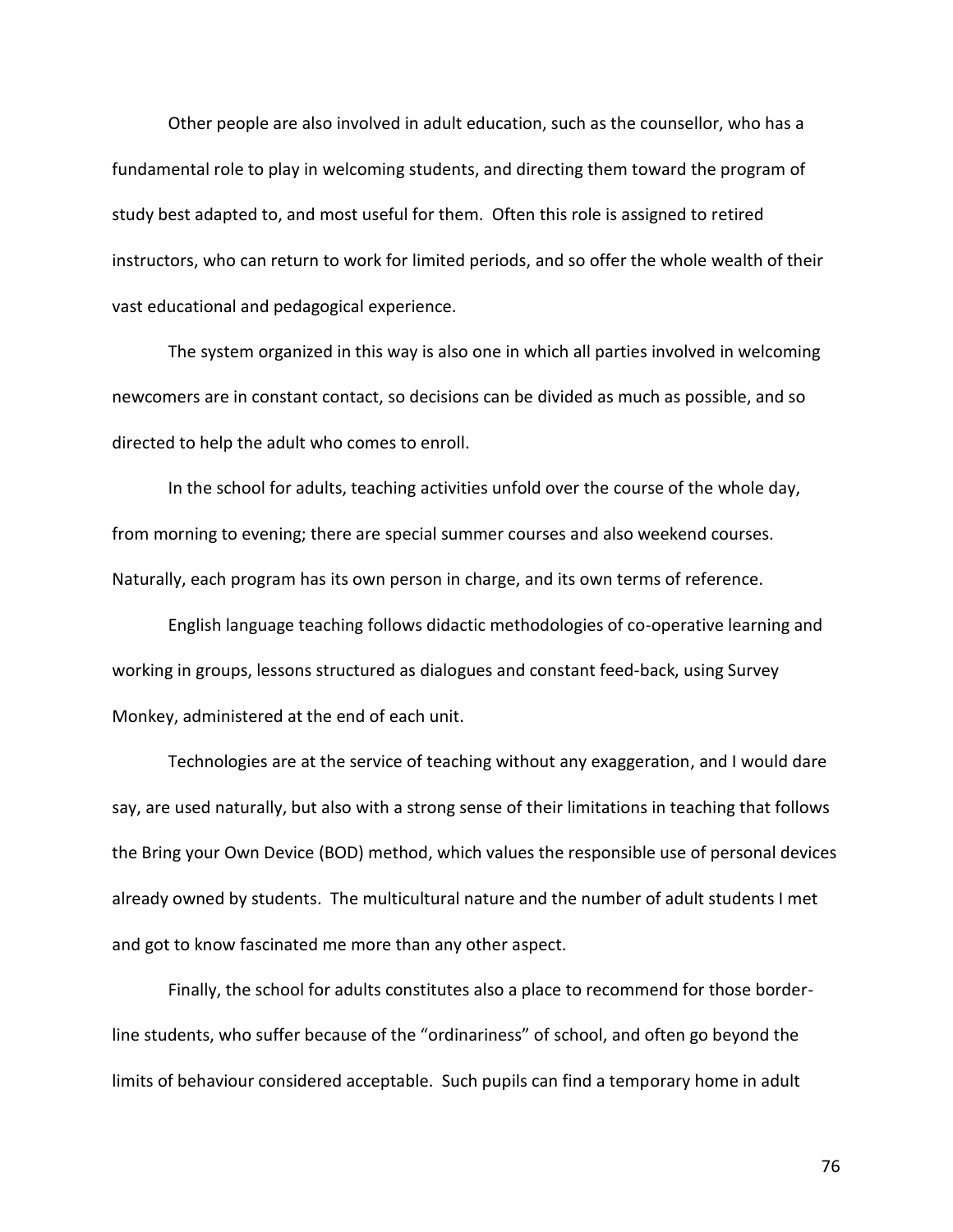school, and follow very individualized programs in a context that can more easily absorb their excesses.

# **2. Comparison and characteristics of the profile of a school administrator and**

# **training/organizational aspects in Italy**

The Canadian school system for adults reveals itself to be very similar to our own, above all in the macro-areas identified as its mission;<sup>18</sup> also in Italy in fact provision is made for:

• introductory courses for everyone, already of the age of majority, which is at least age sixteen, who has not received the conclusive title of the first cycle of instruction (middle school diploma), divided into a first teaching phase (to obtain the title of middle school diploma) and a second teaching phase (to obtain the certification of competency in compulsory schooling);

• introductory courses for everyone, already of the age of majority, which is at least age sixteen, who has not received a secondary school diploma of the second grade, divided into three teaching phases; courses of literacy in Italian language (Italian Language Two) for foreigners, who also receive civic education to help their process of integration; and • courses of functional literacy, computer science and/or foreign languages for the

cultural promotion of the adult citizen.

 $\overline{a}$ 

<sup>&</sup>lt;sup>18</sup> Presidential decree 263 of 2012, "Regulation giving general norms for the redefinition of the didactic organizational structure of centres for adult instruction", including serial courses as laid out in article 64 paragraph 4 of law number 112, decreed on June 25, 2008, carried over with modifications by law number 133 of August 6, 2008 (13G00055), *Official Gazette* number 47 for February 25, 2013.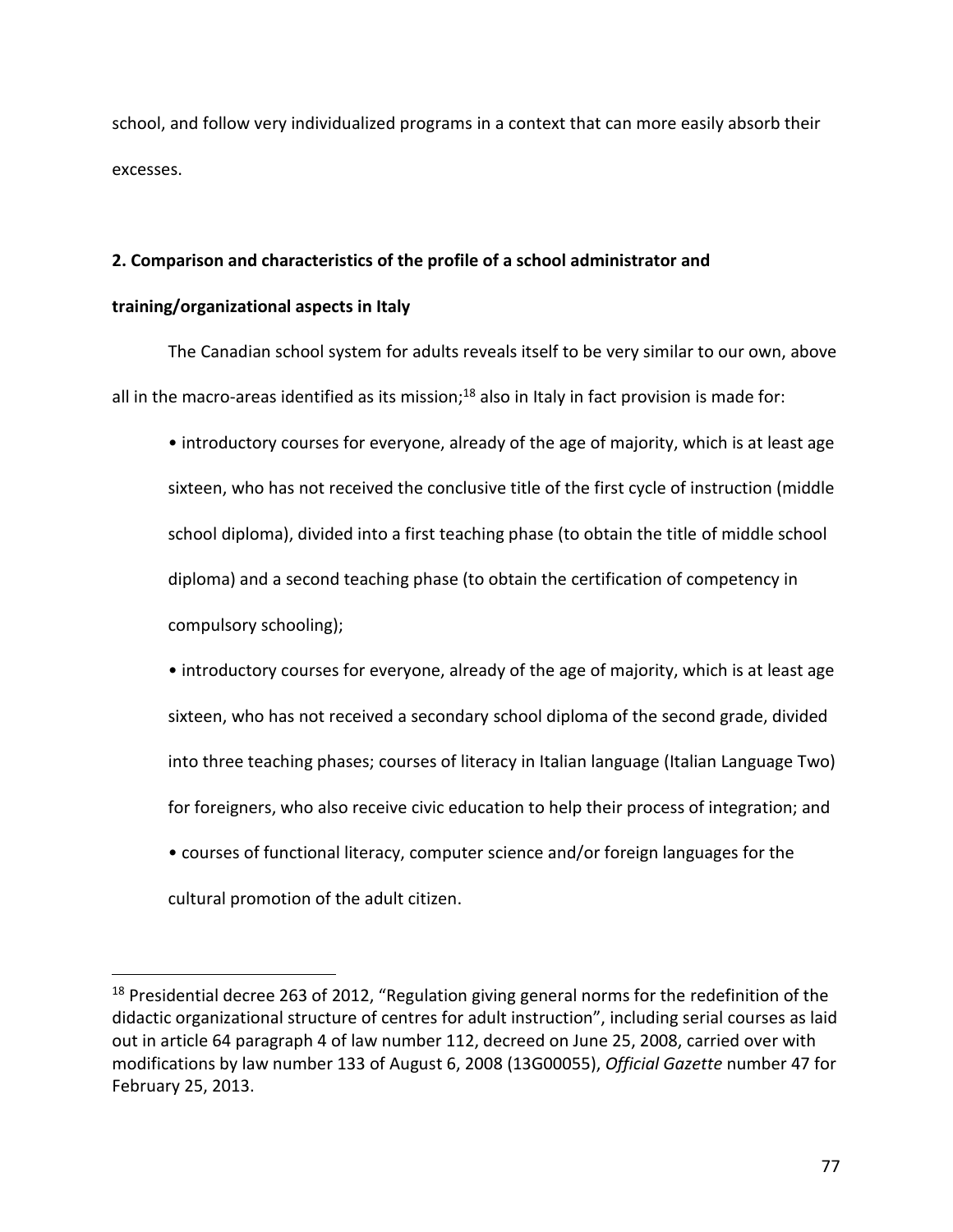Added to the similarities laid out above, are one first major organizational point of difference: in Italy all training courses for adults are joined under a single administration. Each of the provincial centres for adult instruction born under the shadow of presidential decree 263 of 2012 in fact have a single administrator, whose task it is to bring about this diversified training offering in the territory concerned.

The first outcome of this kind of organization is the excessively broad extension of the centres, that wind up in some cases covering the territory of the entire province in which they are situated, with consequent difficulties for internal administration both managerially and didactically, and inevitable disruption of a logistical nature.

The Canadian experience suggests that in a similar situation one can avoid logistical difficulties with technological support and, at the same time guarantee permanent training for the body of instructors, by investing, for example, in social media networks and on-line training agencies, or in existing web-based training material, making it available through individual subscriptions. The administrator of a school for adults we visited in Mississauga had employed in this way the money assigned by the local government, explain that training the instructors would be the best guarantee for the school's future, and that his instructors would on a daily basis be in a position to update themselves, and give themselves new material to use in class.

However, the difference between our school and the one we encountered in Canada remains clear, because the administrator has within his or her own program the possibility of exercising constant monitoring, and can equally ensure a timely awareness of the training needs of his or her own instructors, thanks to the small size of the school. The administrator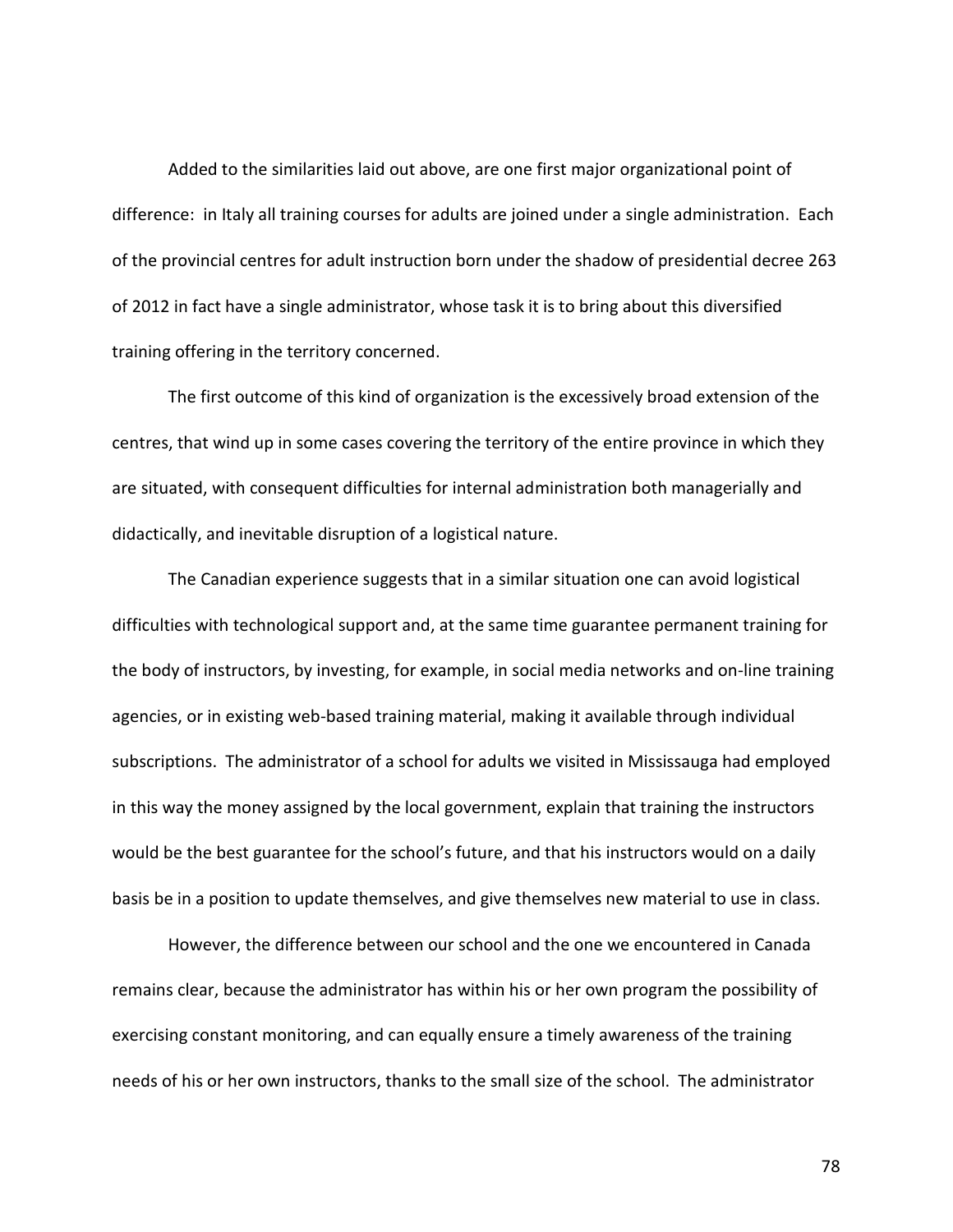knows how each of the instructors works, what methodologies they use, what outcomes they obtain, their professional evolution, and also is not overburdened with tasks of an administrative nature, as for example having to find supplementary personnel in cases of employee absences, because the region has a centralized system that provides supply teachers in a timely and efficient manner. However, the administrator does play a managerial role, by choosing how to use resources, in keeping with the school's objectives, but also checking and following the learning processes.

The team dimension is linked to the managerial one, in fact a fixed program of periodic meetings guarantees that working choices are shared, and solutions are reached more easily for day-to-day problems, which differ but little from those we ourselves face in our own schools.

Certainly, the new institutional arrangement of adult education in Italy, which also uses precise training programs, opens new avenues toward administrating a participatory management, and sharing responsibilities at least as concern pedagogical and didactic choices, and lays the groundwork for implementing a team culture that can borrow best practices from the Canadian experience.

Schools for adults in Canada experience certain difficulties that are encountered also in Italy. Chief among these is a noticeable difference between the number who enroll and those who actually attend. To provide a remedy to what would seem to be a waste of the resources invested, rigid parameters are laid down directly by the board governing absenteeism, and delinquent students are quickly replaced from waiting-lists. This happens for all types of course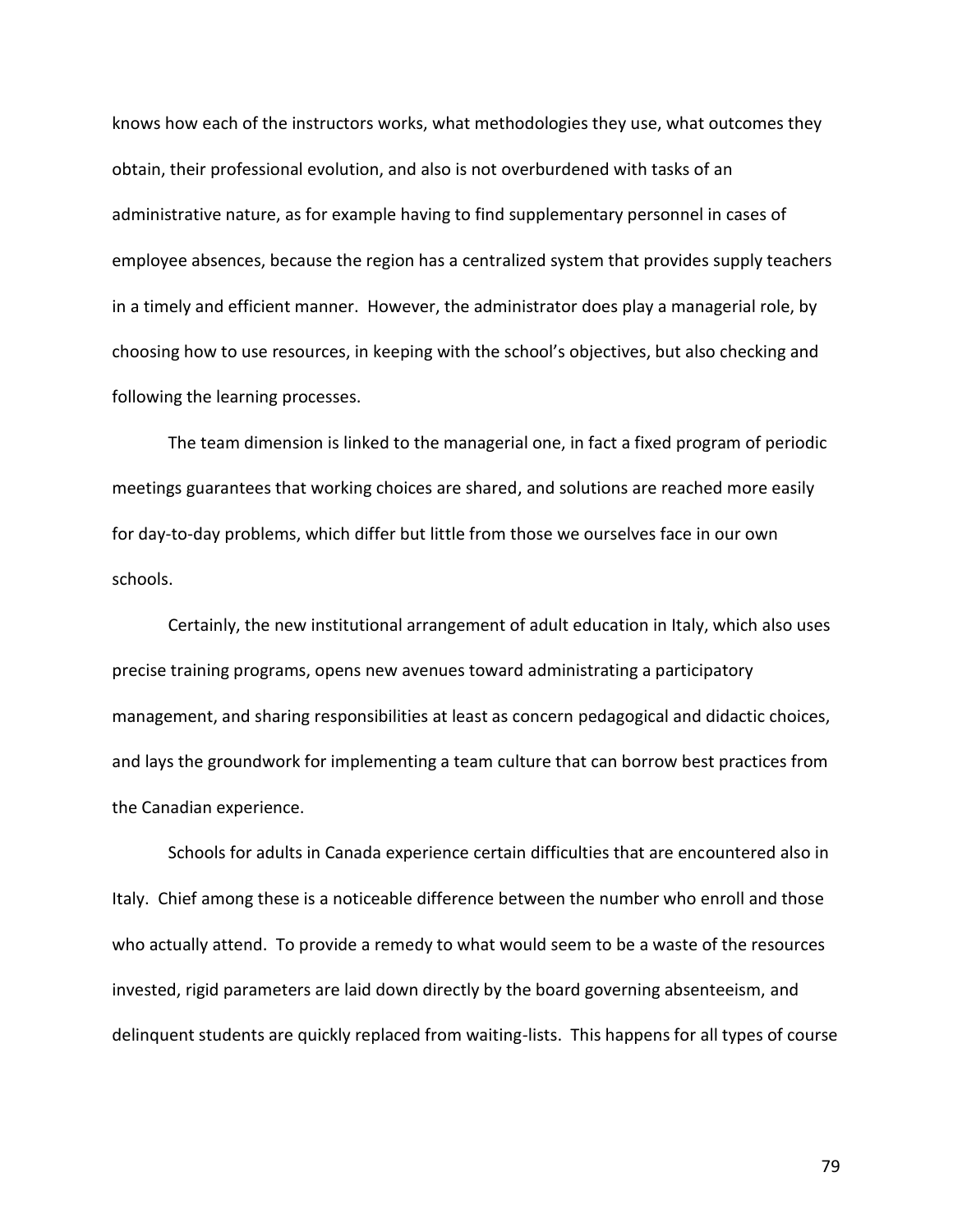or program offered, and corresponds to a limit of at least 70% attendance for successful completion of adult courses set out in our norms of reference.

# **3. Training and investment in human resources in Italy for development of adult education in innovative terms**

On two points it would be worth orienting the development of adult education in innovative terms in Italy, given the experience of professional exchange with Canada: certification of credits, and guidance and counselling for newcomers.

To certify credits is a basic operation in constructing a training program for adults. The Canadian experience already constitutes a model for weighing skills,<sup>19</sup> and so a comparison with that model by intensifying professional exchange, so that, for example, an Italian administrator or instructor of a school for adults could intern for at least three to six months would constitute good training and a research activity to establish clear criteria for evaluating credits, whether linguistic for literacy courses or cultural for making ups school diplomas, both mandatory ones or at a higher than minimum level.

In the same way, a prolonged internship for administrative personnel in Canada could translate into positive training to establish criteria for a protocol of welcoming newcomers and learning techniques for guiding them, which can help in dealing with adult students.

In fact, no school for adults can be imagined except as a space for making up training skills in order to enter or re-enter the job market, and opportunity for improving skills already acquired in light of new horizons and new chances in the production sector, which the recovery

 $\overline{a}$ 

<sup>&</sup>lt;sup>19</sup> Authier-Lévy 2000, Sabatano 2005 and Various Authors 2012.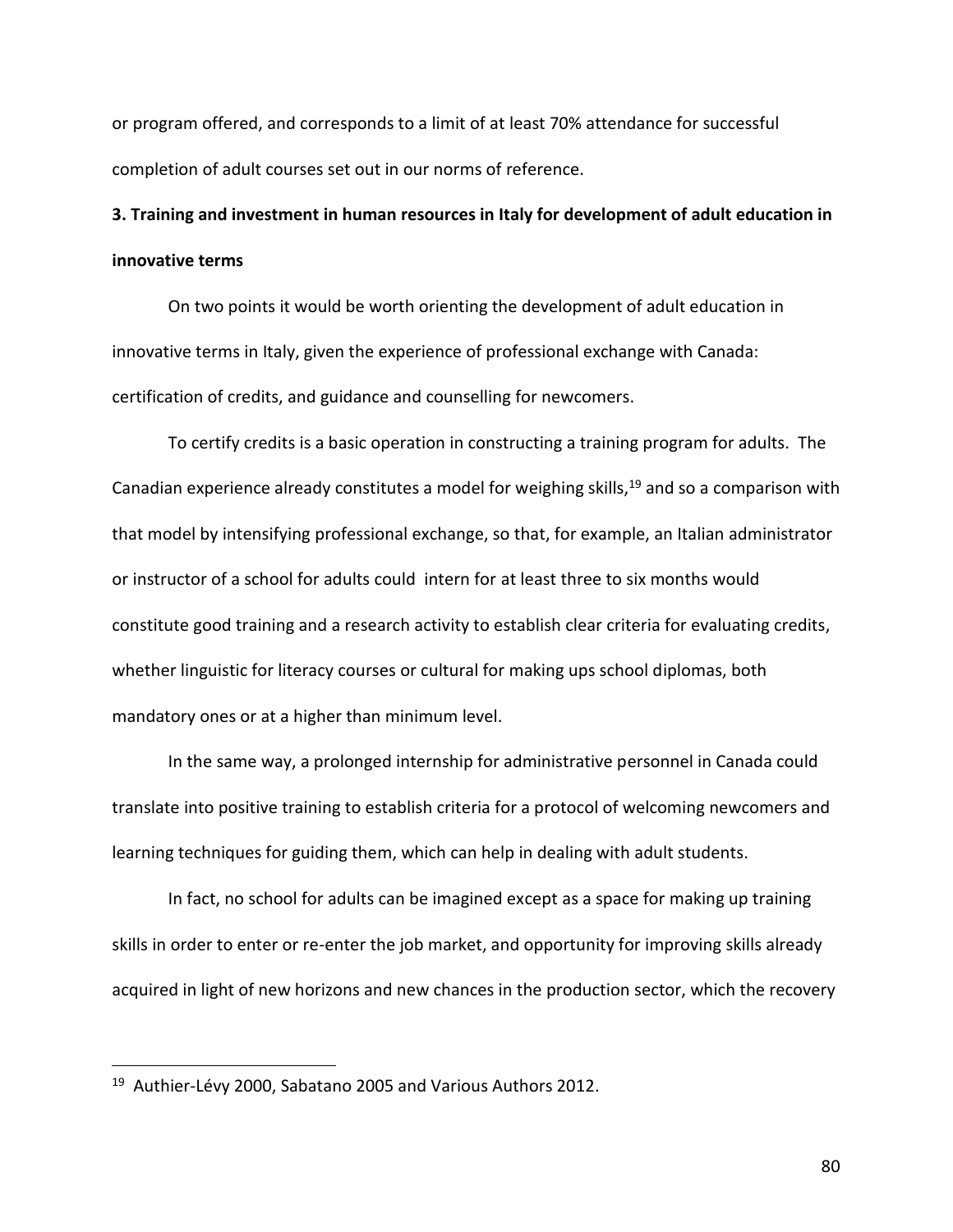following the last serious world economic crisis is now able to offer. To deepen and make concrete the weighing of skills, one's citizenship papers and the portfolio of one's experiences, means bringing school closer to reality and finally realizing the dynamic and fruitful connection with the territory to which one belongs, so much awaited even by the most recent transitions from one set of standards to another.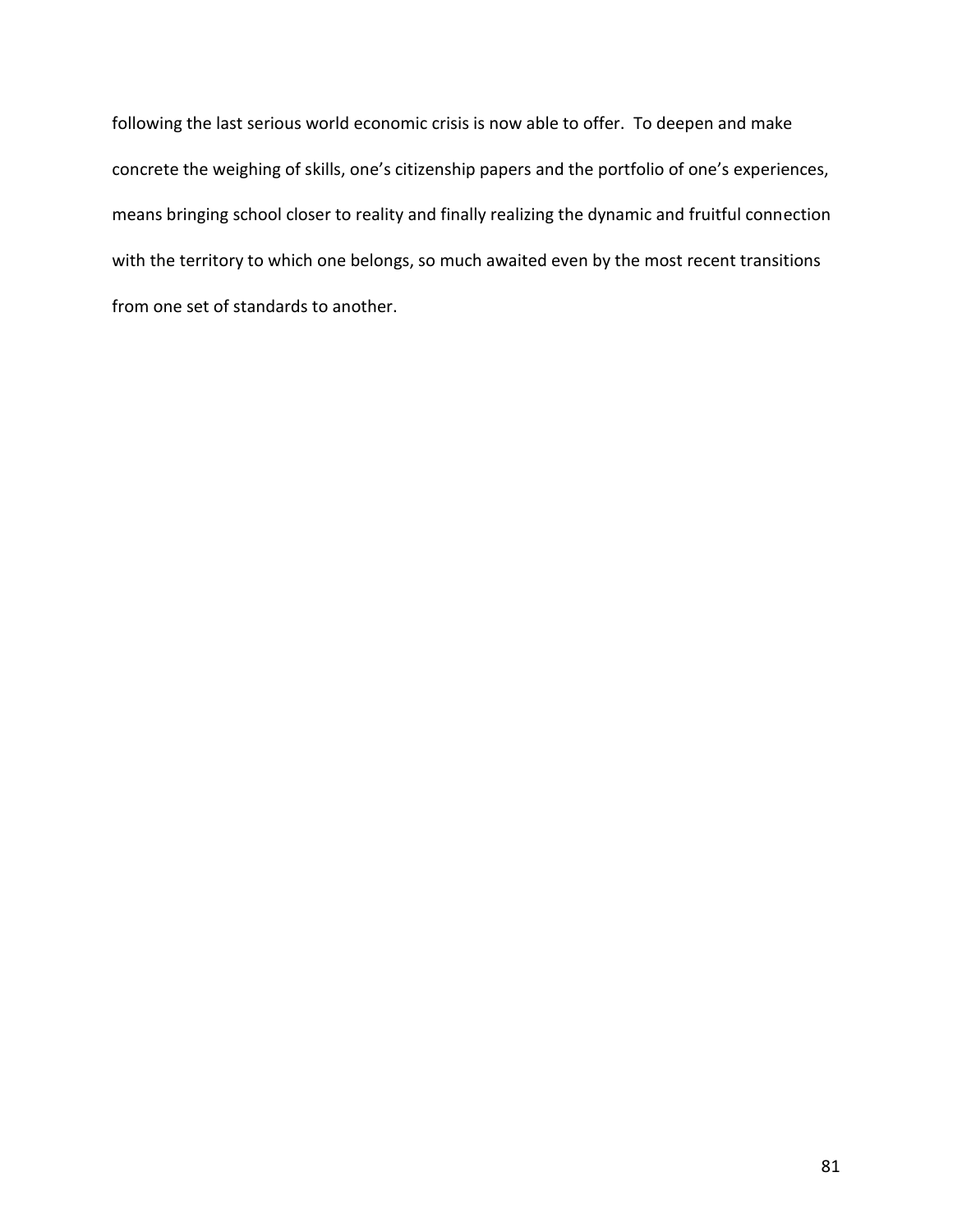#### **CHAPTER SEVEN**

**Schools in "Connection": Professional Networks, Based on Territory and on Projects**

Maria Grazia Fornaroli School Administrator "Leonardo da Vinci" Highschool Carate Brianza (Lombardy)

## **1. Introduction**

My Canadian experience, lived in a locality west of Toronto, had, among many positive suggestions, the effect of revealing the functional and cultural richness of the local board, of which essential services are asked.

In the pages that follow, as suggested by my Canadian colleagues, I will explain the characteristics of the workings of the board, in a point-form manner.

I will, however, take the opportunity at the outset of my chapter to point out the experimental value in matters of training and of some organizational traits.

An entire day spent in the local school board office, where a group of around thirty high school instructors and some school administrators joined in a systematic reflection on language-teaching, was certainly the choicest occasion for constructing a fruitful comparison between the two realities, that of Canada and our own.

Coordinator of the meeting: a university instructor from the United States, who, at the end of the day, flew back home to the U.S.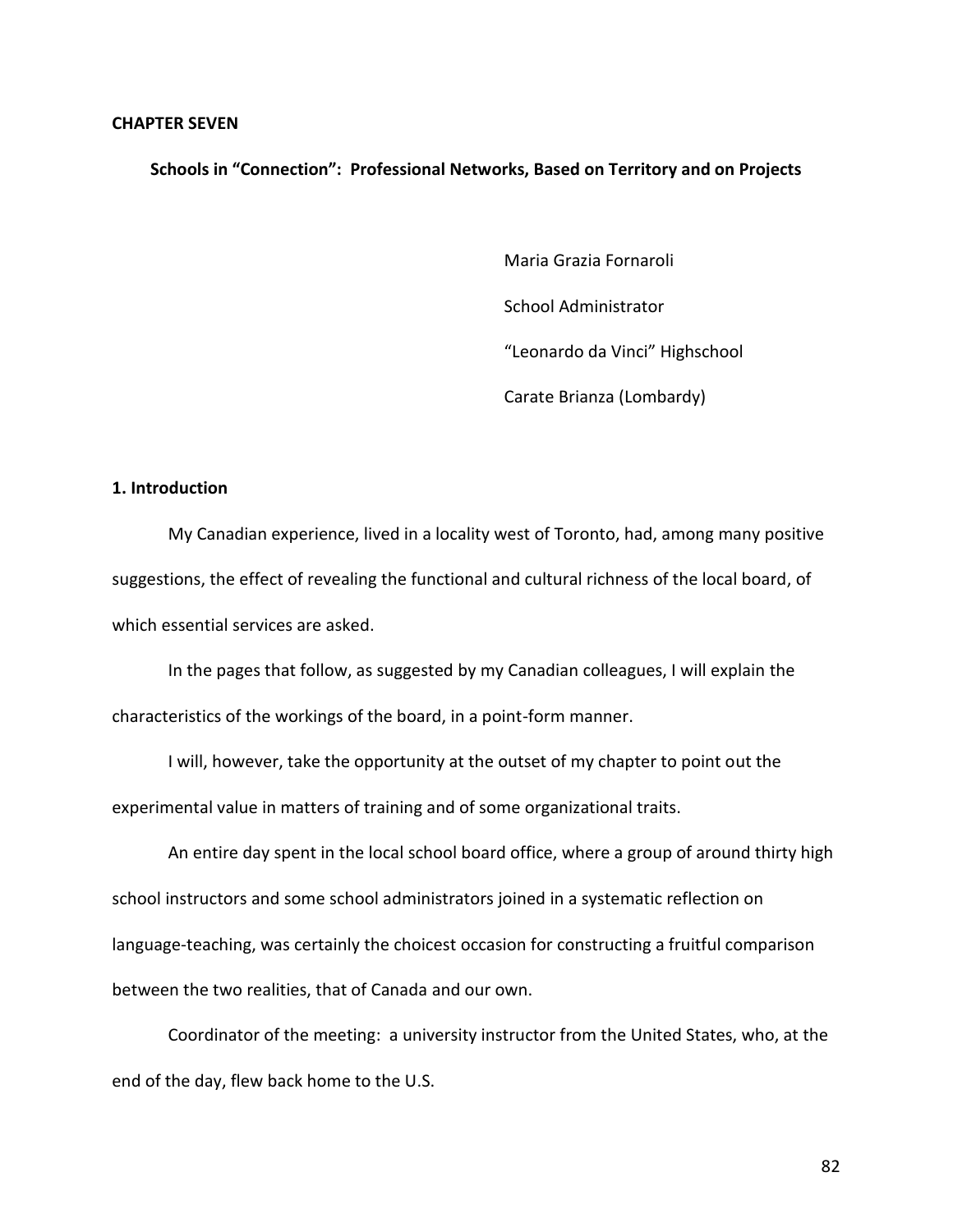Some observations that point to great differences:

- average age of instructors: forty;
- classroom setting: very friendly and informal;

• Academic instructor: endowed at once with deep specialist knowledge (an ample and detailed bibliography has been provided), and at the same time with great in-the-field experience, a continual mixture of theoretical explanations and examples drawn from teaching practice;

• lunch- and coffee-breaks together; and

• homework assigned at one meeting to be done for the next, effective integration between the didactic and organizational aspects, thanks to the contribution of the school administrators present.

Differences as compared to the Italian system, which confirm its limitations (we have been aware of these for some time):

• average age of instructors, above all in secondary schools, is much higher;

• resistance to ongoing training;

• considerable discrepancy between school and academy; and

• preference of the university system for an overwhelmingly theoretical approach, with one exception, interesting for anyone who has experienced it: labs and apprenticeship training, when they take place.

A few other organizational details: school in Ontario provides a centralized system for assigning supply teachers – a sort of call centre, situated in the middle of the school districts, allows operators, using lists of names, very early in the morning (by 7:00 a.m. schools are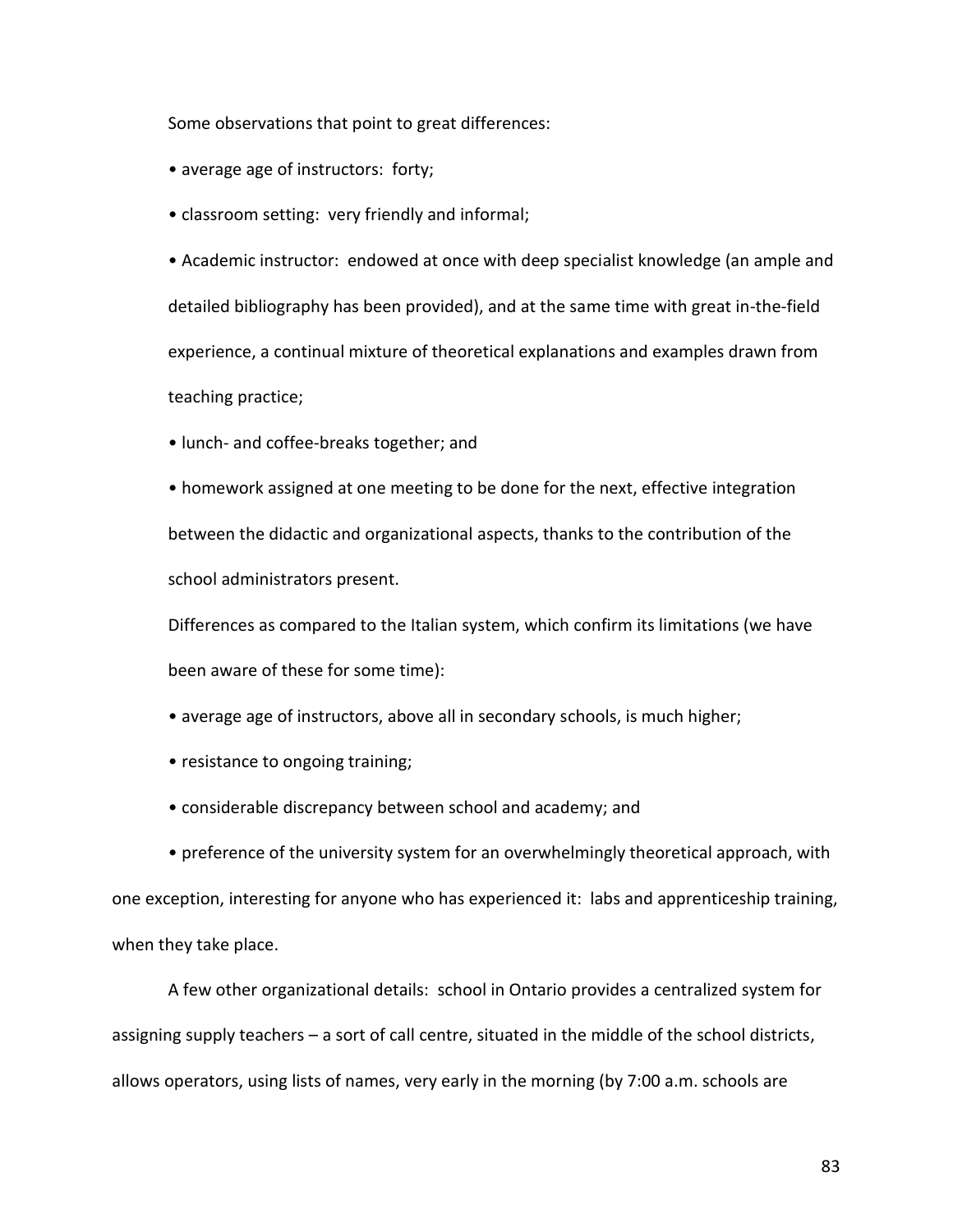already fully in session) to phone supply teachers, and immediately assign them to the school that has phoned in a request. Local boards also take care of programs to prevent students from dropping out of school (projects that link school and work, transfers from one school to another), financial management and many practices of an administrative nature that bog down our secretaries.

 Of the secretaries of individual schools one expects above all the management of relations with students and parents and curriculum- and other planning within the school institute itself.

## **2. A glance at Italian norms**

I will now try to wander through the labyrinth of our legislation to verify the possibilities of gathering from the positive points to narrow the gap between our bureaucratic and centralized apparatus and the more positive one we saw working efficiently in local boards, whether in matters of instruction or of organization. In particular, can the norms that relate to networks of schools find any equivalent in what we appreciated in Ontario?

Could the present juncture, which has seen administrators employed in collecting scholastic institutes into supra-regional networks (*rete di scopo*), be effectively the precursor of new developments?

Perhaps it is useful to recall how supportive presidential decree 275 of 1999 already was in the matter of networks: chapter two, article seven, subsection one, "Scholastic Institutions can agree to form networks or belong to them in order to achieve their own institutional ends". Moreover subsection two affirms that, "the agreement can have as its objective didactic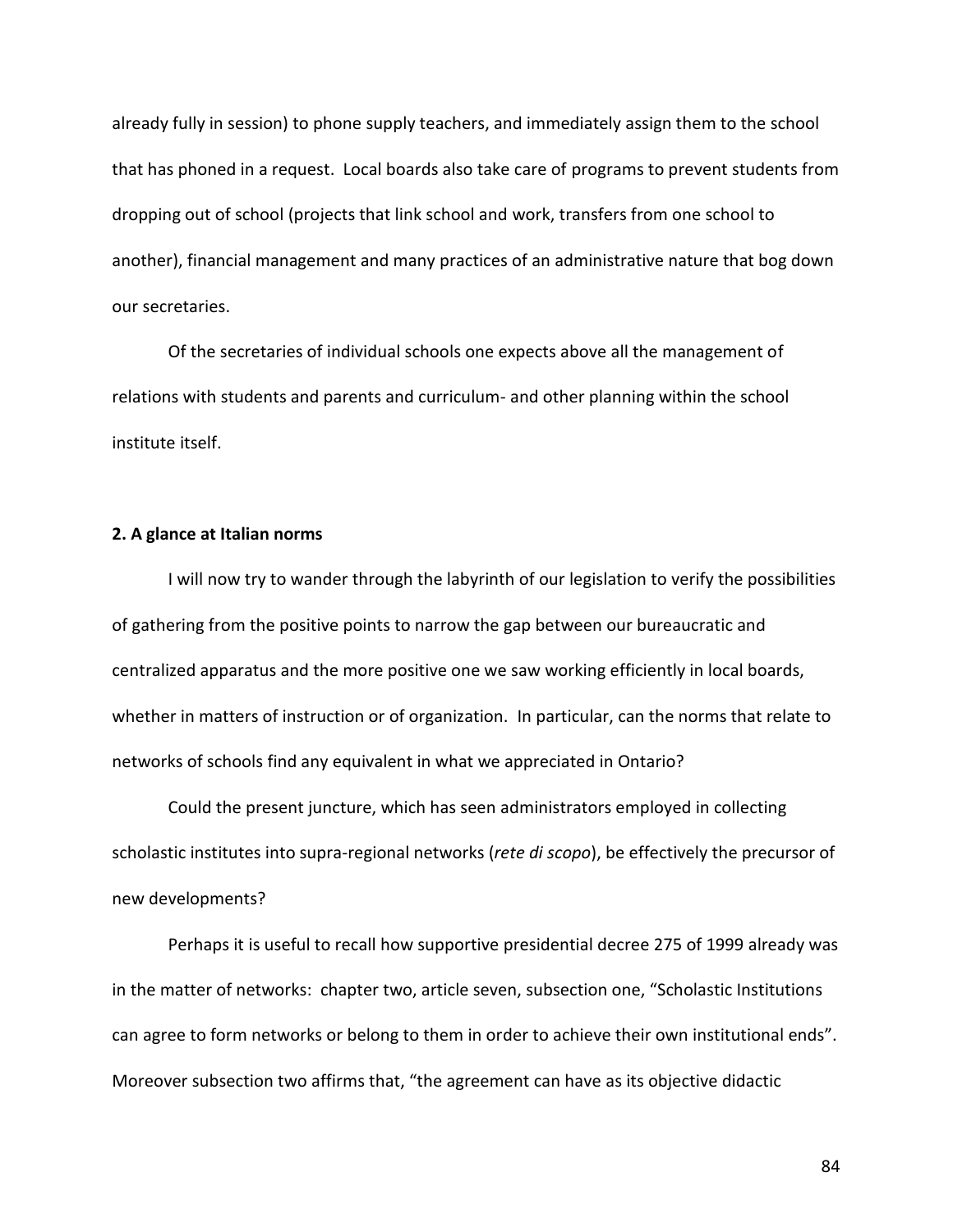activities, those involving research, experimentation and development, of training and bringing up to date administrators and accountants, while the individual budgets remain separate, the acquisition of goods and services, of the organizations and of other activities supporting the aims of the institution, if the agreement focusses on teaching or research activities, experimentation and development, of training and bringing up to date, it is approved, not merely by the counsel for the network or institute, but also by the college of instructors of individual schools on their own behalf."

Subsection five provides for the possibility that instructors can temporarily trade places.

The agreements are open to the membership of all school institutions that intend to participate and that are planning initiatives to support the participation of scholastic institutions that find themselves in difficulty.

Reading further on (article 7, paragraph 7), the same presidential decree (275) has supported laboratory teaching [activities involving concrete real-life tasks in which pupils learn by doing] with the possibility, by means of the networks, of defining jobs that can be entrusted to people who have specific experience of organizational tasks and communal work.

For that reason, decree 275 already contained provisions for scholastic institutions collaborating in order to effect administrative activities shared in common.

Also decree 275 approved within networks the exchange of instructors of a uniform legal status, should the individual in question give his or her consent, in order to avoid transferring instructors outside of their previously agreed upon terms of contracts.

Still, with the aim or rationalization, it provides for the optimization of staff resources, especially those of administrative assistants.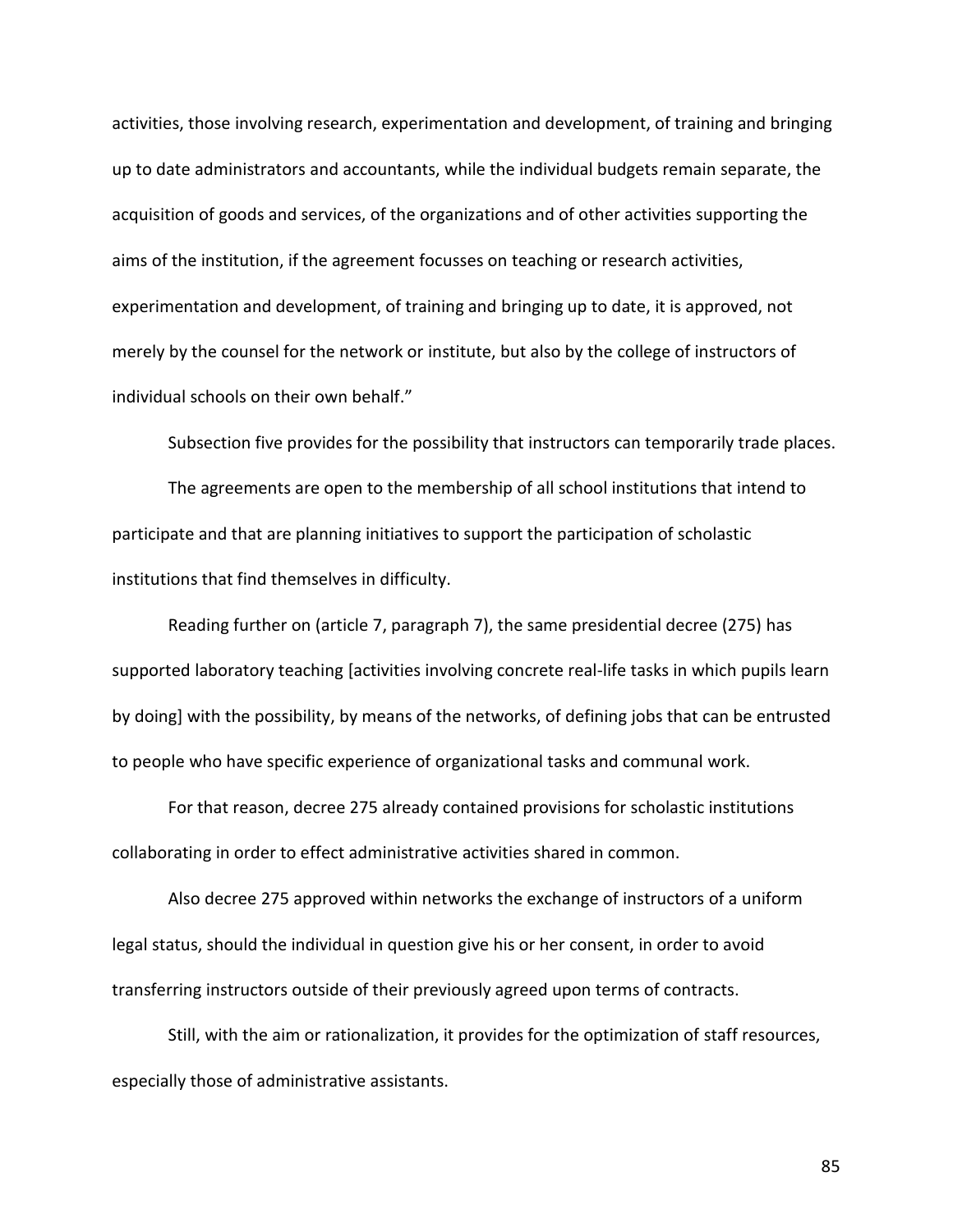The so-called institute for assistance has in fact foreseen that one public administrator could use the office of another to achieve his or her own institutional objectives.

If already in 1999 legislation was enacted to counteract the ever more widespread complexity, and to envisage positive synergies, now that this complexity has become a day-today reality, perhaps it is a good time to revisit the issue. We know what has not worked in the application of law 275 – that many possibilities, for various reasons, have not been developed.

Can law 107 of 2015 afford some more opportunities? National Operating Plan, edicts, new contract codes, alternating places would sorely tax the most diligent employees of solid organizations. Our personnel who up to now have been made up of people nearing retirement who have learned computing skills only with difficulty are living in this period through a challenge that risks destroying precarious balances. The point that as a rule has aroused greater worries is certainly not the section in which the theme of supra-regional networks is broached, which, by leaving untouched the freedom of planning of schools, has seemed fully to endorse the criterion of autonomy. The passage that has caused greater distrust is the section in which is laid out the category of regional networks (*rete di ambito*).

In paragraphs 70 to 72 of article 1 we read, "regional school offices promote, without new or increased burdens on the public purse, the setting up of networks between school institutions of the same territorial region. The networks established by June 30, 2016 are aimed:

"• at evaluating professional resources;

"• at the shared management of administrative functions and activities; and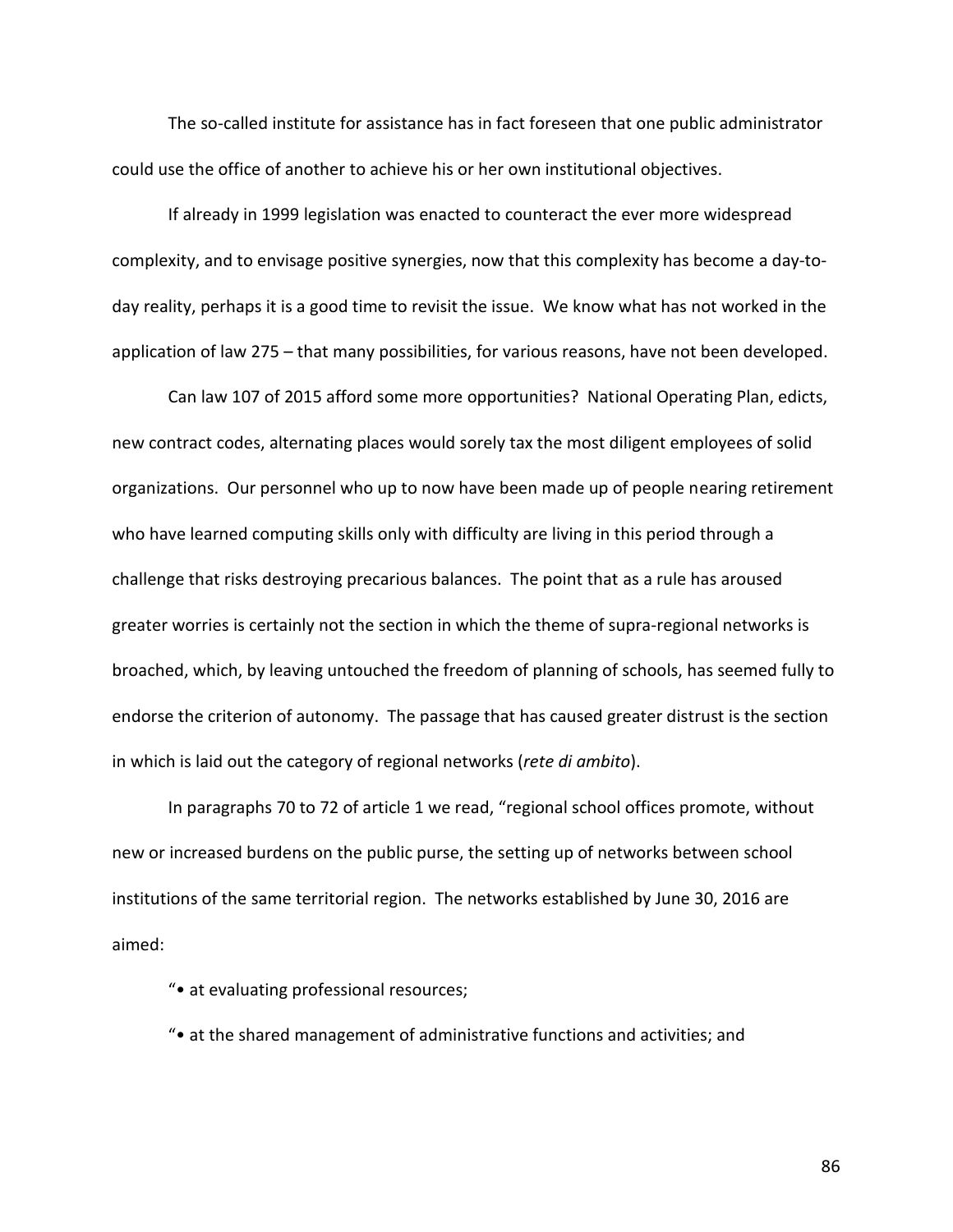"• at realizing projects or initiatives whether didactic, educational, sport-related or cultural, of interest to the region, as defined on the basis of agreement between independent schools of the same territorial region, by means of specific networkagreements.

"The network-agreements specify:

"• criteria for, and means of using instructors in the networks, related to the three-year plans of training offerings;

"• plans for training school personnel;

- "• resources to be allocated to the networks to carry out their objectives; and
- "• ways and means of rendering transparent and public both decisions of and accounting for the activities undertaken."

We have seen what the application of these paragraphs has produced.

Whether from the instructors' point of view or that of a professional union, in the administration's haste to carry out this directive and draw up network agreements before June 30, there has been a dangerous return to centralized administration and toward undoing the process toward autonomy.

If we then add to these choices the larger theme of strengthening school organizations, first promptly promised and then, in the implementation phase, largely reneged on, the road is paved for reasonable fear that, given new and very heavy responsibilities, the school administrator, but also colleges of instructors and school councils, must once again yield to centralizing pressures.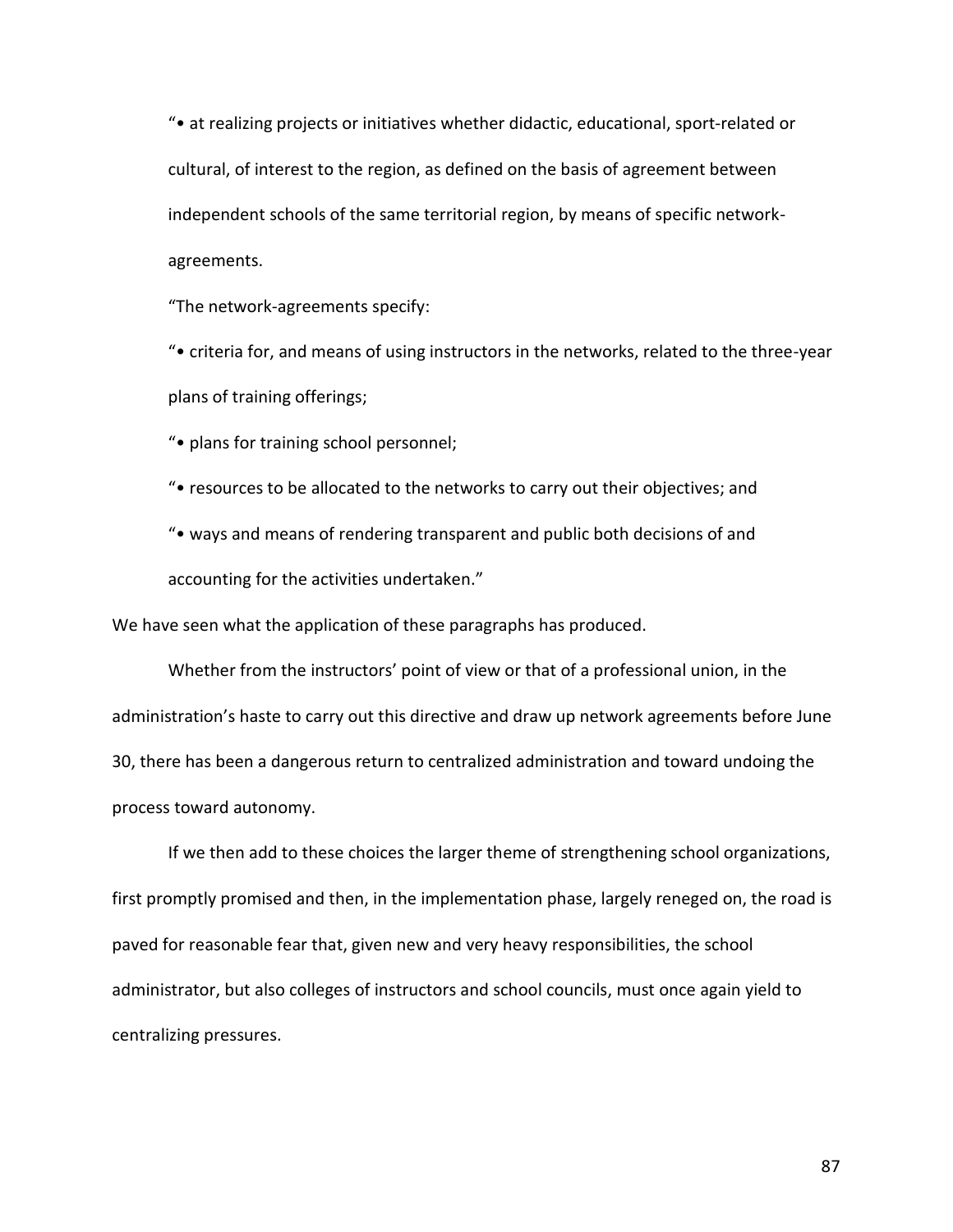The administration has tried, even to the extent of involving legal experts, to allay these fears. We would like to believe them, and, based on international interests, we seek to gather some positive elements afforded by the reality that we have seen.

## **3. An example of best practices**

An interesting case-study is afforded by the province of Monza e Brianza, created already when the existence of provinces was called into question; a province with a high level of education, with a traditionally cohesive territory, but recently dramatically thrown into crisis, in which for some time there has been a tradition of forming networks.

The school networks of Monza e Brianza, born at the end of 2013, now take in 99 public and 16 separate schools in the territory.

In this case, the institutions are directed by a group of administrators who serve as mediators, most of whom have a decade's experience on the job, but joined by some newly appointed administrators.

Already in the last decade many aggregations – what we now call supra-regional networks – were put in place. Particularly active are the Trevi network, in the eastern part of the province, with a strong counselling component, the network of schools that promote health, the Ali network, made up in particular of comprehensive institutes, whose mission is to pinpoint and resolve difficulties experienced by minorities, with close ties to social services and legal authorities.

In more than one case, both comprehensive institutes and secondary schools have joined the networks, in a positive synergy – which has developed the system's culture and has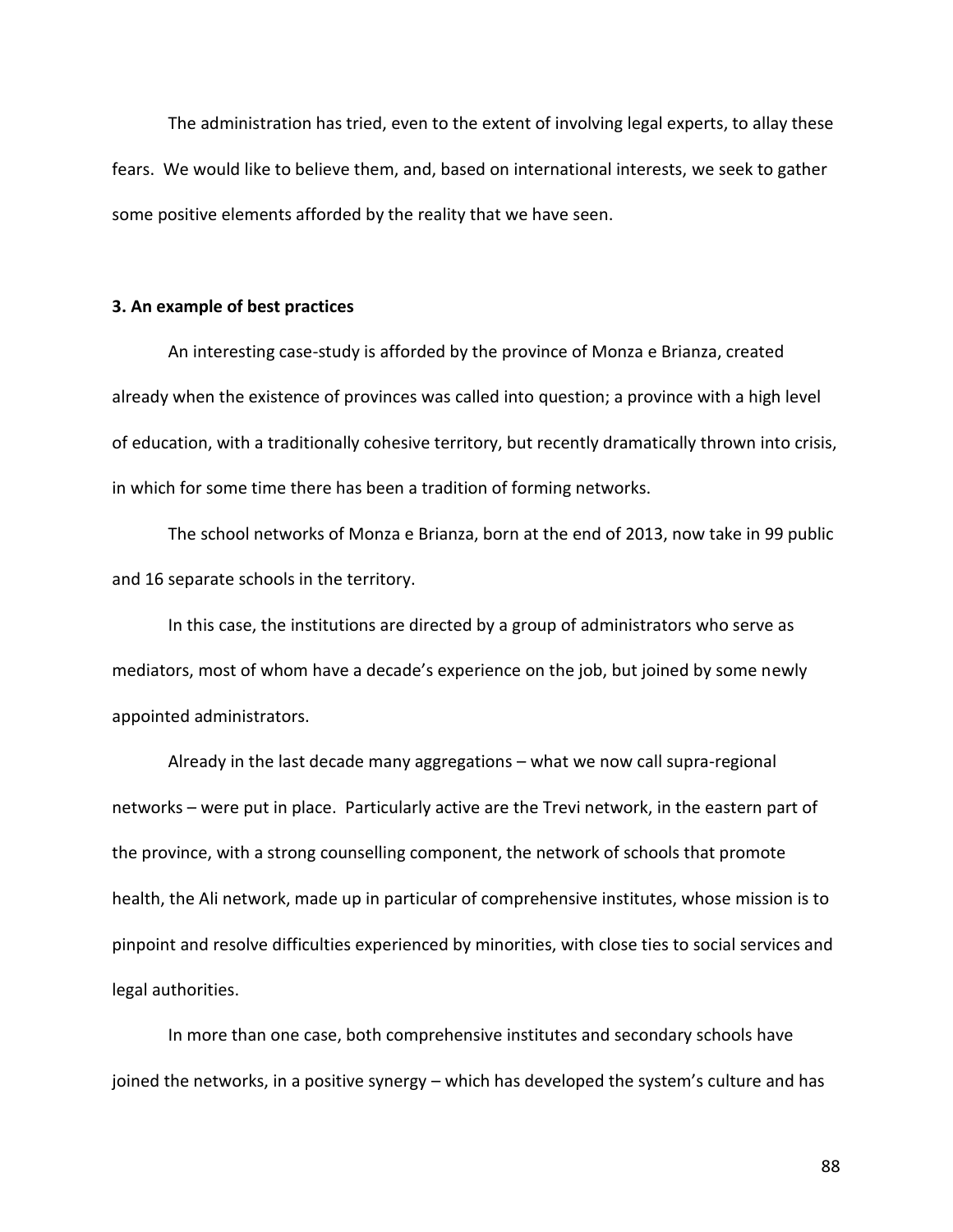prevented it from turning into a patchwork, without however each school giving up its strong identity – rooted in the territory, with a precise educational and cultural mission.

At the prompting of the regional director, the network has been reinforced over the last two years, succeeding in building within it poles of development and research that have allowed it not only to use efficiently the funds coming from the regional level, pursuing initiatives either of a technological nature, or those to prevent school drop-outs, but also promoting further agreements that have created three sub-networks, each consisting of twelve to sixteen schools, to achieve the regional directive, "Generation Web", which has called for digital training for about a hundred instructors.

It is beyond doubt that behind the networks there are people, and, in particular, school administrators, many of whom, in the case under consideration, in addition to the ideal common pressure, have obtained Master's degrees in the second level of educational management, have benefitted from training aimed et evaluating networks offered by the province in collaboration with Bocconi University and work with the Milan Polytechnic and the University of Castellanza: an integration of professional skills in the context of constant training between teaching and administrative traits typical of the school administrator with a shared managerial component that has, over time, given a theoretical basis to the work-team who share the school network. A control room coordinates the whole system.

Is Brianza a paradise then?

No, but certainly some factors such as a territory, fairly small but easily accessible, a cohesive group of administrators, many of whom have a high level of training, a distinct social awareness in which the school institution still takes pride, good relations between institutions,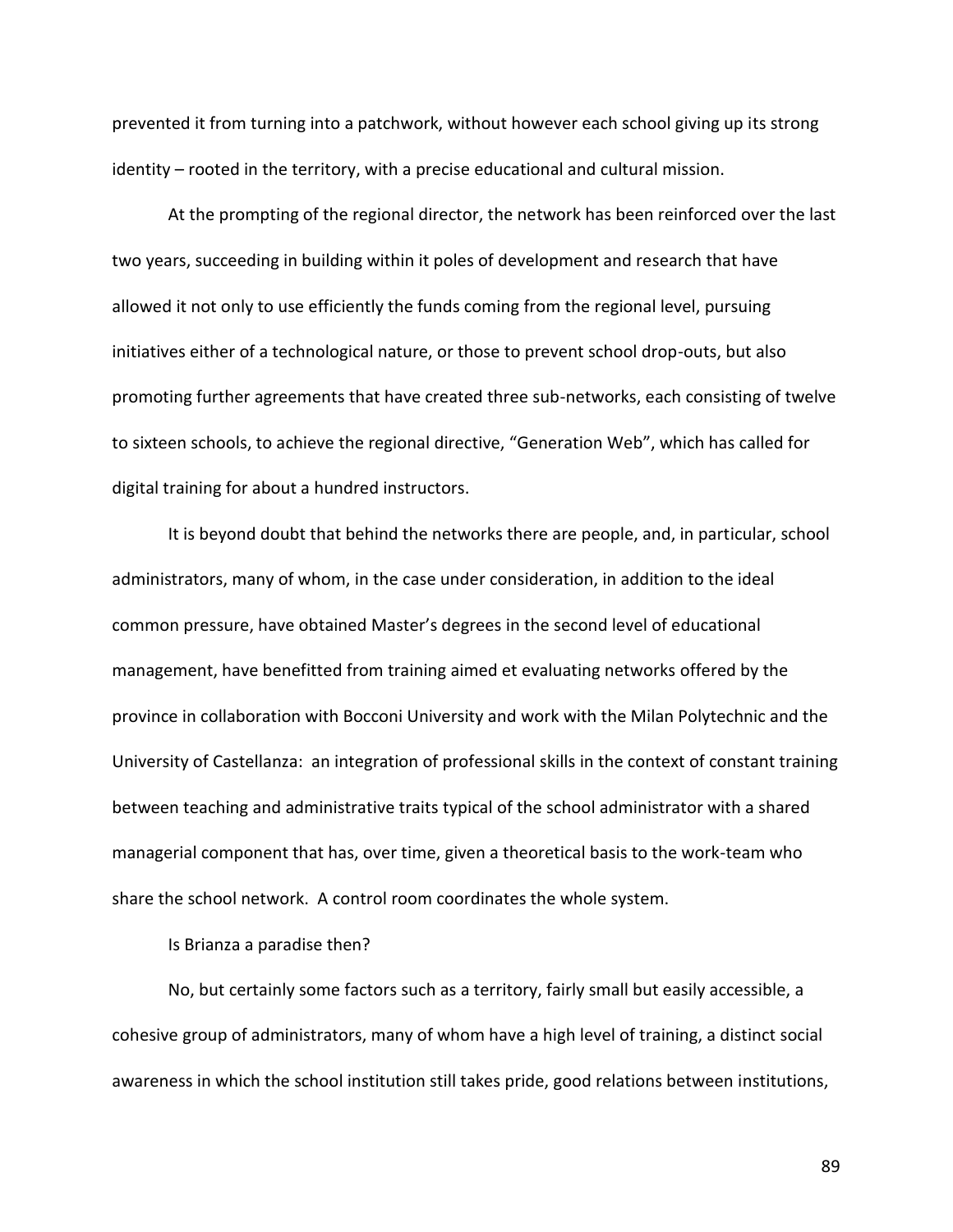situated relatively closely to the needs of the school, a territory open to interacting with the school system, the absence of conflicts as exacerbated as one finds in other context, have brought it about that in recent years networks have solidified, predominantly supra-regional ones, and they have undertaken more demanding projects both in managing and accounting for substantial sums. Very probably, in short, the network structure of Monza e Brianza will be subsumed by the administration into the construction of territorial networks.

The habit of working together, and the climate of strong collaboration can constitute a model of interest also for the future.

To find an area in which both strategic and administrative skills come together in a moment as complex as this is truly a great opportunity to share responsibilities that would otherwise be extremely burdensome.<sup>20</sup>

 $\overline{a}$ 

<sup>&</sup>lt;sup>20</sup> Paolucci 2004, Biagioli 2012 and Morzanti Pellegrino 2012.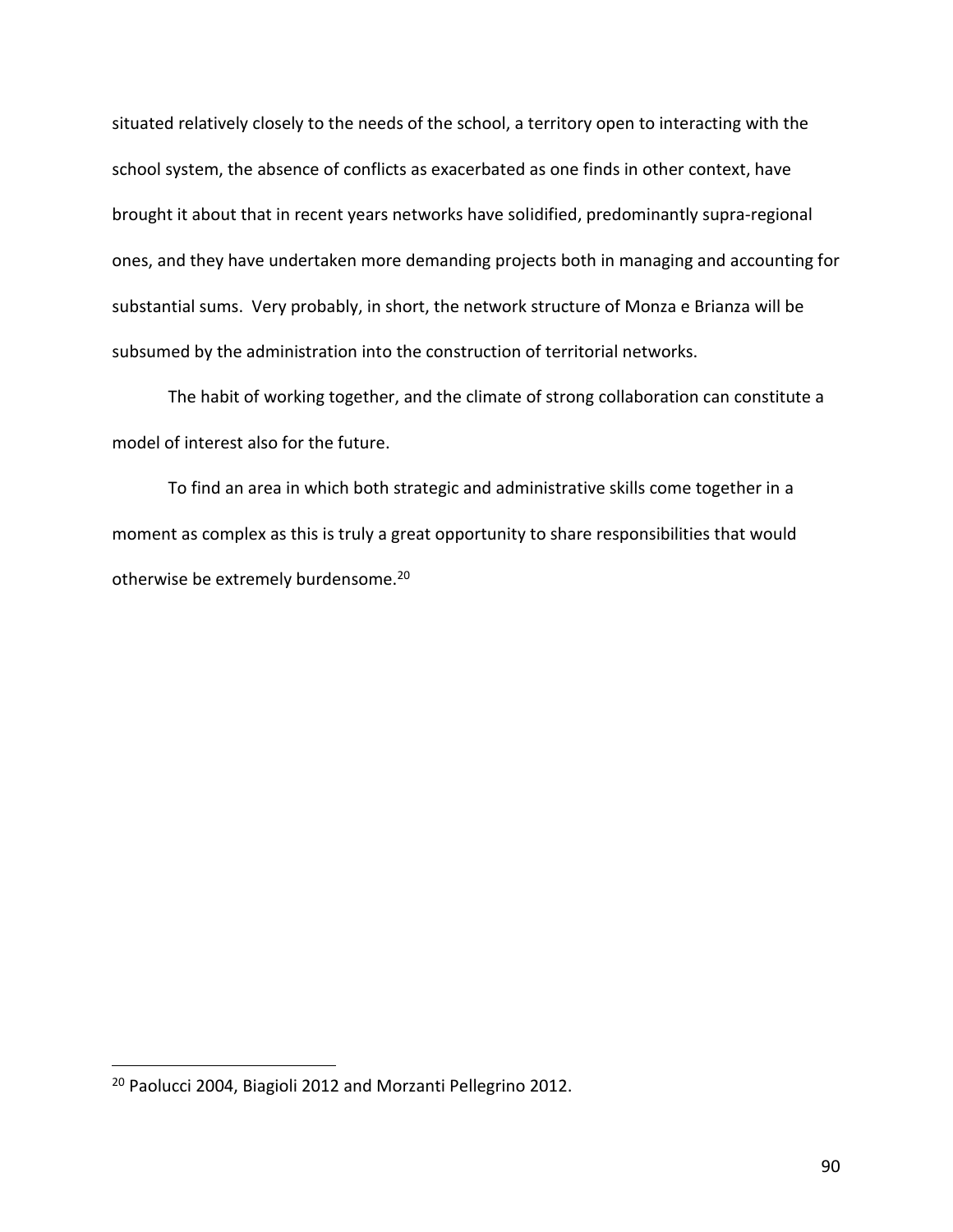#### **International Experiences of Active Citizenship**

Maria Paola Iaquinta

School Administrator,

"C. Battisti" Comprehensive Institute

Catania (Catania)

In the course of the twenty fourth national DiSAL conference, which took place in Rome from 25 to 27 last February, around 150 school administrators from all over Italy met to develop the outlines of systems tied to institutional plans of evaluating school systems and the role of principals.

The last day of the conference was dedicated to meeting international guests. Particularly interesting was the talk by Joanne Robinson, Director of Professional Learning Education Leadership, Toronto (Canada). Thanks to our collaboration with OPC, represented at the conference by Robinson, it was possible to undertake with DiSAL a series of professional exchanges that in the 2015-16 academic year involved some Italian school administrators in job-shadowing activities at Canadian schools. In the course of her talk, Robinson illustrated the chief principles of a system whereby educational leadership can produce results for pupils' learning. The principles that emerged in the course of this professional testimony represented a Leitmotif of the encounter "International Experience of the Learning Community: Rights of Citizenship and Inclusion", organized by DiSAL Sicily, which took place last March 15 at "Rita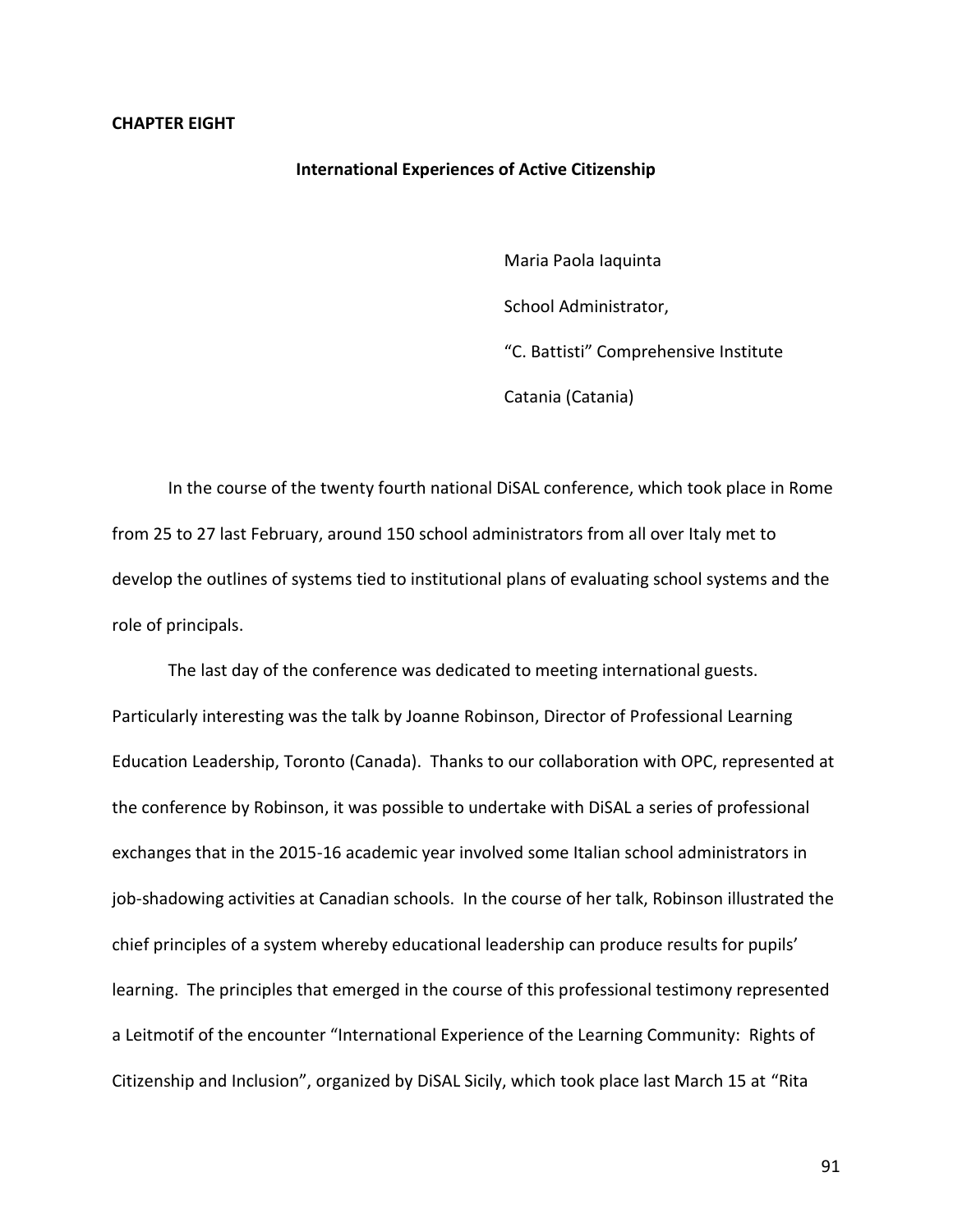Atria" Comprehensive School in Palermo, in the popular Vucciria district. Coming on the heels of the experience of job-shadowing that saw paired together Principal Giovanna Battagli of the "Rita Atria" School and Canadian principal, Paul Officer of Riverside Public School in Mississauga, Ontario, the seminar represented an occasion to narrate to a hall packed with teachers and principals of Sicilian mandatory schools [i.e. those whose students are minors] how it is possible to move from the theoretical statement of constitutional principles of equality to the practice of social and constructive integration of all children, even the "most difficult" ones.

He illustrated the human and structural resources and the organizational strategies put in place by the Canadian school, also thanks to the help of volunteer services: the end result was extremely valuable, and hence the instructional success of special needs pupils, carried out by an educational community in close collaboration with the central training system, represented by a very active local community, which is able to provide the school with adequate support of goods and services.

The teachers of Vucciria and many Sicilian principals listened carefully to Principal Officer's talk. The meeting between the Sicilian and Canadian schools gave an opportunity for a full final discussion that saw attendees participate in a question period that lasted nearly two hours. The presentation of the school reality as it exists in Canada in which the citizenship rights of the weakest are cared for and supported by both local and central communities had had the effect of amplifying and reinforcing the local educational dialogue, in the need to understand better and to be able to capture the essence of the best practices that were narrated. And in Officer's words one can appreciate how much of the extraordinary there is in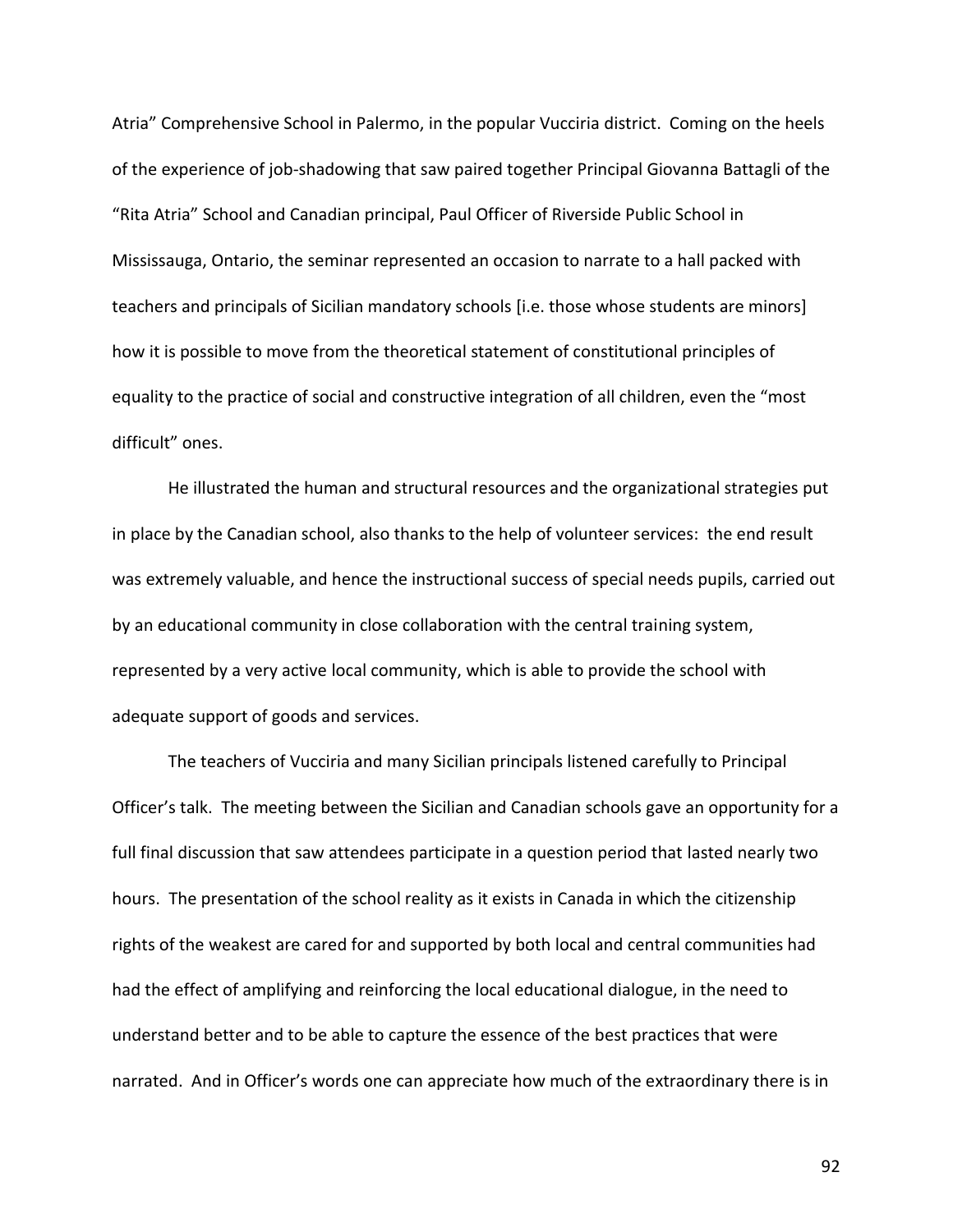ordinary work, when it is well done. In a difficult historical moment in which Italian schools are trying to emerge from the shoals of bureaucratic immobility, which can seize hold of one in a complex land such as Sicily in which educational necessity and professional orientation of the younger generation represent a dramatic urgency, the report by a school leader has helped us to raise up our gaze toward new horizons.

Thanks to the "provocation" represented by the experience narrated, the educators present regained their trust: the beauty of collaboration and the change that comes from it had taken place, had been recounted, and so is still possible. All it takes is to wish for it with passion and with dedication.

The foreign principal was not expecting the passionate participation of those present, and was stunned by the stir the meeting created. "All I did was talk about my work," he said to us at the end of the discussion.

Something unexpected that gave us all new hope.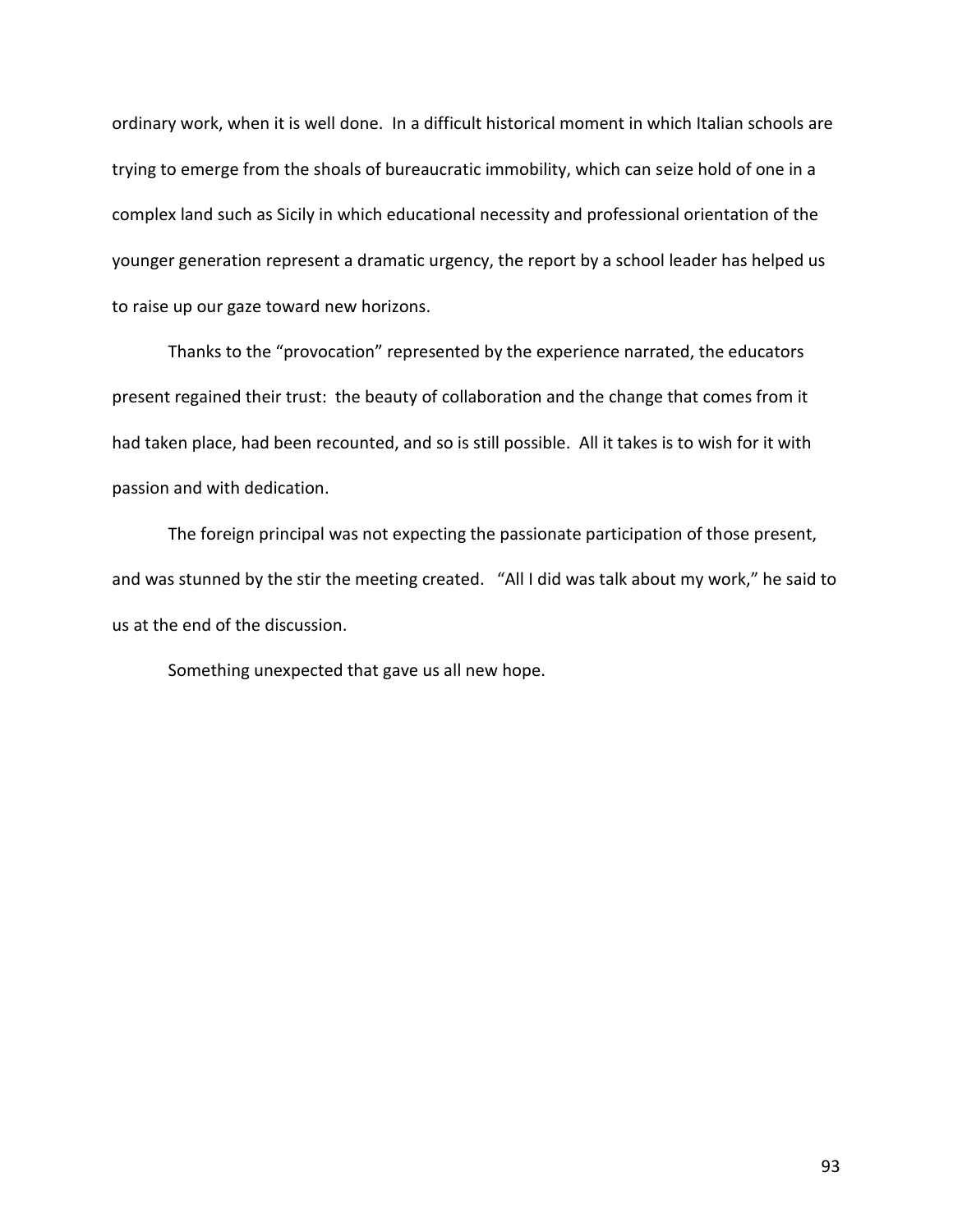#### **CHAPTER NINE**

Transnational Exchange to Improve Management in Education

Angelo Paletta Professor of Planning and Management Department of Business Administration Alma Mater Studiorum University of Bologna

## **1. Introduction**

The international exchange project between two professional associations of school administrators, DiSAL in Italy and OPC in Ontario, represents a rare example of collaboration aiming at developing leadership skills through job-shadowing.

Direct observation in the field in which administrators work is at the same time the most basic and most refined of techniques of modern research (Earley and Bubb 2013). This method offers many advantages with respect to other qualitative and quantitative methods, because it allows researchers to come into direct contact with the social reality, gathering precious information for understanding the daily behaviour and comportment of individuals in the organization (Paletta 2015). An important advantage of this method of observation is to capture how the school administrator behaves in his or her own reality, analyzing it over a significant period of time. In fact, interviews and questionnaires capture the administrator's actions in a static snapshot, leaving out some important particulars in the story of his or her leadership role.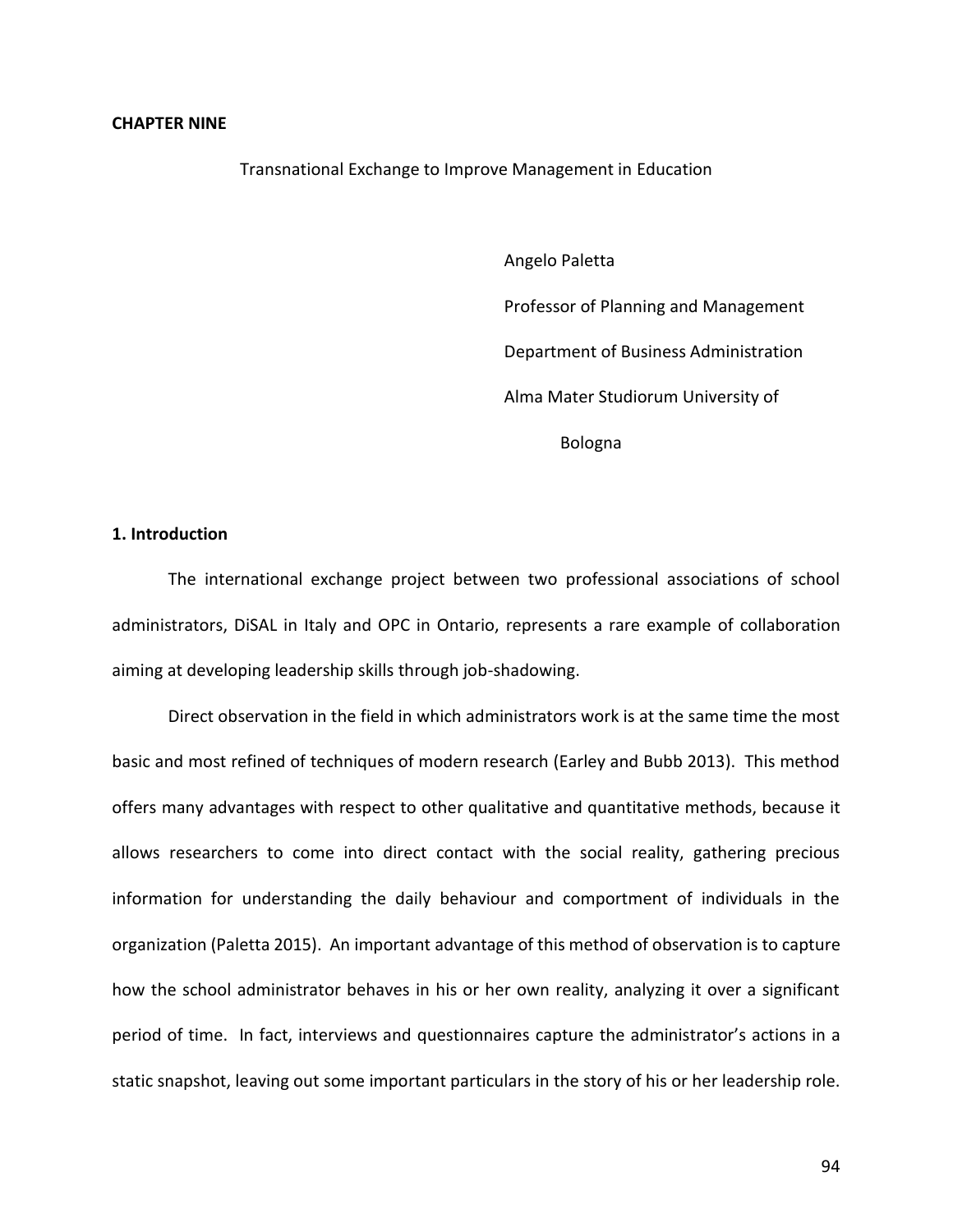Observation contributes to enriching the description of the complex social and managerial figure of the school administrator. Being present in the field, the researcher has the possibility of investigating and understanding better how leadership evolves. In this way, what we learn by observation not only serves to help us understand the data gathered by other methods, but also asks of us questions useful for orienting research in the field, training activities for the professional development of school administrators and, not least in order of importance, helps to reflect on the expectations of the administrative authorities contributing to reveal how prescription (i.e. what one expects administrators to do) and reality (i.e. what they in fact do).

The contributions contained in this research-report allow us to take a "glance beyond our borders", as the title puts it, through the lucid recounting of the lived experience of school administrators who participated in the international exchange program in Ontario, Canada.

The various contributions give us a prospect for analyzing the complex nature of the job of school administrator, contextualizing the practices of leadership within the central theme of evaluating administrators and teachers.

The framework within which the account of job-shadowing experiences moves is set out in the model for learning-leadership that has inspired the Canadian teaching establishment since the 90s, "when Ontario's Ministry of Education passed a law removing principals from simple collective bargaining, abolishing their unions and forcing them to reorganize in more professional associations that are better able to define their role" (C. Mignatti, p. 25 above).

Thanks to the contribution by universities, professional associations and centres for research and training, which has seen right in Ontario the active participation of students of educational leadership who are eminent at a world level (among others, Michael Fullan, Andy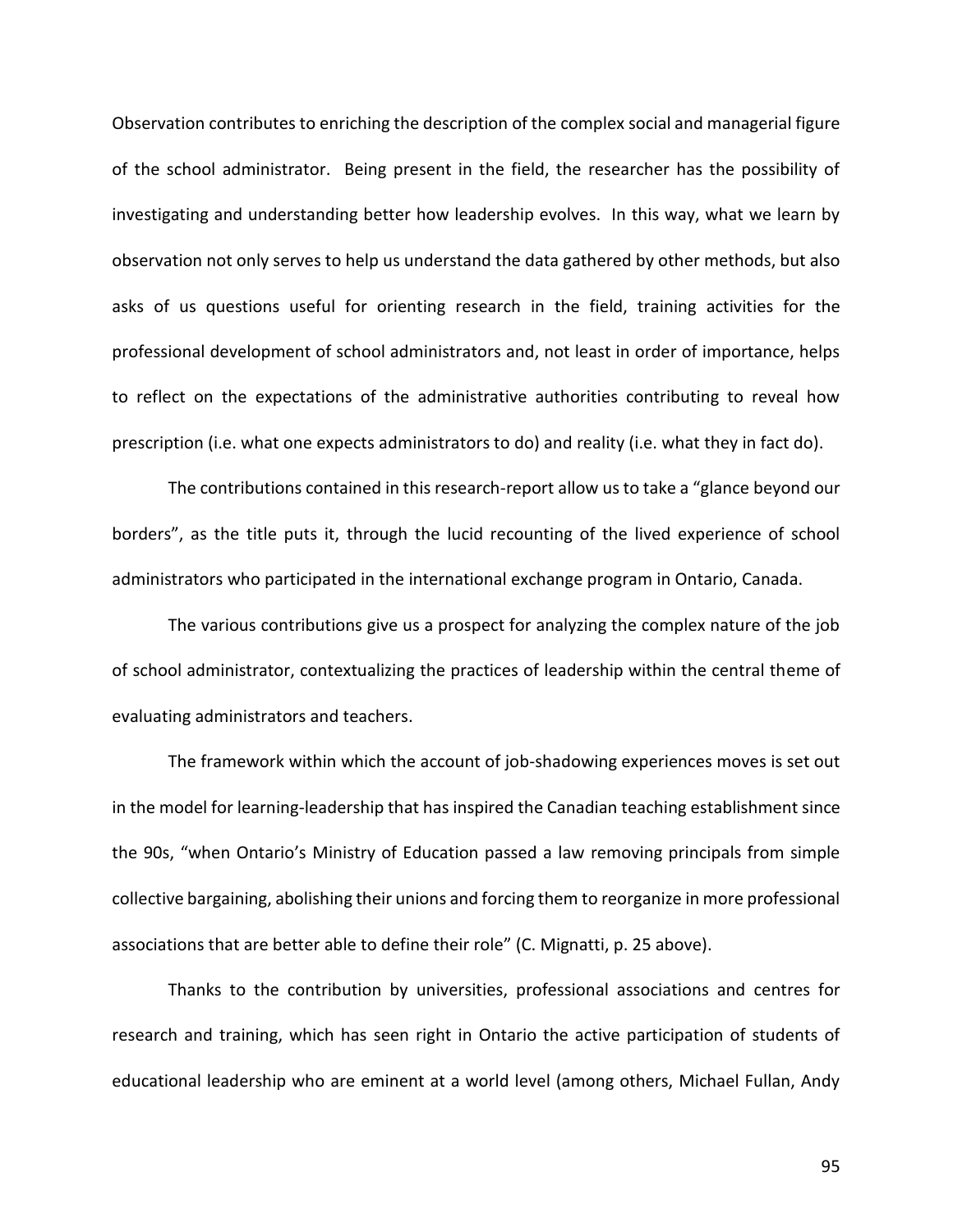Hargreaves and Ken Leithwood). Canadian school administrators have been able to experience and elaborate a new professional profile that is the result of a process of cultural change over the course of more than a quarter century.

The experiences that the Italian school administrators narrate for us give lively testimony to their interest and enthusiasm, but also to a scarcely concealed sense of frustration that emerged in comparison with their Canadian colleagues:

"The life of a Canadian school administrator, in so far as I was able to observe, seemed to me less beset by bureaucratic encumberments, which, while not wholly lacking, are more directed toward educational dynamics" (F. Lorusso p. 40);

"The administrator knows how each of the instructors works, what methodologies they use, what outcomes they obtain, their professional evolution, and also is not overburdened with tasks of an administrative nature, as for example having to find supplementary personnel in cases of employee absences, because the region has a centralized system that provides supply teachers in a timely and efficient manner. However, the administrator does play a managerial role, by choosing how to use resources, in keeping with the school's objective, but also checking and following the learning processes" **(**A. Arizza pp. 78-79); and

"…if in Italy the school administrator experiences isolation, in Canada professional sharing is a meaningful reality. This helps to unify the school-system, with a cohesion that is not imposed from above, but created by workers in the field, and it lightens the load of a profession that remains always burdened by responsibilities, even though it can be accompanied by the support of one's peers and the respect of one's superiors" **(**B. Battaglia p. 63).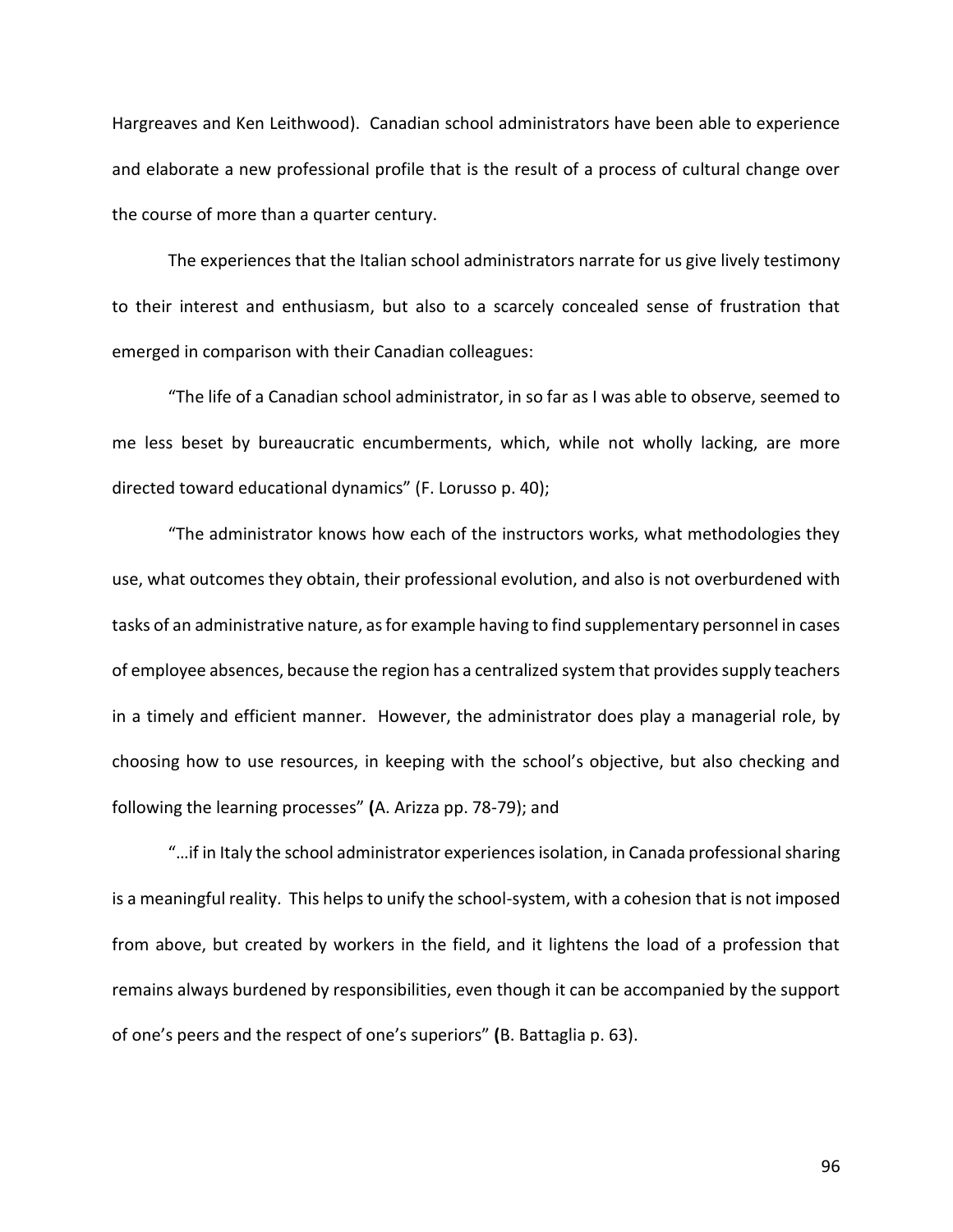The experiences described in this report place the attention on the profile of educational leadership of Canadian school administrators in all the stages of their professional career, from recruitment to selection, to training all the way to performance appraisal. Even if the characterization has been used by the Italian school administrators as a contrast better to draw attention to the bureaucratic-administrative dimension that in many aspects continues to distinguish school administrators in our country, the red thread that unites the chapters is the awareness of a clear process of rupture triggered in Italy first by presidential decree number 80 of 2013, and then with the "Good School" law 107 of 2015. In effect, Italian school administrators clearly glimpse the course pursued by Italy toward a new approach to school administration, centred on structural processes of self-evaluation, improvement, accountability and external performance-appraisal, of both individuals and organizations, that takes into its view the whole school community.

However, worries exist over "grey areas" tied to uncertainties in the new Italian norm. In recounting the lessons learned in the field, the Italian school administrators maintain that the experience of professional exchange has brought to light significant difference between Italy and Canada in assigning performance appraisals to administrators and teachers.

From the description of actual practices, it clearly emerges that in Ontario the evaluation processes are inspired purely with the aim of professional development and appraisal of the education leadership of the school administrators; by contrast, the new system of evaluating school administrators in Italy – ultimately answering to the need to classify administrators on performance-scales and to hand out retribution for outcomes – winds up promoting an evaluation that is essentially an end in itself.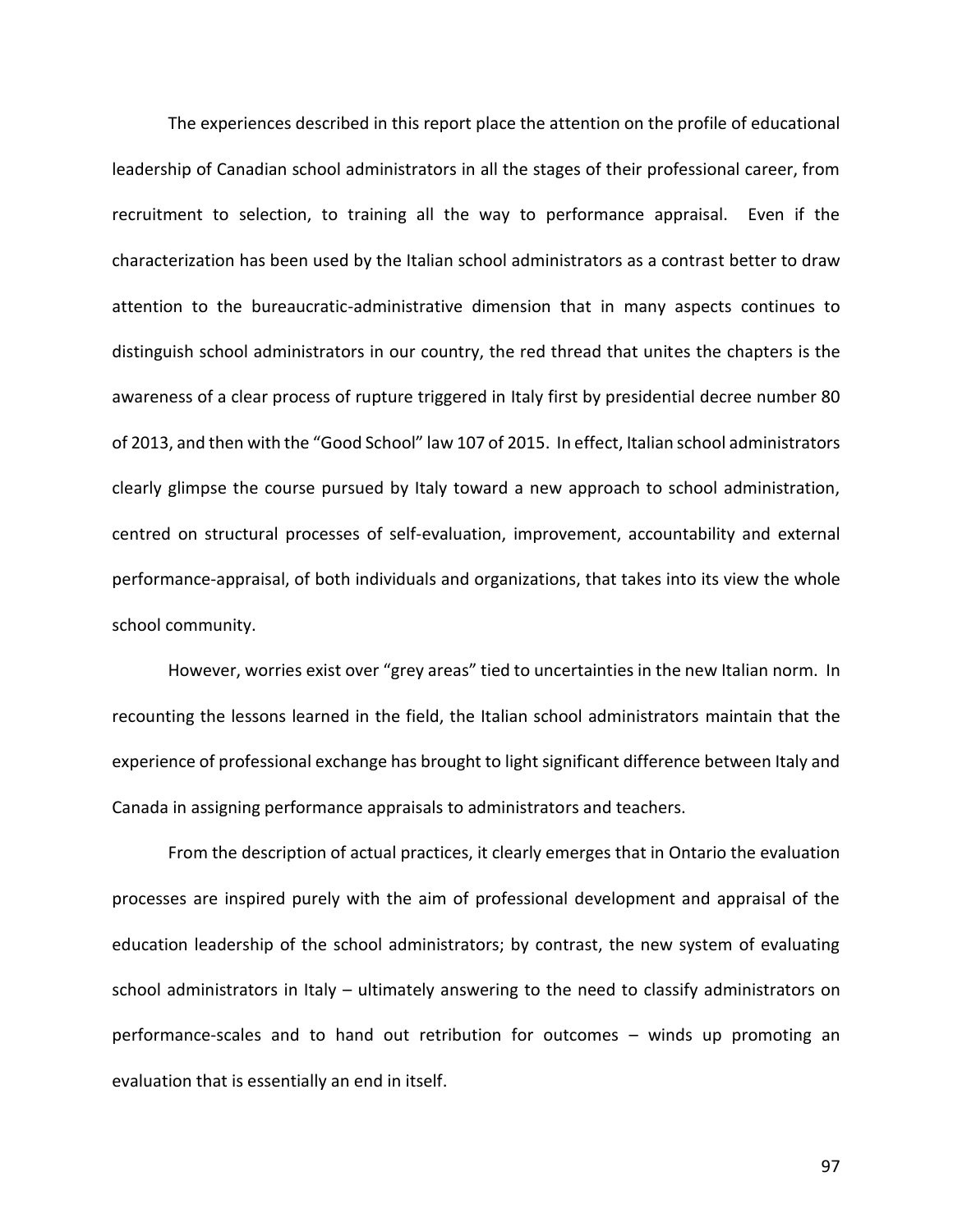The training aspect of evaluation, tied to the restoration of controls, to the free discussion of strengths and weaknesses in the administrative action, to the open and unconditioned comparison of alternative professional paths, is weakened by the rigid formalism of "contradictory evaluation" described in the *Guidelines for the Evaluation of School Administrators.<sup>21</sup>*

Evaluation as training presupposes constant support and dialogue, mutual trust between the one doing the evaluation and the one being evaluated to seek out areas for improvement and to work coherently on the professional development of the school administrator. As Mignatti explains with regard to the Canadian case, "the watchword is trust in a constant process of comparing and supporting, which does not come down only to periodic inspection tours" (p. 28).

Another critical aspect put forward by the Italian school administrators in comparison with their Canadian colleagues is the heavy weight of performance-appraisal given to administrative activity: 60% based on the school administrator's contribution to the outcometargets laid down in the school's self-evaluation report, 30% based on their ability to put to use professional resources, engagement and professional merit, and the final 10% based on the evaluation of his or her comportment by the professional and social community.

The guidelines define precisely the criteria for measuring the school administrator in respect to results ("The general reference point is the three-year objective laid out in the self-

 $\overline{a}$ 

<sup>&</sup>lt;sup>21</sup> The restoration of control in the evaluation of the Director of the Regional School Office is mandatory in cases of "failure to attain objectives", and optional in cases of positive evaluation, when the interested party requests (cf. *Guidelines for the Evaluation of School Administrators of Directive number 36 of August 18, 2016 on the Evaluation of School Administrators).*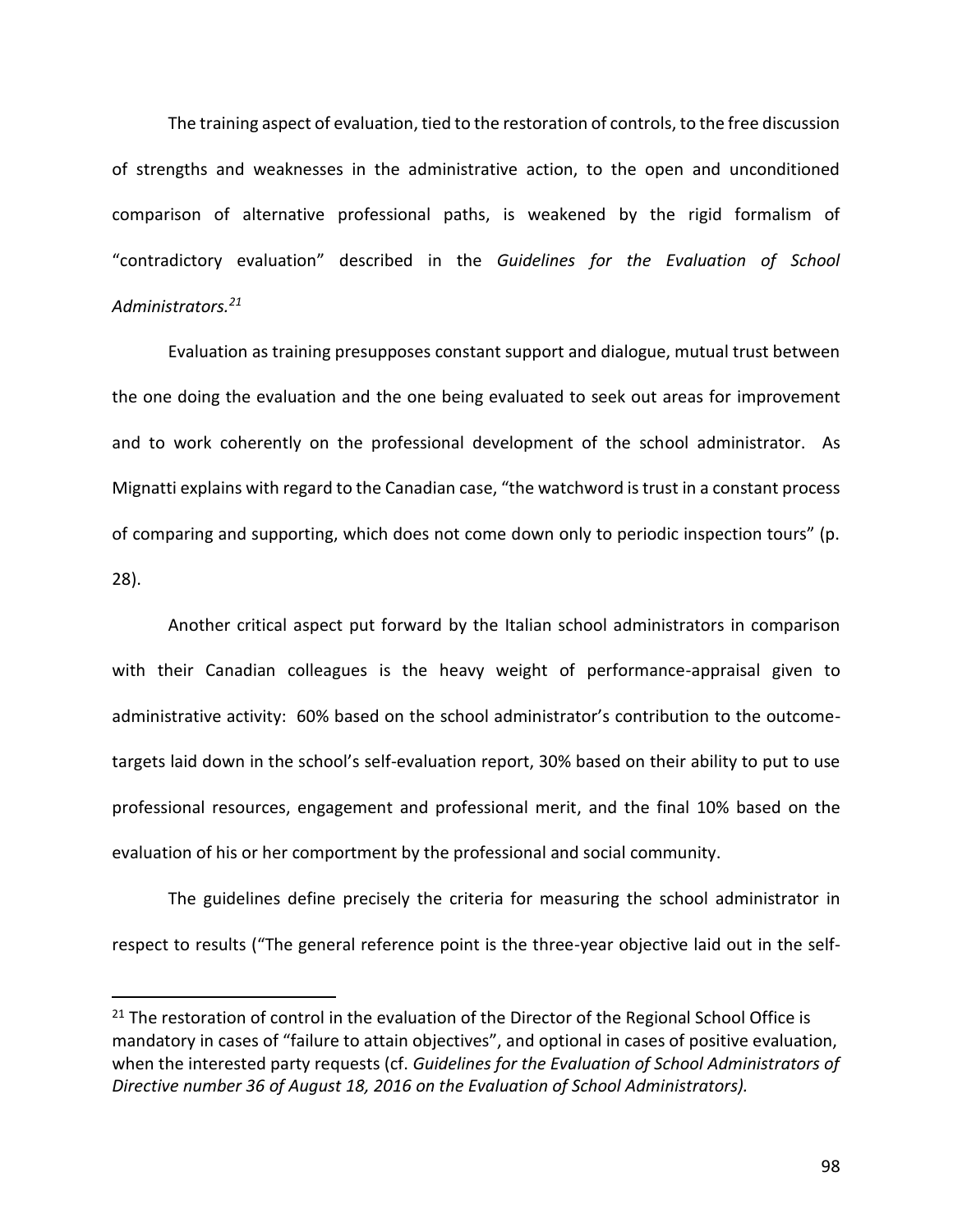evaluation report, while the object of the annual evaluation is the trend toward a verifiable application of data to the system…"), generally leaving aside, however, the other two criteria.

As regards the measuring mechanisms for the "use of professional resources" one refers to the way in which the fund for awarding merit is distributed, on the level of training, research, management and the organization of professional resources, with which to appraise the school administrator's comportment, the "instructors' evaluation questionnaire, with data and control on the part of the stakeholders" represents the source of training from which the evaluating nucleuses could draw objective elements of appraisal.

However, while 60% of the performance-appraisal of school administrators is firmly anchored in typically reaching the quantitative three-year objectives, 40% of the weight is left to the broad discretion of the evaluating nucleuses.

The rigid break-down of the performance-evaluation weighed by area implies that the final evaluation of the school administrator's performance will result from adding up the points obtained in each area, having taken care to exclude the modalities of measuring three areas precisely to avoid overlapping and duplication of evaluation-parameters. However, such a mechanism implicitly acknowledges that, for example, the school administrators can obtain a low level of evaluation by the professional and social community (10% of the evaluation) without this significantly influencing their performance as concerns the quantitative (60% of the evaluation). Otherwise said, the employment of the school administrator on criteria of merit-evaluation of the instructors abstractly judged correct by the nucleuses, falls to the final 30% of the evaluation, even if the same criteria could leave the instructors largely unsatisfied according to the results obtained through the questionnaires.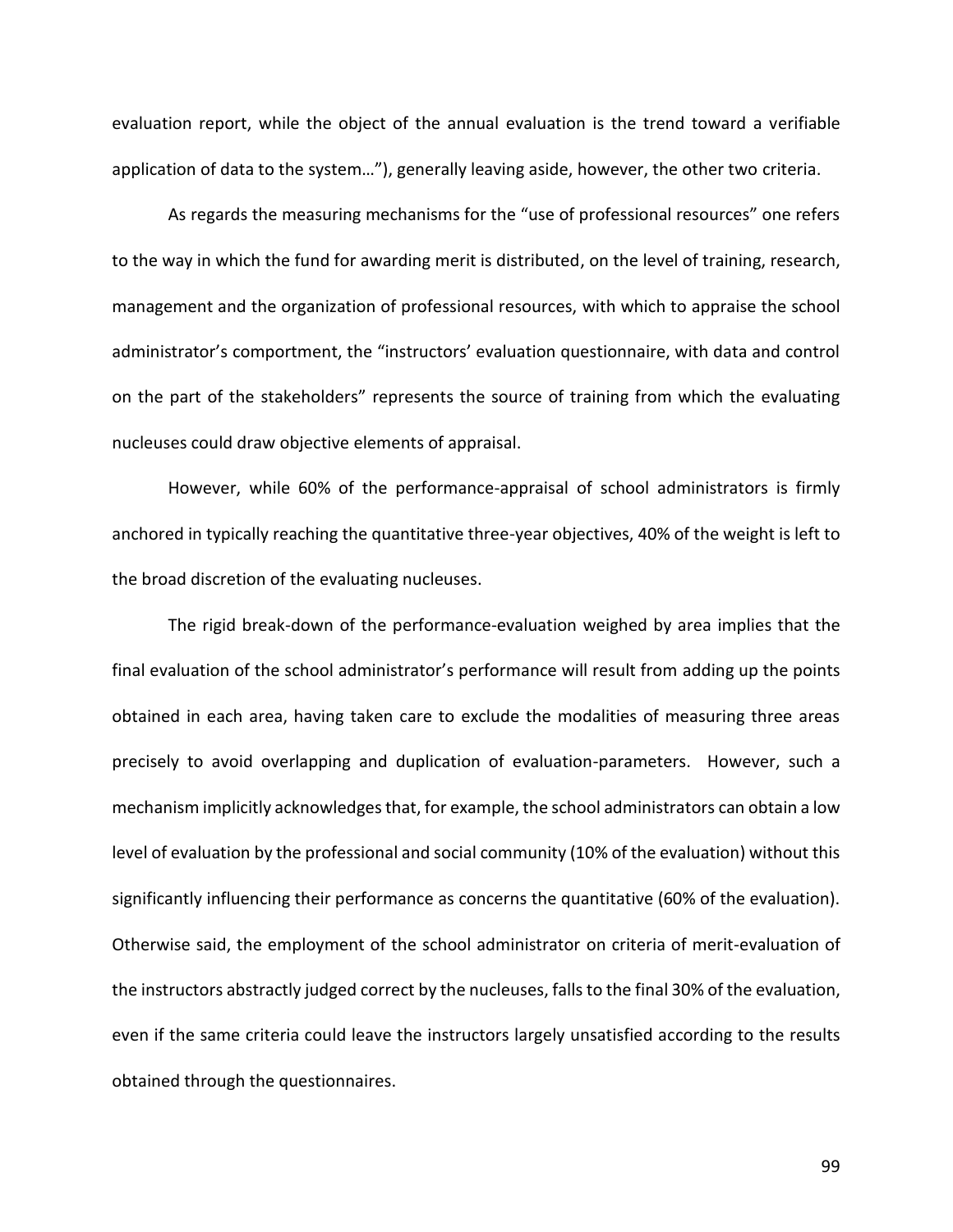In short, the way in which the nucleuses of appraisal will interpret their own role will constitute a determining factor to give credibility to the appraisal. In effect, a rigid application of criteria and weightings will result in a partial and fragmentary representation of the complex job of school administrator, focussed for the 60% on a dimension largely out of his or her own direct control (the training and educational results indicated as objectives in the self-evaluative report) and for 40% in the important, but certainly not exhaustive, aspect of managerial activity (the management of human resources).

As another Canadian, Henry Mintzberg, one of the most influential students of management, has had occasion to write, the administrator's job often is seen in a partial way, emphasizing a part rather than the whole. This goes also for the work of school administrators often broken down into many components, each of which is analyzed in isolation. In the literature on education, there are many lists of functions of school administrators either in the area of qualitative research (among others, Sergiovanni) or in quantitative research (Robinson et al. 2008). Even when quantitative effects of leadership are studied, the analyses tend to consider the effects of individual elements, causing the unity of the administrator's work to disappear (Paletta 2016). The managerial leadership done by a school administrator is, at different times, strategic direction, organization, self-evaluation and improvement, management of human resources, management of networks and relationships with families. Managerial leadership is all of these things, not separate and then added together, but fused one with the other from the outset. As Mintzberg notes, "Take away one of these elements, and you will no longer have a precise idea of the managerial work in its entirety. In this sense, by concentrating on one aspect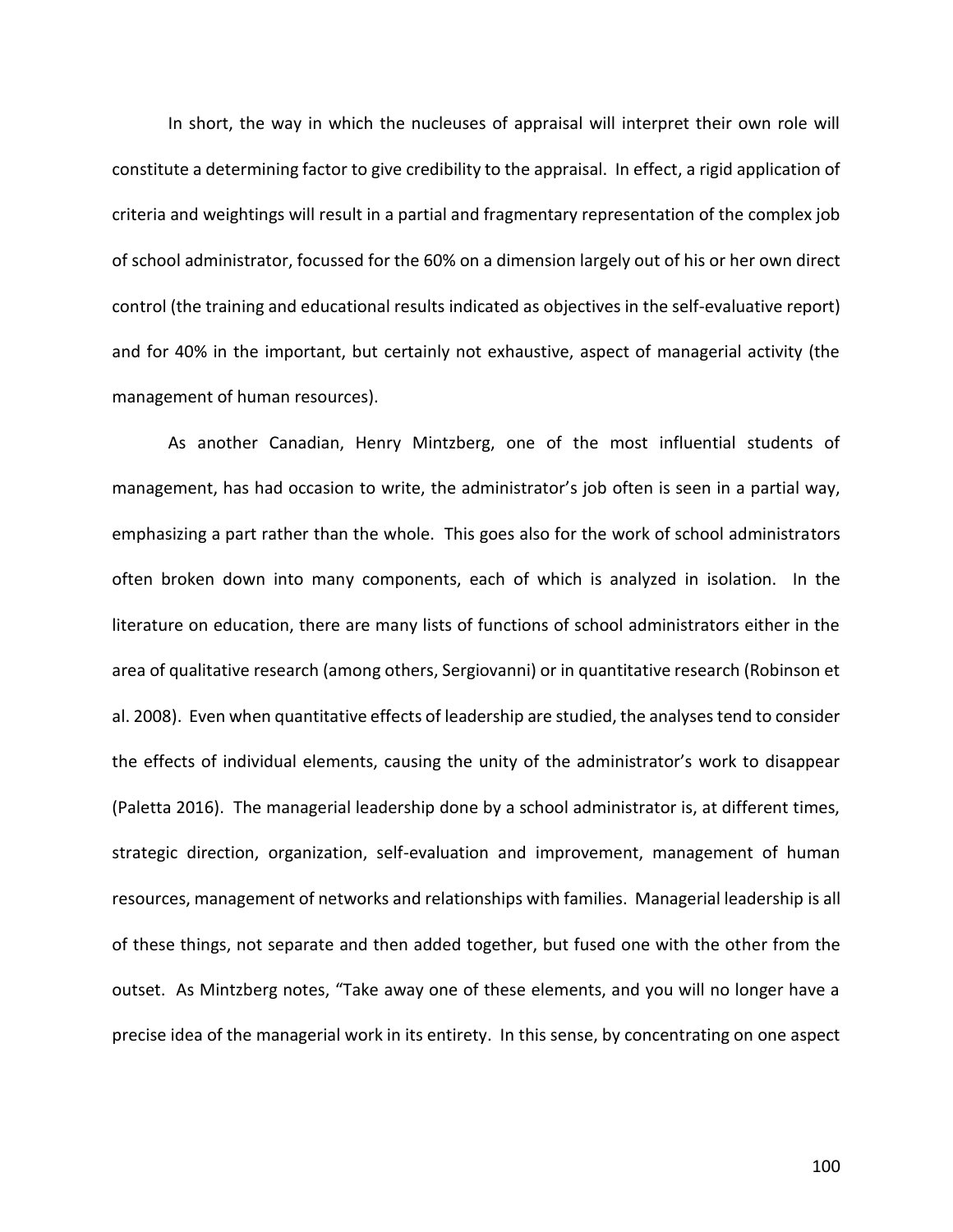to the exclusion of the rest, one narrows down, rather than expanding our vision of managerial leadership."

## **2. Evaluating administrators on the basis of results**

In keeping with the spirit of legislative decree 150 of 2009, presidential decree number 80 of 2013 has identified the processes of self-evaluation, improvement and accountability as the axis around which the whole cycle of managing school performance must revolve.

Administrators are called on to develop, in a way contextualized by school realities, a methodology for the strategic diagnosis of shackles/opportunities and strengths/weaknesses, offering an analytic and documentary support for the identification of school-improvement objectives (strategic priorities). School administrators must be supported in developing leadership capacity that can guide and organize within the school a new directional philosophy. The efficacious leadership of an administrator represents a fundamental aspect of the politics of his or her accountability in keeping the whole system from dissolving into a costly bureaucratic machine, which propagates information solely from the ministerial centre, without any real change of professional and didactic practices for the whole school.

In effect, an efficacious guide to current processes for measuring and evaluating performance in regard to the school context is an indispensable condition for leading professional communities to interrogate themselves about the gap that exists in respect to social expectation and the objectives of the system, and to work to overcome this discrepancy. The strategic alignment of school objectives implies the capacity of the school administrator to shepherd professional groups toward long-range objectives, in which they necessarily have to look at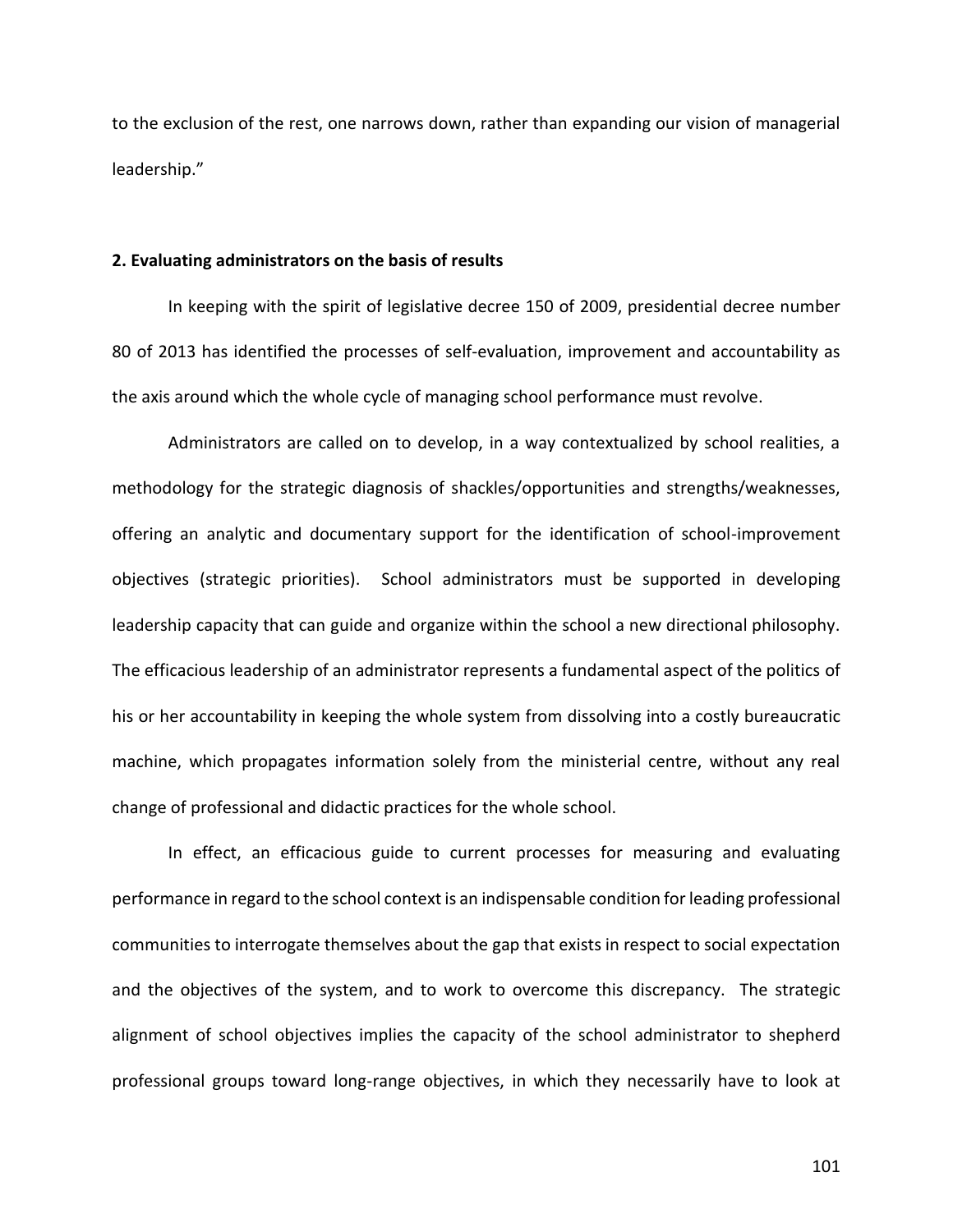students' outcomes in one or more areas of results (results in the curriculum, results in national standardized tests, key skills and those of citizenship and long-term results) and must be measurable through precise performance-indicators and result-values obtained (three-year targets). The system of performance-management of schools asks administrators to promote a hierarchical organization of objectives, passing from long-range objectives to short-term targets, from general school-objectives to specific objectives broken down by grades, addresses, sites and other sectors of management of school performance. This affords school communities the strategic frame of reference for improvement planning.

According to the recent guidelines for carrying out directive number 36 of August 18, 2016 on the evaluation of school administrators, the school improvement objectives (priorities) set out in the self-evaluation report, with national and regional objectives, are the starting-point for evaluating school administrators, "in this they represent the frame of reference within which the administrator's action is located and his or her contribution to improving the service", as set out in paragraph 93 of the "Good School". Since the objectives set out in the self-evaluation report refer to student outcomes in terms of results (curriculum, standardized notional tests, key skills and those of citizenship, and long-term results), the new system of evaluating school administrators in fact introduces a leadership profile for learning.

The effects of leadership on student learning are largely indirect, mediated by a series of general factors recognizable in the school climate, in the capacities and motivations of instructors and the quality of learning environments.

Therefore to make 60% of the evaluation of school administrators depend on the pursuit of results with regard to which the school administrators have a capacity of middle- and long-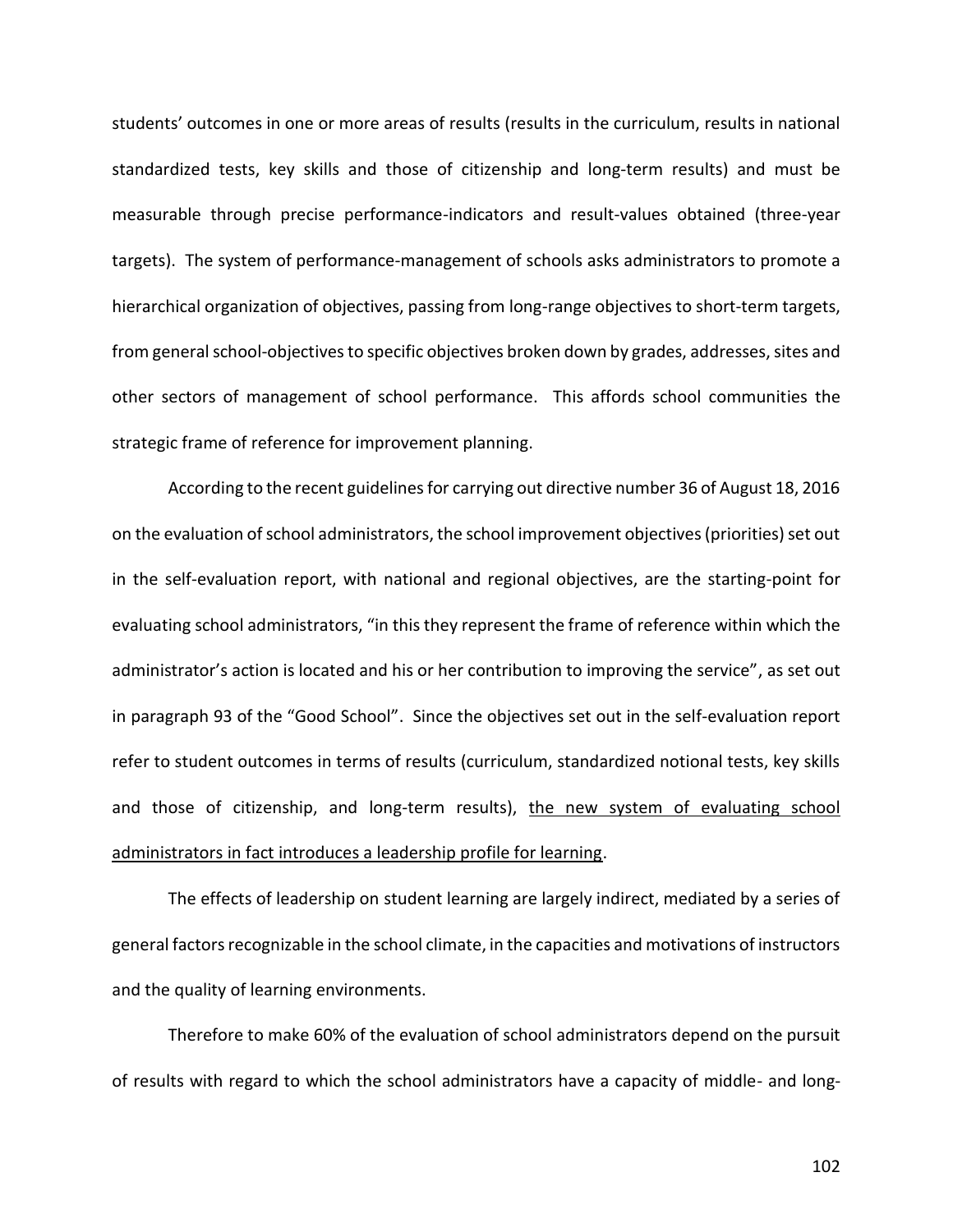term influence (Leithwood and Mascali 2008, Paletta 2014, Hallinger and Heck 2010) not only represents a blind faith in the capacity for leadership for learning of our school administrators, but implicitly assumes that it is possible to reconstruct the logical causal web between administrative acts and the consequent learning-results of students. We know such a connection exists, but it is indirect, mediated by numerous variables. It is necessary to learn these in order deeply to understand the work of each individual school administrator, and this cannot be done with a remote or second-hand study of administrative practices (Porter et al. 2010).

Earlier research conducted in Italy on the evaluation of school administration has shown clearly the limits of putting too much emphasis on students' learning-results (Paletta et al. 2015, Paletta and Bezzina 2016, Paletta 2015).

The experience of the autonomous province of Trento (PAT) has offered points for reflection on the paradoxes of evaluation with respect to the nature of leadership of a school administrator in a context where, analogously to what is stipulated by the national guidelines, meeting the result-targets is weighed at 60%.

The results of this research have shown clearly that school administrators focus on the improvement of student learning- and training-outcomes. However, their leadership practices look "obliquely" at final results. While we recognize the need to delineate the administrators' organizational activity for improving student learning, it is apparent that the administrators' work is focused chiefly on creating the internal organizational conditions and external institutional protections to allow others effectively to record those final results.

This, according to the situation, can signify a managerial leadership that concentrates on activities to connect and negotiate with the school's outside stakeholders, for example, through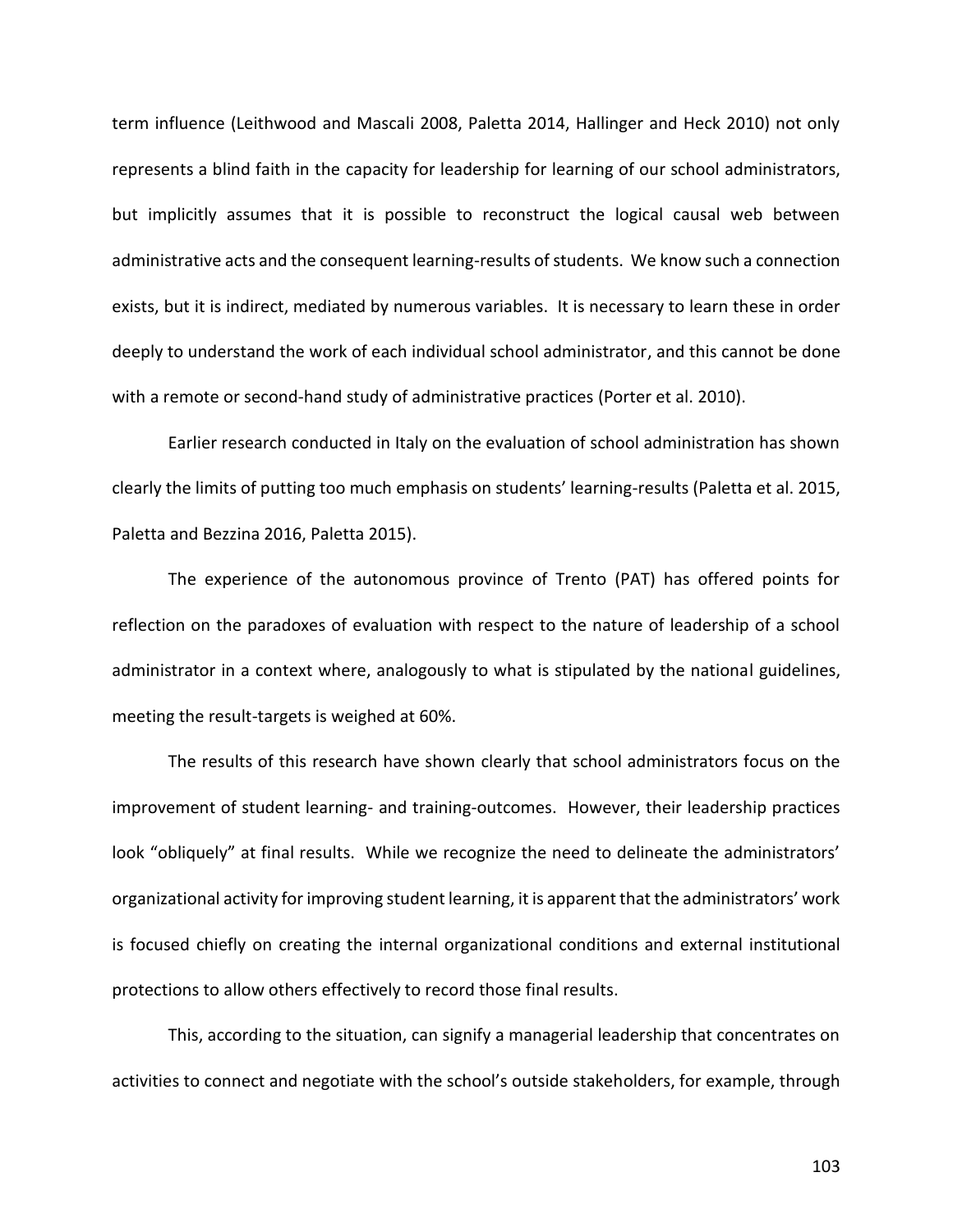building networks with other schools, agreements with local public organizations and businesses or close collaboration with the central administration. Often these practices aim either to ensure a constant flow of resources and other tools of support, or to resist outside pressures, which can have a negative effect on the instructors' work.

The cases observed tell us that the managerial leadership of the school administrator is often oriented at reinforcing the school's culture, in the sense of community, and the affirmation of its fundamental values. Even when school administrators occupy themselves with apparently bureaucratic-administrative aspects, such as problems related to security, discipline or privacy, these activities represent precious opportunities to give meaning to, and to build a census around final objectives and the quality and equality of teaching/learning processes.

When school administrators perceive that a project or a particular initiative is strategic for the school's future, they get directly involved and enter personally into questions. In cases like computer literacy, content and language-integrated learning, teaching for skills or the vertical curriculum of the territory, the direct intervention of the school administrator is aimed at presiding over changes, guiding in person strategic projects to build innovation from the ground up and in a shared manner. These initiatives are not necessarily planned, and are not structured as formal processes. The administrator acts as a first among equals, assumes direct responsibility for affirming the sense of priority and collective effort, sometimes intervening with the role of consultant or specialist, making his or her own prior experience and professional background available, rather than as a formal activity.

School administrators act as "leaders of leaders". The organizational activities of those who work with the administrator and other figures in the system that occupy formal positions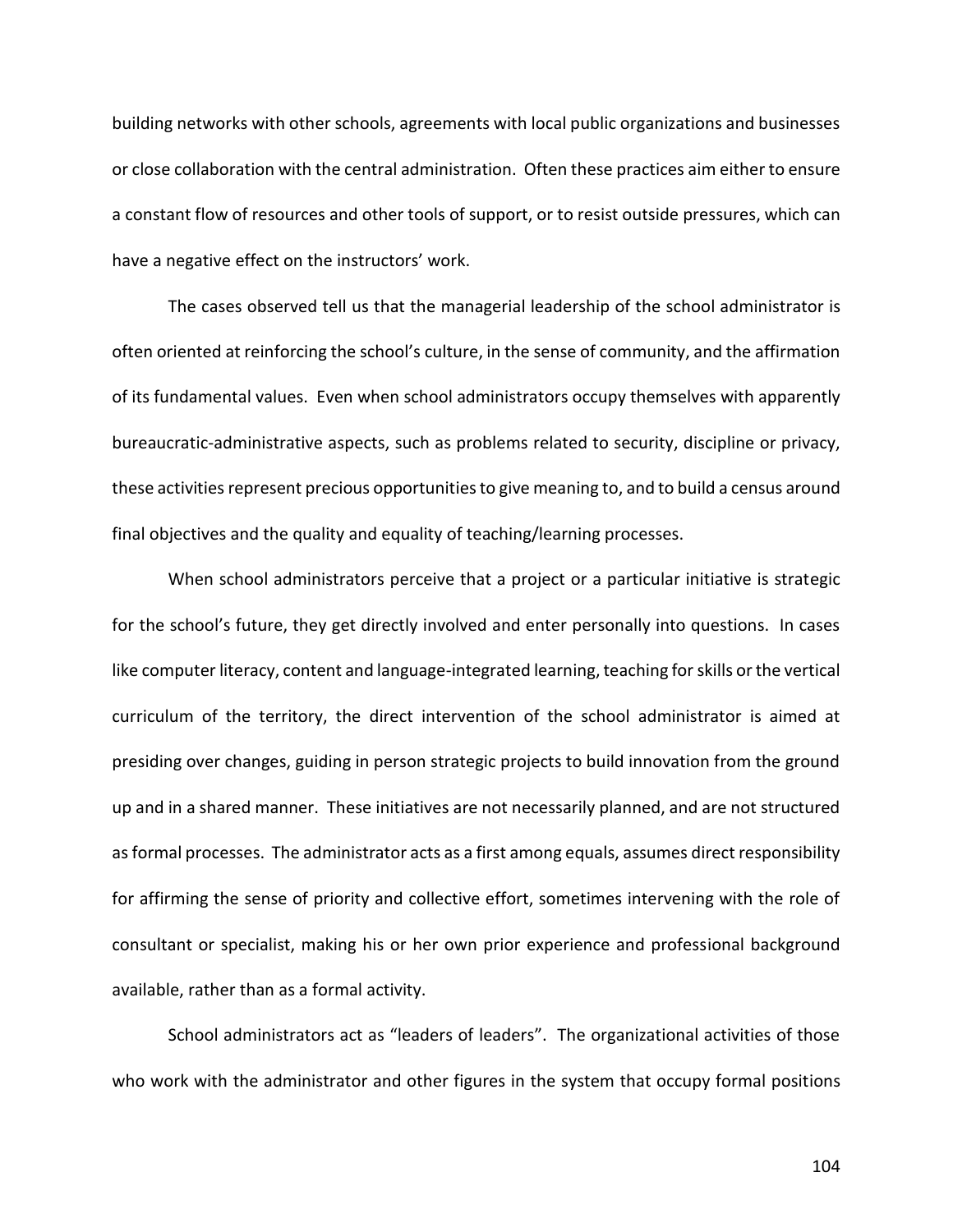(instrumental functionaries responsible for educational sectors, departments heads, etc.) cannot be interpreted within the typical categories of "middle management". It is not a matter of "committee officials" in the sense that this term has assumed in the hierarchical structures where middle managers have the main task of facilitating the flow of information from top to bottom or vice versa, mediating communication and control. The school administrators' collaborators, broadly understood, exercise a true and proper educational leadership; their role is also that of sensors scattered inside and outside the school to relay and receive information, but they are much more than that. They take part in activities of supervision, support, coaching, observation and feedback of their colleagues, sharing materials and practices and many other activities for coordinating processes of teaching and learning that, without their contribution, would have remained beyond the reach of the school administrator.

School administrators in general act as learning leaders, but in their day-to-day work they do not seem conditioned by the preselected result-indicators and precise targets on which depend 60% of their evaluation. The link between their actions and the indicators and targets is not deterministic: administrators are aware of the general context within which certain results develop, they work to create conditions for learning, manage the flow of work to avoid obstacles, and try to hold the rudder in the same direction and in the right one, are active within the confines of their organizations, overseeing their relationships and potentialities, but administrators do not act as cold analysts concerned only to calculate the effects of their actions with regard to performance indicators of their own schools. Generally speaking, they seem to have a broad idea that what they are doing must have an impact on learning, but it is not at all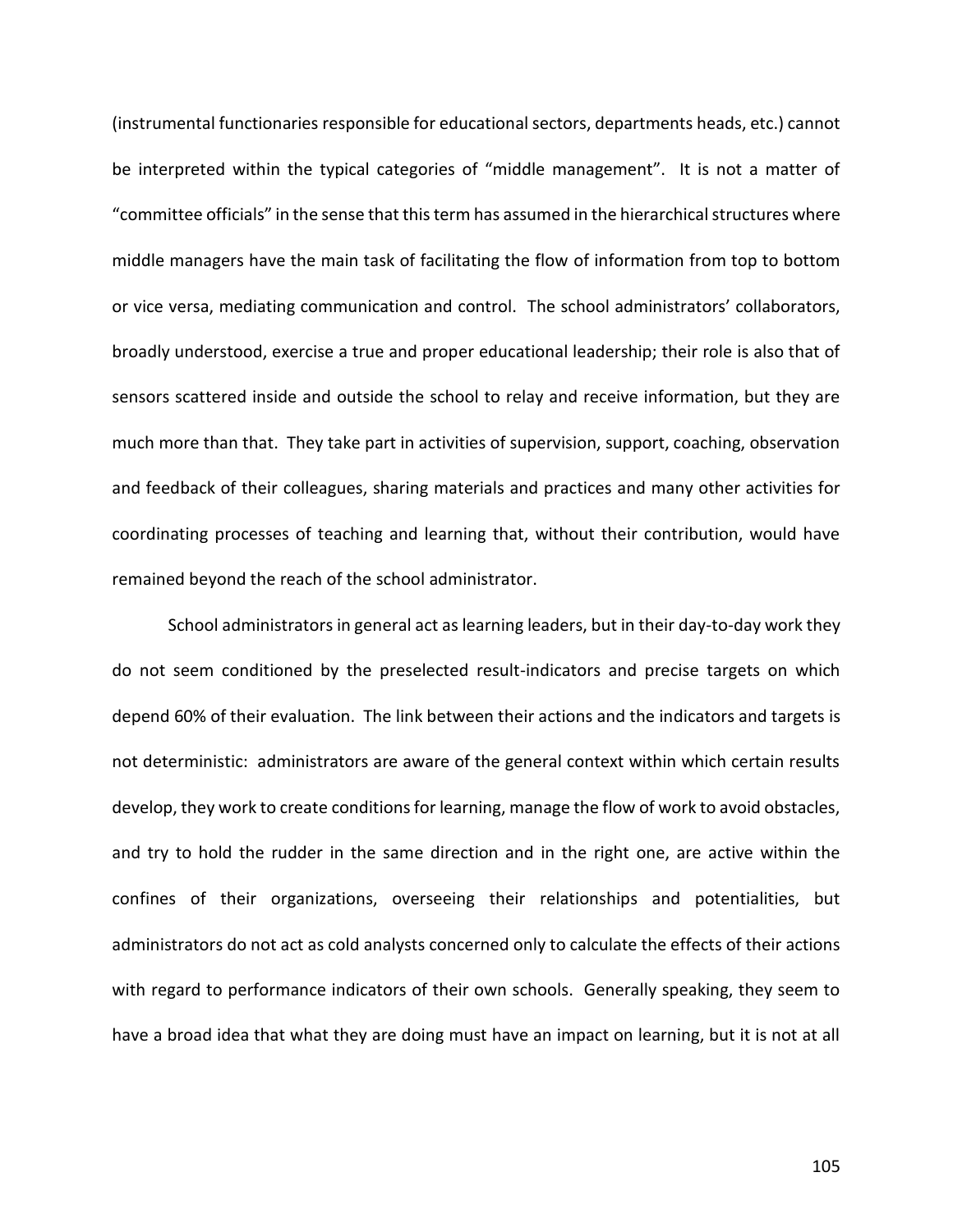clear how, and above all to what degree or when. In truth, other administrators who will come after them might be the ones to reap the fruits of their labour.

If things are like this, to tie 60% of the evaluation to precise targets and performanceindicators could have as a consequence that the performance-evaluation is not able to bring to light effective differences, which certainly do exist and are important in the quality of school administrators' leadership.

To measure final results, to make them visible and even to connect them to part of the performance-evaluation of school administrators is appropriate, because it stimulates entrepreneurial behaviour in school administrators, forcing them to seek to influence factors that contribute to the co-production of results, outside of his or her direct control. In effect, this implies the capacity of the school administrator, by putting into effect an approach to leadership based on vision, persuasion, trust and support, to convince people that their contribution is important for results, but on which a "command and control" approach has little effect.

However, to make the performance evaluation of school administrators depend in an important way on results that he or she cannot control means also accepting the perverse effect of opportunistic behaviour, short-term thinking, reining in of objectives, conservative attitudes, reluctance to take big risks on projects and initiatives whose outcome is uncertain, and above all whose results will be seen only in the long term.

To the DiSAL school administrators who have chosen to avail themselves of the jobshadowing experience have been clearly revealed the limits and possibilities of the new system. The Canadian principals' performance appraisal is the fruit of experimentation that took place in twelve boards over the 2007-08 academic year, constantly improved thanks to the contribution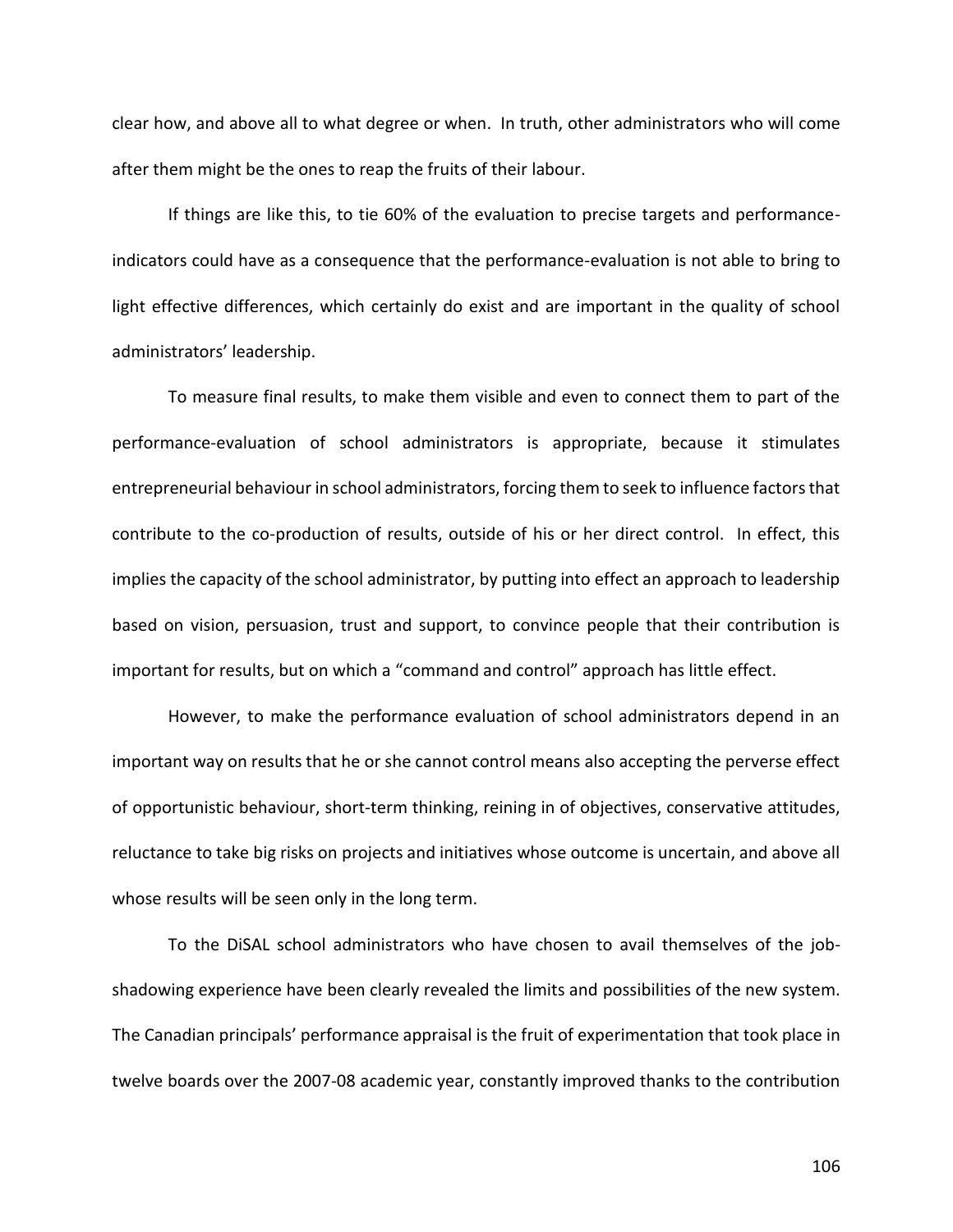of school administrators, superintendents and directors of professional associations. This makes us understand yet once again the complexity of the evaluation-processes and the necessity that these be deeply rooted in school culture. Therefore, if it is true that on the world stage Italy has come not a little late to make the performance-appraisal of school administrators obligatory, we have the chance to learn from others' mistakes, while we may hope in this way to avoid depriving the appraisal of administrators of social legitimacy, and even more importantly, to implement a new system with an approach that respects the complexity of human behaviour in the educational field, opening the fine mesh of a mechanistic evaluation through weighted areas, which in the present form could impede an authentic training approach. Under this aspect, the evaluative nucleuses will play an important role, because the equity of the evaluation will depend on their professionalism and on their deep understanding of the work of school administrators in the specific context under consideration.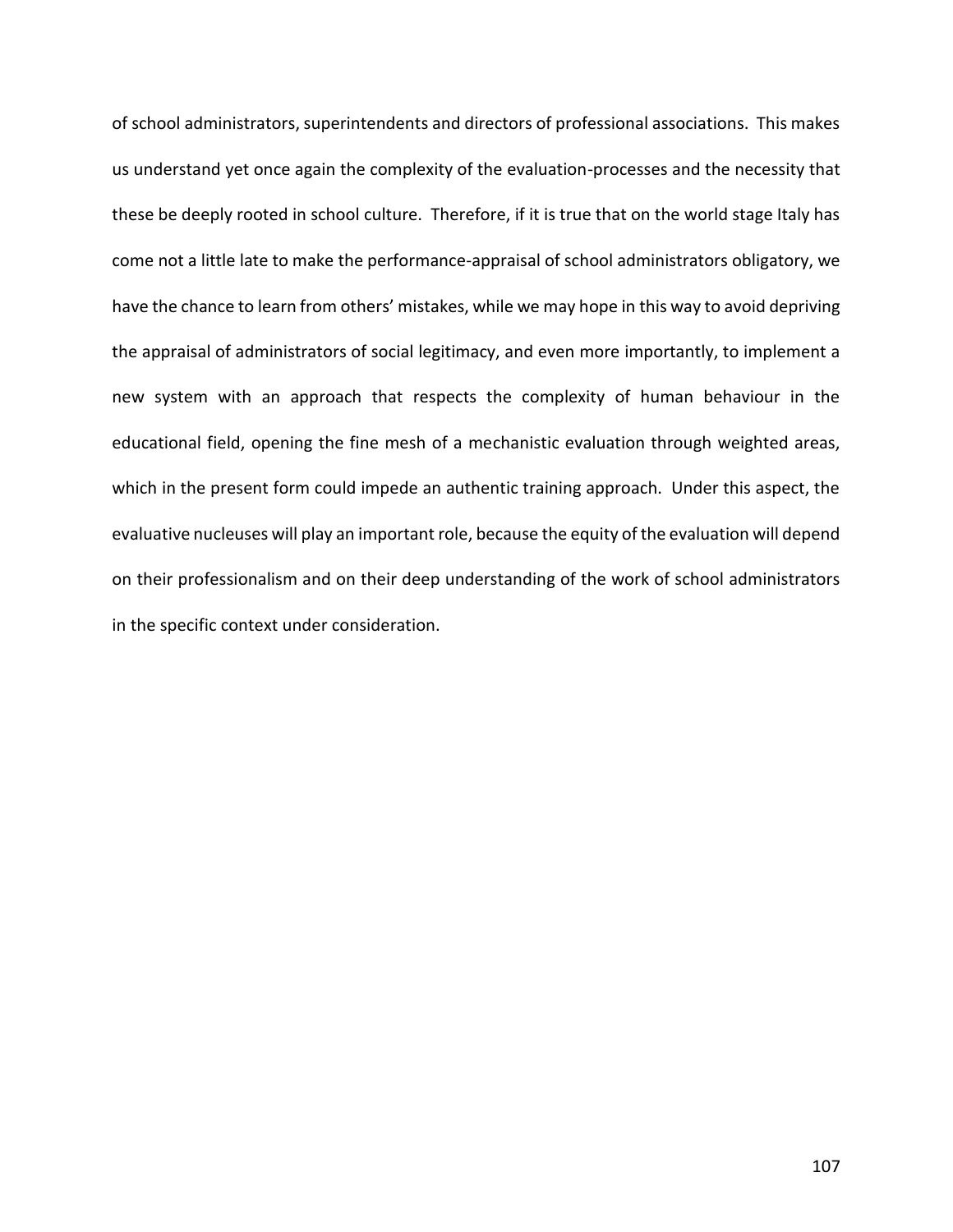#### **Works Cited**

Authier, M. and P. Lévy. 2000. *Gli Alberi di conoscenze, educatizione e gestione dinamica delle competenze*. Milan.

Biagioli, R 2012. *Reti di scuole e progettazione formativa.* Rome.

- Dewey, J. 1916. *Democracy in Education.* New York.
- Earley, D., and S. Bubb. 2013. "A Day in the Life of New Head Teachers: Learning From Observation," *Educational Management Administration and Leadership* 41.6: 782-99.
- Fondazione Agnelli. 2013. "Capacità manageriali dei dirigenti, organizazzioni scolastiche, apprendimenti degli studenti: L'Italia in confronto internazionale a partire dai dati dell' indagine World Management Survey in Schools (WMSS)" Torino.
- Fullan, M. and S. Stiegelbauer. 1991. *The New Meaning of Educational Change*, 2nd ed. New York.
- Fullan, M. 2015. *Maximizing School and System Leadership*. Interview with Manoj Chandra Handa.
- Hallinger, P. and R. H. Heck. 2010. "Leadership and Learning: Does Collaborative Leadership Make a Difference in School Improvent?" *Educational Management, Administration and Leadership* 38: 654-78.
- Hoppe, B. and C. Reinelt. 2010. "Social Network Analysis and the Evaluation of Leadership Networks," *The Leadership Quarterly* 21.4: 600-619.
- Leithwood, K. and B. Mascall. 2008. "Collective Leadership Effects on Student Achievement," *Educational Administration Quarterly* 44: 529-61.

Leithwood, K. and V. Ndifor Azan. 2016. "Characteristics of Effective Leadership Networks,"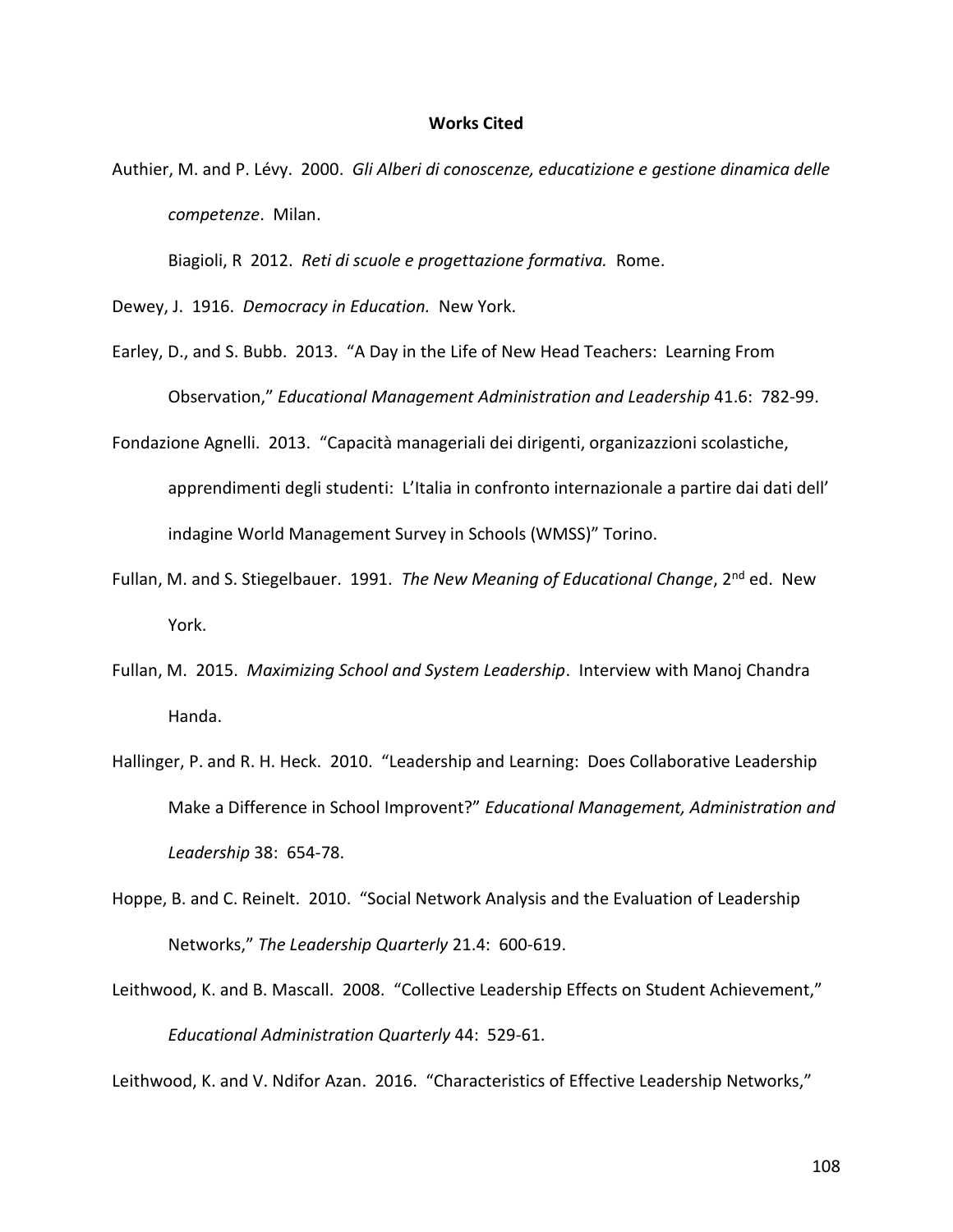*Journal of Educational Administration* 54.4: 409-433.

Mintzberg, H. 2009. *Managing.* San Francisco.

- Morzenti Pellegrini, G. 2012. *L'Autonomia scolastica tra sussidiaretà, differenziazione e pluralismi*, 2nd ed. Turin.
- Paletta, A. 2014. "Improving Students' Learning Through School Autonomy: Evidence from the International Civic and Citizenship Survey," *Journal of School Choice* 8: 381-409.

--. 2015. "Dirigenti scolastici: Leader per l'apprendimento," *Ricercazione* 93.

- Paletta, A. and C. Bezzina. 2016. "Governance and Leadership in Public Schools: Opportunities and Challenges Facing School Leaders in Italy," *Leadership in Public Schools* 15: 524-42.
- Paletta, A. and F. Pisani. 2015. "Le Pragmatiche manageriali dei dirigenti scolastici," *Ricercazione* 111.

Paolucci, L. 2004. *Notizie della scuola*. Naples.

- Porter, A. C. et al. 2010. "Developing a Psychometrically Sound Assessment of School Leadership: the VALED as a Case Study," *Educational Administration Quarterly* 46: 135 73.
- Provan, K. G. and H. B. Milard. 2001. "Do Networks Really Work? A Framework for Evaluating Public Sector Organizational Networks," *Public Administration Review* 61.4: 414-23.
- Robinson, V. M. H., C. A. Lloyd and K. J. Rowe. 2008. "The Impact of Leadership on Student Outcomes: An analysis of the Differential Effects of Leadership Types," *Educational Administration Quarterly* 44: 635-74.
- Sabatano, Fausta. 2005. *Per una pedagogia delle competenze. La construzione di un modello di formazione in ontesti aziendali*. Naples.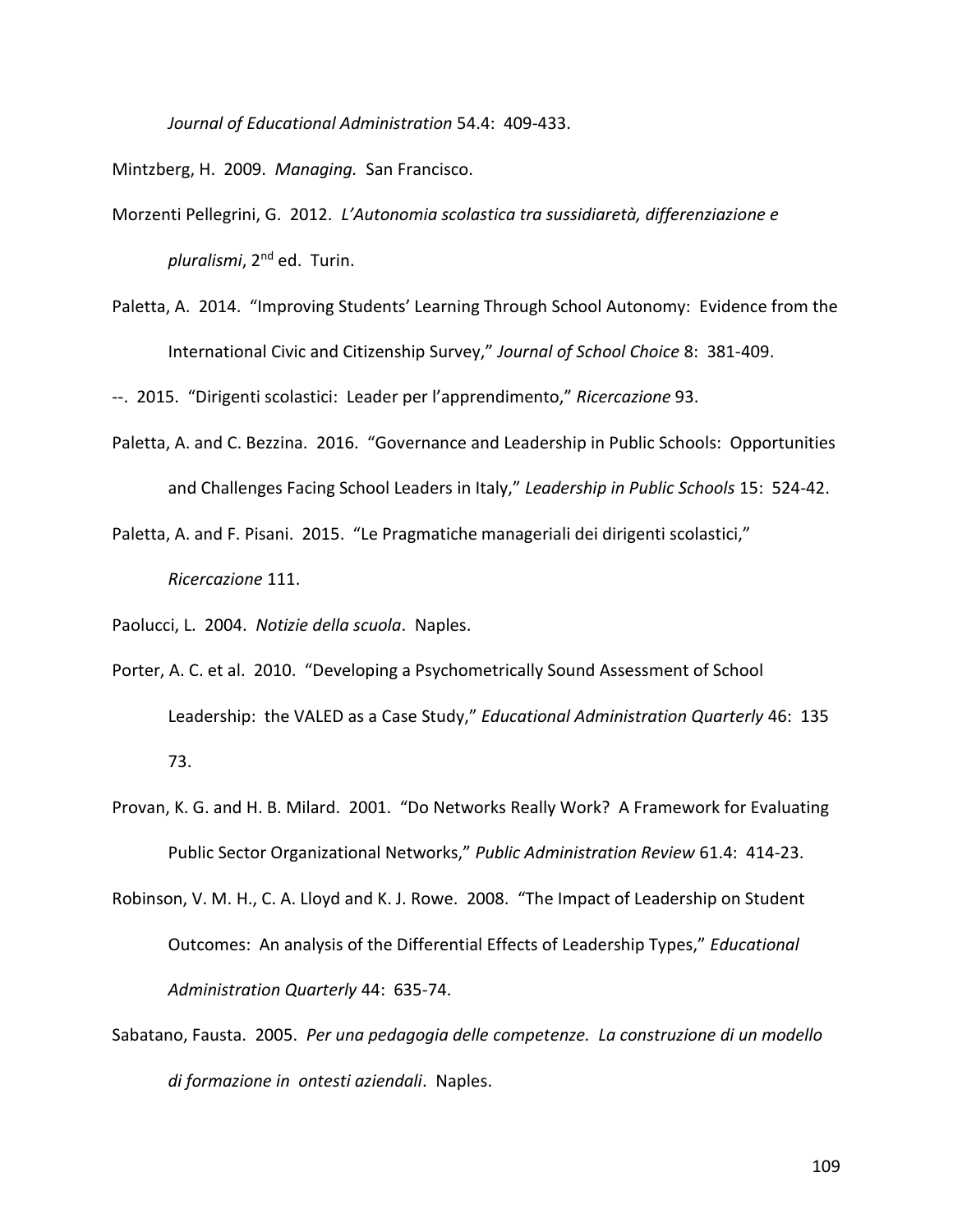- Scardamalia, M. and C. Bereiter. 2006. "Knowledge Building: Theory, Pedagogy and Technology," 97-118 in K. Sawyer ed., *Cambridge Handbook of Learning Sciences*. Cambridge.
- Sergiovanni, Thomas J. 2000. *The Lifeworld of Leadership: Creating Culture, Community and Personal Meaning in our Schools.* San Francisco.
- Various Authors. 2012. *Bilancio di competenze e orientamento professionale e scolastico: dalle pratica alla teoria: l'esperienza della provinciaa di Latina*. Milan.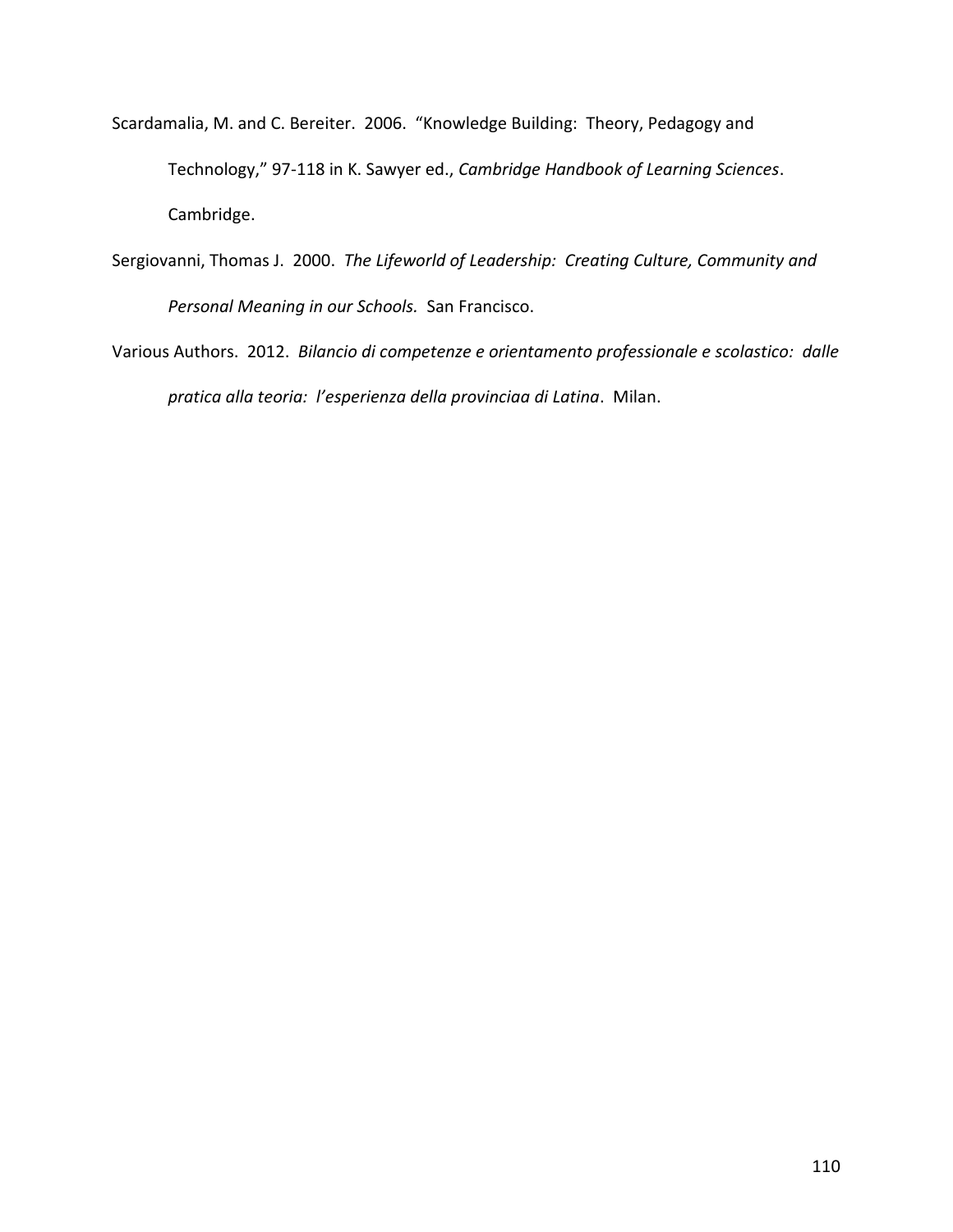## **Translator's Appendix: Abbreviations and Acronyms**

## *English*

| <b>BOD</b>  | bring your own device                          |
|-------------|------------------------------------------------|
| CCC         | community-culture-caring                       |
| <b>CEO</b>  | chief executive officer                        |
| <b>CLIL</b> | content and language integrated learning       |
| <b>DRA</b>  | diagnostic assessment of reading               |
| <b>EQAO</b> | <b>Education Quality Accountability Office</b> |
| <b>GPP</b>  | <b>Global Principal Partnership</b>            |
| I           | intermediate                                   |
| <b>ISL</b>  | International School Leadership                |
| J           | junior                                         |
| JK          | Junior Kindergarten                            |
| <b>LEAP</b> | Leading Education Across the Planet            |
| <b>LSA</b>  | Leading Student Achievement                    |
| MA          | Master of Arts degree                          |
| MC          | math curriculum                                |
| MEd         | Master of Education degree                     |
| ΝT          | new technologies?                              |
| <b>OCT</b>  | <b>Ontario College of Teachers</b>             |
| <b>OISE</b> | Ontario Institute for Studies in Education     |
| OLF         | <b>Ontario Leadership Framework</b>            |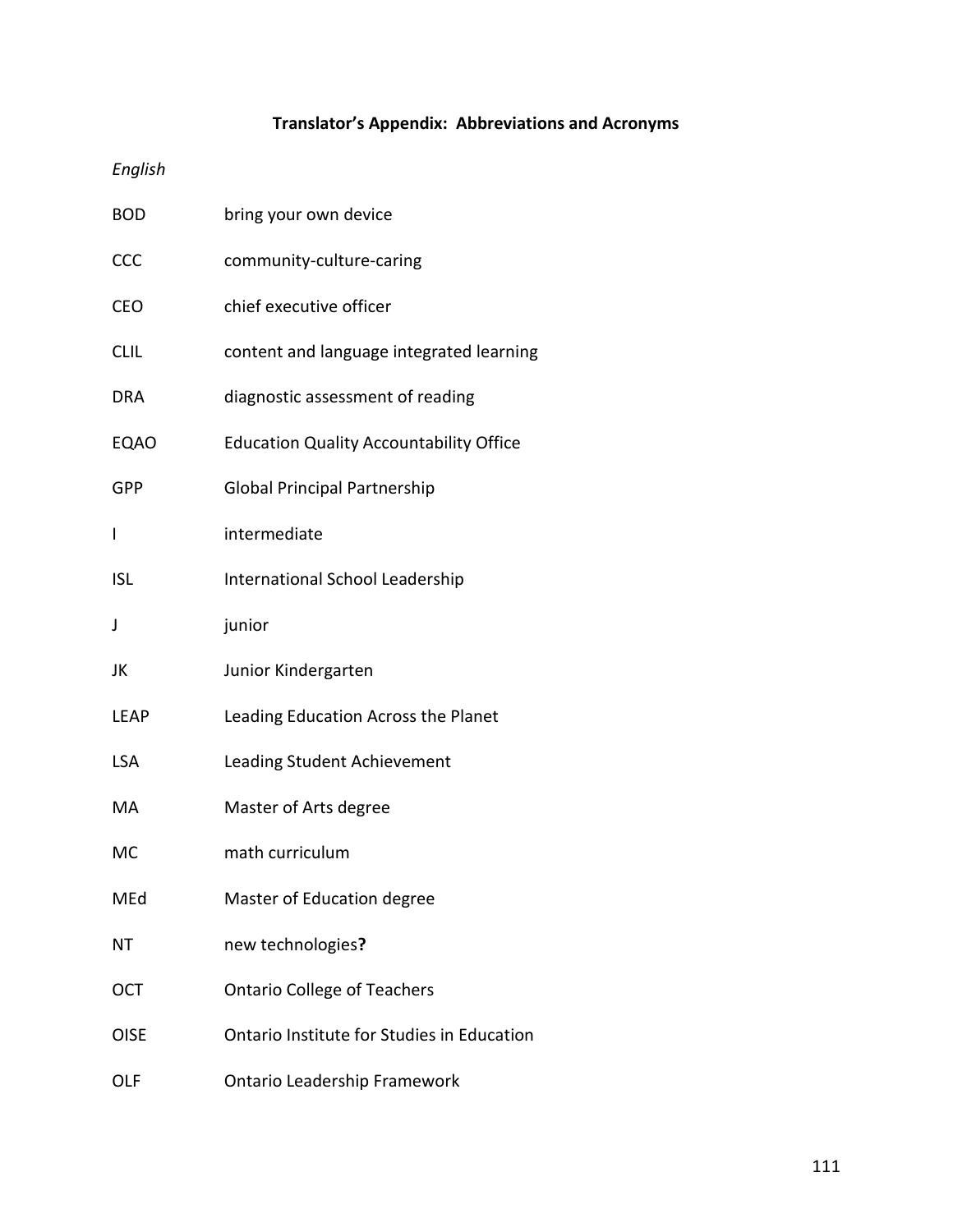| <b>OPC</b>   | <b>Ontario Principals' Council</b>                  |
|--------------|-----------------------------------------------------|
| <b>OSSD</b>  | Ontario Secondary School Diploma                    |
| <b>OSSLC</b> | <b>Ontario Secondary School Literacy Course</b>     |
| <b>OSSLT</b> | <b>Ontario Secondary School Literacy Test</b>       |
| <b>OWA</b>   | <b>Ontario Writing Assessment</b>                   |
| P            | primary                                             |
| <b>PLC</b>   | <b>Professional Learning Community</b>              |
| <b>PLSA</b>  | Program for International Student Assessment        |
| PPA          | Principals' Performance Appraisal                   |
| <b>PQP</b>   | <b>Principal Qualification Program</b>              |
| <b>SEF</b>   | <b>School Effectiveness Framework</b>               |
| <b>SIP</b>   | <b>School Improvement Planning</b>                  |
| SMART        | specific-measurable-achievable-realistic-time bound |
| <b>TLCP</b>  | <b>Teach Learning Critical Pathway</b>              |
| <b>TPA</b>   | <b>Teacher Performance Appraisal</b>                |
| <b>WMSS</b>  | World Management Survey in Schools                  |
|              |                                                     |

## *French*

OCSE *Organisation de cooperation et de développement économique* [= Organization of Cooperation and Economic Development]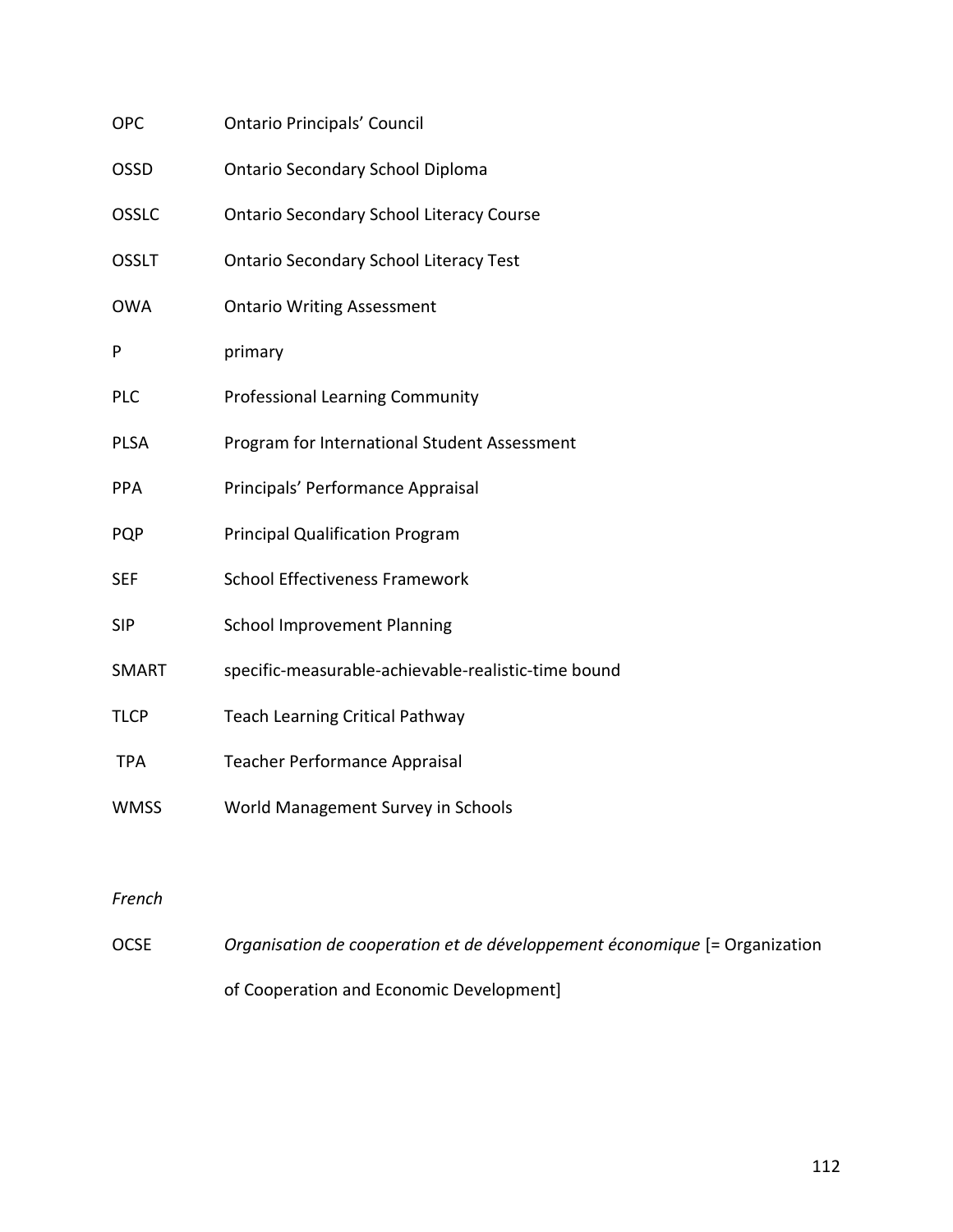## *Italian*

| AA.VV.       | <i>autori varii</i> [= various authors]                                 |
|--------------|-------------------------------------------------------------------------|
| ART          | articolo [= article, a section of a law]                                |
| AS           | anno scolastico [= academic year]                                       |
| AT           | ambito territoriale [= territorial precinct]                            |
| <b>ATA</b>   | assistenti tecnici e amministrativi [= staff]                           |
| C            | comma [= paragraph, i.e. subsection of an article of a law]             |
| <b>DDL</b>   | disegno di legge [= senate ruling]                                      |
| <b>DiSAL</b> | Dirigente Scuole Autonome e Libere [= Autonomous and Indipendent School |
|              | Administrators]                                                         |
| <b>DLGS</b>  | decreto legislative [= legislative decree]                              |
| d.lgvo       | $\boldsymbol{u}$                                                        |
| <b>DPR</b>   | decreto del presidente della reppublica [= presidential decree]         |
| <b>DS</b>    | dirigente scolastico [= school administrator]                           |
| GU           | Gazzetta Ufficiale [= Official Gazette]                                 |
| IC           | <i>istituto comprensizo</i> [= comprehensive institute]                 |
| IDA          | <i>istruzione degli adulti</i> [= adult education]                      |
| <b>IIS</b>   | istituto di istruzione superiore [= highschool]                         |
| L            | 1 legge [= law]; 2 lingua [= language]                                  |
| <b>MIUR</b>  | Ministero, università e ricerca [= Ministry, university and research]   |
| N            | numero [= number]                                                       |
| PA           | pubblica amministrazione [= public administration]                      |
|              |                                                                         |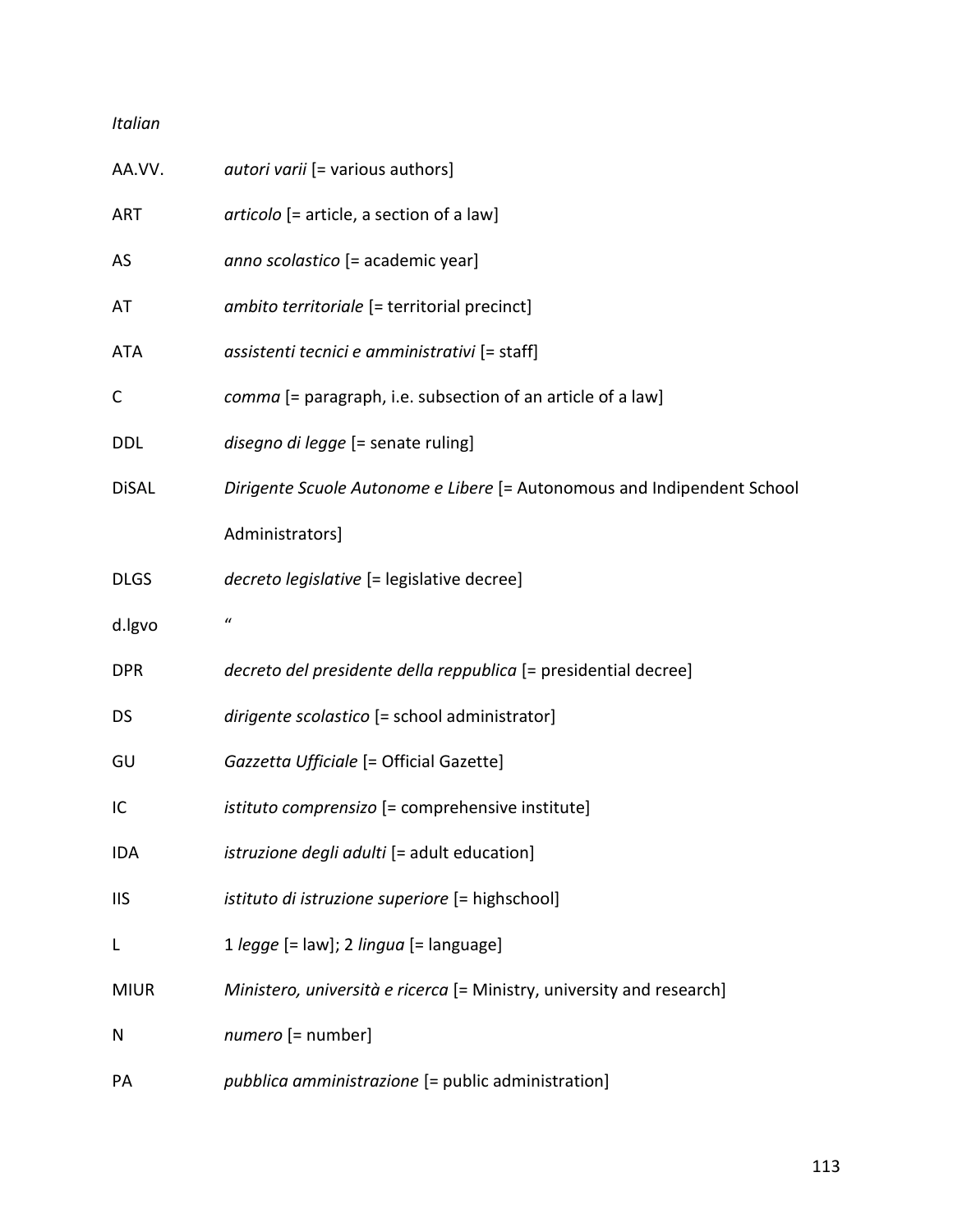| <b>PAT</b>  | Provincia Autonoma di Trento (= Trento Autonomous Province)                 |
|-------------|-----------------------------------------------------------------------------|
| <b>PDM</b>  | percorso di miglioramento [= Process of improvement]                        |
| <b>PON</b>  | <i>Prgramma Operativo Nationale</i> [= National Operating Plan]             |
| <b>PROT</b> | protocollo [= protocol]                                                     |
| <b>PTOF</b> | piano trienne del offerta formativa [= three-year plan of training courses] |
| <b>RAV</b>  | rapporto di autovalutazione [= self-evaluation report]                      |
| SNV         | Servizi Nazionale di Valutazione [= National Evaluation Service]            |
| <b>TFA</b>  | tirocinio formativo [= apprenticeship training]                             |
| <b>USR</b>  | <i>uffici scolastici regionali</i> [= regional school offices]              |
| <b>UST</b>  | uffici scolastici territoriali [= provincial school offices]                |
| v           | $vede$ [= see]                                                              |